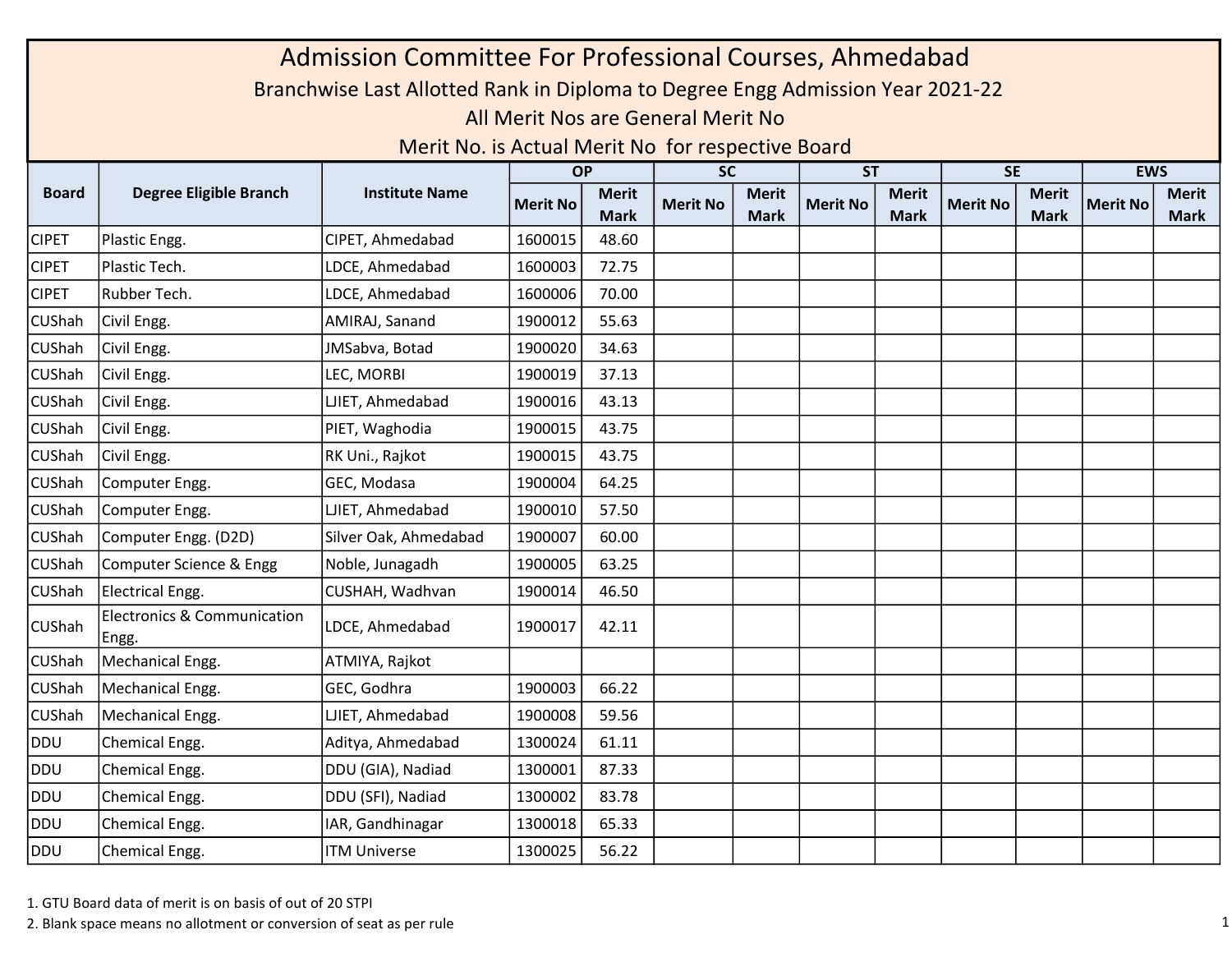|              |                                      |                          | <b>OP</b>       |              | <b>SC</b>       |              | <b>ST</b>       |              | <b>SE</b>       |              | <b>EWS</b>      |              |
|--------------|--------------------------------------|--------------------------|-----------------|--------------|-----------------|--------------|-----------------|--------------|-----------------|--------------|-----------------|--------------|
| <b>Board</b> | <b>Degree Eligible Branch</b>        | <b>Institute Name</b>    | <b>Merit No</b> | <b>Merit</b> | <b>Merit No</b> | <b>Merit</b> | <b>Merit No</b> | <b>Merit</b> | <b>Merit No</b> | <b>Merit</b> | <b>Merit No</b> | <b>Merit</b> |
|              |                                      |                          |                 | <b>Mark</b>  |                 | <b>Mark</b>  |                 | <b>Mark</b>  |                 | <b>Mark</b>  |                 | Mark         |
| <b>DDU</b>   | Chemical Engg.                       | MEFGI-FOT, Rajkot        | 1300022         | 61.56        |                 |              |                 |              |                 |              |                 |              |
| <b>DDU</b>   | Chemical Engg.                       | Nirma Uni, Ahmedabad     |                 |              |                 |              |                 |              | 1300003         | 83.56        |                 |              |
| DDU          | Chemical Engg.                       | Pacific, Surat           | 1300020         | 64.67        |                 |              |                 |              |                 |              |                 |              |
| DDU          | Chemical Engg.                       | PDPU, Raisan             | 1300013         | 73.11        |                 |              |                 |              |                 |              |                 |              |
| DDU          | Chemical Engg.                       | PIT, Waghodia            | 1300024         | 61.11        |                 |              |                 |              |                 |              |                 |              |
| DDU          | Chemical Engg.                       | PPSSE, PPS Uni., Kosamba | 1300023         | 61.11        |                 |              |                 |              |                 |              |                 |              |
| <b>DDU</b>   | Chemical Engg.                       | PrimeIET, Navsari        | 1300006         | 79.11        |                 |              |                 |              |                 |              |                 |              |
| DDU          | Chemical Engg.                       | SALCE, Ahmedabad         | 1300027         | 51.11        |                 |              |                 |              |                 |              |                 |              |
| DDU          | Chemical Engg.                       | SCET, Surat              | 1300019         | 64.89        |                 |              |                 |              |                 |              |                 |              |
| DDU          | <b>Instrumentation &amp; Control</b> | Nirma Uni, Ahmedabad     | 1300021         | 63.78        |                 |              |                 |              |                 |              |                 |              |
| DDU          | Metallurgy                           | GEC, Gandhinagar         | 1300015         | 70.67        |                 |              |                 |              |                 |              |                 |              |
| GTU          | Chemical Engg.                       | CGPIT, Tarsadi           |                 |              |                 |              |                 |              |                 |              |                 |              |
| DDU          | Petroleum Engg.                      | PDPU, Raisan             | 1300012         | 73.78        |                 |              |                 |              |                 |              |                 |              |
| DDU          | Plastic Engg.                        | CIPET, Ahmedabad         | 1300015         | 70.67        |                 |              |                 |              |                 |              |                 |              |
| DDU          | Production Engg.                     | BVM (GIA), VVNagar       | 1300006         | 79.11        |                 |              |                 |              |                 |              |                 |              |
| Ganpat       | Automobile Engg.                     | Ganpat Uni. UVPCE,       | 2000473         | 56.70        |                 |              |                 |              |                 |              |                 |              |
| Ganpat       | Automobile Engg.                     | GEC, Modasa              | 2000260         | 78.30        |                 |              |                 |              |                 |              |                 |              |
| Ganpat       | Automobile Engg.                     | LDCE, Ahmedabad          | 2000230         | 80.00        |                 |              |                 |              |                 |              |                 |              |
| Ganpat       | Automobile Engg.                     | LJIET, Ahmedabad         | 2000433         | 65.20        |                 |              |                 |              |                 |              |                 |              |
| Ganpat       | Automobile Engg.                     | MEC, BESNA               | 2000433         | 65.20        |                 |              |                 |              |                 |              |                 |              |
| Ganpat       | Automobile Engg.                     | PDPU, Raisan             | 2000345         | 74.25        |                 |              |                 |              |                 |              |                 |              |
| Ganpat       | Automobile Engg.                     | SALITER, Ahmedabad       | 2000298         | 76.75        |                 |              |                 |              |                 |              |                 |              |
| Ganpat       | Biomedical Engg.                     | GEC, Gandhinagar         | 2000207         | 80.95        |                 |              |                 |              |                 |              |                 |              |
| Ganpat       | Chemical Engg.                       | Aditya, Ahmedabad        | 2000212         | 80.45        |                 |              |                 |              |                 |              |                 |              |
| Ganpat       | Chemical Engg.                       | CGPIT, Tarsadi           | 2000094         | 87.55        |                 |              |                 |              |                 |              |                 |              |
| Ganpat       | Chemical Engg.                       | GCET, VVNagar            |                 |              |                 |              |                 |              | 2000029         | 92.70        |                 |              |
| Ganpat       | Chemical Engg.                       | GEC, Bhuj                | 2000008         | 93.90        |                 |              |                 |              |                 |              |                 |              |
| Ganpat       | Chemical Engg.                       | GEC, Valsad              | 2000020         | 93.00        |                 |              |                 |              |                 |              |                 |              |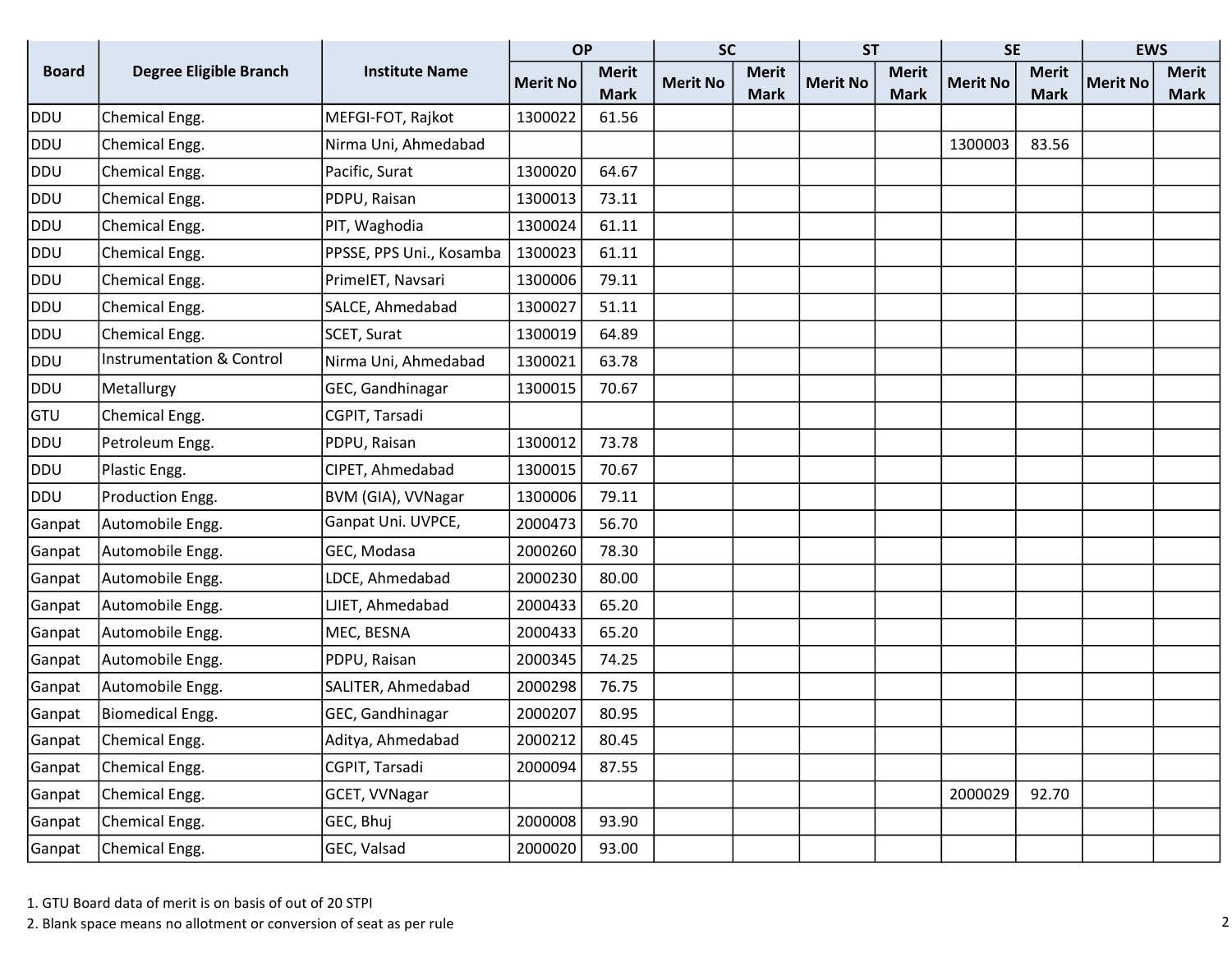|              |                               |                          | <b>OP</b>       |              | <b>SC</b>       |              | <b>ST</b>       |              | <b>SE</b>       |              | <b>EWS</b>      |              |
|--------------|-------------------------------|--------------------------|-----------------|--------------|-----------------|--------------|-----------------|--------------|-----------------|--------------|-----------------|--------------|
| <b>Board</b> | <b>Degree Eligible Branch</b> | <b>Institute Name</b>    | <b>Merit No</b> | <b>Merit</b> | <b>Merit No</b> | <b>Merit</b> | <b>Merit No</b> | <b>Merit</b> | <b>Merit No</b> | <b>Merit</b> | <b>Merit No</b> | <b>Merit</b> |
|              |                               |                          |                 | <b>Mark</b>  |                 | <b>Mark</b>  |                 | <b>Mark</b>  |                 | <b>Mark</b>  |                 | <b>Mark</b>  |
| Ganpat       | Chemical Engg.                | GSFCU, Vadodara          | 2000090         | 87.85        |                 |              |                 |              |                 |              |                 |              |
| Ganpat       | Chemical Engg.                | IAR, Gandhinagar         | 2000167         | 83.50        |                 |              |                 |              |                 |              |                 |              |
| Ganpat       | Chemical Engg.                | LDCE, Ahmedabad          | 2000001         | 95.00        |                 |              |                 |              |                 |              |                 |              |
| Ganpat       | Chemical Engg.                | LEC, MORBI               | 2000017         | 93.90        |                 |              |                 |              |                 |              |                 |              |
| Ganpat       | Chemical Engg.                | LJIET, Ahmedabad         | 2000166         | 83.50        |                 |              |                 |              |                 |              |                 |              |
| Ganpat       | Chemical Engg.                | OMEC, Junagadh           | 2000115         | 85.90        |                 |              |                 |              |                 |              |                 |              |
| Ganpat       | Chemical Engg.                | Pacific, Surat           | 2000166         | 83.50        |                 |              |                 |              |                 |              |                 |              |
| Ganpat       | Chemical Engg.                | PDPU, Raisan             | 2000211         | 80.65        |                 |              |                 |              |                 |              |                 |              |
| Ganpat       | Chemical Engg.                | PIT, Waghodia            | 2000211         | 80.65        |                 |              |                 |              |                 |              |                 |              |
| Ganpat       | Chemical Engg.                | PPSSE, PPS Uni., Kosamba | 2000151         | 83.90        |                 |              |                 |              |                 |              |                 |              |
| Ganpat       | Chemical Engg.                | SCET, Surat              | 2000207         | 80.95        |                 |              |                 |              |                 |              |                 |              |
| Ganpat       | Chemical Engg.                | SSMIT, Bharuch           | 2000101         | 86.65        |                 |              |                 |              |                 |              |                 |              |
| Ganpat       | Chemical Engg.                | Veerayatan, Mandvi       | 2000099         | 86.75        |                 |              |                 |              |                 |              |                 |              |
| Ganpat       | Chemical Engg.                | VVP, Rajkot              | 2000246         | 78.90        |                 |              |                 |              |                 |              |                 |              |
| Ganpat       | Civil Engg.                   | AIT, Ahmedabad           | 2000478         | 52.85        |                 |              |                 |              |                 |              |                 |              |
| Ganpat       | Civil Engg.                   | BVM (GIA), VVNagar       | 2000394         | 71.05        |                 |              |                 |              |                 |              |                 |              |
| Ganpat       | Civil Engg.                   | Ganpat Uni. UVPCE,       | 2000477         | 53.20        |                 |              |                 |              |                 |              |                 |              |
| Ganpat       | Civil Engg.                   | GEC, Dahod               | 2000234         | 79.65        |                 |              |                 |              |                 |              |                 |              |
| Ganpat       | Civil Engg.                   | GEC, Godhra              | 2000306         | 76.40        |                 |              |                 |              |                 |              |                 |              |
| Ganpat       | Civil Engg.                   | GEC, Modasa              | 2000414         | 68.55        |                 |              |                 |              |                 |              |                 |              |
| Ganpat       | Civil Engg.                   | GEC, Palanpur            | 2000098         | 87.10        |                 |              |                 |              |                 |              |                 |              |
| Ganpat       | Civil Engg.                   | GEC, Patan               | 2000035         | 91.80        |                 |              |                 |              |                 |              |                 |              |
| Ganpat       | Civil Engg.                   | GEC, Surat               | 2000297         | 76.75        |                 |              |                 |              |                 |              |                 |              |
| Ganpat       | Civil Engg.                   | GIDCDEC, Navsari         | 2000430         | 66.75        |                 |              |                 |              |                 |              |                 |              |
| Ganpat       | Civil Engg.                   | GPERI, Mevad             | 2000366         | 72.85        |                 |              |                 |              |                 |              |                 |              |
| Ganpat       | Civil Engg.                   | LDCE, Ahmedabad          | 2000021         | 92.90        |                 |              |                 |              |                 |              |                 |              |
| Ganpat       | Civil Engg.                   | LDRP, GNAGAR             | 2000376         | 72.15        |                 |              |                 |              |                 |              |                 |              |
| Ganpat       | Civil Engg.                   | LJIET, Ahmedabad         |                 |              |                 |              |                 |              |                 |              |                 |              |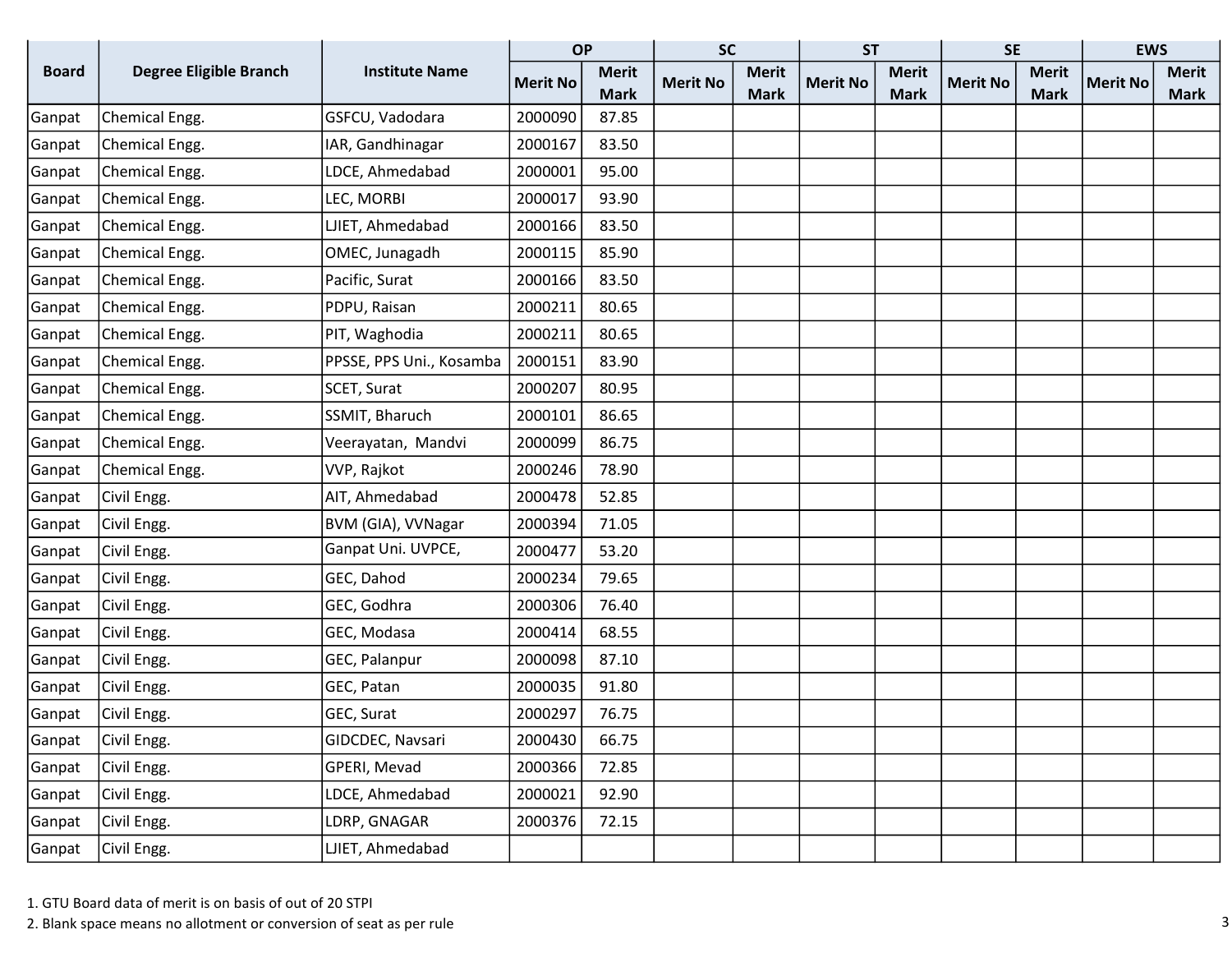|              |                               |                       | <b>OP</b>       |              | <b>SC</b>       |              | <b>ST</b>       |              | <b>SE</b>       |              | <b>EWS</b>      |              |
|--------------|-------------------------------|-----------------------|-----------------|--------------|-----------------|--------------|-----------------|--------------|-----------------|--------------|-----------------|--------------|
| <b>Board</b> | <b>Degree Eligible Branch</b> | <b>Institute Name</b> | <b>Merit No</b> | <b>Merit</b> | <b>Merit No</b> | <b>Merit</b> | <b>Merit No</b> | <b>Merit</b> | <b>Merit No</b> | <b>Merit</b> | <b>Merit No</b> | <b>Merit</b> |
|              |                               |                       |                 | <b>Mark</b>  |                 | <b>Mark</b>  |                 | <b>Mark</b>  |                 | <b>Mark</b>  |                 | <b>Mark</b>  |
| Ganpat       | Civil Engg.                   | MSU (GIA), Vadodara   | 2000143         | 83.95        |                 |              |                 |              |                 |              |                 |              |
| Ganpat       | Civil Engg.                   | Nirma Uni, Ahmedabad  | 2000415         | 68.55        |                 |              |                 |              |                 |              |                 |              |
| Ganpat       | Civil Engg.                   | PDPU, Raisan          | 2000317         | 75.75        |                 |              |                 |              |                 |              |                 |              |
| Ganpat       | Civil Engg.                   | SKPCE, Visnagar       | 2000428         | 66.80        |                 |              |                 |              |                 |              |                 |              |
| GTU          | Textile Engg.                 | MSU (GIA), Vadodara   |                 |              |                 |              |                 |              |                 |              |                 |              |
| Ganpat       | Civil Engg.                   | VGEC, Ahmedabad       |                 |              |                 |              | 2000347         | 73.95        |                 |              |                 |              |
| Ganpat       | Computer Engg.                | AIT, Ahmedabad        | 2000391         | 71.25        |                 |              |                 |              |                 |              |                 |              |
| Ganpat       | Computer Engg.                | ALPHA, Kalol          | 2000331         | 75.00        |                 |              |                 |              |                 |              |                 |              |
| Ganpat       | Computer Engg.                | BVM (GIA), VVNagar    |                 |              |                 |              |                 |              |                 |              | 2000046         | 90.85        |
| Ganpat       | Computer Engg.                | DDU (GIA), Nadiad     | 2000048         | 90.85        |                 |              |                 |              |                 |              |                 |              |
| Ganpat       | Computer Engg.                | DPIATR, Changa        | 2000121         | 85.40        |                 |              |                 |              |                 |              |                 |              |
| Ganpat       | Computer Engg.                | Ganpat Uni. UVPCE,    | 2000282         | 77.50        |                 |              |                 |              |                 |              |                 |              |
| Ganpat       | Computer Engg.                | GEC, Bhavnagar        | 2000194         | 82.10        |                 |              |                 |              |                 |              |                 |              |
| Ganpat       | Computer Engg.                | GEC, Gandhinagar      | 2000031         | 92.10        |                 |              |                 |              |                 |              |                 |              |
| Ganpat       | Computer Engg.                | GEC, Modasa           | 2000130         | 85.00        |                 |              |                 |              |                 |              |                 |              |
| Ganpat       | Computer Engg.                | GEC, Rajkot           | 2000266         | 77.90        |                 |              |                 |              |                 |              |                 |              |
| Ganpat       | Computer Engg.                | GIT, Gandhinagar      | 2000232         | 80.00        |                 |              |                 |              |                 |              |                 |              |
| Ganpat       | Computer Engg.                | GPERI, Mevad          | 2000214         | 80.40        |                 |              |                 |              |                 |              |                 |              |
| Ganpat       | Computer Engg.                | GrowMore, Berna       | 2000163         | 83.75        |                 |              |                 |              |                 |              |                 |              |
| Ganpat       | Computer Engg.                | KITRC, Kalol          | 2000302         | 76.65        |                 |              |                 |              |                 |              |                 |              |
| Ganpat       | Computer Engg.                | LDCE, Ahmedabad       |                 |              |                 |              |                 |              | 2000002         | 95.00        |                 |              |
| Ganpat       | Computer Engg.                | LDRP, GNAGAR          |                 |              |                 |              |                 |              |                 |              | 2000067         | 89.15        |
| Ganpat       | Computer Engg.                | LJIET, Ahmedabad      | 2000045         | 90.85        |                 |              |                 |              |                 |              |                 |              |
| Ganpat       | Computer Engg.                | PDPU, Raisan          | 2000059         | 90.40        |                 |              |                 |              |                 |              |                 |              |
| Ganpat       | Computer Engg.                | SALITER, Ahmedabad    | 2000311         | 76.25        |                 |              |                 |              |                 |              |                 |              |
| Ganpat       | Computer Engg.                | SCET, Surat           | 2000187         | 82.10        |                 |              |                 |              |                 |              |                 |              |
| Ganpat       | Computer Engg.                | Silver Oak, Ahmedabad | 2000216         | 80.40        |                 |              |                 |              |                 |              |                 |              |
| Ganpat       | Computer Engg.                | SKPCE, Visnagar       | 2000391         | 71.25        |                 |              |                 |              |                 |              |                 |              |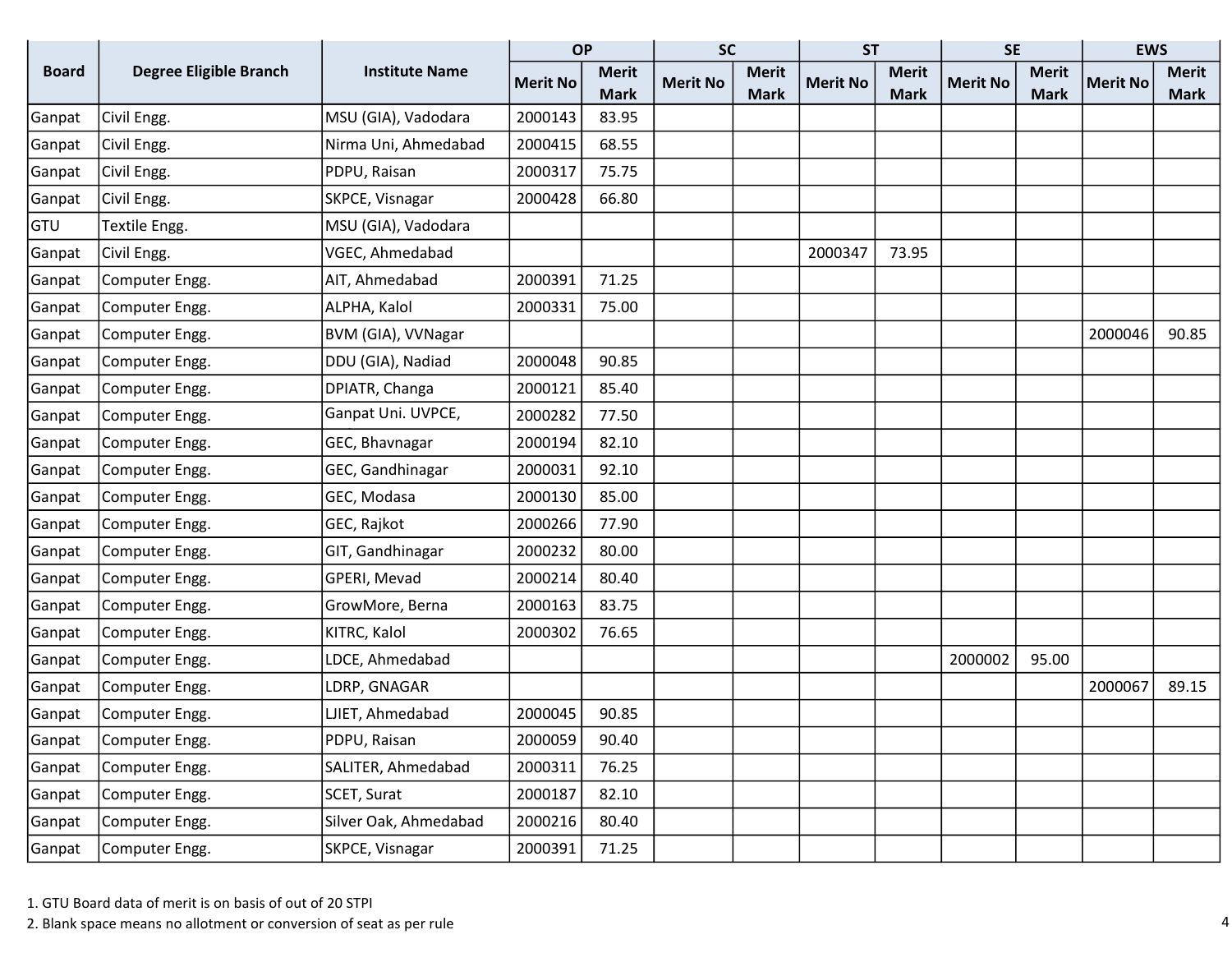|              |                                                            |                               | <b>OP</b>       |              | <b>SC</b>       |              | <b>ST</b>       |              | <b>SE</b>       |              | <b>EWS</b>      |              |
|--------------|------------------------------------------------------------|-------------------------------|-----------------|--------------|-----------------|--------------|-----------------|--------------|-----------------|--------------|-----------------|--------------|
| <b>Board</b> | <b>Degree Eligible Branch</b>                              | <b>Institute Name</b>         | <b>Merit No</b> | <b>Merit</b> | <b>Merit No</b> | <b>Merit</b> | <b>Merit No</b> | <b>Merit</b> | <b>Merit No</b> | <b>Merit</b> | <b>Merit No</b> | <b>Merit</b> |
|              |                                                            |                               |                 | <b>Mark</b>  |                 | <b>Mark</b>  |                 | <b>Mark</b>  |                 | <b>Mark</b>  |                 | <b>Mark</b>  |
| Ganpat       | Computer Engg.                                             | SSIT, Bhat                    | 2000208         | 80.85        |                 |              |                 |              |                 |              |                 |              |
| Ganpat       | Computer Engg.                                             | SVBIT, Unava                  | 2000128         | 85.00        |                 |              |                 |              |                 |              |                 |              |
| Ganpat       | Computer Engg.                                             | VGEC, Ahmedabad               |                 |              |                 |              |                 |              | 2000055         | 90.40        |                 |              |
| Ganpat       | Computer Engg. (AI And<br>Machine Learning)                | Silver Oak, Ahmedabad         | 2000133         | 85.00        |                 |              |                 |              |                 |              |                 |              |
| Ganpat       | Computer Engg. (Artificial<br>Intelligence)                | Ganpat Uni. UVPCE,<br>Mehsana | 2000334         | 75.00        |                 |              |                 |              |                 |              |                 |              |
| Ganpat       | Computer Science & Engg                                    | DPIATR, Changa                |                 |              |                 |              |                 |              | 2000057         | 90.40        |                 |              |
| Ganpat       | Computer Science & Engg                                    | GEC, Patan                    |                 |              |                 |              |                 |              | 2000110         | 86.25        |                 |              |
| Ganpat       | Computer Science & Engg                                    | LCIT, Bhandu                  | 2000310         | 76.25        |                 |              |                 |              |                 |              |                 |              |
| Ganpat       | Computer Science & Engg                                    | Nirma Uni, Ahmedabad          | 2000019         | 93.75        |                 |              |                 |              |                 |              |                 |              |
| Ganpat       | Computer Science & Engg                                    | PIET, Waghodia                | 2000191         | 82.10        |                 |              |                 |              |                 |              |                 |              |
| Ganpat       | CSE (AI And Machine Learning)                              | NLJIET, Ahmedabad             |                 |              |                 |              |                 |              |                 |              |                 |              |
| Ganpat       | CSE (Big Data & Analysis)                                  | Ganpat Uni. ICT, Mehsana      | 2000213         | 80.40        |                 |              |                 |              |                 |              |                 |              |
| Ganpat       | <b>CSE (Cloud Based Applications)</b>                      | Ganpat Uni. ICT, Mehsana      | 2000133         | 85.00        |                 |              |                 |              |                 |              |                 |              |
| Ganpat       | <b>CSE With Specialisation In</b><br><b>Cyber Security</b> | Ganpat Uni. ICT, Mehsana      | 2000311         | 76.25        |                 |              |                 |              |                 |              |                 |              |
| Ganpat       | <b>Electrical Engg.</b>                                    | Ganpat Uni. UVPCE,            | 2000474         | 55.00        |                 |              |                 |              |                 |              |                 |              |
| Ganpat       | <b>Electrical Engg.</b>                                    | GCET, VVNagar                 | 2000131         | 85.00        |                 |              |                 |              |                 |              |                 |              |
| Ganpat       | <b>Electrical Engg.</b>                                    | GEC, Bharuch                  | 2000307         | 76.25        |                 |              |                 |              |                 |              |                 |              |
| Ganpat       | <b>Electrical Engg.</b>                                    | Hansaba, Patan                | 2000040         | 91.25        |                 |              |                 |              |                 |              |                 |              |
| Ganpat       | <b>Electrical Engg.</b>                                    | LDCE, Ahmedabad               | 2000351         | 73.75        |                 |              |                 |              |                 |              |                 |              |
| Ganpat       | <b>Electrical Engg.</b>                                    | PDPU, Raisan                  | 2000227         | 80.00        |                 |              |                 |              |                 |              |                 |              |
| Ganpat       | <b>Electrical Engg.</b>                                    | VGEC, Ahmedabad               | 2000335         | 75.00        |                 |              |                 |              |                 |              |                 |              |
| Ganpat       | <b>Electronics &amp; Communication</b><br>Engg.            | LDCE, Ahmedabad               | 2000269         | 77.90        |                 |              |                 |              |                 |              |                 |              |
| Ganpat       | Electronics Engg.                                          | MSU (GIA), Vadodara           | 2000371         | 72.50        |                 |              |                 |              |                 |              |                 |              |

2. Blank space means no allotment or conversion of seat as per rule 5 and 3 and 3 and 3 and 3 and 3 and 3 and 3 and 3 and 3 and 3 and 3 and 3 and 3 and 3 and 3 and 3 and 3 and 3 and 3 and 3 and 3 and 3 and 3 and 3 and 3 an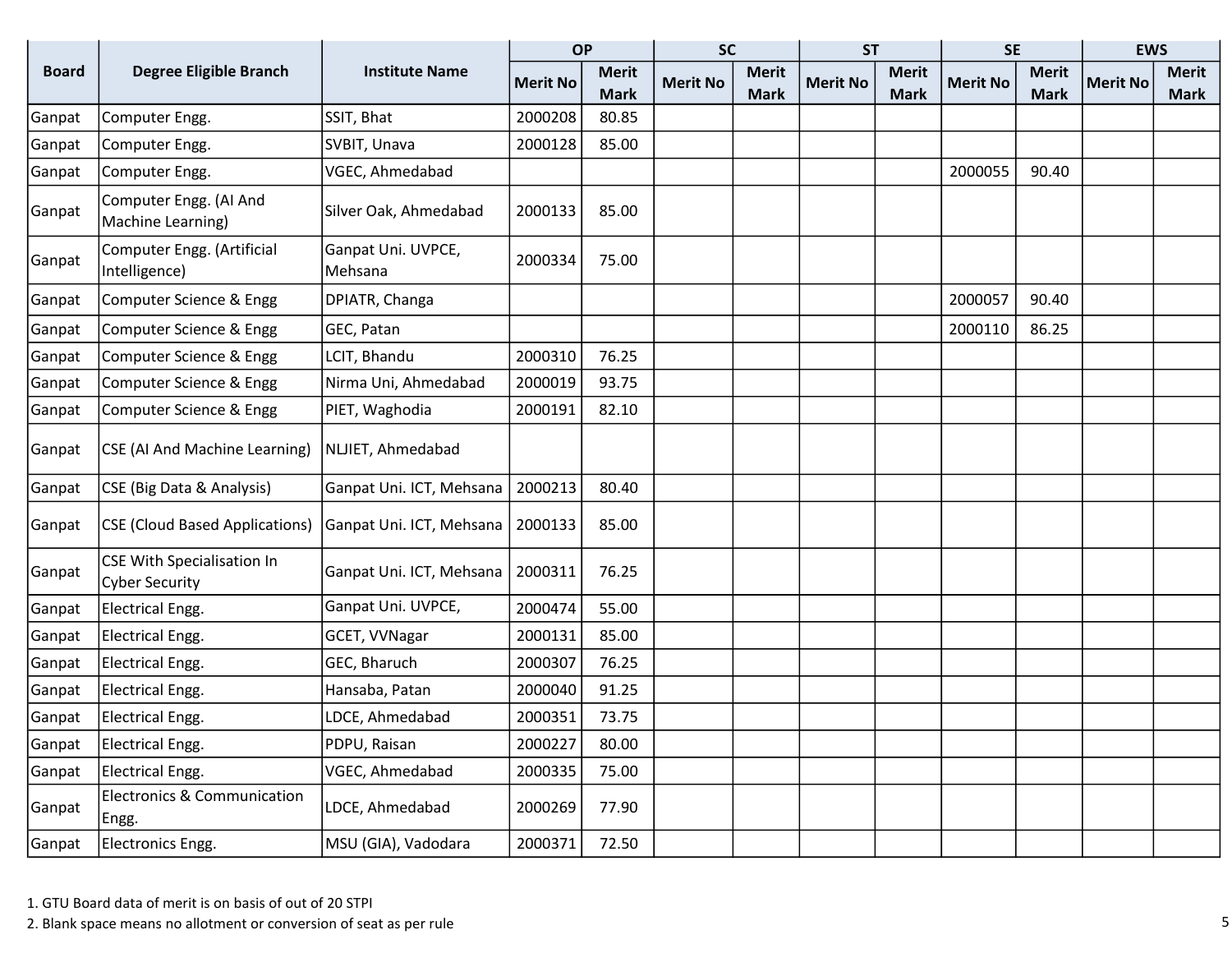|              |                                        |                       | <b>OP</b>       |              | <b>SC</b>       |              | <b>ST</b>       |              | <b>SE</b>       |              | <b>EWS</b>      |              |
|--------------|----------------------------------------|-----------------------|-----------------|--------------|-----------------|--------------|-----------------|--------------|-----------------|--------------|-----------------|--------------|
| <b>Board</b> | <b>Degree Eligible Branch</b>          | <b>Institute Name</b> | <b>Merit No</b> | <b>Merit</b> | <b>Merit No</b> | <b>Merit</b> | <b>Merit No</b> | <b>Merit</b> | <b>Merit No</b> | <b>Merit</b> | <b>Merit No</b> | <b>Merit</b> |
|              |                                        |                       |                 | <b>Mark</b>  |                 | <b>Mark</b>  |                 | <b>Mark</b>  |                 | <b>Mark</b>  |                 | <b>Mark</b>  |
| Ganpat       | <b>Information &amp; Communication</b> | Adani, Ahmedabad      | 2000204         | 81.25        |                 |              |                 |              |                 |              |                 |              |
| Ganpat       | Information & Communication            | PDPU, Raisan          | 2000108         | 86.25        |                 |              |                 |              |                 |              |                 |              |
| Ganpat       | Information Tech.                      | ApolloET, Ahmedabad   | 2000272         | 77.90        |                 |              |                 |              |                 |              |                 |              |
| Ganpat       | Information Tech.                      | BVM (SFI), VVNagar    | 2000074         | 88.75        |                 |              |                 |              | 2000083         | 87.90        |                 |              |
| Ganpat       | Information Tech.                      | CPIT, Changa          | 2000074         | 88.75        |                 |              |                 |              |                 |              |                 |              |
| Ganpat       | Information Tech.                      | DDU (SFI), Nadiad     | 2000157         | 83.75        |                 |              |                 |              |                 |              |                 |              |
| Ganpat       | Information Tech.                      | Ganpat Uni. UVPCE,    | 2000435         | 65.00        |                 |              |                 |              |                 |              |                 |              |
| Ganpat       | Information Tech.                      | GEC, Modasa           | 2000116         | 85.85        |                 |              |                 |              |                 |              |                 |              |
| Ganpat       | Information Tech.                      | LDCE, Ahmedabad       | 2000010         | 93.90        |                 |              |                 |              |                 |              |                 |              |
| Ganpat       | Information Tech.                      | NLJIET, Ahmedabad     | 2000232         | 80.00        |                 |              |                 |              |                 |              |                 |              |
| Ganpat       | Information Tech.                      | PIET, Waghodia        | 2000237         | 79.60        |                 |              |                 |              |                 |              |                 |              |
| Ganpat       | Information Tech.                      | SALCE, Ahmedabad      | 2000285         | 77.50        |                 |              |                 |              |                 |              |                 |              |
| Ganpat       | Information Tech.                      | Silver Oak, Ahmedabad | 2000184         | 82.50        |                 |              |                 |              |                 |              |                 |              |
| Ganpat       | Information Tech.                      | VGEC, Ahmedabad       | 2000030         | 92.50        |                 |              |                 |              |                 |              |                 |              |
| Ganpat       | Information Tech. (D2D)                | Silver Oak, Ahmedabad |                 |              |                 |              |                 |              |                 |              |                 |              |
| Ganpat       | Mechanical Engg.                       | BVM (GIA), VVNagar    | 2000244         | 78.95        |                 |              |                 |              |                 |              |                 |              |
| Ganpat       | Mechanical Engg.                       | CKPCET, Surat         | 2000383         | 71.65        |                 |              |                 |              |                 |              |                 |              |
| Ganpat       | Mechanical Engg.                       | Ganpat Uni. UVPCE,    | 2000416         | 68.35        | 2000448         | 63.40        |                 |              |                 |              |                 |              |
| Ganpat       | Mechanical Engg.                       | GEC, Dahod            | 2000442         | 64.40        |                 |              | 2000459         | 60.45        |                 |              |                 |              |
| Ganpat       | Mechanical Engg.                       | GEC, Patan            | 2000322         | 75.45        |                 |              |                 |              |                 |              |                 |              |
| Ganpat       | Mechanical Engg.                       | GIT, Gandhinagar      |                 |              |                 |              |                 |              |                 |              |                 |              |
| Ganpat       | Mechanical Engg.                       | GPERI, Mevad          | 2000235         | 79.65        |                 |              |                 |              |                 |              |                 |              |
| Ganpat       | Mechanical Engg.                       | HGCE-Ahmedabad        | 2000432         | 66.15        |                 |              |                 |              |                 |              |                 |              |
| Ganpat       | Mechanical Engg.                       | KITRC, Kalol          | 2000441         | 64.55        |                 |              |                 |              |                 |              |                 |              |
| Ganpat       | Mechanical Engg.                       | LDCE, Ahmedabad       |                 |              |                 |              |                 |              |                 |              | 2000186         | 82.30        |
| Ganpat       | Mechanical Engg.                       | MEC, BESNA            | 2000400         | 70.00        |                 |              |                 |              |                 |              |                 |              |
| Ganpat       | Mechanical Engg.                       | Nirma Uni, Ahmedabad  | 2000023         | 92.85        |                 |              |                 |              |                 |              |                 |              |
| Ganpat       | Mechanical Engg.                       | SKPCE, Visnagar       | 2000416         | 68.35        |                 |              |                 |              |                 |              |                 |              |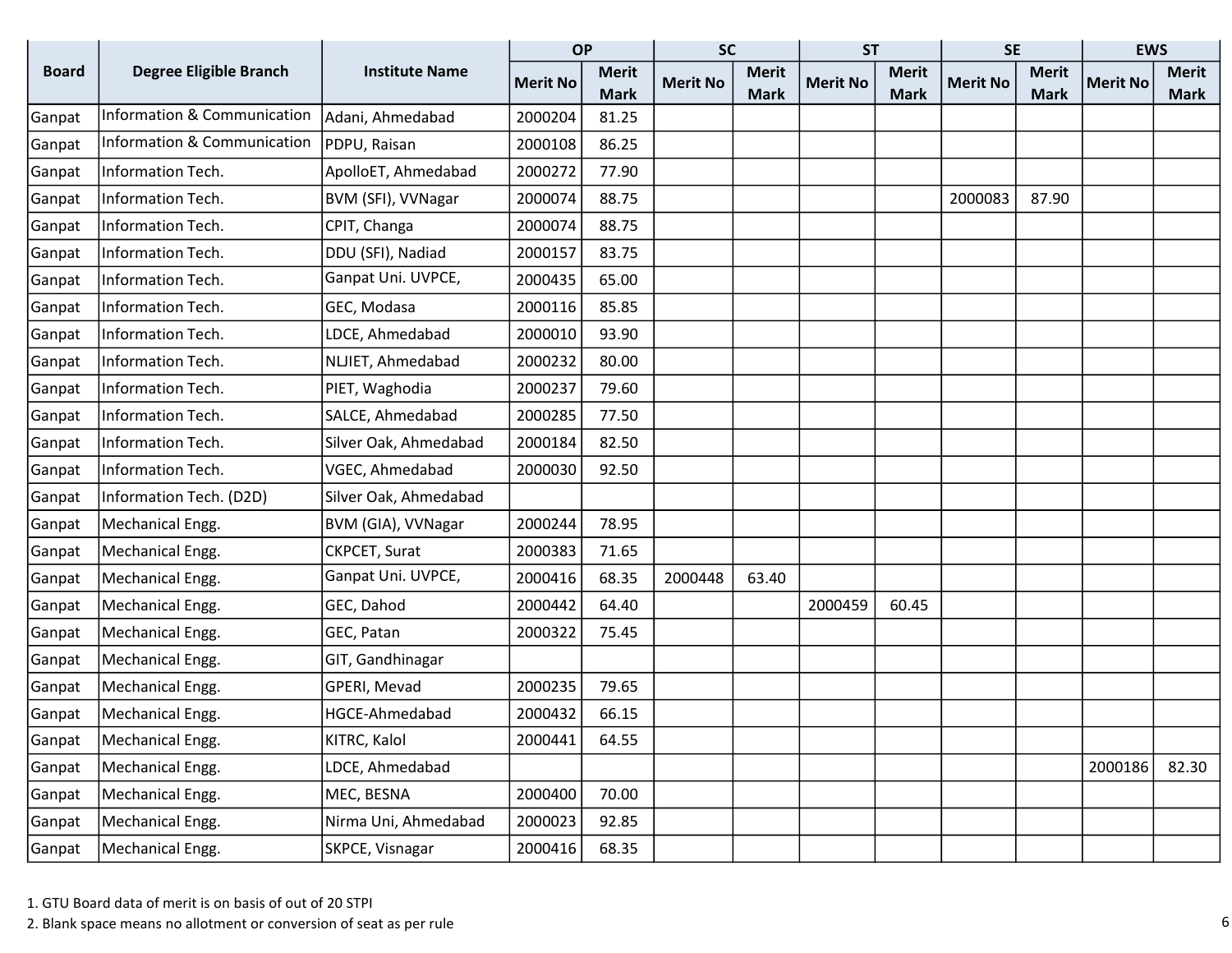|              |                               |                       | <b>OP</b>       |              | <b>SC</b>       |              | <b>ST</b>       |              | <b>SE</b>       |              | <b>EWS</b>      |              |
|--------------|-------------------------------|-----------------------|-----------------|--------------|-----------------|--------------|-----------------|--------------|-----------------|--------------|-----------------|--------------|
| <b>Board</b> | <b>Degree Eligible Branch</b> | <b>Institute Name</b> | <b>Merit No</b> | <b>Merit</b> | <b>Merit No</b> | <b>Merit</b> | <b>Merit No</b> | <b>Merit</b> | <b>Merit No</b> | <b>Merit</b> | <b>Merit No</b> | <b>Merit</b> |
|              |                               |                       |                 | <b>Mark</b>  |                 | <b>Mark</b>  |                 | <b>Mark</b>  |                 | <b>Mark</b>  |                 | <b>Mark</b>  |
| Ganpat       | Mechanical Engg.              | SRPATEL, Dabhi        | 2000312         | 76.15        |                 |              |                 |              |                 |              |                 |              |
| Ganpat       | Mechatronics                  | Ganpat Uni. UVPCE,    | 2000476         | 53.55        |                 |              |                 |              |                 |              |                 |              |
| Ganpat       | Mechatronics                  | GCET, VVNagar         | 2000072         | 88.85        |                 |              |                 |              |                 |              |                 |              |
| Ganpat       | Mechatronics                  | <b>ITM Universe</b>   | 2000225         | 80.20        |                 |              |                 |              |                 |              |                 |              |
| Ganpat       | Mechatronics                  | PIT, Waghodia         | 2000068         | 89.05        |                 |              |                 |              |                 |              |                 |              |
| Ganpat       | Petrochemical Engg.           | Ganpat Uni. UVPCE,    | 2000235         | 79.65        |                 |              |                 |              |                 |              |                 |              |
| Ganpat       | Petroleum Engg.               | PDPU, Raisan          | 2000246         | 78.90        |                 |              |                 |              |                 |              |                 |              |
| Ganpat       | Production Engg.              | BVM (GIA), VVNagar    | 2000135         | 85.00        |                 |              |                 |              |                 |              |                 |              |
| Gokul        | Automobile Engg.              | ADIT, Karamsad        | 2500020         | 74.51        |                 |              |                 |              |                 |              |                 |              |
| Gokul        | Civil Engg.                   | GEC, Godhra           | 2500014         | 76.14        |                 |              |                 |              |                 |              |                 |              |
| Gokul        | Civil Engg.                   | GEC, Rajkot           | 2500019         | 74.71        |                 |              |                 |              |                 |              |                 |              |
| Gokul        | Civil Engg.                   | Hansaba, Patan        | 2500043         | 68.29        |                 |              |                 |              |                 |              |                 |              |
| Gokul        | Civil Engg.                   | MEC, BESNA            | 2500051         | 62.00        |                 |              |                 |              |                 |              |                 |              |
| Gokul        | Civil Engg.                   | PIET, Waghodia        | 2500027         | 72.29        |                 |              |                 |              |                 |              |                 |              |
| Gokul        | Civil Engg.                   | SKPCE, Visnagar       | 2500041         | 68.43        |                 |              |                 |              |                 |              |                 |              |
| Gokul        | Civil Engg.                   | SRPATEL, Dabhi        | 2500038         | 70.14        |                 |              |                 |              |                 |              |                 |              |
| Gokul        | Computer Engg.                | Hansaba, Patan        | 2500050         | 62.46        |                 |              |                 |              |                 |              |                 |              |
| Gokul        | Computer Engg.                | SKPCE, Visnagar       | 2500002         | 90.82        |                 |              |                 |              |                 |              |                 |              |
| Gokul        | Computer Science & Engg       | GEC, Patan            | 2500006         | 85.25        |                 |              |                 |              |                 |              |                 |              |
| Gokul        | CSE (AI And Machine Learning) | NLJIET, Ahmedabad     | 2500004         | 87.21        |                 |              |                 |              |                 |              |                 |              |
| Gokul        | Electrical Engg.              | AIT, Ahmedabad        | 2500011         | 78.10        |                 |              |                 |              |                 |              |                 |              |
| Gokul        | <b>Electrical Engg.</b>       | GEC, Palanpur         | 2500011         | 78.10        |                 |              |                 |              |                 |              |                 |              |
| Gokul        | Electrical Engg.              | Hansaba, Patan        | 2500052         | 60.79        |                 |              |                 |              |                 |              |                 |              |
| Gokul        | Mechanical Engg.              | GEC, Modasa           | 2500039         | 69.76        |                 |              |                 |              |                 |              |                 |              |
| Gokul        | Mechanical Engg.              | GEC, Palanpur         | 2500026         | 72.44        |                 |              |                 |              |                 |              |                 |              |
| Gokul        | Mechanical Engg.              | GEC, Patan            | 2500010         | 80.85        |                 |              |                 |              |                 |              |                 |              |
| Gokul        | Mechanical Engg.              | Hansaba, Patan        | 2500048         | 65.24        |                 |              |                 |              |                 |              |                 |              |
| Gokul        | Mechanical Engg.              | Indrashil, Kadi       | 2500034         | 71.46        |                 |              |                 |              |                 |              |                 |              |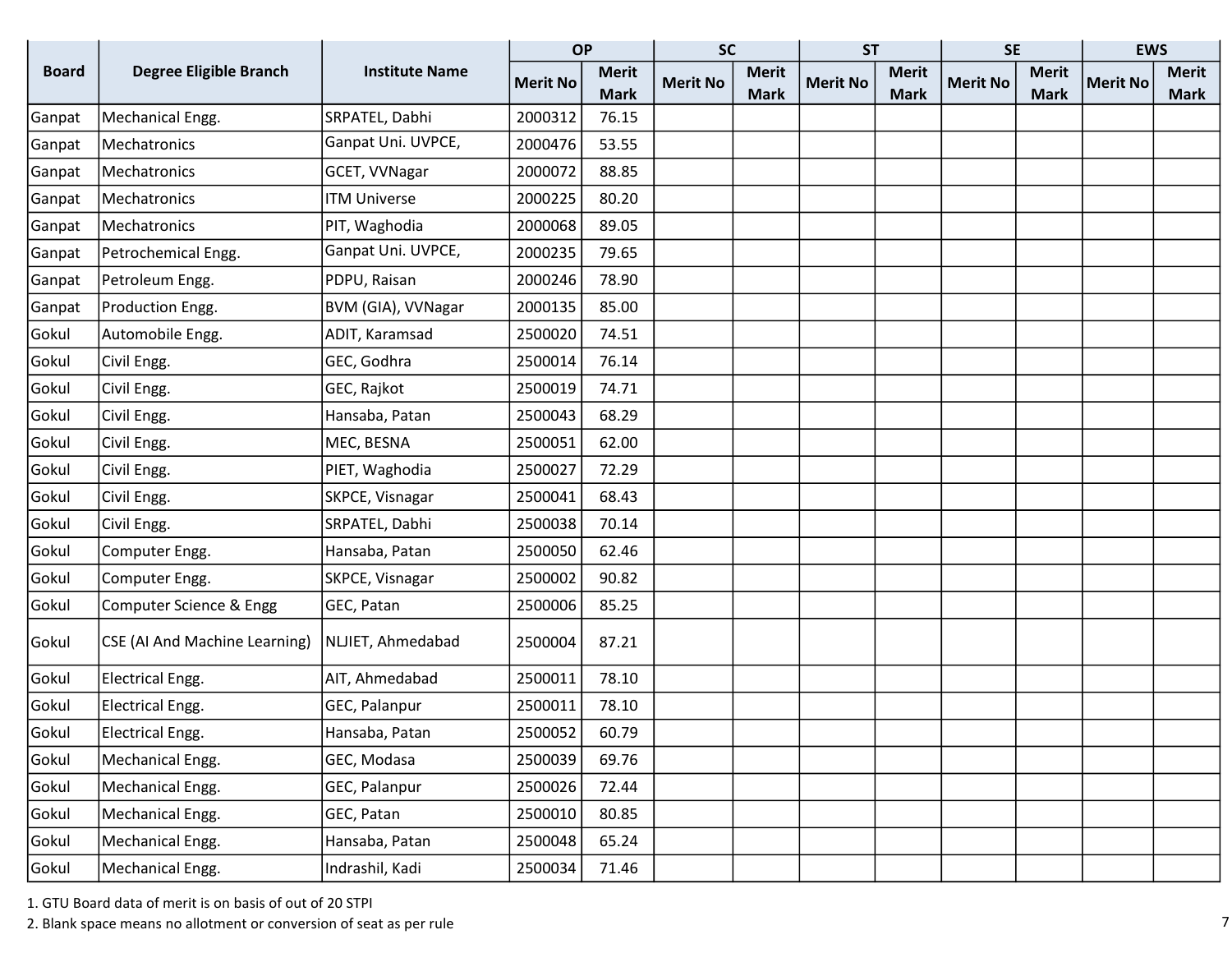|              |                                        |                       | <b>OP</b>       |              | <b>SC</b>       |              | <b>ST</b>       |              | <b>SE</b>         |              | <b>EWS</b>      |              |
|--------------|----------------------------------------|-----------------------|-----------------|--------------|-----------------|--------------|-----------------|--------------|-------------------|--------------|-----------------|--------------|
| <b>Board</b> | <b>Degree Eligible Branch</b>          | <b>Institute Name</b> | <b>Merit No</b> | <b>Merit</b> | <b>Merit No</b> | <b>Merit</b> | <b>Merit No</b> | <b>Merit</b> | <b>Merit No</b>   | <b>Merit</b> | <b>Merit No</b> | <b>Merit</b> |
|              |                                        |                       |                 | <b>Mark</b>  |                 | <b>Mark</b>  |                 | <b>Mark</b>  |                   | <b>Mark</b>  |                 | Mark         |
| Gokul        | Mechanical Engg.                       | LDCE, Ahmedabad       | 2500010         | 80.85        |                 |              |                 |              |                   |              |                 |              |
| Gokul        | Mechanical Engg.                       | Nirma Uni, Ahmedabad  | 2500015         | 76.10        |                 |              |                 |              |                   |              |                 |              |
| Gokul        | Mechanical Engg.                       | SRPATEL, Dabhi        | 2500048         | 65.24        |                 |              |                 |              |                   |              |                 |              |
| Gokul        | Production Engg.                       | BVM (GIA), VVNagar    | 2500020         | 74.51        |                 |              |                 |              |                   |              |                 |              |
| GTU          | Aeronautical Engg.                     | PIET, Waghodia        | 1103840         | 15.8370      |                 |              |                 |              |                   |              |                 |              |
| GTU          | Aeronautical Engg.                     | SVPIT, Vasad          | 1108995         | 11.7024      |                 |              |                 |              |                   |              |                 |              |
| GTU          | Ai And Data Science - Emerging<br>Area | ATMIYA, Rajkot        | 1108811         | 12.0129      |                 |              |                 |              |                   |              |                 |              |
| GTU          | Ai And Data Science - Emerging<br>Area | CGPIT, Tarsadi        | 1102080         | 17.0577      |                 |              |                 |              |                   |              |                 |              |
| GTU          | Automobile Engg.                       | Aadishwar, Bhoyan     | 1109155         | 11.4148      |                 |              |                 |              |                   |              |                 |              |
| GTU          | Automobile Engg.                       | ADIT, Karamsad        | 1109150         | 11.4231      |                 |              |                 |              |                   |              |                 |              |
| GTU          | Automobile Engg.                       | AIT, Ahmedabad        | 1108952         | 11.7692      |                 |              |                 |              |                   |              |                 |              |
| GTU          | Automobile Engg.                       | <b>BMCET, Surat</b>   | 1108452         | 12.5083      |                 |              |                 |              |                   |              |                 |              |
| GTU          | Automobile Engg.                       | CGPIT, Tarsadi        | 1109131         | 11.4725      |                 |              |                 |              |                   |              |                 |              |
| GTU          | Automobile Engg.                       | Ganpat Uni. UVPCE,    | 1109380         | 10.3462      |                 |              |                 |              |                   |              |                 |              |
| GTU          | Automobile Engg.                       | GEC, Modasa           | 1106471         | 14.1538      |                 |              | 1107619         | 13.3077      | 1109156   11.4121 |              | 1108293         | 12.6786      |
| GTU          | Automobile Engg.                       | GEC, Rajkot           | 1103346         | 16.1456      | 1103715         | 15.9231      | 1105890         | 14.5083      | 1107299   13.5714 |              | 1108160 12.8242 |              |
| GTU          | Automobile Engg.                       | GIDCDEC, Navsari      | 1109454         | 9.4667       |                 |              |                 |              |                   |              |                 |              |
| GTU          | Automobile Engg.                       | HGCE-Ahmedabad        | 1109275         | 10.9835      |                 |              |                 |              |                   |              |                 |              |
| GTU          | Automobile Engg.                       | IIET, Dharmaj         | 1109410         | 10.0989      |                 |              |                 |              |                   |              |                 |              |
| GTU          | Automobile Engg.                       | Indus Uni., Ahmedabad | 1109210         | 11.2198      |                 |              |                 |              |                   |              |                 |              |
| GTU          | Electrical Engg.                       | HJD, Kera             |                 |              |                 |              |                 |              |                   |              |                 |              |
| GTU          | Automobile Engg.                       | <b>ITM Universe</b>   | 1104202         | 15.5989      |                 |              |                 |              |                   |              |                 |              |
| GTU          | Automobile Engg.                       | KJIET, Savali         | 1108374         | 12.5989      |                 |              |                 |              |                   |              |                 |              |
| GTU          | Automobile Engg.                       | Laxmi, Valsad         | 1109163         | 11.3846      |                 |              |                 |              |                   |              |                 |              |
| GTU          | Automobile Engg.                       | LDCE, Ahmedabad       | 1100238         | 19.2335      | 1101477         | 17.5742      | 1104272         | 15.5522      | 1100412           | 18.8929      | 1100743         | 18.4231      |
| GTU          | Automobile Engg.                       | LDRP, GNAGAR          | 1109275         | 10.9835      |                 |              |                 |              |                   |              |                 |              |
| GTU          | Automobile Engg.                       | LJIET, Ahmedabad      | 1109210         | 11.2198      |                 |              |                 |              |                   |              |                 |              |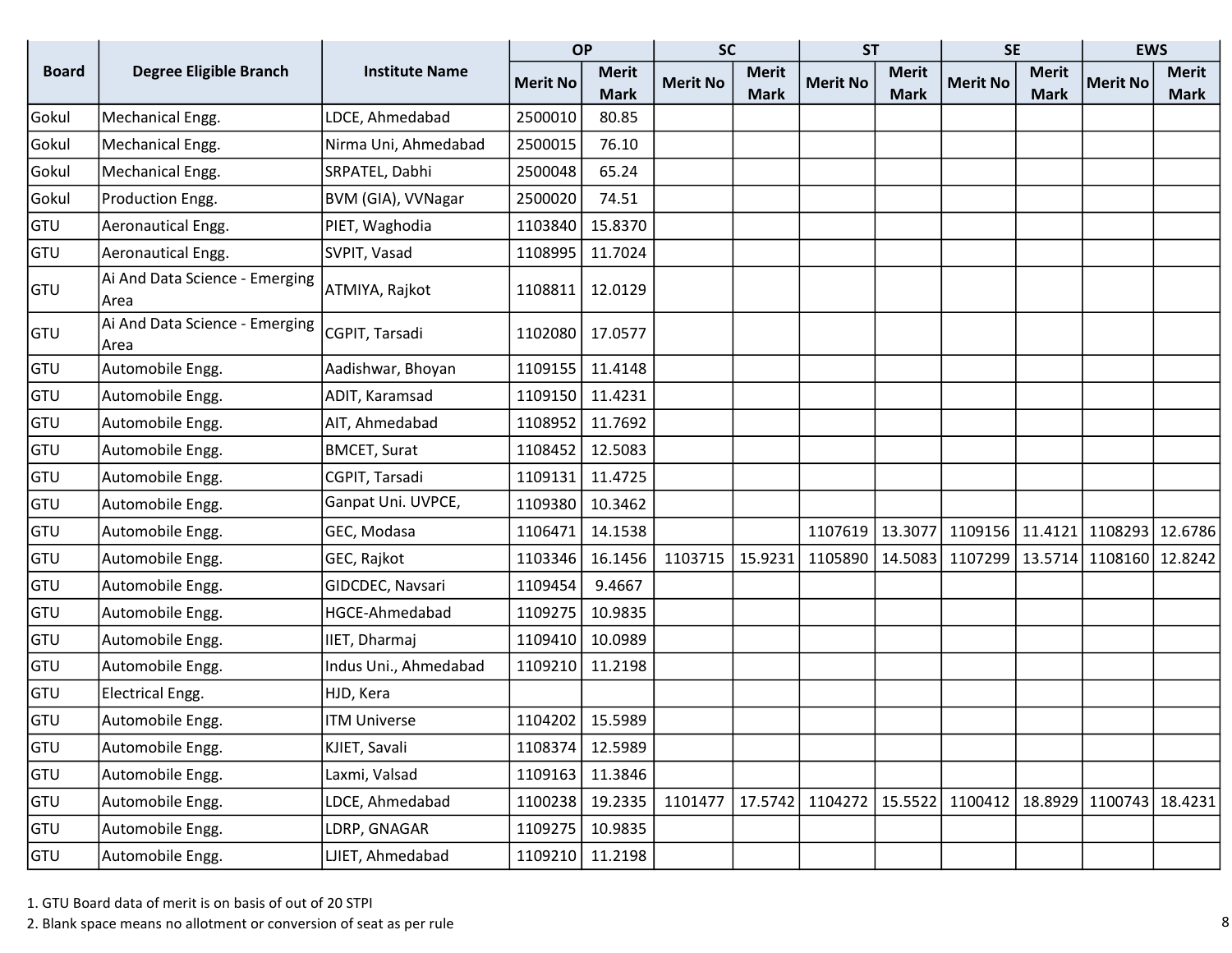|              |                               |                       | <b>OP</b>       |              | <b>SC</b>       |              | <b>ST</b>       |              | <b>SE</b>                                                 |              | <b>EWS</b>                            |              |
|--------------|-------------------------------|-----------------------|-----------------|--------------|-----------------|--------------|-----------------|--------------|-----------------------------------------------------------|--------------|---------------------------------------|--------------|
| <b>Board</b> | <b>Degree Eligible Branch</b> | <b>Institute Name</b> | <b>Merit No</b> | <b>Merit</b> | <b>Merit No</b> | <b>Merit</b> | <b>Merit No</b> | <b>Merit</b> | <b>Merit No</b>                                           | <b>Merit</b> | <b>Merit No</b>                       | <b>Merit</b> |
|              |                               |                       |                 | <b>Mark</b>  |                 | <b>Mark</b>  |                 | <b>Mark</b>  |                                                           | <b>Mark</b>  |                                       | <b>Mark</b>  |
| GTU          | Automobile Engg.              | MEC, BESNA            | 1109245         | 11.0962      |                 |              |                 |              |                                                           |              |                                       |              |
| GTU          | Automobile Engg.              | MEFGI-FOT, Rajkot     | 1107102         | 13.7242      |                 |              |                 |              |                                                           |              |                                       |              |
| GTU          | Automobile Engg.              | MSCET, Vesu           | 1107416         | 13.4891      |                 |              |                 |              |                                                           |              |                                       |              |
| <b>GTU</b>   | Automobile Engg.              | NSIT, Jetalpur        | 1104955         | 15.0940      |                 |              |                 |              |                                                           |              |                                       |              |
| <b>GTU</b>   | Automobile Engg.              | PDPU, Raisan          | 1109146         | 11.4286      |                 |              |                 |              |                                                           |              |                                       |              |
| GTU          | Automobile Engg.              | PIT, Waghodia         | 1105654         | 14.6648      |                 |              |                 |              |                                                           |              |                                       |              |
| GTU          | Automobile Engg.              | SALITER, Ahmedabad    | 1109185         | 11.3077      |                 |              |                 |              |                                                           |              |                                       |              |
| GTU          | Automobile Engg.              | SCET, Kalol           | 1108518         | 12.4286      |                 |              |                 |              |                                                           |              |                                       |              |
| <b>GTU</b>   | Automobile Engg.              | SHGEC, Amreli         | 1107665         | 13.2583      |                 |              |                 |              |                                                           |              |                                       |              |
| GTU          | <b>Biomedical Engg.</b>       | Ganpat Uni. UVPCE,    | 1109471         | 9.0000       |                 |              |                 |              |                                                           |              |                                       |              |
| GTU          | <b>Biomedical Engg.</b>       | GEC, Gandhinagar      | 1109466         | 9.2500       |                 |              |                 |              |                                                           |              |                                       |              |
| GTU          | <b>Biomedical Engg.</b>       | LDCE, Ahmedabad       | 1101282         | 17.7500      | 1103955         | 15.7500      | 1109444         | 9.7500       | 1106062                                                   | 14.4167      | 1103938 15.7500                       |              |
| GTU          | <b>Biomedical Engg.</b>       | PIT, Waghodia         | 1109325         | 10.7500      |                 |              |                 |              |                                                           |              |                                       |              |
| <b>GTU</b>   | Bio-Tech.                     | IAR, Gandhinagar      | 1103845         | 15.8334      |                 |              |                 |              |                                                           |              |                                       |              |
| <b>GTU</b>   | Chemical Engg.                | Aditya, Ahmedabad     | 1108849         | 11.9667      |                 |              |                 |              |                                                           |              |                                       |              |
| <b>GTU</b>   | Chemical Engg.                | Agrawal, Navsari      | 1108565         | 12.3583      |                 |              |                 |              |                                                           |              |                                       |              |
| GTU          | Chemical Engg.                | <b>BAIT, Surat</b>    | 1107701         | 13.2334      |                 |              |                 |              |                                                           |              |                                       |              |
| GTU          | Chemical Engg.                | DDU (GIA), Nadiad     | 1100089         | 19.5917      | 1101271         | 17.7584      | 1105155         | 14.9750      | 1100947                                                   | 18.1583      |                                       |              |
| <b>GTU</b>   | Chemical Engg.                | DDU (SFI), Nadiad     | 1101154         | 17.9167      |                 |              |                 |              | 1102538                                                   | 16.7250      | 1105091                               | 15.0083      |
| GTU          | Chemical Engg.                | GCET, VVNagar         | 1103477         | 16.0583      | 1104685         | 15.2750      |                 |              | 1105817                                                   | 14.5500      | 1105582 14.7167                       |              |
| GTU          | Chemical Engg.                | GEC, Bharuch          | 1100088         | 19.6000      |                 |              | 1103676         | 15.9416      | 1100570                                                   | 18.6334      | 1102560                               | 16.7083      |
| <b>GTU</b>   | Chemical Engg.                | GEC, Bhuj             | 1104016         | 15.7250      | 1106769         | 13.9583      | 1109238         | 11.1250      | 1105596   14.7084                                         |              | 1107085 13.7333                       |              |
| GTU          | Chemical Engg.                | GEC, Valsad           | 1101007         | 18.0667      | 1108718         | 12.1500      | 1105995         | 14.4583      |                                                           |              | 1101922   17.2000   1104239   15.5833 |              |
| GTU          | Chemical Engg.                | GSFCU, Vadodara       | 1105580         | 14.7167      |                 |              |                 |              | 1108309   12.6666   1107167   13.6750   1105844   14.5334 |              |                                       |              |
| <b>GTU</b>   | Chemical Engg.                | IAR, Gandhinagar      | 1108921         | 11.8333      |                 |              |                 |              |                                                           |              |                                       |              |
| <b>GTU</b>   | Chemical Engg.                | <b>ITM Universe</b>   | 1108986         | 11.7166      |                 |              |                 |              |                                                           |              |                                       |              |
| <b>GTU</b>   | Chemical Engg.                | LDCE, Ahmedabad       | 1100213         | 19.2667      | 1100961         | 18.1333      | 1105914         |              | 14.5000 1100592   18.5917                                 |              | 1100791 18.3334                       |              |
| GTU          | Chemical Engg.                | LEC, MORBI            | 1102701         | 16.5750      | 1108986         |              | 11.7166 1107786 |              | 13.1750 1104354 15.5000 1105442 14.7833                   |              |                                       |              |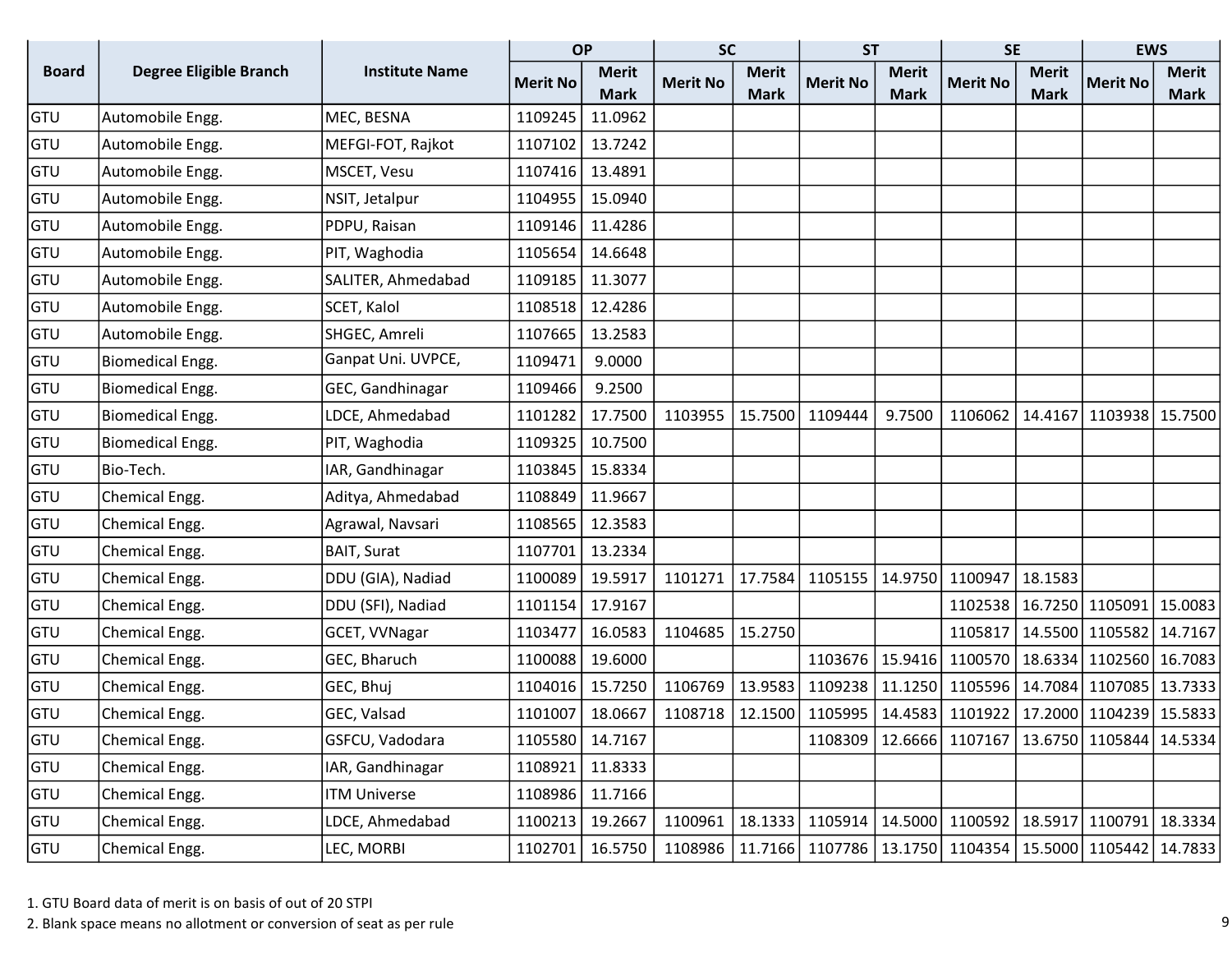|              |                                                                                    |                          | <b>OP</b>       |              | <b>SC</b>       |              | <b>ST</b>       |              | <b>SE</b>       |              | <b>EWS</b>              |              |
|--------------|------------------------------------------------------------------------------------|--------------------------|-----------------|--------------|-----------------|--------------|-----------------|--------------|-----------------|--------------|-------------------------|--------------|
| <b>Board</b> | <b>Degree Eligible Branch</b>                                                      | <b>Institute Name</b>    | <b>Merit No</b> | <b>Merit</b> | <b>Merit No</b> | <b>Merit</b> | <b>Merit No</b> | <b>Merit</b> | <b>Merit No</b> | <b>Merit</b> | <b>Merit No</b>         | <b>Merit</b> |
|              |                                                                                    |                          |                 | <b>Mark</b>  |                 | <b>Mark</b>  |                 | <b>Mark</b>  |                 | <b>Mark</b>  |                         | <b>Mark</b>  |
| GTU          | Chemical Engg.                                                                     | LJIET, Ahmedabad         | 1109304         | 10.8584      |                 |              |                 |              |                 |              |                         |              |
| GTU          | Chemical Engg.                                                                     | MSU (GIA), Vadodara      | 1100148         | 19.4333      |                 |              | 1102909         | 16.4583      | 1100287         | 19.1166      |                         |              |
| GTU          | Chemical Engg.                                                                     | Nirma Uni, Ahmedabad     | 1101993         | 17.1333      |                 |              |                 |              | 1103514         |              | 16.0333 1104537 15.3917 |              |
| GTU          | Chemical Engg.                                                                     | OMEC, Junagadh           | 1108524         | 12.4167      |                 |              |                 |              |                 |              |                         |              |
| GTU          | Chemical Engg.                                                                     | Pacific, Surat           | 1107615         | 13.3167      |                 |              |                 |              |                 |              |                         |              |
| GTU          | Chemical Engg.                                                                     | PDPU, Raisan             | 1108513         | 12.4417      |                 |              |                 |              |                 |              |                         |              |
| GTU          | Chemical Engg.                                                                     | PIT, Waghodia            | 1109180         | 11.3250      |                 |              |                 |              |                 |              |                         |              |
| GTU          | Chemical Engg.                                                                     | PPSSE, PPS Uni., Kosamba | 1109121         | 11.4917      |                 |              |                 |              |                 |              |                         |              |
| GTU          | Chemical Engg.                                                                     | PrimeIET, Navsari        | 1108409         | 12.5500      |                 |              |                 |              |                 |              |                         |              |
| GTU          | Chemical Engg.                                                                     | RNGPIT, Isroli           | 1109226         | 11.1584      |                 |              |                 |              |                 |              |                         |              |
| GTU          | Chemical Engg.                                                                     | SALCE, Ahmedabad         | 1106381         | 14.2083      |                 |              |                 |              |                 |              |                         |              |
| GTU          | Chemical Engg.                                                                     | SCET, Surat              | 1108615         | 12.2917      |                 |              |                 |              |                 |              |                         |              |
| GTU          | Chemical Engg.                                                                     | Shroff, Bharuch          | 1103021         | 16.3583      | 1106035         | 14.4394      | 1108492         | 12.4750      | 1108458         |              | 12.5000 1106910 13.8667 |              |
| GTU          | Chemical Engg.                                                                     | SSMIT, Bharuch           | 1105047         | 15.0333      | 1107025         | 13.7833      | 1109228         |              | 11.1583 1107134 | 13.7000      |                         |              |
| GTU          | Chemical Engg.                                                                     | SSNPITR, Umrakh          | 1108801         | 12.0416      |                 |              |                 |              |                 |              |                         |              |
| GTU          | Chemical Engg.                                                                     | Veerayatan, Mandvi       | 1107150         | 13.6833      |                 |              |                 |              |                 |              |                         |              |
| GTU          | Chemical Engg.                                                                     | VGEC, Ahmedabad          | 1100740         | 18.4333      | 1104209         | 15.5917      | 1106542         | 14.1167      | 1101057         |              | 18.0000 1101948 17.1834 |              |
| GTU          | Chemical Engg.                                                                     | VRGCET, Porbandar        | 1108199         | 12.7917      |                 |              |                 |              |                 |              |                         |              |
| GTU          | Chemical Engg.                                                                     | VVP, Rajkot              | 1109317         | 10.7917      |                 |              |                 |              |                 |              |                         |              |
| <b>GTU</b>   | Chemical Engg. (Green Tech.<br>And Sustainability Engg.) -<br><b>Emerging Area</b> | Sigma, Bakrol            | 1108431         | 12.5333      |                 |              |                 |              |                 |              |                         |              |
| GTU          | Chemical Tech.                                                                     | Shroff, Bharuch          | 1108447         | 12.5167      |                 |              |                 |              |                 |              |                         |              |
| GTU          | Civil & Infrastructure Engg.                                                       | Adani, Ahmedabad         | 1109261         | 11.0473      |                 |              |                 |              |                 |              |                         |              |
| GTU          | Civil Engg.                                                                        | ADIT, Karamsad           | 1109458         | 9.3448       |                 |              |                 |              |                 |              |                         |              |
| GTU          | Civil Engg.                                                                        | Aditya, Ahmedabad        | 1109100         | 11.5212      |                 |              |                 |              |                 |              |                         |              |
| <b>GTU</b>   | Civil Engg.                                                                        | Agrawal, Navsari         | 1109413         | 10.0728      |                 |              |                 |              |                 |              |                         |              |
| <b>GTU</b>   | Civil Engg.                                                                        | AIT, Ahmedabad           | 1109455         | 9.4266       |                 |              |                 |              |                 |              |                         |              |
| GTU          | Civil Engg.                                                                        | ALPHA, Kalol             | 1104960         | 15.0907      |                 |              |                 |              |                 |              |                         |              |

2. Blank space means no allotment or conversion of seat as per rule 10 and 10 and 10 and 10 and 10 and 10 and 10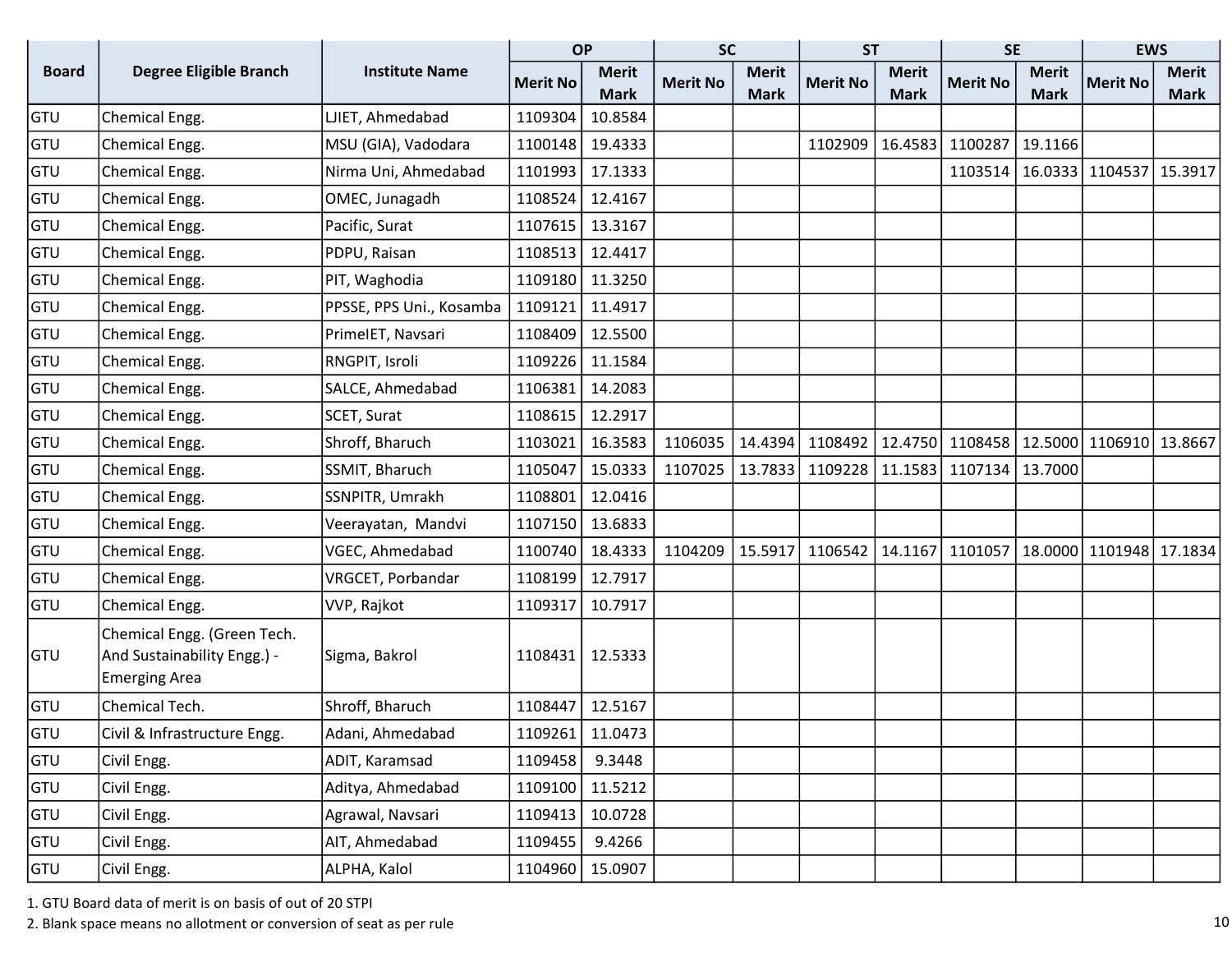|              |                               |                        | <b>OP</b>       |              | <b>SC</b>                                                                               |              | <b>ST</b>       |              | <b>SE</b>                                                 |              | <b>EWS</b>                            |              |
|--------------|-------------------------------|------------------------|-----------------|--------------|-----------------------------------------------------------------------------------------|--------------|-----------------|--------------|-----------------------------------------------------------|--------------|---------------------------------------|--------------|
| <b>Board</b> | <b>Degree Eligible Branch</b> | <b>Institute Name</b>  | <b>Merit No</b> | <b>Merit</b> | <b>Merit No</b>                                                                         | <b>Merit</b> | <b>Merit No</b> | <b>Merit</b> | <b>Merit No</b>                                           | <b>Merit</b> | <b>Merit No</b>                       | <b>Merit</b> |
|              |                               |                        |                 | <b>Mark</b>  |                                                                                         | <b>Mark</b>  |                 | <b>Mark</b>  |                                                           | <b>Mark</b>  |                                       | <b>Mark</b>  |
| GTU          | Civil Engg.                   | AMIRAJ, Sanand         | 1107577         | 13.3564      |                                                                                         |              |                 |              |                                                           |              |                                       |              |
| GTU          | Civil Engg.                   | Arrdekta, Khedbrahm    | 1109386         | 10.3065      |                                                                                         |              |                 |              |                                                           |              |                                       |              |
| GTU          | Civil Engg.                   | ATMIYA, Rajkot         | 1109446         | 9.7229       |                                                                                         |              |                 |              |                                                           |              |                                       |              |
| GTU          | Civil Engg.                   | BALAJI, Makhiyala      | 1109048         | 11.6156      |                                                                                         |              |                 |              |                                                           |              |                                       |              |
| GTU          | Civil Engg.                   | <b>BHGARDI, Rajkot</b> | 1109204         | 11.2453      |                                                                                         |              |                 |              |                                                           |              |                                       |              |
| GTU          | Civil Engg.                   | BIT, Vadodara          | 1109045         | 11.6283      |                                                                                         |              |                 |              |                                                           |              |                                       |              |
| GTU          | Civil Engg.                   | <b>BMCET, Surat</b>    | 1109385         | 10.3091      |                                                                                         |              |                 |              |                                                           |              |                                       |              |
| GTU          | Civil Engg.                   | BVM (GIA), VVNagar     | 1101125         | 17.9399      | 1103361                                                                                 | 16.1404      | 1105813         | 14.5517      | 1102040   17.0869   1101534   17.5172                     |              |                                       |              |
| GTU          | Civil Engg.                   | CGPIT, Tarsadi         | 1109108         | 11.5060      |                                                                                         |              |                 |              |                                                           |              |                                       |              |
| GTU          | Civil Engg.                   | CKPCET, Surat          | 1109214         | 11.2108      |                                                                                         |              |                 |              |                                                           |              |                                       |              |
| GTU          | Civil Engg.                   | CPIT, Changa           | 1108854         | 11.9604      |                                                                                         |              |                 |              |                                                           |              |                                       |              |
| GTU          | Civil Engg.                   | DADET, Khatraj         | 1108640         | 12.2579      |                                                                                         |              |                 |              |                                                           |              |                                       |              |
| GTU          | Civil Engg.                   | Darshan, Rajkot        | 1109353         | 10.5926      |                                                                                         |              |                 |              |                                                           |              |                                       |              |
| GTU          | Civil Engg.                   | DDU (GIA), Nadiad      | 1101429         | 17.6296      |                                                                                         |              | 1104267         | 15.5594      |                                                           |              | 1101946   17.1903   1101775   17.2976 |              |
| GTU          | Civil Engg.                   | EC, Tuwa               | 1109478         | 8.0000       |                                                                                         |              |                 |              |                                                           |              |                                       |              |
| GTU          | Civil Engg.                   | Ganpat Uni. UVPCE,     | 1109442         | 9.7625       |                                                                                         |              |                 |              |                                                           |              |                                       |              |
| GTU          | Civil Engg.                   | GCET, VVNagar          | 1108907         | 11.8749      |                                                                                         |              |                 |              |                                                           |              |                                       |              |
| GTU          | Civil Engg.                   | GEC, Bharuch           | 1102327         | 16.8697      | 1104594                                                                                 | 15.3525      | 1106399         |              | 14.2018 1103754 15.8876 1106560 14.1073                   |              |                                       |              |
| GTU          | Civil Engg.                   | GEC, Bhavnagar         | 1101712         | 17.3665      |                                                                                         |              | 1107562         | 13.3717      | 1101884                                                   | 17.2325      | 1101881 17.2362                       |              |
| GTU          | Civil Engg.                   | GEC, Bhuj              | 1106846         | 13.9170      | 1109416                                                                                 | 10.0370      | 1109029         | 11.6424      | 1109421                                                   | 9.9987       | 1108571 12.3564                       |              |
| GTU          | Civil Engg.                   | GEC, Dahod             | 1106555         | 14.1124      | 1108912                                                                                 | 11.8659      | 1108195         | 12.7956      | 1109403                                                   | 10.1596      | 1108924 11.8276                       |              |
| GTU          | Civil Engg.                   | GEC, Godhra            | 1104427         | 15.4700      | 1107552                                                                                 | 13.3781      | 1108754         | 12.1086      | 1107949                                                   |              | 13.0256 1105439 14.7855               |              |
| GTU          | Civil Engg.                   | GEC, Modasa            | 1109137         | 11.4547      |                                                                                         |              | 1109457         | 9.3448       | 1109403   10.1596   1109434                               |              |                                       | 9.8263       |
| GTU          | Civil Engg.                   | GEC, Palanpur          | 1103513         |              | 16.0357   1108761   12.0855   1107562   13.3717   1106672   14.0128   1104979   15.0779 |              |                 |              |                                                           |              |                                       |              |
| GTU          | Civil Engg.                   | GEC, Patan             | 1104718         | 15.2542      | 1105072                                                                                 | 15.0204      |                 |              | 1106474   14.1507   1106871   13.8966   1105079   15.0166 |              |                                       |              |
| GTU          | Civil Engg.                   | GEC, Rajkot            | 1101751         | 17.3193      | 1104664                                                                                 | 15.2938      | 1109339         | 10.6667      |                                                           |              | 1102249   16.9362   1101991   17.1379 |              |
| GTU          | Civil Engg.                   | GEC, Surat             | 1100655         | 18.5172      | 1101108                                                                                 | 17.9694      | 1106369         | 14.2158      | 1100993   18.0805   1102217   16.9694                     |              |                                       |              |
| <b>GTU</b>   | Civil Engg.                   | GEC, Valsad            | 1102270         | 16.9259      |                                                                                         |              | 1105480         | 14.7611      |                                                           |              | 1103478   16.0562   1104719   15.2542 |              |

2. Blank space means no allotment or conversion of seat as per rule 11 and 20 years of seat as per rule 11 and 20 years of seat as per rule 11 and 20 years of seat as per rule 11 and 20 years of seat as per rule 11 and 20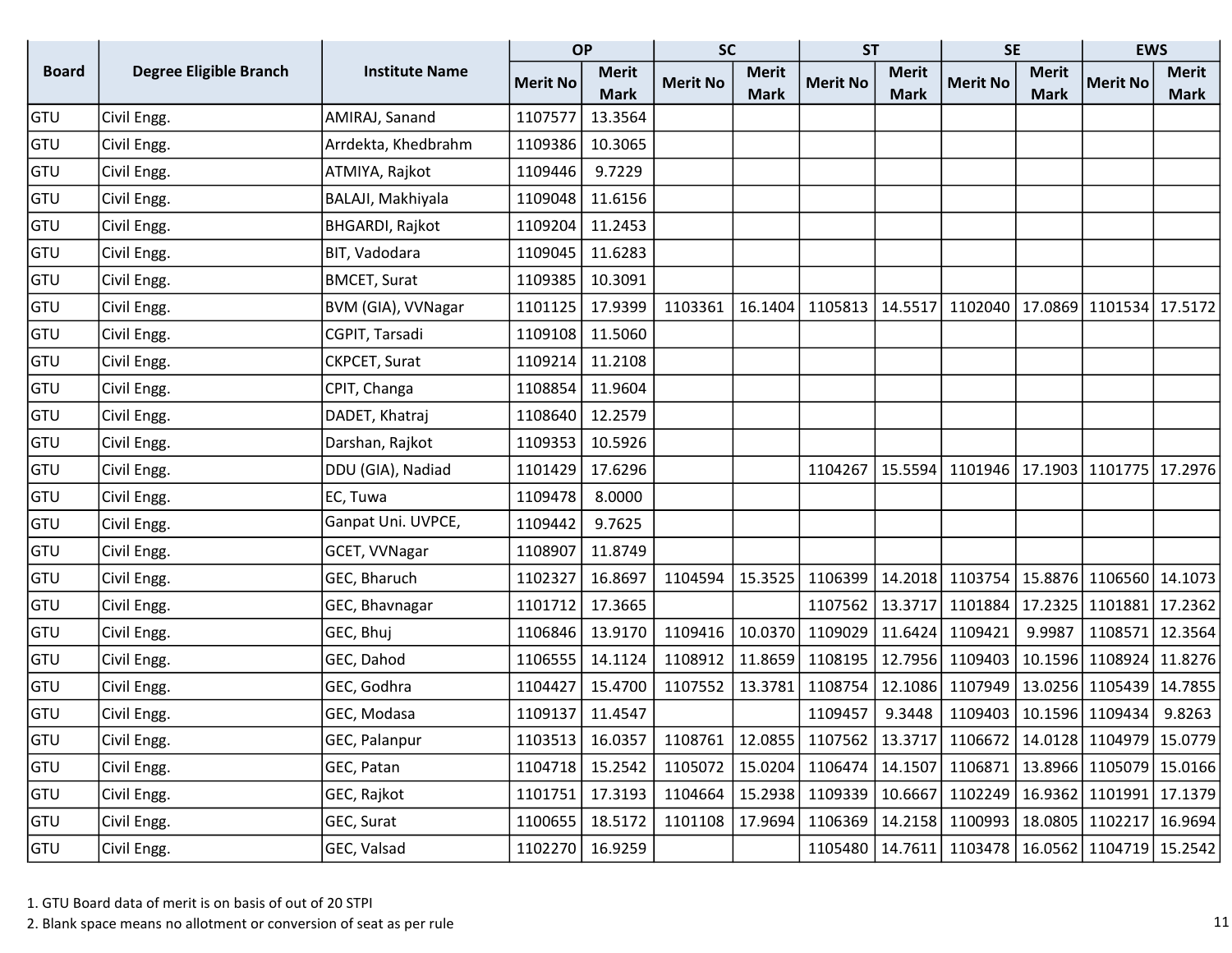|              |                               |                        | <b>OP</b>       |              | <b>SC</b>       |              | <b>ST</b>       |              | <b>SE</b>         |              | <b>EWS</b>      |              |
|--------------|-------------------------------|------------------------|-----------------|--------------|-----------------|--------------|-----------------|--------------|-------------------|--------------|-----------------|--------------|
| <b>Board</b> | <b>Degree Eligible Branch</b> | <b>Institute Name</b>  | <b>Merit No</b> | <b>Merit</b> | <b>Merit No</b> | <b>Merit</b> | <b>Merit No</b> | <b>Merit</b> | <b>Merit No</b>   | <b>Merit</b> | <b>Merit No</b> | <b>Merit</b> |
|              |                               |                        |                 | <b>Mark</b>  |                 | <b>Mark</b>  |                 | <b>Mark</b>  |                   | <b>Mark</b>  |                 | <b>Mark</b>  |
| GTU          | Civil Engg.                   | GIDCDEC, Navsari       | 1109415         | 10.0601      |                 |              |                 |              |                   |              |                 |              |
| GTU          | Civil Engg.                   | GIT, Gandhinagar       | 1108203         | 12.7829      |                 |              |                 |              |                   |              |                 |              |
| GTU          | Civil Engg.                   | GPERI, Mevad           | 1109136         | 11.4559      |                 |              |                 |              |                   |              |                 |              |
| GTU          | Civil Engg.                   | GrowMore, Berna        | 1109064         | 11.5926      |                 |              |                 |              |                   |              |                 |              |
| GTU          | Civil Engg.                   | Gyanmanjari, Bhavnagar | 1108741         | 12.1162      |                 |              |                 |              |                   |              |                 |              |
| GTU          | Civil Engg.                   | Hansaba, Patan         | 1107426         | 13.4815      |                 |              |                 |              |                   |              |                 |              |
| GTU          | Civil Engg.                   | MSCET, Vesu            |                 |              |                 |              |                 |              |                   |              |                 |              |
| GTU          | Civil Engg.                   | HGCE-Ahmedabad         | 1109434         | 9.8263       |                 |              |                 |              |                   |              |                 |              |
| GTU          | Mechanical Engg.              | MSCET, Vesu            |                 |              |                 |              |                 |              |                   |              |                 |              |
| GTU          | Civil Engg.                   | HJD, Kera              | 1109334         | 10.6909      |                 |              |                 |              |                   |              |                 |              |
| GTU          | Civil Engg.                   | Indus Uni., Ahmedabad  | 1108666         | 12.2362      |                 |              |                 |              |                   |              |                 |              |
| GTU          | Civil Engg.                   | JivrajMehta, Anand     | 1109470         | 9.0983       |                 |              |                 |              |                   |              |                 |              |
| GTU          | Civil Engg.                   | JMSabva, Botad         | 1108674         | 12.2235      |                 |              |                 |              |                   |              |                 |              |
| GTU          | Civil Engg.                   | KITRC, Kalol           | 1109415         | 10.0370      |                 |              |                 |              |                   |              |                 |              |
| GTU          | Civil Engg.                   | KJIET, Savali          | 1108838         | 11.9872      |                 |              |                 |              |                   |              |                 |              |
| <b>GTU</b>   | Civil Engg.                   | Laxmi, Valsad          | 1109006         | 11.6858      |                 |              |                 |              |                   |              |                 |              |
| GTU          | Civil Engg.                   | LDCE, Ahmedabad        | 1100387         | 18.9310      | 1100904         | 18.2069      | 1103810         | 15.8532      | 1101200           | 17.8532      | 1100647         | 18.5262      |
| GTU          | Civil Engg.                   | LDRP, GNAGAR           | 1109456         | 9.3934       |                 |              |                 |              |                   |              |                 |              |
| GTU          | Civil Engg.                   | LEC, MORBI             | 1104952         | 15.0971      | 1109225         | 11.1596      | 1109083         | 11.5492      | 1108848   11.9694 |              | 1108513 12.4394 |              |
| GTU          | Civil Engg.                   | LJIET, Ahmedabad       | 1109402         | 10.1724      |                 |              |                 |              |                   |              |                 |              |
| GTU          | Civil Engg.                   | LTIET, Rajkot          | 1109347         | 10.6156      |                 |              |                 |              |                   |              |                 |              |
| GTU          | Civil Engg.                   | MEC, BESNA             | 1109452         | 9.4815       |                 |              |                 |              |                   |              |                 |              |
| GTU          | Civil Engg.                   | MEFGI-FOE, Rajkot      | 1108832         | 11.9975      |                 |              |                 |              |                   |              |                 |              |
| GTU          | Civil Engg.                   | MEFGI-FOT, Rajkot      | 1107375         | 13.5121      |                 |              |                 |              |                   |              |                 |              |
| GTU          | Civil Engg.                   | MGIT, Navsari          | 1109009         | 11.6845      |                 |              |                 |              |                   |              |                 |              |
| GTU          | Civil Engg.                   | MSU (GIA), Vadodara    | 1100940         | 18.1724      | 1101978         | 17.1584      | 1105245         | 14.9093      | 1101818   17.2593 |              | 1101367 17.7062 |              |
| GTU          | Civil Engg.                   | Navrachana, Vadodara   | 1102391         | 16.8020      |                 |              |                 |              |                   |              |                 |              |
| GTU          | Civil Engg.                   | Neotech, Vadodara      | 1109081         | 11.5542      |                 |              |                 |              |                   |              |                 |              |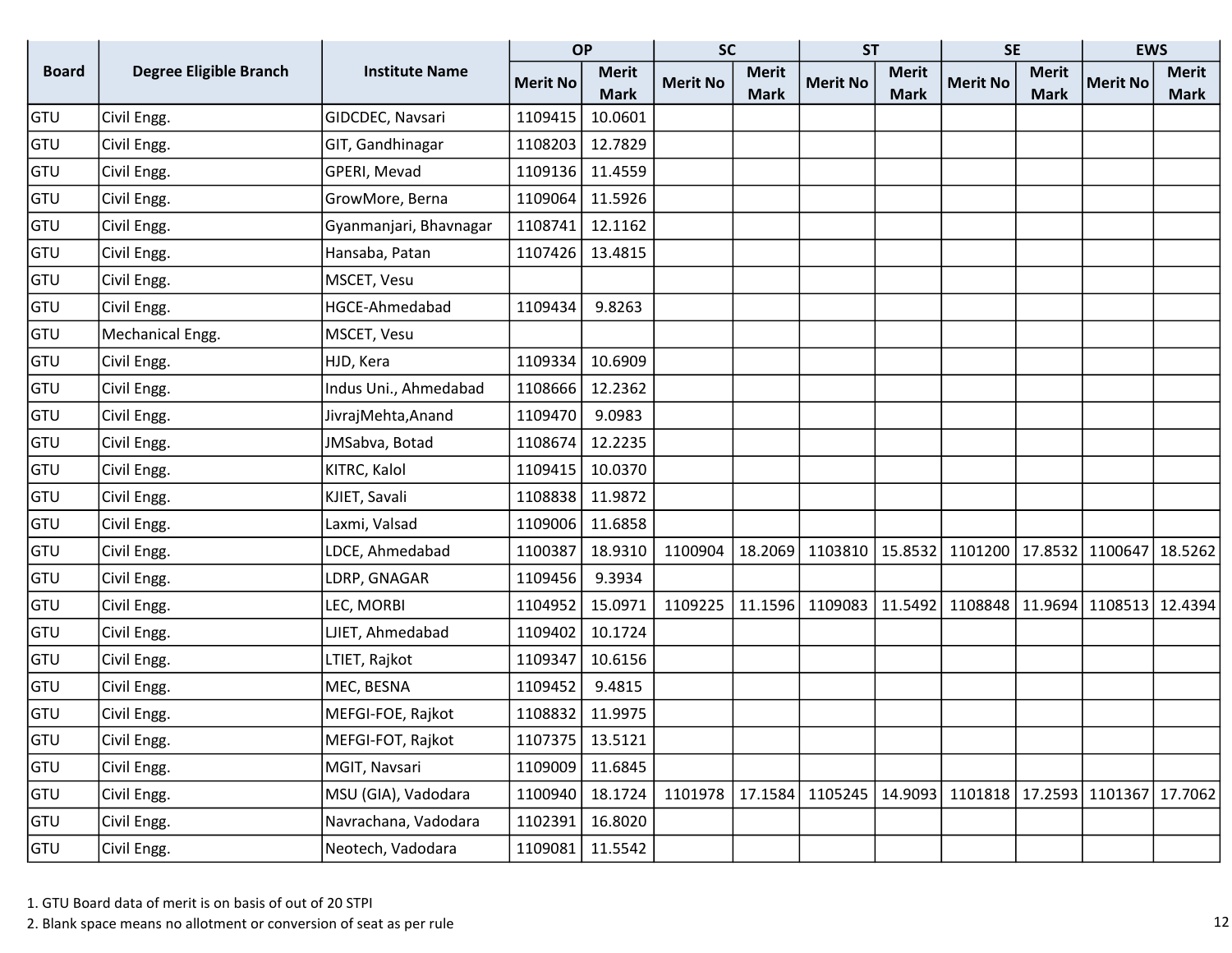|              |                               |                          | <b>OP</b>       |                 | <b>SC</b>       |              | <b>ST</b>       |              | <b>SE</b>         |              | <b>EWS</b>      |              |
|--------------|-------------------------------|--------------------------|-----------------|-----------------|-----------------|--------------|-----------------|--------------|-------------------|--------------|-----------------|--------------|
| <b>Board</b> | <b>Degree Eligible Branch</b> | <b>Institute Name</b>    | <b>Merit No</b> | <b>Merit</b>    | <b>Merit No</b> | <b>Merit</b> | <b>Merit No</b> | <b>Merit</b> | <b>Merit No</b>   | <b>Merit</b> | <b>Merit No</b> | <b>Merit</b> |
|              |                               |                          |                 | <b>Mark</b>     |                 | <b>Mark</b>  |                 | <b>Mark</b>  |                   | <b>Mark</b>  |                 | <b>Mark</b>  |
| GTU          | Civil Engg.                   | Nirma Uni, Ahmedabad     | 1102624         | 16.6552         | 1103173         | 16.2503      |                 |              | 1106112           | 14.3870      | 1103659         | 15.9566      |
| GTU          | Civil Engg.                   | Noble, Junagadh          | 1109328         | 10.7407         |                 |              |                 |              |                   |              |                 |              |
| GTU          | Civil Engg.                   | NSIT, Jetalpur           | 1109327         | 10.7407         |                 |              |                 |              |                   |              |                 |              |
| GTU          | Civil Engg.                   | OMEC, Junagadh           | 1109277         | 10.9757         |                 |              |                 |              |                   |              |                 |              |
| <b>GTU</b>   | Civil Engg.                   | PDPU, Raisan             | 1109230         | 11.1456         |                 |              |                 |              |                   |              |                 |              |
| GTU          | Civil Engg.                   | PIET, Waghodia           | 1109335         | 10.6845         |                 |              |                 |              |                   |              |                 |              |
| <b>GTU</b>   | Civil Engg.                   | PPSSE, PPS Uni., Kosamba | 1109004         | 11.6897         |                 |              |                 |              |                   |              |                 |              |
| GTU          | Civil Engg.                   | RK Uni., Rajkot          | 1108866         | 11.9438         |                 |              |                 |              |                   |              |                 |              |
| <b>GTU</b>   | Civil Engg.                   | RNGPIT, Isroli           | 1109371         | 10.4266         |                 |              |                 |              |                   |              |                 |              |
| <b>GTU</b>   | Civil Engg.                   | SALITER, Ahmedabad       | 1109254         | 11.0754         |                 |              |                 |              |                   |              |                 |              |
| GTU          | Civil Engg.                   | SCET, Kalol              | 1106589         | 14.0766         |                 |              |                 |              |                   |              |                 |              |
| GTU          | Civil Engg.                   | SCET, Surat              | 1104538         | 15.3908         | 1106960         | 13.8263      | 1108593         | 12.3308      | 1109111   11.5007 |              | 1105715 14.6194 |              |
| GTU          | Civil Engg.                   | SHGEC, Amreli            | 1105090         | 15.0089         |                 |              |                 |              |                   |              |                 |              |
| GTU          | Civil Engg.                   | Sigma, Bakrol            | 1109345         | 10.6296         |                 |              |                 |              |                   |              |                 |              |
| <b>GTU</b>   | Civil Engg.                   | Silver Oak, Ahmedabad    | 1109308         | 10.8352         |                 |              |                 |              |                   |              |                 |              |
| GTU          | Civil Engg.                   | SKPCE, Visnagar          | 1109388         | 10.2835         |                 |              |                 |              |                   |              |                 |              |
| GTU          | Civil Engg.                   | OMIT, Shahera            |                 |                 |                 |              |                 |              |                   |              |                 |              |
| <b>GTU</b>   | Civil Engg.                   | SPCE, Bakrol             | 1109249         | 11.0855         |                 |              |                 |              |                   |              |                 |              |
| <b>GTU</b>   | Civil Engg.                   | SPEC, Linch              | 1103498         | 16.0434         |                 |              |                 |              |                   |              |                 |              |
| <b>GTU</b>   | Civil Engg.                   | SRPATEL, Dabhi           | 1109441         | 9.7714          |                 |              |                 |              |                   |              |                 |              |
| GTU          | Civil Engg.                   | SSASIT, Surat            | 1109307         | 10.8391         |                 |              |                 |              |                   |              |                 |              |
| GTU          | Civil Engg.                   | SSEC, Bhavnagar          | 1108140         | 12.8569         |                 |              | 1109190         | 11.2950      | 1109411   10.0855 |              | 1109285 10.9119 |              |
| GTU          | Civil Engg.                   | SSIT, Bhat               | 1109137         | 11.4547         |                 |              |                 |              |                   |              |                 |              |
| GTU          | Civil Engg.                   | SSMIT, Bharuch           |                 | 1109369 10.4738 |                 |              |                 |              |                   |              |                 |              |
| GTU          | Civil Engg.                   | Pacific, Surat           |                 |                 |                 |              |                 |              |                   |              |                 |              |
| GTU          | Civil Engg.                   | SSNPITR, Umrakh          | 1109423         | 9.9694          |                 |              |                 |              |                   |              |                 |              |
| GTU          | Civil Engg.                   | Subhash, Junagadh        | 1109217         | 11.1852         |                 |              |                 |              |                   |              |                 |              |
| GTU          | Civil Engg.                   | SVBIT, Unava             | 1108993         | 11.7024         |                 |              |                 |              |                   |              |                 |              |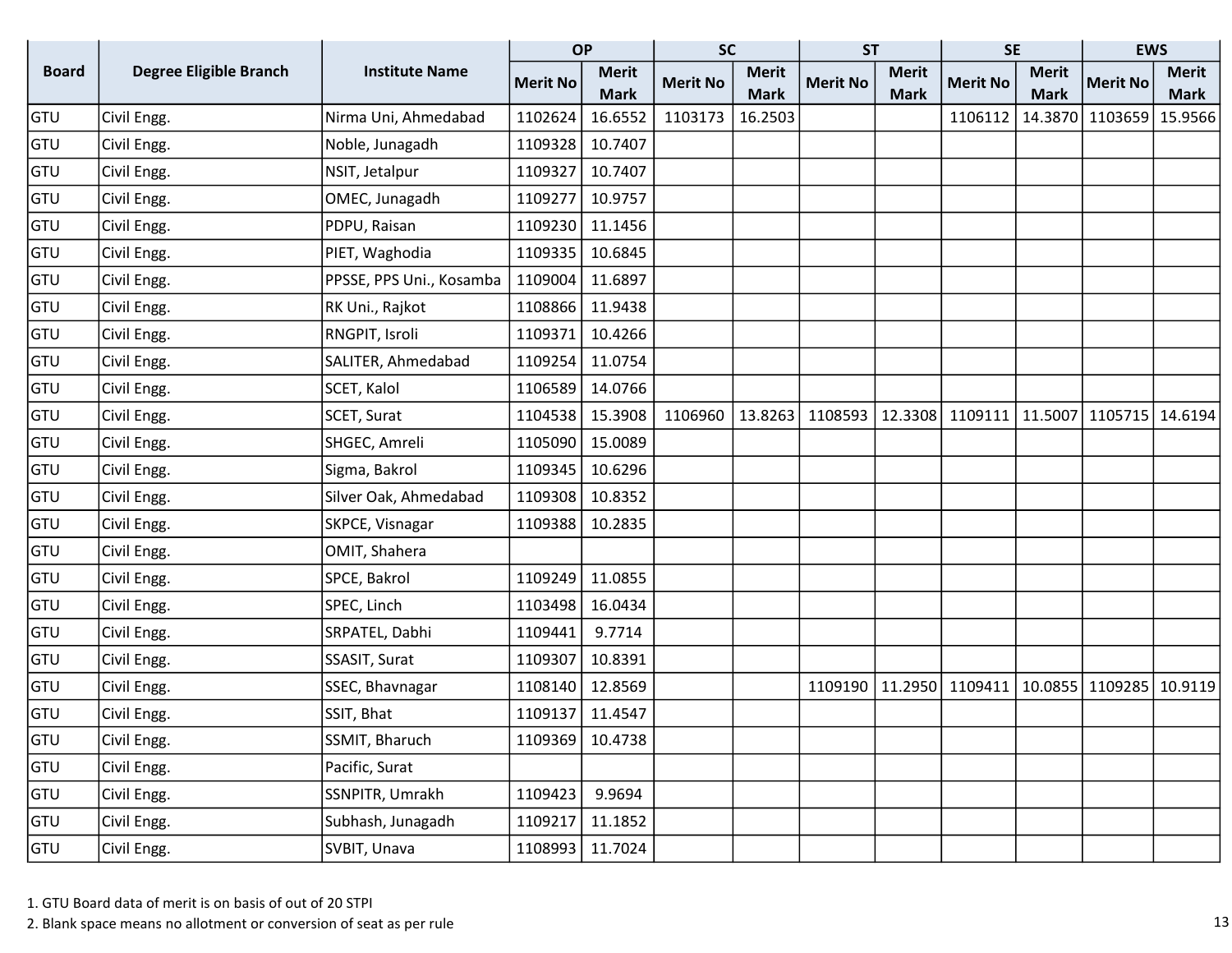|              |                                                    |                       | <b>OP</b>       |              | <b>SC</b>       |              | <b>ST</b>       |              | <b>SE</b>                             |              | <b>EWS</b>      |              |
|--------------|----------------------------------------------------|-----------------------|-----------------|--------------|-----------------|--------------|-----------------|--------------|---------------------------------------|--------------|-----------------|--------------|
| <b>Board</b> | <b>Degree Eligible Branch</b>                      | <b>Institute Name</b> | <b>Merit No</b> | <b>Merit</b> | <b>Merit No</b> | <b>Merit</b> | <b>Merit No</b> | <b>Merit</b> | <b>Merit No</b>                       | <b>Merit</b> | <b>Merit No</b> | <b>Merit</b> |
|              |                                                    |                       |                 | <b>Mark</b>  |                 | <b>Mark</b>  |                 | <b>Mark</b>  |                                       | <b>Mark</b>  |                 | <b>Mark</b>  |
| GTU          | Civil Engg.                                        | SVPIT, Vasad          | 1108966         | 11.7433      |                 |              |                 |              |                                       |              |                 |              |
| GTU          | Civil Engg.                                        | Tatva, Modasa         | 1109342         | 10.6539      |                 |              |                 |              |                                       |              |                 |              |
| GTU          | Civil Engg.                                        | Veerayatan, Mandvi    | 1109464         | 9.2707       |                 |              |                 |              |                                       |              |                 |              |
| GTU          | Civil Engg.                                        | VGEC, Ahmedabad       | 1101028         | 18.0306      | 1101215         | 17.8276      | 1104014         | 15.7254      | 1102267                               | 16.9272      | 1101775 17.2976 |              |
| GTU          | Civil Engg.                                        | Vidhyadeep, Kim       | 1108815         | 12.0115      |                 |              |                 |              |                                       |              |                 |              |
| GTU          | Civil Engg.                                        | VIE, Kotambi          | 1105902         | 14.5007      |                 |              |                 |              |                                       |              |                 |              |
| GTU          | Civil Engg.                                        | VRGCET, Porbandar     | 1107547         | 13.3818      |                 |              |                 |              |                                       |              |                 |              |
| GTU          | Civil Engg.                                        | VSITR, Kadi           | 1106972         | 13.8174      |                 |              |                 |              |                                       |              |                 |              |
| <b>GTU</b>   | Civil Engg.                                        | VVP, Rajkot           | 1109018         | 11.6680      |                 |              |                 |              |                                       |              |                 |              |
| <b>GTU</b>   | Civil Engg. (Construction Engg.<br>And Management) | ITM Voca, Vadodara    | 1109312         | 10.8097      |                 |              |                 |              |                                       |              |                 |              |
| <b>GTU</b>   | <b>Cloud Tech &amp;Information</b><br>Security     | Aadishwar, Bhoyan     | 1108256         | 12.7179      |                 |              |                 |              |                                       |              |                 |              |
| GTU          | Computer Engg.                                     | Aadishwar, Bhoyan     | 1103883         | 15.7948      |                 |              |                 |              |                                       |              |                 |              |
| GTU          | Computer Engg.                                     | ADIT, Karamsad        | 1101928         | 17.1923      |                 |              |                 |              | 1104223                               | 15.5898      | 1102229         | 16.9615      |
| GTU          | Computer Engg.                                     | Aditya, Ahmedabad     | 1103944         | 15.7500      | 1103967         | 15.7436      |                 |              | 1104931                               | 15.1154      | 1106121         | 14.3846      |
| GTU          | Computer Engg.                                     | Agrawal, Navsari      | 1109326         | 10.7436      |                 |              |                 |              |                                       |              |                 |              |
| GTU          | Computer Engg.                                     | AIT, Ahmedabad        | 1109448         | 9.6667       |                 |              |                 |              |                                       |              |                 |              |
| GTU          | Computer Engg.                                     | ALPHA, Kalol          | 1109322         | 10.7692      |                 |              |                 |              |                                       |              |                 |              |
| GTU          | Computer Engg.                                     | ApolloET, Ahmedabad   | 1108257         | 12.7179      |                 |              |                 |              |                                       |              |                 |              |
| GTU          | Computer Engg.                                     | ATMIYA, Rajkot        | 1108885         | 11.9102      |                 |              |                 |              |                                       |              |                 |              |
| GTU          | Computer Engg.                                     | BAIT, Surat           | 1108583         | 12.3334      |                 |              |                 |              |                                       |              |                 |              |
| GTU          | Computer Engg.                                     | BHGARDI, Rajkot       | 1108777         | 12.0641      |                 |              |                 |              |                                       |              |                 |              |
| GTU          | Computer Engg.                                     | BMCET, Surat          | 1103641         | 15.9744      |                 |              | 1109266 11.0129 |              |                                       |              | 1105310 14.8590 |              |
| GTU          | Computer Engg.                                     | BVM (GIA), VVNagar    | 1100266         | 19.1923      | 1101134         | 17.9359      |                 |              | 1109176   11.3333   1100786   18.3462 |              | 1100297         | 19.0769      |
| <b>GTU</b>   | Computer Engg.                                     | CGPIT, Tarsadi        | 1109105         | 11.5129      |                 |              |                 |              |                                       |              |                 |              |
| <b>GTU</b>   | Computer Engg.                                     | CKPCET, Surat         | 1102172         | 17.0000      | 1105519         | 14.7436      | 1106419         | 14.1923      | 1104641                               | 15.3205      | 1105721         | 14.6154      |
| <b>GTU</b>   | Computer Engg. (Big Data<br>Analytics)             | PIT, Waghodia         |                 |              |                 |              |                 |              |                                       |              |                 |              |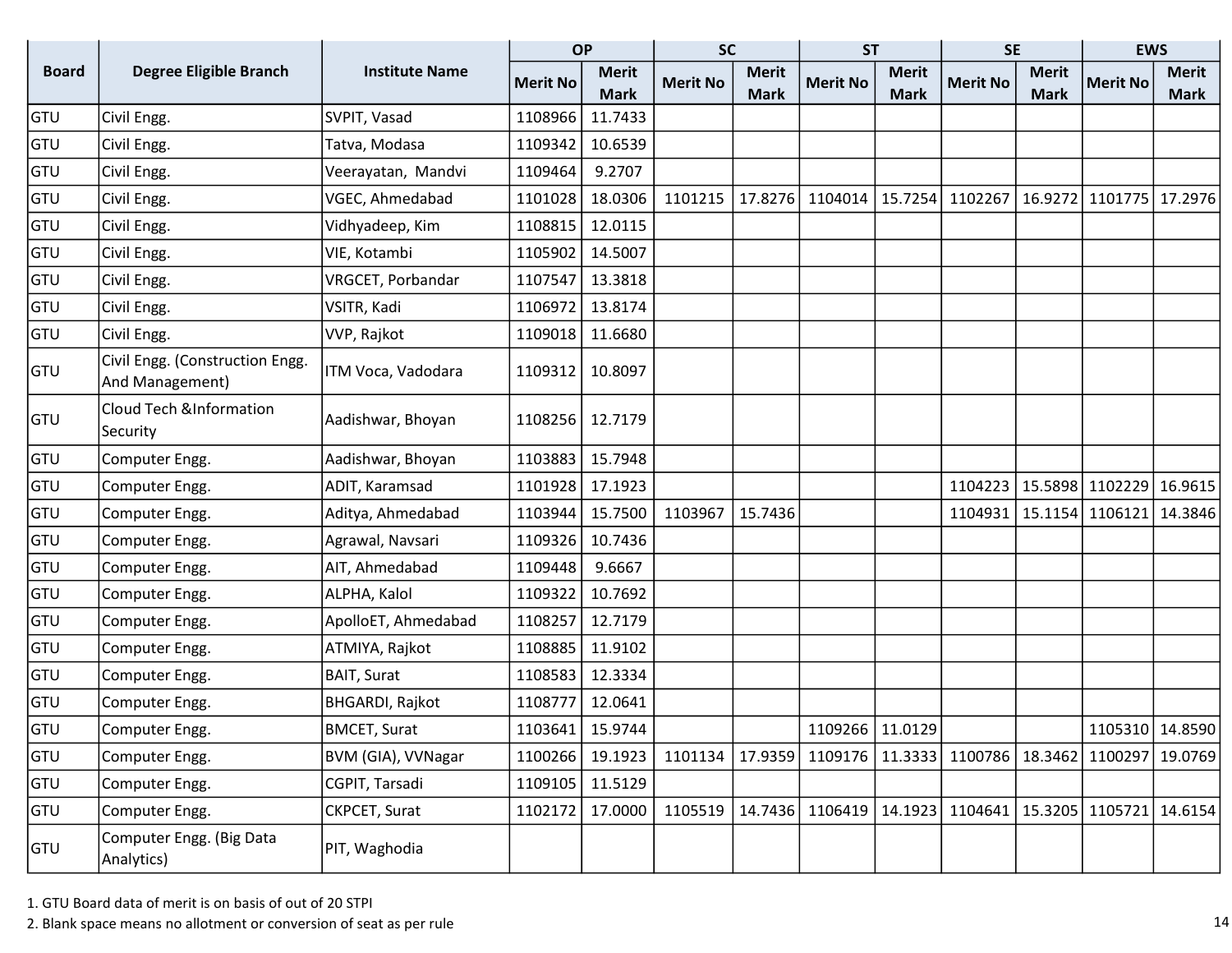|              |                                                  |                        | <b>OP</b>       |              | <b>SC</b>       |              | <b>ST</b>       |              | <b>SE</b>         |              | <b>EWS</b>      |              |
|--------------|--------------------------------------------------|------------------------|-----------------|--------------|-----------------|--------------|-----------------|--------------|-------------------|--------------|-----------------|--------------|
| <b>Board</b> | <b>Degree Eligible Branch</b>                    | <b>Institute Name</b>  | <b>Merit No</b> | <b>Merit</b> | <b>Merit No</b> | <b>Merit</b> | <b>Merit No</b> | <b>Merit</b> | <b>Merit No</b>   | <b>Merit</b> | <b>Merit No</b> | <b>Merit</b> |
|              |                                                  |                        |                 | <b>Mark</b>  |                 | <b>Mark</b>  |                 | <b>Mark</b>  |                   | <b>Mark</b>  |                 | <b>Mark</b>  |
| <b>GTU</b>   | Computer Engg. (Cyber Security<br>And Forensics) | PIT, Waghodia          |                 |              |                 |              |                 |              |                   |              |                 |              |
| <b>GTU</b>   | Computer Engg. (Internet Of<br>Things)           | PIT, Waghodia          |                 |              |                 |              |                 |              |                   |              |                 |              |
| <b>GTU</b>   | Computer Engg.                                   | CPIT, Changa           | 1100921         | 18.1923      | 1105650         | 14.6667      |                 |              | 1106316           | 14.2564      | 1101040         | 18.0129      |
| <b>GTU</b>   | Civil Engg.                                      | PrimeIET, Navsari      |                 |              |                 |              |                 |              |                   |              |                 |              |
| <b>GTU</b>   | Computer Engg.                                   | CUSHAH, Wadhvan        | 1109175         | 11.3333      |                 |              |                 |              |                   |              |                 |              |
| <b>GTU</b>   | Computer Engg.                                   | DADET, Khatraj         | 1108840         | 11.9871      |                 |              |                 |              |                   |              |                 |              |
| <b>GTU</b>   | Computer Engg.                                   | Darshan, Rajkot        | 1101758         | 17.3077      |                 |              |                 |              | 1104099           | 15.6667      | 1103099         | 16.3077      |
| <b>GTU</b>   | Computer Engg.                                   | DDU (GIA), Nadiad      | 1100067         | 19.7308      | 1100518         | 18.7308      | 1103585         | 16.0000      | 1100498           | 18.7407      |                 |              |
| <b>GTU</b>   | Computer Engg.                                   | DDU (SFI), Nadiad      | 1100385         | 18.9359      |                 |              |                 |              | 1100932           | 18.1923      | 1100436 18.8077 |              |
| <b>GTU</b>   | Computer Engg.                                   | DPIATR, Changa         | 1101336         | 17.7308      | 1104521         | 15.3975      |                 |              | 1104318   15.5256 |              | 1103480         | 16.0513      |
| GTU          | Computer Engg.                                   | EC, Tuwa               | 1109259         | 11.0513      |                 |              |                 |              |                   |              |                 |              |
| GTU          | Computer Engg.                                   | Ganpat Uni. UVPCE,     | 1108776         | 12.0641      |                 |              |                 |              |                   |              |                 |              |
| <b>GTU</b>   | Computer Engg.                                   | GCET, VVNagar          | 1101063         | 18.0000      |                 |              |                 |              | 1105446           | 14.7821      | 1101288         | 17.7500      |
| <b>GTU</b>   | Computer Engg.                                   | GEC, Bhavnagar         | 1100868         | 18.2500      | 1108018         | 12.9744      |                 |              | 1101797           | 17.2692      | 1101333 17.7308 |              |
| <b>GTU</b>   | Computer Engg.                                   | GEC, Dahod             | 1102053         | 17.0769      | 1108879         | 11.9231      | 1108778         | 12.0641      | 1104032           | 15.7179      | 1103691 15.9359 |              |
| <b>GTU</b>   | Computer Engg.                                   | GEC, Gandhinagar       | 1100351         | 19.0000      | 1102606         | 16.6667      | 1108745         | 12.1154      | 1101058           | 18.0000      | 1100428         | 18.8590      |
| GTU          | Computer Engg.                                   | GEC, Modasa            | 1101472         | 17.5769      | 1106584         | 14.0769      | 1109173         | 11.3333      | 1103486           | 16.0513      | 1102169         | 17.0000      |
| GTU          | Computer Engg.                                   | GEC, Rajkot            | 1100843         | 18.2692      | 1109097         | 11.5256      | 1109426         | 9.9359       | 1101335           | 17.7308      | 1101079         | 18.0000      |
| <b>GTU</b>   | Computer Engg.                                   | GIDCDEC, Navsari       | 1102862         | 16.4907      |                 |              |                 |              | 1106706           | 14.0000      |                 |              |
| <b>GTU</b>   | Computer Engg.                                   | GIT, Gandhinagar       | 1104639         | 15.3205      | 1108439         | 12.5256      |                 |              | 1109349           | 10.6025      | 1106928 13.8590 |              |
| <b>GTU</b>   | Computer Engg.                                   | GPERI, Mevad           | 1108903         | 11.8819      |                 |              |                 |              |                   |              |                 |              |
| <b>GTU</b>   | Computer Engg.                                   | GrowMore, Berna        | 1107961         | 13.0129      |                 |              |                 |              |                   |              |                 |              |
| GTU          | Computer Engg.                                   | Gyanmanjari, Bhavnagar | 1107523         | 13.3975      |                 |              |                 |              |                   |              |                 |              |
| <b>GTU</b>   | Computer Engg.                                   | Hansaba, Patan         | 1105196         | 14.9487      |                 |              |                 |              |                   |              |                 |              |
| GTU          | Computer Engg.                                   | HGCE-Ahmedabad         | 1107779         | 13.1795      |                 |              |                 |              |                   |              |                 |              |
| GTU          | Computer Engg.                                   | IAR, Gandhinagar       | 1109007         | 11.6852      |                 |              |                 |              |                   |              |                 |              |
| <b>GTU</b>   | Computer Engg.                                   | IIET, Dharmaj          | 1108702         | 12.1795      |                 |              |                 |              |                   |              |                 |              |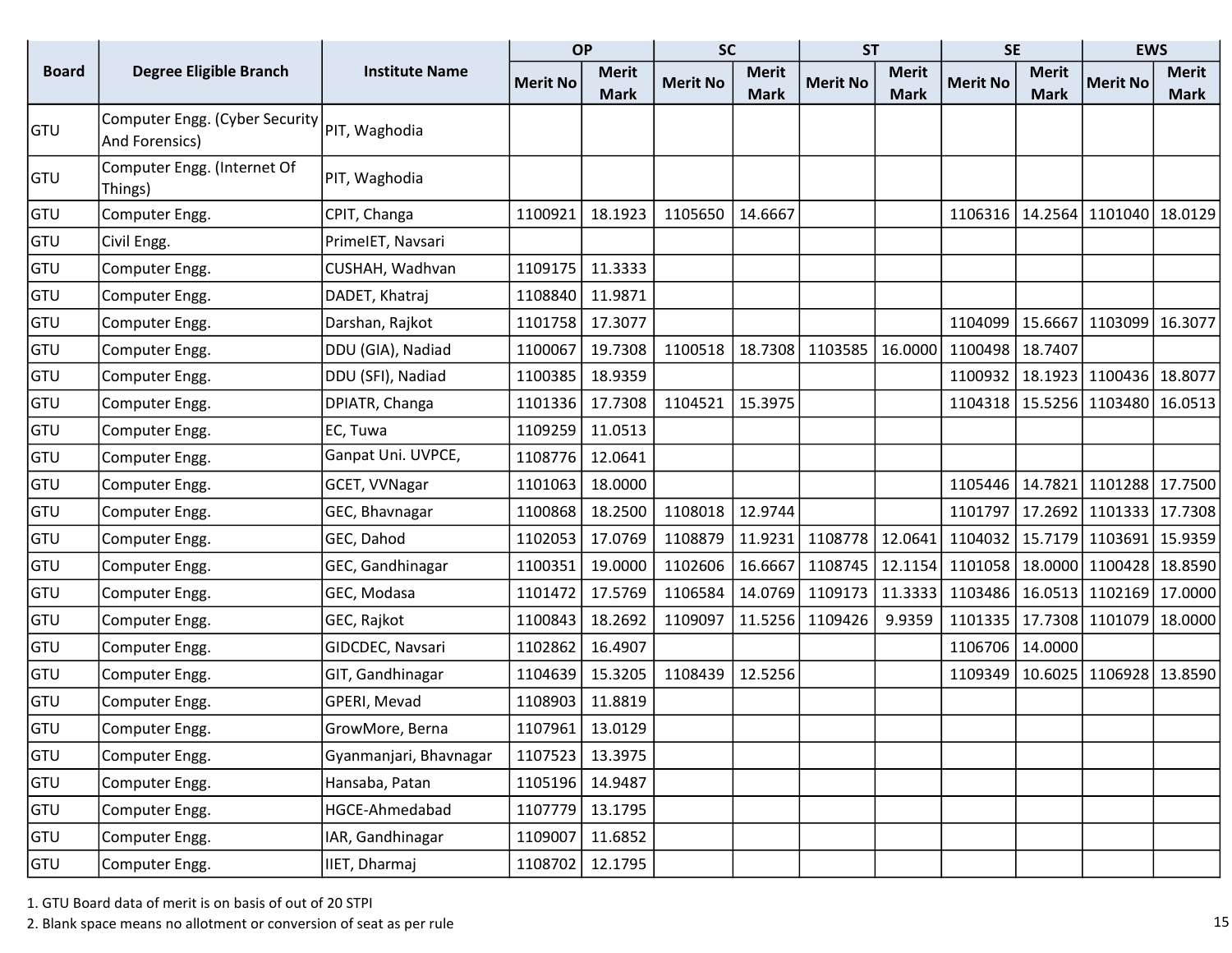|              |                                      |                          | <b>OP</b>       |              | <b>SC</b>       |              | <b>ST</b>       |              | <b>SE</b>         |              | <b>EWS</b>      |              |
|--------------|--------------------------------------|--------------------------|-----------------|--------------|-----------------|--------------|-----------------|--------------|-------------------|--------------|-----------------|--------------|
| <b>Board</b> | <b>Degree Eligible Branch</b>        | <b>Institute Name</b>    | <b>Merit No</b> | <b>Merit</b> | <b>Merit No</b> | <b>Merit</b> | <b>Merit No</b> | <b>Merit</b> | <b>Merit No</b>   | <b>Merit</b> | <b>Merit No</b> | <b>Merit</b> |
|              |                                      |                          |                 | <b>Mark</b>  |                 | <b>Mark</b>  |                 | <b>Mark</b>  |                   | <b>Mark</b>  |                 | <b>Mark</b>  |
| GTU          | Computer Engg.                       | Indus Uni., Ahmedabad    | 1101540         | 17.5129      | 1106392         | 14.2052      |                 |              | 1107108           | 13.7179      | 1102607         | 16.6667      |
| GTU          | Computer Engg.                       | JivrajMehta, Anand       | 1109401         | 10.1839      |                 |              |                 |              |                   |              |                 |              |
| GTU          | Computer Engg.                       | KITRC, Kalol             | 1109374         | 10.4102      |                 |              |                 |              |                   |              |                 |              |
| GTU          | Computer Engg.                       | KJIET, Savali            | 1108743         | 12.1154      |                 |              |                 |              |                   |              |                 |              |
| GTU          | Computer Engg.                       | KnowlTE, Anand           | 1107373         | 13.5129      |                 |              |                 |              |                   |              |                 |              |
| GTU          | Computer Engg.                       | LDCE, Ahmedabad          | 1100084         | 19.6154      | 1101526         | 17.5256      | 1107673         | 13.2564      | 1100437           | 18.8077      | 1100111         | 19.5000      |
| GTU          | Computer Engg.                       | LDRP, GNAGAR             | 1101494         | 17.5513      | 1104713         | 15.2564      |                 |              | 1105244           | 14.9102      | 1102389         | 16.8077      |
| GTU          | Computer Engg.                       | LJIET, Ahmedabad         | 1100771         | 18.3846      | 1103259         | 16.2052      |                 |              | 1101802           | 17.2692      | 1100848         | 18.2685      |
| GTU          | Computer Engg.                       | MBPIT, VVNagar           | 1109323         | 10.7685      |                 |              |                 |              |                   |              |                 |              |
| GTU          | Computer Engg.                       | MEC, BESNA               | 1109050         | 11.6154      |                 |              |                 |              |                   |              |                 |              |
| GTU          | Computer Engg.                       | MEFGI-FOE, Rajkot        | 1107091         | 13.7308      |                 |              |                 |              | 1107195   13.6538 |              |                 |              |
| GTU          | Computer Engg.                       | MEFGI-FOT, Rajkot        | 1108742         | 12.1154      |                 |              |                 |              |                   |              |                 |              |
| GTU          | Computer Engg.                       | MGIT, Navsari            | 1109266         | 11.0129      |                 |              |                 |              |                   |              |                 |              |
| GTU          | Computer Engg.                       | MSCET, Vesu              | 1109237         | 11.1282      |                 |              |                 |              |                   |              |                 |              |
| GTU          | Computer Engg.                       | Neotech, Vadodara        | 1109195         | 11.2692      |                 |              |                 |              |                   |              |                 |              |
| GTU          | Computer Engg.                       | OMEC, Junagadh           | 1108044         | 12.9487      |                 |              |                 |              |                   |              |                 |              |
| GTU          | Computer Engg.                       | Pacific, Surat           | 1107780         | 13.1795      |                 |              |                 |              |                   |              |                 |              |
| GTU          | Computer Engg.                       | PDPU, Raisan             | 1100553         | 18.6538      | 1103967         | 15.7436      |                 |              | 1103264           | 16.2052      | 1101628 17.4615 |              |
| GTU          | Computer Engg.                       | PPSSE, PPS Uni., Kosamba | 1109096         | 11.5256      |                 |              |                 |              |                   |              |                 |              |
| GTU          | Computer Engg.                       | PrimeIET, Navsari        | 1109454         | 9.4667       |                 |              |                 |              |                   |              |                 |              |
| GTU          | Computer Engg.                       | RK Uni., Rajkot          | 1109330         | 10.7179      |                 |              |                 |              |                   |              |                 |              |
| GTU          | Computer Engg.                       | SALCE, Ahmedabad         | 1109070         | 11.5769      |                 |              |                 |              |                   |              |                 |              |
| GTU          | Computer Engg.                       | SalETI, Ahmedabad        | 1109233         | 11.1410      |                 |              |                 |              |                   |              |                 |              |
| GTU          | Information & Communication<br>Tech. | SKPCE, Visnagar          |                 |              |                 |              |                 |              |                   |              |                 |              |
| GTU          | Computer Engg.                       | SALITER, Ahmedabad       | 1102671         | 16.6025      |                 |              |                 |              | 1103991           | 15.7308      | 1104092         | 15.6667      |
| GTU          | Computer Engg.                       | SCET, Kalol              | 1107509         | 13.4102      |                 |              |                 |              |                   |              |                 |              |
| <b>GTU</b>   | Computer Engg.                       | SCET, Surat              | 1100717         | 18.4615      | 1102746         | 16.5385      | 1107984         | 13.0000      | 1102504           | 16.7407      | 1101398 17.6667 |              |
| <b>GTU</b>   | Computer Engg.                       | SHGEC, Amreli            | 1107823         | 13.1410      |                 |              |                 |              |                   |              |                 |              |

2. Blank space means no allotment or conversion of seat as per rule 16 and 16 and 16 and 16 and 16 and 16 and 16 and 16 and 16 and 16 and 16 and 16 and 16 and 16 and 16 and 16 and 16 and 16 and 16 and 16 and 16 and 16 and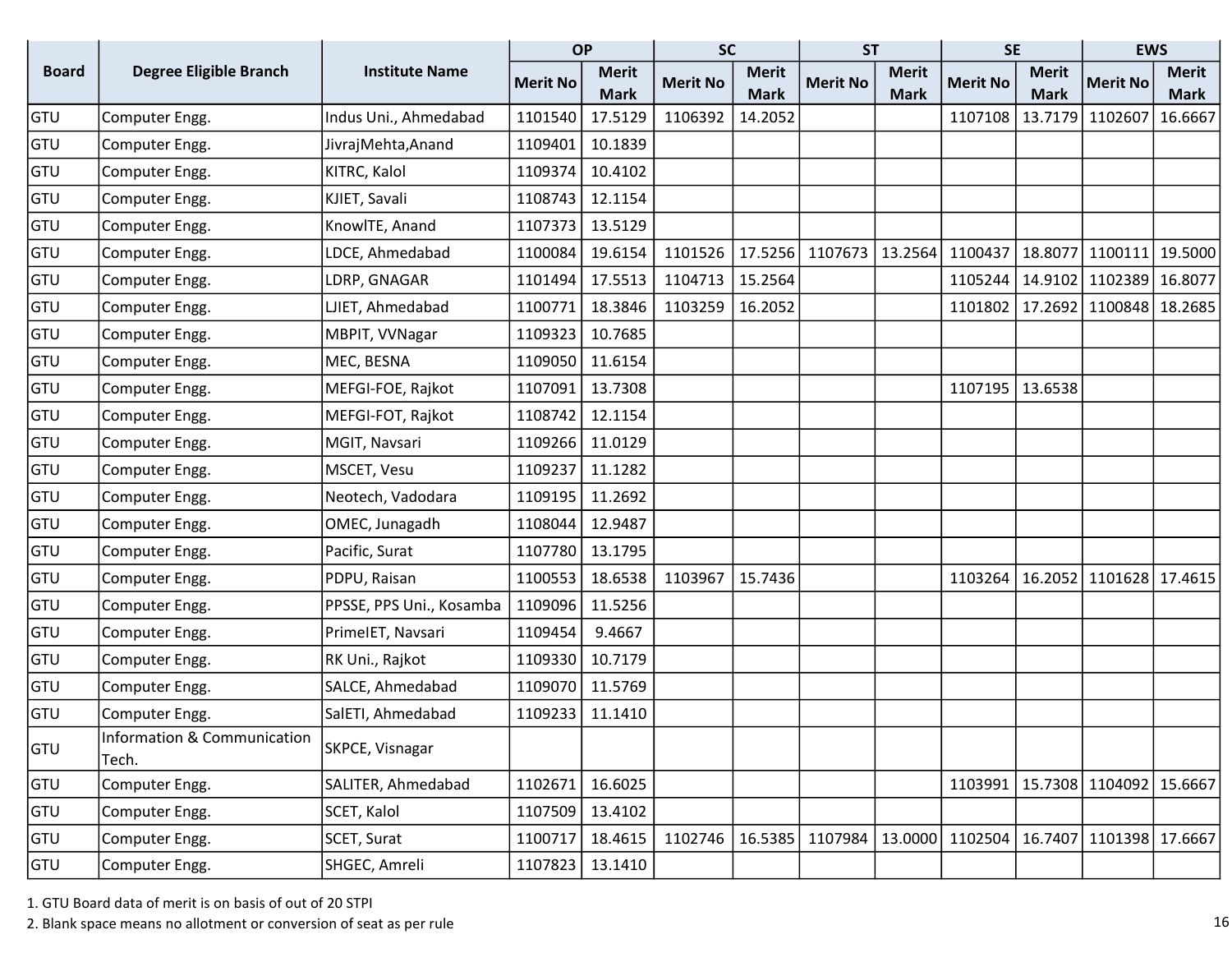|              |                                                   |                               | <b>OP</b>       |              | <b>SC</b>       |              | <b>ST</b>       |              | <b>SE</b>       |              | <b>EWS</b>      |              |
|--------------|---------------------------------------------------|-------------------------------|-----------------|--------------|-----------------|--------------|-----------------|--------------|-----------------|--------------|-----------------|--------------|
| <b>Board</b> | Degree Eligible Branch                            | <b>Institute Name</b>         | <b>Merit No</b> | <b>Merit</b> | <b>Merit No</b> | <b>Merit</b> | <b>Merit No</b> | <b>Merit</b> | <b>Merit No</b> | <b>Merit</b> | <b>Merit No</b> | <b>Merit</b> |
|              |                                                   |                               |                 | <b>Mark</b>  |                 | <b>Mark</b>  |                 | <b>Mark</b>  |                 | <b>Mark</b>  |                 | <b>Mark</b>  |
| GTU          | Computer Engg.                                    | Sigma, Bakrol                 | 1109258         | 11.0513      |                 |              |                 |              |                 |              |                 |              |
| GTU          | Computer Engg.                                    | Silver Oak, Ahmedabad         | 1109448         | 9.6667       |                 |              |                 |              |                 |              |                 |              |
| GTU          | Computer Engg.                                    | SKPCE, Visnagar               | 1109337         | 10.6667      |                 |              |                 |              |                 |              |                 |              |
| GTU          | Computer Engg.                                    | SPCE, Bakrol                  | 1109258         | 11.0513      |                 |              |                 |              |                 |              |                 |              |
| GTU          | Computer Engg.                                    | SPEC, Linch                   | 1107358         | 13.5256      |                 |              |                 |              |                 |              |                 |              |
| <b>GTU</b>   | Computer Engg.                                    | SRPATEL, Dabhi                | 1108828         | 12.0000      |                 |              |                 |              |                 |              |                 |              |
| GTU          | Computer Engg.                                    | SSASIT, Surat                 | 1101507         | 17.5385      | 1102883         | 16.4744      |                 |              | 1103083         | 16.3205      | 1103147         | 16.2692      |
| GTU          | Computer Engg.                                    | SSIT, Bhat                    | 1107759         | 13.1923      |                 |              |                 |              |                 |              |                 |              |
| GTU          | Computer Engg.                                    | SVBIT, Unava                  | 1109236         | 11.1282      |                 |              |                 |              |                 |              |                 |              |
| GTU          | Computer Engg.                                    | SVPIT, Vasad                  | 1102071         | 17.0641      | 1106830         | 13.9231      |                 |              | 1106501         | 14.1410      | 1103855         | 15.8205      |
| GTU          | Computer Engg.                                    | VGEC, Ahmedabad               | 1100172         | 19.3462      | 1101808         | 17.2692      | 1108821         | 12.0000      | 1100684         | 18.5000      | 1100203         | 19.2692      |
| GTU          | Computer Engg.                                    | Vidhyadeep, Kim               | 1108549         | 12.3846      |                 |              |                 |              |                 |              |                 |              |
| GTU          | Computer Engg.                                    | VIE, Kotambi                  | 1109174         | 11.3333      |                 |              |                 |              |                 |              |                 |              |
| GTU          | Computer Engg.                                    | VRGCET, Porbandar             | 1106314         | 14.2564      |                 |              |                 |              |                 |              |                 |              |
| GTU          | Mechanical Engg.                                  | Rai Uni., Dholka              |                 |              |                 |              |                 |              |                 |              |                 |              |
| <b>GTU</b>   | Computer Engg.                                    | VSITR, Kadi                   | 1107942         | 13.0385      |                 |              |                 |              |                 |              |                 |              |
| GTU          | Computer Engg.                                    | VVP, Rajkot                   | 1101311         | 17.7436      |                 |              |                 |              | 1104135         | 15.6410      | 1103101         | 16.3077      |
| <b>GTU</b>   | Computer Engg. (AI And<br>Machine Learning)       | Silver Oak, Ahmedabad         | 1108591         | 12.3333      |                 |              |                 |              |                 |              |                 |              |
| <b>GTU</b>   | Computer Engg. (Artificial<br>Intelligence)       | Ganpat Uni. UVPCE,<br>Mehsana | 1106036         | 14.4394      |                 |              |                 |              |                 |              |                 |              |
| <b>GTU</b>   | Computer Engg. (Artificial<br>Intelligence)       | MEFGI-FOT, Rajkot             | 1107703         | 13.2315      |                 |              |                 |              |                 |              |                 |              |
| GTU          | Computer Engg. (Big Data<br>Analytics)            | PIET, Waghodia                | 1105136         | 14.9871      |                 |              |                 |              |                 |              |                 |              |
| <b>GTU</b>   | Computer Engg. (Cloud Tech. &<br>Info. Security)  | ITM Voca, Vadodara            | 1107974         | 13.0000      |                 |              |                 |              |                 |              |                 |              |
| <b>GTU</b>   | Computer Engg. (Cyber Security)<br>And Forensics) | PIET, Waghodia                | 1108870         | 11.9359      |                 |              |                 |              |                 |              |                 |              |
| <b>GTU</b>   | Computer Engg. (D2D)                              | Aditya, Ahmedabad             | 1108440         | 12.5256      |                 |              |                 |              |                 |              |                 |              |

2. Blank space means no allotment or conversion of seat as per rule 17 and 17 and 17 and 17 and 17 and 17 and 17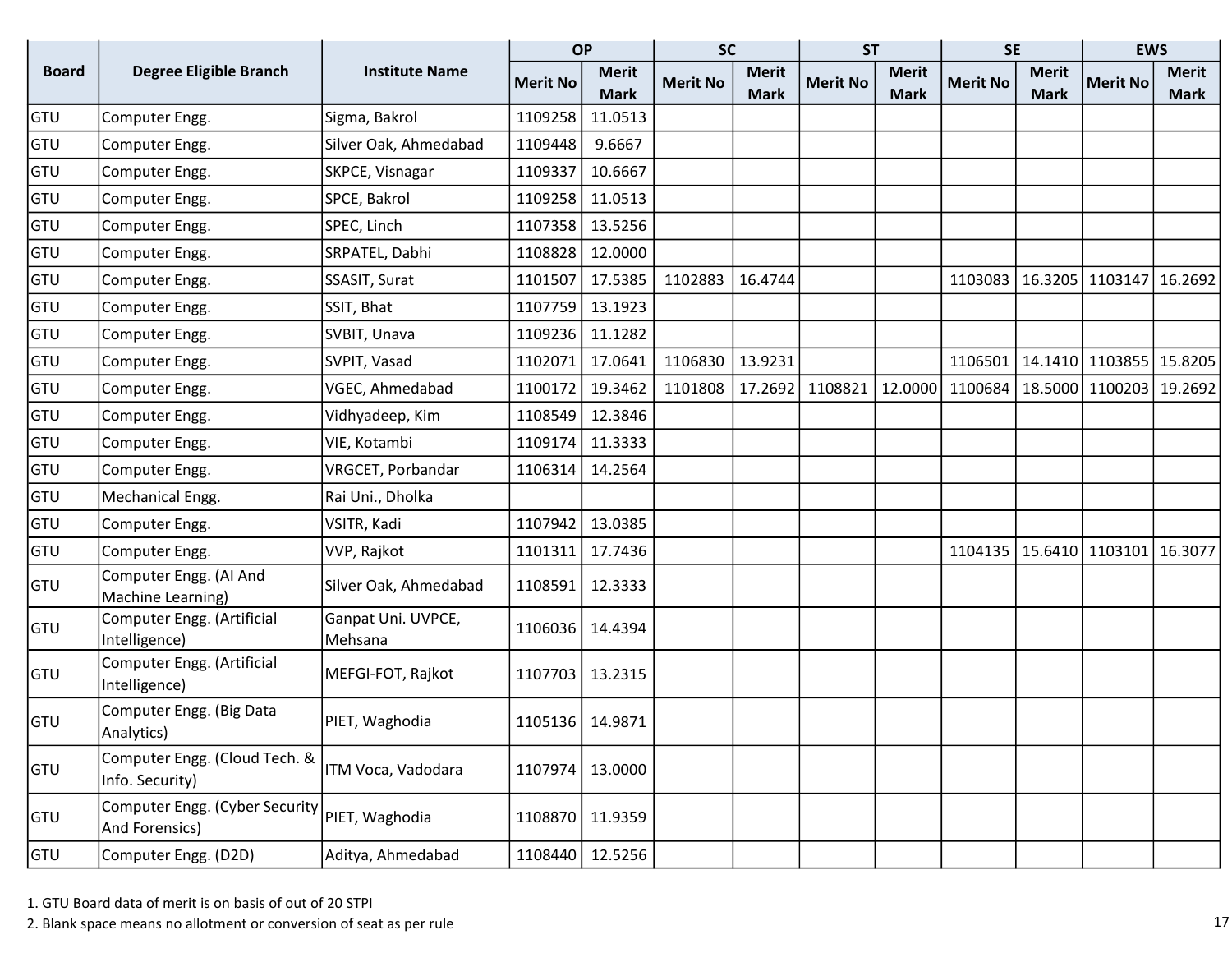|              |                                                 |                       |                 | <b>OP</b>    | <b>SC</b>       |              | <b>ST</b>       |              | <b>SE</b>                             |              | <b>EWS</b>      |              |
|--------------|-------------------------------------------------|-----------------------|-----------------|--------------|-----------------|--------------|-----------------|--------------|---------------------------------------|--------------|-----------------|--------------|
| <b>Board</b> | <b>Degree Eligible Branch</b>                   | <b>Institute Name</b> | <b>Merit No</b> | <b>Merit</b> | <b>Merit No</b> | <b>Merit</b> | <b>Merit No</b> | <b>Merit</b> | <b>Merit No</b>                       | <b>Merit</b> | <b>Merit No</b> | <b>Merit</b> |
|              |                                                 |                       |                 | <b>Mark</b>  |                 | <b>Mark</b>  |                 | <b>Mark</b>  |                                       | <b>Mark</b>  |                 | <b>Mark</b>  |
| GTU          | Computer Engg. (D2D)                            | Silver Oak, Ahmedabad | 1107650         | 13.2692      |                 |              |                 |              |                                       |              |                 |              |
| GTU          | Computer Engg. (Internet Of<br>Things)          | PIET, Waghodia        | 1109477         | 8.5769       |                 |              |                 |              |                                       |              |                 |              |
| <b>GTU</b>   | Computer Science & Engg                         | AMIRAJ, Sanand        | 1107363         | 13.5185      |                 |              |                 |              |                                       |              |                 |              |
| <b>GTU</b>   | Computer Science & Engg                         | BHGARDI, Rajkot       | 1106926         | 13.8590      |                 |              |                 |              |                                       |              |                 |              |
| GTU          | Computer Science & Engg                         | BIT, Vadodara         | 1109428         | 9.9231       |                 |              |                 |              |                                       |              |                 |              |
| <b>GTU</b>   | Computer Science & Engg                         | DPIATR, Changa        | 1102661         | 16.6154      |                 |              |                 |              | 1105543                               | 14.7308      | 1102899         | 16.4615      |
| <b>GTU</b>   | Computer Science & Engg                         | GEC, Patan            | 1101957         | 17.1795      | 1109097         | 11.5256      |                 |              | 1102907                               | 16.4615      | 1102955         | 16.4102      |
| <b>GTU</b>   | Computer Science & Engg                         | GSFCU, Vadodara       | 1108208         | 12.7821      |                 |              |                 |              |                                       |              |                 |              |
| <b>GTU</b>   | Computer Science & Engg                         | HJD, Kera             | 1104444         | 15.4615      |                 |              |                 |              |                                       |              |                 |              |
| GTU          | Computer Science & Engg                         | Indus Uni., Ahmedabad | 1103773         | 15.8718      |                 |              |                 |              | 1108240                               | 12.7308      | 1106143         | 14.3718      |
| <b>GTU</b>   | Computer Science & Engg                         | <b>ITM Universe</b>   | 1108690         | 12.1923      |                 |              |                 |              |                                       |              |                 |              |
| <b>GTU</b>   | Computer Science & Engg                         | Laxmi, Valsad         | 1109251         | 11.0849      |                 |              |                 |              |                                       |              |                 |              |
| <b>GTU</b>   | Computer Science & Engg                         | LCIT, Bhandu          | 1109130         | 11.4744      |                 |              |                 |              |                                       |              |                 |              |
| GTU          | Computer Science & Engg                         | LTIET, Rajkot         | 1108308         | 12.6667      |                 |              |                 |              |                                       |              |                 |              |
| <b>GTU</b>   | <b>Electronics &amp; Communication</b><br>Engg. | SSIT, Bhat            |                 |              |                 |              |                 |              |                                       |              |                 |              |
| <b>GTU</b>   | Computer Science & Engg                         | MSU (GIA), Vadodara   | 1100175         | 19.3462      | 1101235         | 17.8077      | 1106709         | 14.0000      | 1100555                               | 18.6538      | 1100222         | 19.2500      |
| <b>GTU</b>   | Computer Science & Engg                         | Navrachana, Vadodara  | 1107608         | 13.3205      |                 |              |                 |              |                                       |              |                 |              |
| <b>GTU</b>   | Computer Science & Engg                         | Nirma Uni, Ahmedabad  | 1100171         | 19.3462      | 1100541         | 18.6667      |                 |              | 1100976                               | 18.1154      | 1100174         | 19.3462      |
| <b>GTU</b>   | Computer Science & Engg                         | Noble, Junagadh       | 1106142         | 14.3718      |                 |              |                 |              |                                       |              |                 |              |
| <b>GTU</b>   | Computer Science & Engg                         | NSIT, Jetalpur        | 1108584         | 12.3333      |                 |              |                 |              |                                       |              |                 |              |
| <b>GTU</b>   | Computer Science & Engg                         | PIET, Waghodia        | 1106835         | 13.9231      | 1109205         | 11.2436      |                 |              | 1109274                               | 10.9871      |                 |              |
| <b>GTU</b>   | Computer Science & Engg                         | PIT, Waghodia         | 1109349         | 10.6025      |                 |              |                 |              |                                       |              |                 |              |
| <b>GTU</b>   | Computer Science & Engg                         | Rai Uni., Dholka      | 1106715         | 14.0000      |                 |              |                 |              |                                       |              |                 |              |
| GTU          | Computer Science & Engg                         | RNGPIT, Isroli        | 1102279         | 16.9231      |                 |              | 1106546         | 14.1154      | 1102545   16.7179                     |              | 1106391 14.2052 |              |
| GTU          | Computer Science & Engg                         | SRCE, Rajkot          | 1108766         | 12.0769      |                 |              |                 |              |                                       |              |                 |              |
| <b>GTU</b>   | Computer Science & Engg                         | SSMIT, Bharuch        | 1108136         | 12.8590      |                 |              |                 |              |                                       |              |                 |              |
| <b>GTU</b>   | Computer Science & Engg                         | SSNPITR, Umrakh       | 1103769         | 15.8718      |                 |              | 1107757         | 13.1923      | 1106500   14.1410   1106924   13.8590 |              |                 |              |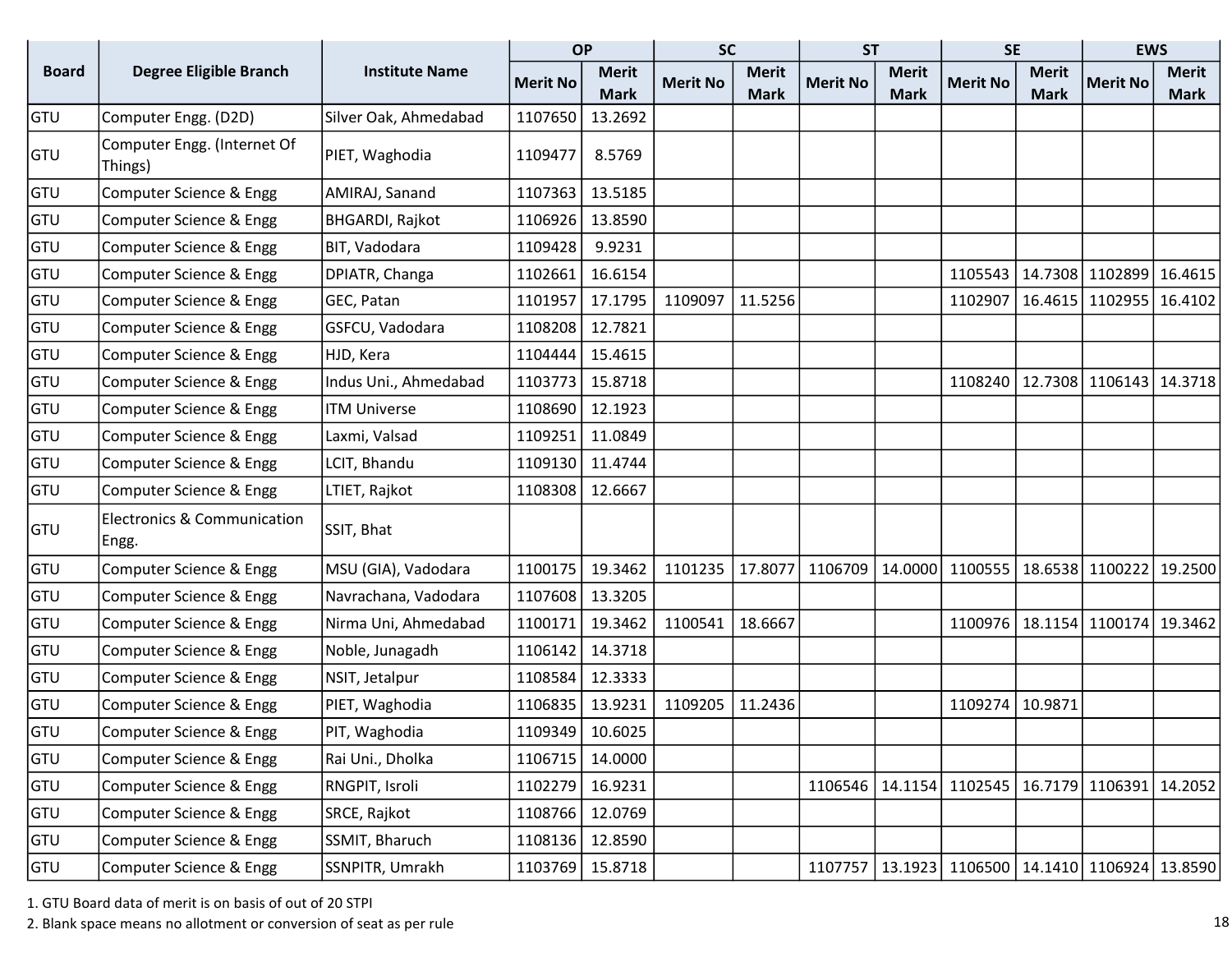|              |                                                            |                          | <b>OP</b>       |              | <b>SC</b>       |              | <b>ST</b>       |              | <b>SE</b>       |              | <b>EWS</b>              |              |
|--------------|------------------------------------------------------------|--------------------------|-----------------|--------------|-----------------|--------------|-----------------|--------------|-----------------|--------------|-------------------------|--------------|
| <b>Board</b> | <b>Degree Eligible Branch</b>                              | <b>Institute Name</b>    | <b>Merit No</b> | <b>Merit</b> | <b>Merit No</b> | <b>Merit</b> | <b>Merit No</b> | <b>Merit</b> | <b>Merit No</b> | <b>Merit</b> | <b>Merit No</b>         | <b>Merit</b> |
|              |                                                            |                          |                 | <b>Mark</b>  |                 | <b>Mark</b>  |                 | <b>Mark</b>  |                 | <b>Mark</b>  |                         | <b>Mark</b>  |
| GTU          | Electrical Engg.                                           | Satsangi, Vadasma        |                 |              |                 |              |                 |              |                 |              |                         |              |
| GTU          | Automobile Engg.                                           | Satsangi, Vadasma        |                 |              |                 |              |                 |              |                 |              |                         |              |
| GTU          | Computer Science & Engg                                    | Subhash, Junagadh        | 1109409         | 10.1154      |                 |              |                 |              |                 |              |                         |              |
| GTU          | Computer Science & Engg                                    | VSITR, Kadi              | 1108185         | 12.8077      |                 |              |                 |              |                 |              |                         |              |
| <b>GTU</b>   | <b>CSE - Emerging Area</b>                                 | CPIT, Changa             | 1102646         | 16.6410      | 1105464         | 14.7692      |                 |              | 1104798         |              | 15.2179 1102792 16.5129 |              |
| <b>GTU</b>   | CSE - Emerging Area                                        | SalETI, Ahmedabad        | 1105738         | 14.6025      |                 |              |                 |              |                 |              |                         |              |
| <b>GTU</b>   | <b>CSE - Emerging Area</b>                                 | SALITER, Ahmedabad       | 1108135         | 12.8590      |                 |              |                 |              |                 |              |                         |              |
| <b>GTU</b>   | CSE (AI And Machine Learning)                              | NLJIET, Ahmedabad        | 1102358         | 16.8462      |                 |              |                 |              | 1103386         | 16.1282      |                         |              |
| GTU          | <b>CSE</b> (Artificial Intelligence)                       | <b>ITM Universe</b>      | 1105840         | 14.5385      |                 |              |                 |              |                 |              |                         |              |
| GTU          | <b>CSE</b> (Artificial Intelligence)                       | PIET, Waghodia           | 1107357         | 13.5256      |                 |              |                 |              |                 |              |                         |              |
| GTU          | <b>CSE</b> (Artificial Intelligence)                       | PIT, Waghodia            | 1108910         | 11.8718      |                 |              |                 |              |                 |              |                         |              |
| GTU          | CSE (Big Data & Analysis)                                  | Ganpat Uni. ICT, Mehsana | 1100869         | 18.2500      |                 |              |                 |              |                 |              |                         |              |
| GTU          | <b>CSE (Cloud Based Applications)</b>                      | Ganpat Uni. ICT, Mehsana | 1107758         | 13.1923      |                 |              |                 |              |                 |              |                         |              |
| GTU          | CSE Spl. In Cyber Security                                 | Silver Oak, Ahmedabad    | 1108500         | 12.4615      |                 |              |                 |              |                 |              |                         |              |
| <b>GTU</b>   | <b>CSE With Specialisation In</b><br><b>Cyber Security</b> | Ganpat Uni. ICT, Mehsana | 1108776         | 12.0641      |                 |              |                 |              |                 |              |                         |              |
| <b>GTU</b>   | CSE With Specialisation In<br><b>Cyber Security</b>        | <b>ITM Universe</b>      | 1109200         | 11.2564      |                 |              |                 |              |                 |              |                         |              |
| <b>GTU</b>   | <b>CSE With Specialisation In</b><br><b>Cyber Security</b> | Silver Oak, Ahmedabad    | 1106390         | 14.2052      |                 |              |                 |              |                 |              |                         |              |
| <b>GTU</b>   | <b>Electrical &amp; Electronics</b>                        | IAR, Gandhinagar         | 1107475         | 13.4448      |                 |              |                 |              |                 |              |                         |              |
| <b>GTU</b>   | Electrical Engg.                                           | Adani, Ahmedabad         | 1108525         | 12.4123      |                 |              |                 |              |                 |              |                         |              |
| GTU          | Electrical Engg.                                           | ADIT, Karamsad           | 1108908         | 11.8734      |                 |              |                 |              |                 |              |                         |              |
| <b>GTU</b>   | Electrical Engg.                                           | Aditya, Ahmedabad        | 1107735         | 13.2078      |                 |              |                 |              |                 |              |                         |              |
| <b>GTU</b>   | Electrical Engg.                                           | Agrawal, Navsari         | 1109196         | 11.2662      |                 |              |                 |              |                 |              |                         |              |
| GTU          | Electrical Engg.                                           | AIT, Ahmedabad           | 1108014         | 12.9773      |                 |              |                 |              |                 |              |                         |              |
| GTU          | Electrical Engg.                                           | ALPHA, Kalol             | 1105728         | 14.6091      |                 |              |                 |              |                 |              |                         |              |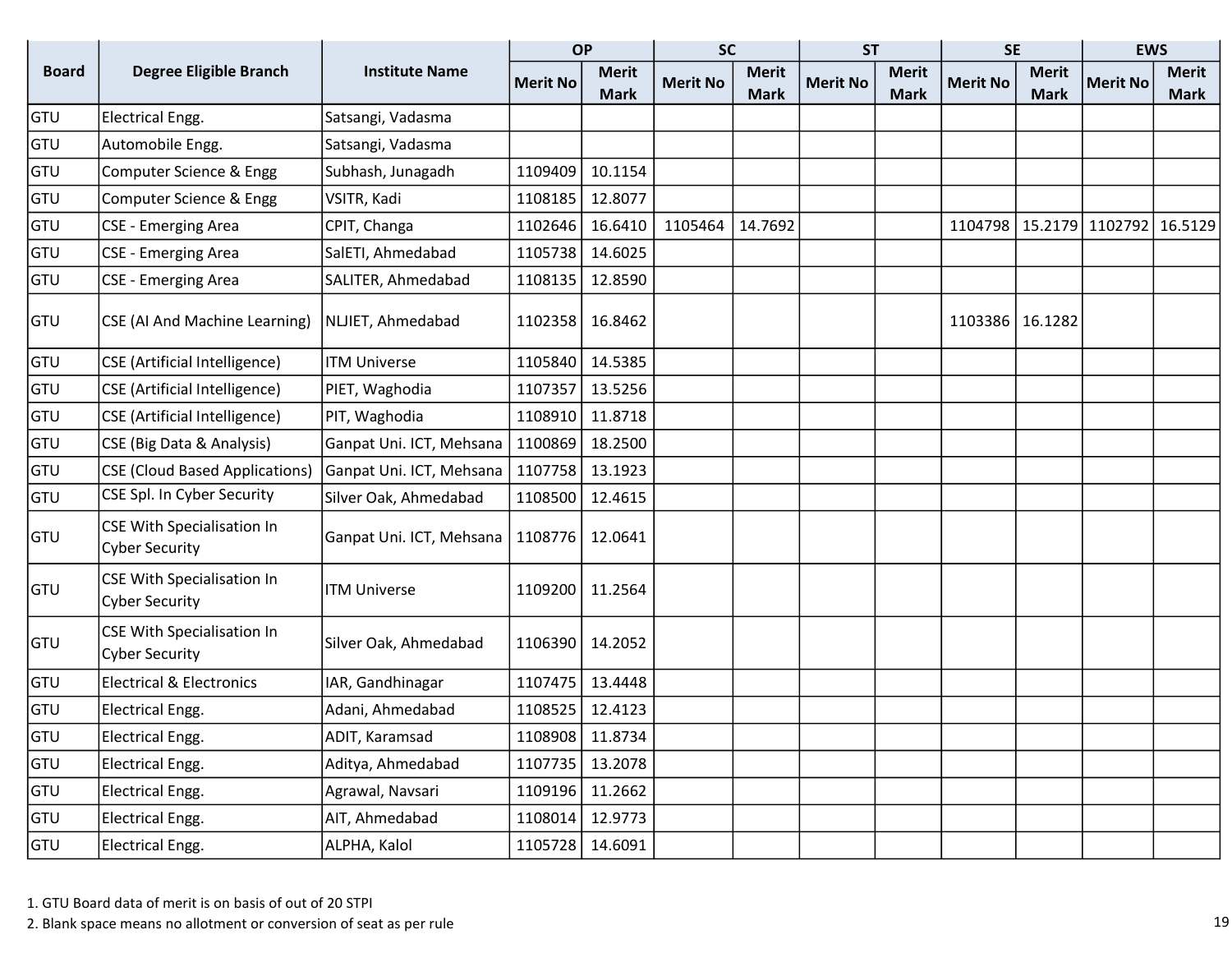|              |                                     |                        | <b>OP</b>       |                 | <b>SC</b>       |              | <b>ST</b>       |              | <b>SE</b>                                                 |              | <b>EWS</b>                  |              |
|--------------|-------------------------------------|------------------------|-----------------|-----------------|-----------------|--------------|-----------------|--------------|-----------------------------------------------------------|--------------|-----------------------------|--------------|
| <b>Board</b> | Degree Eligible Branch              | <b>Institute Name</b>  | <b>Merit No</b> | <b>Merit</b>    | <b>Merit No</b> | <b>Merit</b> | <b>Merit No</b> | <b>Merit</b> | <b>Merit No</b>                                           | <b>Merit</b> | <b>Merit No</b>             | <b>Merit</b> |
|              |                                     |                        |                 | <b>Mark</b>     |                 | <b>Mark</b>  |                 | <b>Mark</b>  |                                                           | <b>Mark</b>  |                             | <b>Mark</b>  |
| GTU          | <b>Electrical Engg.</b>             | AMIRAJ, Sanand         | 1106439         | 14.1818         |                 |              |                 |              |                                                           |              |                             |              |
| GTU          | <b>Electrical Engg.</b>             | Arrdekta, Khedbrahm    | 1108113         | 12.8766         |                 |              |                 |              |                                                           |              |                             |              |
| GTU          | <b>Electrical Engg.</b>             | ATMIYA, Rajkot         | 1108577         | 12.3474         |                 |              |                 |              |                                                           |              |                             |              |
| GTU          | <b>Electrical Engg.</b>             | BALAJI, Makhiyala      | 1109123         | 11.4902         |                 |              |                 |              |                                                           |              |                             |              |
| GTU          | <b>Electrical Engg.</b>             | <b>BHGARDI, Rajkot</b> | 1109235         | 11.1331         |                 |              |                 |              |                                                           |              |                             |              |
| GTU          | <b>Electrical Engg.</b>             | BIT, Vadodara          | 1107059         | 13.7532         |                 |              |                 |              |                                                           |              |                             |              |
| GTU          | Computer Engg. (Cloud<br>Computing) | Silver Oak, Ahmedabad  |                 |                 |                 |              |                 |              |                                                           |              |                             |              |
| GTU          | <b>Electrical Engg.</b>             | BVM (GIA), VVNagar     | 1100642         | 18.5357         | 1101664         | 17.4188      | 1104289         | 15.5422      |                                                           |              | 1101226   17.8116   1100763 | 18.3929      |
| GTU          | <b>Electrical Engg.</b>             | CGPIT, Tarsadi         | 1107474         | 13.4448         |                 |              |                 |              |                                                           |              |                             |              |
| GTU          | <b>Electrical Engg.</b>             | CKPCET, Surat          | 1109310         | 10.8214         |                 |              |                 |              |                                                           |              |                             |              |
| GTU          | <b>Electrical Engg.</b>             | CPIT, Changa           | 1108859         | 11.9545         |                 |              |                 |              |                                                           |              |                             |              |
| GTU          | <b>Electrical Engg.</b>             | CUSHAH, Wadhvan        | 1107694         | 13.2435         |                 |              |                 |              |                                                           |              |                             |              |
| GTU          | <b>Electrical Engg.</b>             | Darshan, Rajkot        | 1108617         | 12.2857         |                 |              |                 |              |                                                           |              |                             |              |
| GTU          | <b>Electrical Engg.</b>             | EC, Tuwa               | 1109425         | 9.9416          |                 |              |                 |              |                                                           |              |                             |              |
| GTU          | <b>Electrical Engg.</b>             | Ganpat Uni. UVPCE,     | 1108407         | 12.5520         |                 |              |                 |              |                                                           |              |                             |              |
| GTU          | <b>Electrical Engg.</b>             | GCET, VVNagar          | 1107800         | 13.1688         |                 |              |                 |              |                                                           |              |                             |              |
| GTU          | <b>Electrical Engg.</b>             | GEC, Bharuch           | 1102349         | 16.8474         | 1103839         | 15.8377      | 1104620         |              | 15.3344 1107033 13.7759 1104597 15.3474                   |              |                             |              |
| GTU          | <b>Electrical Engg.</b>             | GEC, Bhuj              | 1109012         | 11.6818         |                 |              | 1109012         | 11.6818      |                                                           |              |                             |              |
| GTU          | <b>Electrical Engg.</b>             | GEC, Dahod             | 1106625         | 14.0520         | 1108679         | 12.2143      | 1108495         | 12.4707      | 1109159                                                   | 11.4091      | 1107579                     | 13.3507      |
| GTU          | <b>Electrical Engg.</b>             | GEC, Godhra            | 1105812         | 14.5520         | 1108679         | 12.2143      | 1109396         | 10.2013      | 1108046                                                   |              | 12.9448 1106486             | 14.1461      |
| GTU          | <b>Electrical Engg.</b>             | GEC, Modasa            | 1105665         | 14.6559         | 1107741         | 13.2045      | 1109336         | 10.6688      | 1109047                                                   | 11.6234      | 1108403                     | 12.5520      |
| GTU          | <b>Electrical Engg.</b>             | GEC, Palanpur          | 1108835         | 11.9935         |                 |              | 1109133         | 11.4675      |                                                           |              |                             |              |
| GTU          | <b>Electrical Engg.</b>             | GEC, Patan             |                 | 1107799 13.1688 |                 |              |                 |              | 1108407   12.5520   1109061   11.5974   1109309   10.8312 |              |                             |              |
| GTU          | Electrical Engg.                    | GEC, Surat             | 1101178         | 17.8831         | 1101320         |              | 17.7402 1104314 |              | 15.5259 1101718 17.3604 1101353                           |              |                             | 17.7273      |
| GTU          | <b>Electrical Engg.</b>             | GEC, Valsad            | 1102222         | 16.9675         | 1103817         |              | 15.8474 1102763 |              | 16.5259 1104633 15.3247 1103431                           |              |                             | 16.0974      |
| <b>GTU</b>   | <b>Electrical Engg.</b>             | Tatva, Modasa          |                 |                 |                 |              |                 |              |                                                           |              |                             |              |
| <b>GTU</b>   | <b>Electrical Engg.</b>             | GIDCDEC, Navsari       | 1109027         | 11.6429         |                 |              |                 |              |                                                           |              |                             |              |
| <b>GTU</b>   | Electrical Engg.                    | GIT, Gandhinagar       | 1108180         | 12.8116         |                 |              |                 |              |                                                           |              |                             |              |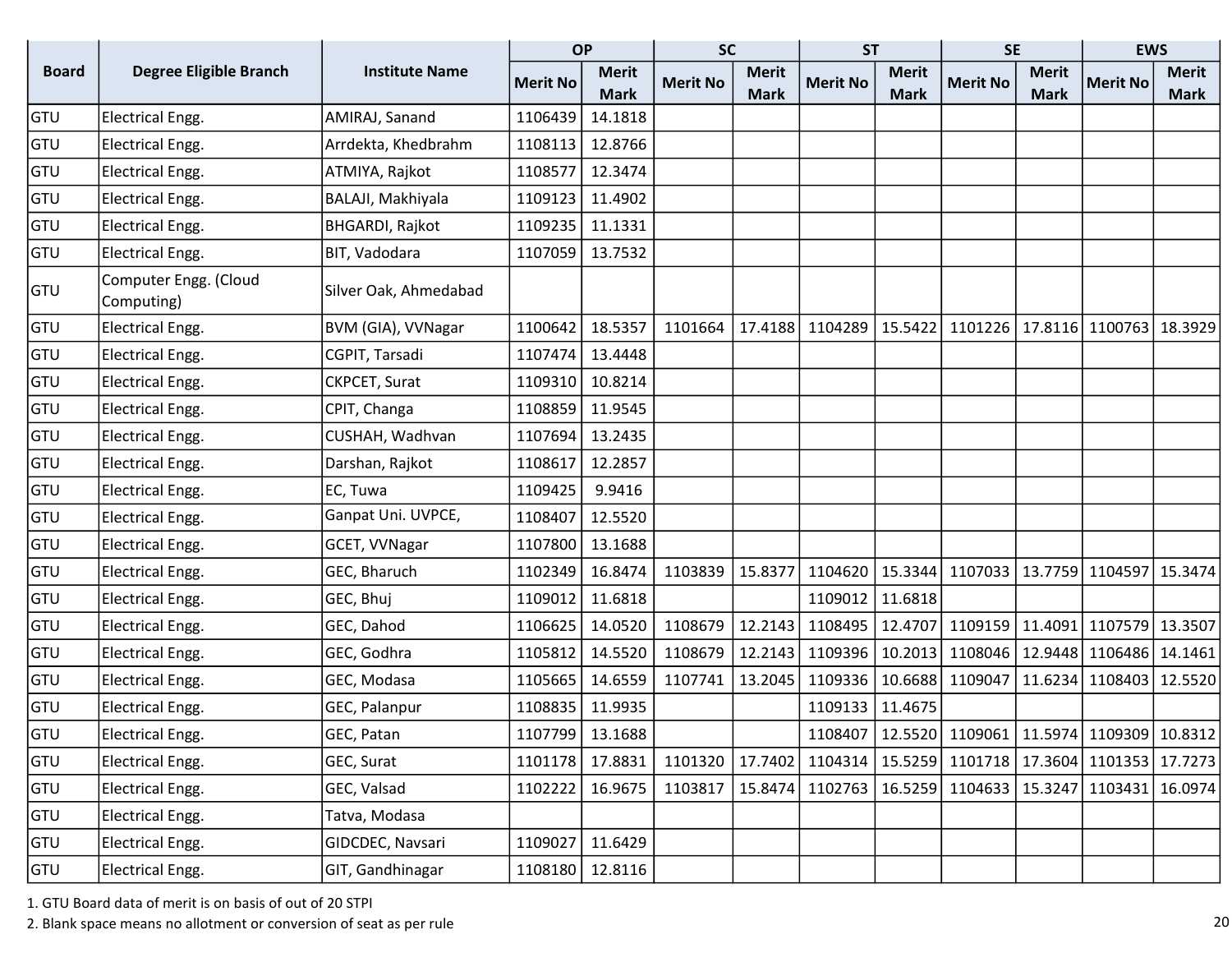|              |                               |                       | <b>OP</b>       |              | <b>SC</b>       |              | <b>ST</b>       |              | <b>SE</b>                 |              | <b>EWS</b>      |              |
|--------------|-------------------------------|-----------------------|-----------------|--------------|-----------------|--------------|-----------------|--------------|---------------------------|--------------|-----------------|--------------|
| <b>Board</b> | <b>Degree Eligible Branch</b> | <b>Institute Name</b> | <b>Merit No</b> | <b>Merit</b> | <b>Merit No</b> | <b>Merit</b> | <b>Merit No</b> | <b>Merit</b> | <b>Merit No</b>           | <b>Merit</b> | <b>Merit No</b> | <b>Merit</b> |
|              |                               |                       |                 | <b>Mark</b>  |                 | <b>Mark</b>  |                 | <b>Mark</b>  |                           | <b>Mark</b>  |                 | <b>Mark</b>  |
| GTU          | <b>Electrical Engg.</b>       | GrowMore, Berna       | 1108576         | 12.3474      |                 |              |                 |              |                           |              |                 |              |
| GTU          | <b>Electrical Engg.</b>       | Hansaba, Patan        | 1109370         | 10.4513      |                 |              |                 |              |                           |              |                 |              |
| GTU          | <b>Electrical Engg.</b>       | HGCE-Ahmedabad        | 1108454         | 12.5065      |                 |              |                 |              |                           |              |                 |              |
| <b>GTU</b>   | <b>Electrical Engg.</b>       | Indus Uni., Ahmedabad | 1107906         | 13.0747      |                 |              |                 |              |                           |              |                 |              |
| <b>GTU</b>   | <b>Electrical Engg.</b>       | JivrajMehta, Anand    | 1109473         | 8.9416       |                 |              |                 |              |                           |              |                 |              |
| <b>GTU</b>   | <b>Electrical Engg.</b>       | KITRC, Kalol          | 1109424         | 9.9545       |                 |              |                 |              |                           |              |                 |              |
| GTU          | <b>Electrical Engg.</b>       | KJIET, Savali         | 1108561         | 12.3636      |                 |              |                 |              |                           |              |                 |              |
| GTU          | <b>Electrical Engg.</b>       | Laxmi, Valsad         | 1109474         | 8.9416       |                 |              |                 |              |                           |              |                 |              |
| <b>GTU</b>   | <b>Electrical Engg.</b>       | LCIT, Bhandu          | 1106993         | 13.8020      |                 |              |                 |              |                           |              |                 |              |
| GTU          | <b>Electrical Engg.</b>       | LDCE, Ahmedabad       | 1100380         | 18.9416      | 1101002         | 18.0714      | 1102762         |              | 16.5259 1100745   18.4188 |              | 1100551 18.6559 |              |
| GTU          | <b>Electrical Engg.</b>       | LDRP, GNAGAR          | 1109008         | 11.6850      |                 |              |                 |              |                           |              |                 |              |
| GTU          | <b>Electrical Engg.</b>       | LEC, MORBI            | 1109303         | 10.8604      |                 |              |                 |              |                           |              |                 |              |
| GTU          | <b>Electrical Engg.</b>       | LTIET, Rajkot         | 1105428         | 14.7922      |                 |              |                 |              |                           |              |                 |              |
| <b>GTU</b>   | <b>Electrical Engg.</b>       | MEC, BESNA            | 1109422         | 9.9773       |                 |              |                 |              |                           |              |                 |              |
| <b>GTU</b>   | <b>Electrical Engg.</b>       | MEFGI-FOE, Rajkot     | 1106728         | 13.9902      |                 |              |                 |              |                           |              |                 |              |
| <b>GTU</b>   | <b>Electrical Engg.</b>       | MEFGI-FOT, Rajkot     | 1108756         | 12.1007      |                 |              |                 |              |                           |              |                 |              |
| GTU          | <b>Electrical Engg.</b>       | MGIT, Navsari         | 1109027         | 11.6429      |                 |              |                 |              |                           |              |                 |              |
| GTU          | <b>Electrical Engg.</b>       | MSU (GIA), Vadodara   | 1100734         | 18.4416      | 1101488         | 17.5616      | 1103306         | 16.1818      | 1100974   18.1202         |              | 1104187         | 15.6071      |
| <b>GTU</b>   | <b>Electrical Engg.</b>       | Nirma Uni, Ahmedabad  | 1104107         | 15.6591      | 1104346         | 15.5032      | 1109068         | 11.5844      | 1105346                   | 14.8409      | 1105743         | 14.5974      |
| GTU          | <b>Electrical Engg.</b>       | Noble, Junagadh       | 1107501         | 13.4188      |                 |              |                 |              |                           |              |                 |              |
| GTU          | <b>Electrical Engg.</b>       | NSIT, Jetalpur        | 1108794         | 12.0422      |                 |              |                 |              |                           |              |                 |              |
| GTU          | <b>Electrical Engg.</b>       | OMEC, Junagadh        | 1109242         | 11.1104      |                 |              |                 |              |                           |              |                 |              |
| GTU          | <b>Electrical Engg.</b>       | Pacific, Surat        | 1107113         | 13.7175      |                 |              |                 |              |                           |              |                 |              |
| GTU          | Electrical Engg.              | PDPU, Raisan          | 1109424         | 9.9545       |                 |              |                 |              |                           |              |                 |              |
| GTU          | <b>Electrical Engg.</b>       | PIET, Waghodia        | 1108378         | 12.5974      |                 |              |                 |              |                           |              |                 |              |
| GTU          | Electrical Engg.              | PrimeIET, Navsari     | 1109095         | 11.5293      |                 |              |                 |              |                           |              |                 |              |
| GTU          | Electrical Engg.              | RK Uni., Rajkot       | 1105971         | 14.4675      |                 |              |                 |              |                           |              |                 |              |
| GTU          | Electrical Engg.              | RNGPIT, Isroli        | 1109461         | 9.3247       |                 |              |                 |              |                           |              |                 |              |

2. Blank space means no allotment or conversion of seat as per rule 21 and 20 and 21 and 21 and 21 and 21 and 21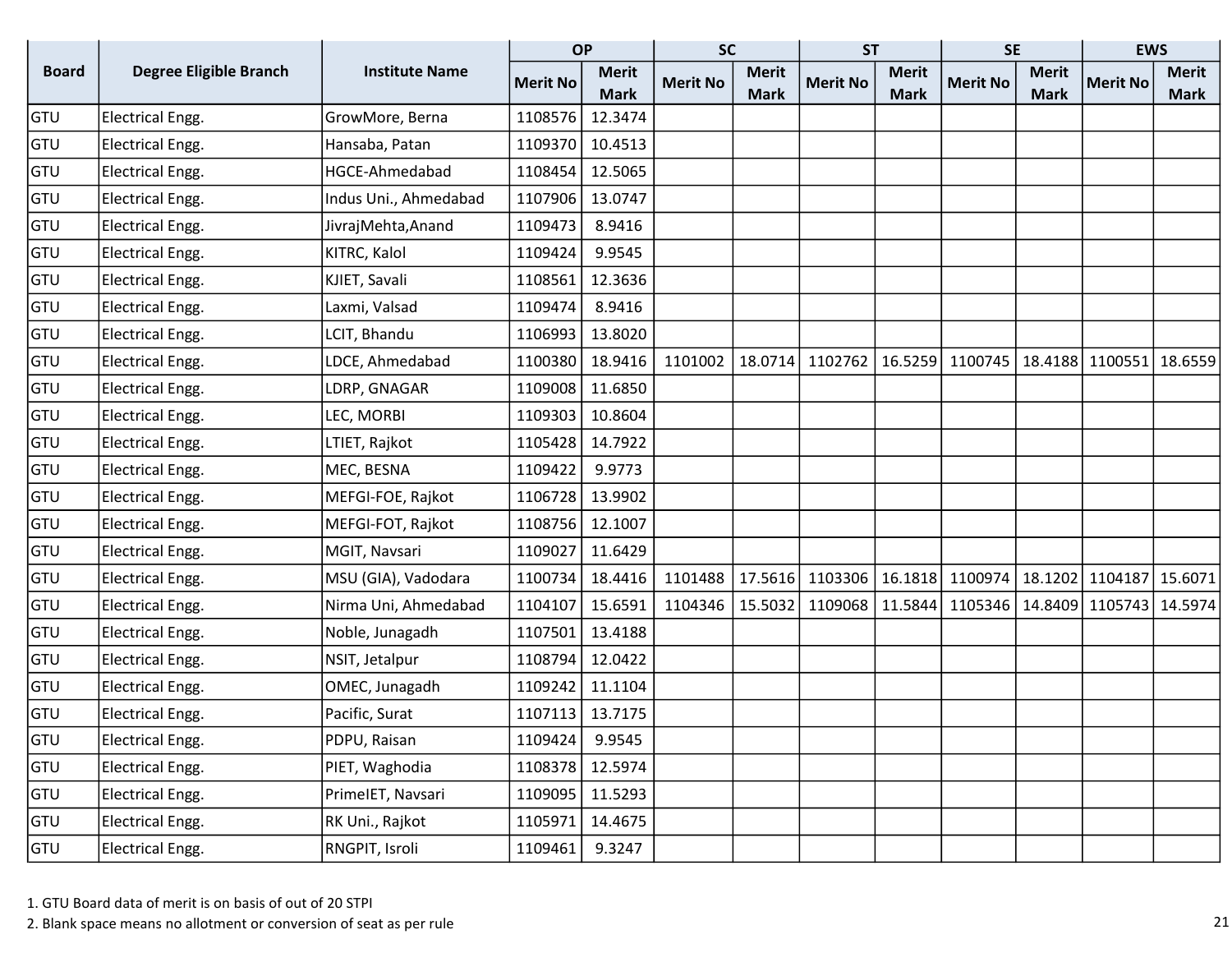|              |                                                 |                       | <b>OP</b>       |              | <b>SC</b>       |              | <b>ST</b>       |              | <b>SE</b>                                                 |              | <b>EWS</b>                            |              |
|--------------|-------------------------------------------------|-----------------------|-----------------|--------------|-----------------|--------------|-----------------|--------------|-----------------------------------------------------------|--------------|---------------------------------------|--------------|
| <b>Board</b> | <b>Degree Eligible Branch</b>                   | <b>Institute Name</b> | <b>Merit No</b> | <b>Merit</b> | <b>Merit No</b> | <b>Merit</b> | <b>Merit No</b> | <b>Merit</b> | <b>Merit No</b>                                           | <b>Merit</b> | <b>Merit No</b>                       | <b>Merit</b> |
|              |                                                 |                       |                 | <b>Mark</b>  |                 | <b>Mark</b>  |                 | <b>Mark</b>  |                                                           | <b>Mark</b>  |                                       | Mark         |
| GTU          | <b>Electrical Engg.</b>                         | SALITER, Ahmedabad    | 1108947         | 11.7759      |                 |              |                 |              |                                                           |              |                                       |              |
| GTU          | Electrical Engg.                                | SCET, Kalol           | 1107752         | 13.1948      |                 |              |                 |              |                                                           |              |                                       |              |
| GTU          | Electrical Engg.                                | SCET, Surat           | 1109013         | 11.6818      |                 |              |                 |              |                                                           |              |                                       |              |
| GTU          | Electrical Engg.                                | Shroff, Bharuch       | 1107933         | 13.0487      |                 |              |                 |              |                                                           |              |                                       |              |
| GTU          | Electrical Engg.                                | Sigma, Bakrol         | 1108582         | 12.3377      |                 |              |                 |              |                                                           |              |                                       |              |
| GTU          | Electrical Engg.                                | SPCE, Bakrol          | 1108706         | 12.1721      |                 |              |                 |              |                                                           |              |                                       |              |
| GTU          | Electrical Engg.                                | SSASIT, Surat         | 1107470         | 13.4480      |                 |              |                 |              |                                                           |              |                                       |              |
| GTU          | Electrical Engg.                                | SSEC, Bhavnagar       | 1104532         | 15.3961      | 1107012         | 13.7922      | 1108495         | 12.4707      | 1107792   13.1721   1108531   12.4091                     |              |                                       |              |
| GTU          | Electrical Engg.                                | SSIT, Bhat            | 1108454         | 12.5065      |                 |              |                 |              |                                                           |              |                                       |              |
| GTU          | Electrical Engg.                                | SSMIT, Bharuch        | 1108735         | 12.1234      |                 |              |                 |              |                                                           |              |                                       |              |
| GTU          | Electrical Engg.                                | SSNPITR, Umrakh       | 1109430         | 9.9091       |                 |              |                 |              |                                                           |              |                                       |              |
| GTU          | <b>Electrical Engg.</b>                         | Subhash, Junagadh     | 1109361         | 10.5520      |                 |              |                 |              |                                                           |              |                                       |              |
| GTU          | Electrical Engg.                                | SVBIT, Unava          | 1108421         | 12.5389      |                 |              |                 |              |                                                           |              |                                       |              |
| GTU          | Electrical Engg.                                | SVPIT, Vasad          | 1109396         | 10.2013      |                 |              |                 |              |                                                           |              |                                       |              |
| GTU          | Electrical Engg.                                | Veerayatan, Mandvi    | 1108285         | 12.6818      |                 |              |                 |              |                                                           |              |                                       |              |
| GTU          | Electrical Engg.                                | VGEC, Ahmedabad       | 1101111         | 17.9643      | 1102291         | 16.9091      |                 |              | 1104294   15.5389   1101949   17.1818   1101706   17.3734 |              |                                       |              |
| GTU          | Electrical Engg.                                | Vidhyadeep, Kim       | 1108820         | 12.0032      |                 |              |                 |              |                                                           |              |                                       |              |
| GTU          | Electrical Engg.                                | VIE, Kotambi          | 1107095         | 13.7305      |                 |              |                 |              |                                                           |              |                                       |              |
| GTU          | Electrical Engg.                                | VVP, Rajkot           | 1109068         | 11.5844      |                 |              |                 |              |                                                           |              |                                       |              |
| GTU          | Electrical Engg. - Emerging Area GEC, Rajkot    |                       | 1101475         | 17.5747      | 1102237         | 16.9545      |                 |              |                                                           |              | 1101943   17.1916   1103416   16.1071 |              |
| GTU          | Electronics & Communication<br>Engg.            | ADIT, Karamsad        | 1107833         | 13.1364      |                 |              |                 |              |                                                           |              |                                       |              |
| GTU          | <b>Electronics &amp; Communication</b><br>Engg. | BIT, Vadodara         | 1103359         | 16.1410      |                 |              |                 |              |                                                           |              |                                       |              |
| GTU          | <b>Electronics &amp; Communication</b><br>Engg. | CPIT, Changa          | 1107561         | 13.3729      |                 |              |                 |              |                                                           |              |                                       |              |
| GTU          | <b>Electronics &amp; Communication</b><br>Engg. | DDU (GIA), Nadiad     | 1102334         | 16.8636      |                 |              |                 |              | 1106971                                                   | 13.8182      |                                       |              |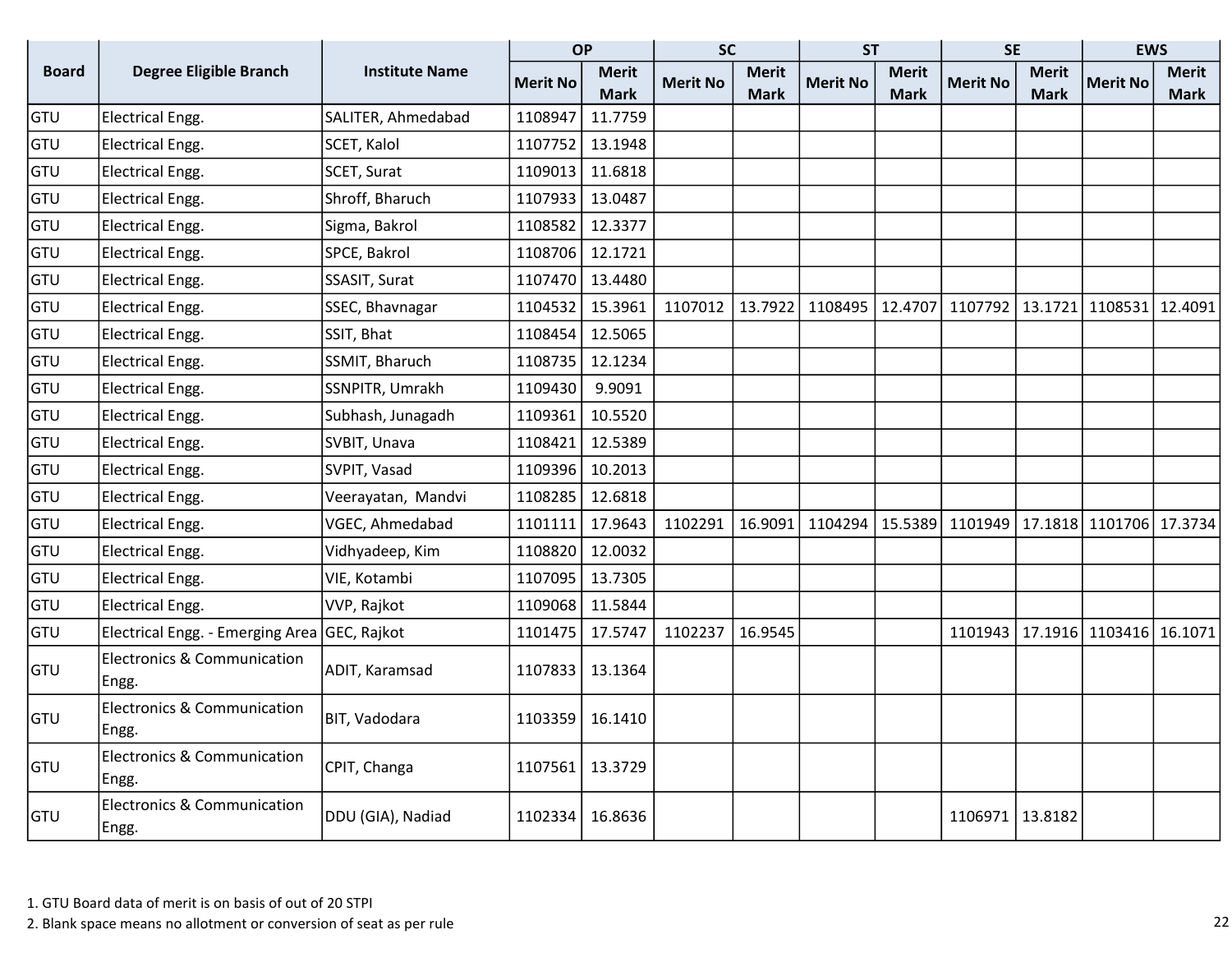|              |                                                 |                       | <b>OP</b>       |                             | <b>SC</b>       |                             | <b>ST</b>       |                             | <b>SE</b>                               |                             | <b>EWS</b>              |                      |
|--------------|-------------------------------------------------|-----------------------|-----------------|-----------------------------|-----------------|-----------------------------|-----------------|-----------------------------|-----------------------------------------|-----------------------------|-------------------------|----------------------|
| <b>Board</b> | Degree Eligible Branch                          | <b>Institute Name</b> | <b>Merit No</b> | <b>Merit</b><br><b>Mark</b> | <b>Merit No</b> | <b>Merit</b><br><b>Mark</b> | <b>Merit No</b> | <b>Merit</b><br><b>Mark</b> | <b>Merit No</b>                         | <b>Merit</b><br><b>Mark</b> | <b>Merit No</b>         | <b>Merit</b><br>Mark |
| lgtu.        | <b>Electronics &amp; Communication</b><br>Engg. | GEC, Bharuch          | 1109379         | 10.3636                     |                 |                             |                 |                             |                                         |                             |                         |                      |
| GTU          | <b>Electronics &amp; Communication</b><br>Engg. | GEC, Bhavnagar        | 1109149         | 11.4231                     |                 |                             |                 |                             |                                         |                             |                         |                      |
| GTU          | <b>Electronics &amp; Communication</b><br>Engg. | GEC, Dahod            | 1104138         | 15.6364                     |                 |                             |                 |                             |                                         |                             |                         |                      |
| lgtu.        | <b>Electronics &amp; Communication</b><br>Engg. | GEC, Gandhinagar      | 1106550         | 14.1136                     |                 |                             |                 |                             | 1109247                                 |                             | 11.0909 1108546 12.3864 |                      |
| <b>GTU</b>   | <b>Electronics &amp; Communication</b><br>Engg. | GEC, Modasa           | 1109183         | 11.3182                     |                 |                             |                 |                             |                                         |                             |                         |                      |
| GTU          | <b>Electronics &amp; Communication</b><br>Engg. | GEC, Patan            | 1108831         | 12.0000                     |                 |                             |                 |                             |                                         |                             |                         |                      |
| GTU          | <b>Electronics &amp; Communication</b><br>Engg. | GEC, Rajkot           | 1109272         | 11.0000                     |                 |                             |                 |                             |                                         |                             |                         |                      |
| <b>GTU</b>   | <b>Electronics &amp; Communication</b><br>Engg. | GEC, Surat            | 1108093         | 12.8961                     | 1108701         | 12.1814                     |                 |                             |                                         |                             |                         |                      |
| lgtu.        | <b>Electronics &amp; Communication</b><br>Engg. | LDCE, Ahmedabad       | 1101675         | 17.4091                     | 1106599         | 14.0682                     | 1101942         |                             | 17.1916 1104637 15.3214 1104439 15.4615 |                             |                         |                      |
| GTU          | <b>Electronics &amp; Communication</b><br>Engg. | LDRP, GNAGAR          | 1108467         | 12.5000                     |                 |                             |                 |                             |                                         |                             |                         |                      |
| GTU          | <b>Electronics &amp; Communication</b><br>Engg. | LJIET, Ahmedabad      | 1107811         | 13.1591                     |                 |                             |                 |                             |                                         |                             |                         |                      |
| lgtu.        | <b>Electronics &amp; Communication</b><br>Engg. | Nirma Uni, Ahmedabad  | 1107269         | 13.5909                     |                 |                             |                 |                             |                                         |                             |                         |                      |
| GTU          | <b>Electronics &amp; Communication</b><br>Engg. | PIET, Waghodia        | 1105071         | 15.0227                     |                 |                             |                 |                             |                                         |                             |                         |                      |
| lgtu.        | <b>Electronics &amp; Communication</b><br>Engg. | SALITER, Ahmedabad    | 1108546         | 12.3864                     |                 |                             |                 |                             |                                         |                             |                         |                      |
| <b>GTU</b>   | <b>Electronics &amp; Communication</b><br>Engg. | Subhash, Junagadh     | 1106820         | 13.9318                     |                 |                             |                 |                             |                                         |                             |                         |                      |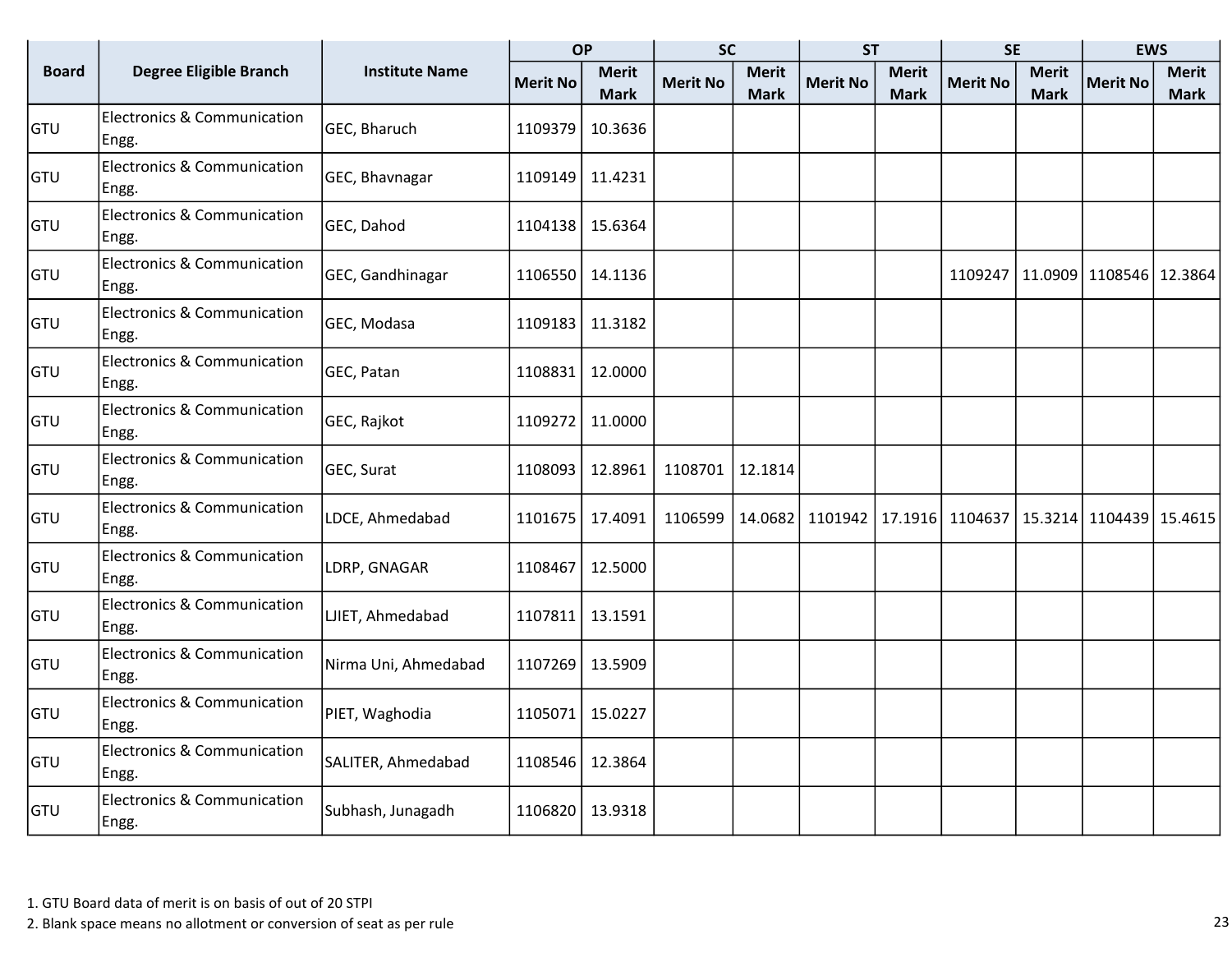|              |                                                      |                       | <b>OP</b>         |              | <b>SC</b>       |              | <b>ST</b>       |              | <b>SE</b>       |              | <b>EWS</b>                  |              |
|--------------|------------------------------------------------------|-----------------------|-------------------|--------------|-----------------|--------------|-----------------|--------------|-----------------|--------------|-----------------------------|--------------|
| <b>Board</b> | <b>Degree Eligible Branch</b>                        | <b>Institute Name</b> | <b>Merit No</b>   | <b>Merit</b> | <b>Merit No</b> | <b>Merit</b> | <b>Merit No</b> | <b>Merit</b> | <b>Merit No</b> | <b>Merit</b> | <b>Merit No</b>             | <b>Merit</b> |
|              |                                                      |                       |                   | <b>Mark</b>  |                 | <b>Mark</b>  |                 | <b>Mark</b>  |                 | <b>Mark</b>  |                             | <b>Mark</b>  |
| GTU          | <b>Electronics &amp; Communication</b><br>Engg.      | SVBIT, Unava          | 1105621           | 14.6818      |                 |              |                 |              |                 |              |                             |              |
| <b>GTU</b>   | <b>Electronics &amp; Communication</b><br>Engg.      | VGEC, Ahmedabad       | 1104283           | 15.5455      | 1108311         | 12.6591      |                 |              | 1107002         |              | 13.7955   1105796   14.5682 |              |
| GTU          | Electronics Engg.                                    | BVM (GIA), VVNagar    | 1109282           | 10.9545      |                 |              |                 |              |                 |              |                             |              |
| GTU          | Electronics Engg.                                    | MSU (GIA), Vadodara   | 1107511           | 13.4091      |                 |              |                 |              |                 |              |                             |              |
| GTU          | Environmental Engg.                                  | GEC, Surat            | 1108158           | 12.8250      |                 |              |                 |              | 1108631         |              | 12.2700 1108923 11.8300     |              |
| GTU          | Environmental Engg.                                  | GEC, Valsad           | 1108989           | 11.7083      |                 |              |                 |              |                 |              |                             |              |
| GTU          | Environmental Engg.                                  | LDCE, Ahmedabad       | 1105274           | 14.8846      | 1107214         | 13.6400      |                 |              | 1108111         | 12.8800      |                             |              |
| GTU          | Environmental Science & Tech.                        | Shroff, Bharuch       | 1109065           | 11.5900      |                 |              |                 |              |                 |              |                             |              |
| <b>GTU</b>   | Fire And Safety, Health,<br>Environment              | GSFCU, Vadodara       | 1108247           | 12.7242      |                 |              |                 |              |                 |              |                             |              |
| <b>GTU</b>   | Industrial Engg.                                     | LEC, MORBI            | 1106344           | 14.2308      |                 |              |                 |              |                 |              |                             |              |
| <b>GTU</b>   | Information & Communication<br> Tech.                | Adani, Ahmedabad      | 1108122           | 12.8718      |                 |              |                 |              |                 |              |                             |              |
| <b>GTU</b>   | <b>Information &amp; Communication</b><br>Tech.      | LJIET, Ahmedabad      | 1108240           | 12.7308      |                 |              |                 |              |                 |              |                             |              |
| <b>GTU</b>   | Information & Communication<br>Tech.                 | MEFGI-FOT, Rajkot     | 1107710           | 13.2273      |                 |              |                 |              |                 |              |                             |              |
| <b>GTU</b>   | <b>Information &amp; Communication</b><br>Tech.      | PDPU, Raisan          | 1105587           | 14.7130      |                 |              |                 |              |                 |              | 1106143 14.3718             |              |
| <b>GTU</b>   | Information & Communication<br>Tech. - Emerging Area | SalETI, Ahmedabad     | 1106324           | 14.2500      |                 |              |                 |              |                 |              |                             |              |
| GTU          | Information & Communication<br>Tech. - Emerging Area | SALITER, Ahmedabad    | 1103961   15.7500 |              |                 |              |                 |              |                 |              |                             |              |
| GTU          | Information Tech.                                    | Aadishwar, Bhoyan     | 1107715           | 13.2222      |                 |              |                 |              |                 |              |                             |              |
| GTU          | Information Tech.                                    | ADIT, Karamsad        | 1103382           | 16.1282      |                 |              |                 |              | 1108652         |              | 12.2500 1103994 15.7308     |              |
| <b>GTU</b>   | Information Tech.                                    | Aditya, Ahmedabad     | 1108890           | 11.8969      |                 |              |                 |              |                 |              |                             |              |
| <b>GTU</b>   | Information Tech.                                    | AIT, Ahmedabad        | 1109134           | 11.4630      |                 |              |                 |              |                 |              |                             |              |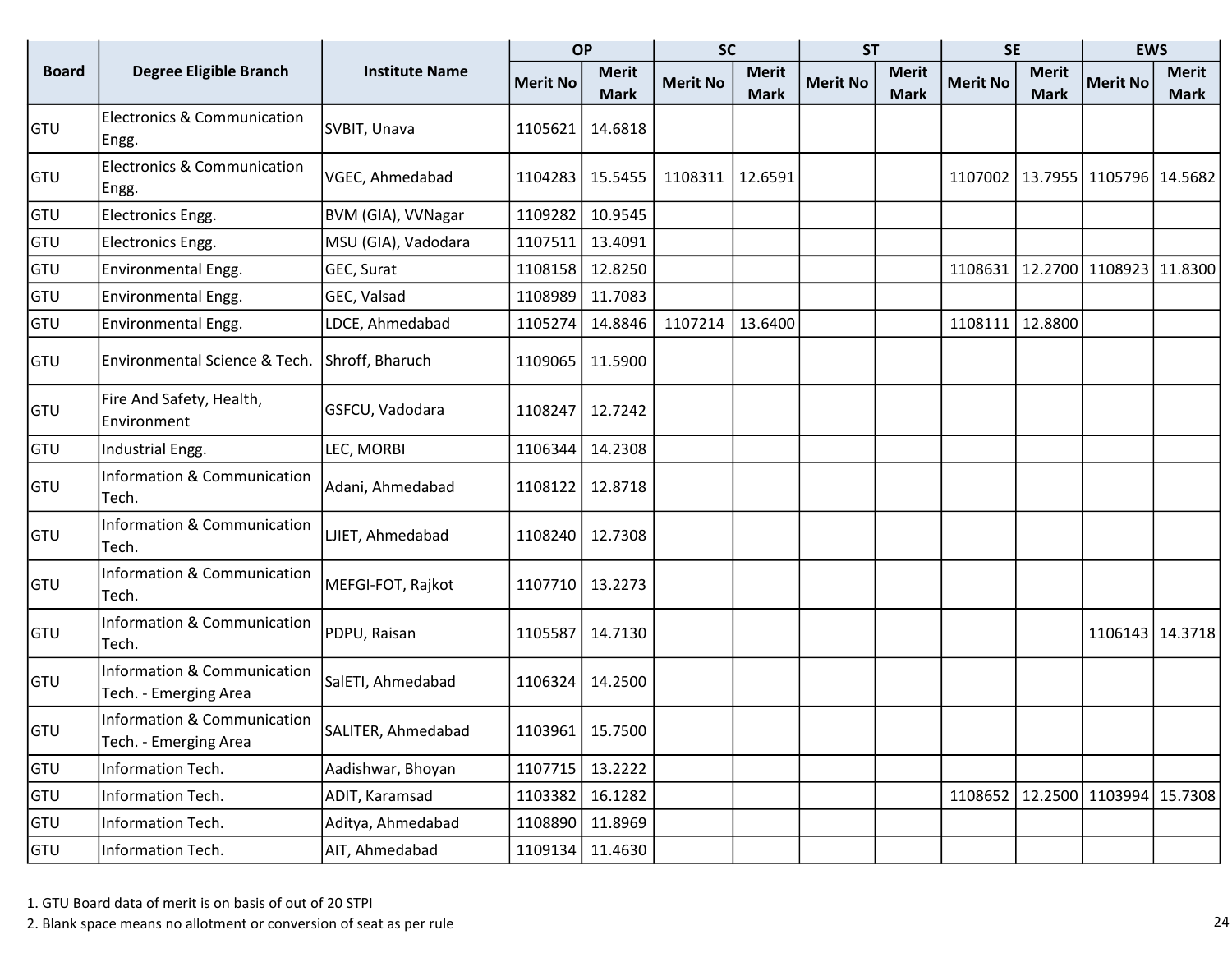|              |                               |                        | <b>OP</b>       |              | <b>SC</b>       |              | <b>ST</b>       |              | <b>SE</b>       |              | <b>EWS</b>                            |              |
|--------------|-------------------------------|------------------------|-----------------|--------------|-----------------|--------------|-----------------|--------------|-----------------|--------------|---------------------------------------|--------------|
| <b>Board</b> | <b>Degree Eligible Branch</b> | <b>Institute Name</b>  | <b>Merit No</b> | <b>Merit</b> | <b>Merit No</b> | <b>Merit</b> | <b>Merit No</b> | <b>Merit</b> | <b>Merit No</b> | <b>Merit</b> | <b>Merit No</b>                       | <b>Merit</b> |
|              |                               |                        |                 | <b>Mark</b>  |                 | <b>Mark</b>  |                 | <b>Mark</b>  |                 | <b>Mark</b>  |                                       | Mark         |
| <b>MSU</b>   | Information Tech.             | CPIT, Changa           |                 |              |                 |              |                 |              |                 |              |                                       |              |
| GTU          | Information Tech.             | ALPHA, Kalol           | 1105500         | 14.7500      |                 |              |                 |              |                 |              |                                       |              |
| GTU          | Information Tech.             | ApolloET, Ahmedabad    | 1108953         | 11.7685      |                 |              |                 |              |                 |              |                                       |              |
| GTU          | Information Tech.             | ATMIYA, Rajkot         | 1108746         | 12.1154      |                 |              |                 |              |                 |              |                                       |              |
| GTU          | Information Tech.             | <b>BHGARDI, Rajkot</b> | 1109394         | 10.2222      |                 |              |                 |              |                 |              |                                       |              |
| GTU          | Information Tech.             | BVM (SFI), VVNagar     | 1101205         | 17.8462      | 1109280         | 10.9667      |                 |              | 1102527         | 16.7308      | 1101541 17.5129                       |              |
| GTU          | Information Tech.             | CGPIT, Tarsadi         | 1107325         | 13.5513      |                 |              |                 |              |                 |              |                                       |              |
| GTU          | Information Tech.             | CPIT, Changa           | 1102790         | 16.5130      |                 |              |                 |              | 1104732         |              | 15.2500 1103404 16.1154               |              |
| GTU          | Information Tech.             | DDU (SFI), Nadiad      | 1100878         | 18.2500      | 1105767         | 14.5833      |                 |              | 1103591         |              | 16.0000 1101091 18.0000               |              |
| GTU          | Information Tech.             | DPIATR, Changa         | 1102856         | 16.4907      |                 |              |                 |              |                 |              | 1105780   14.5769   1103097   16.3077 |              |
| GTU          | Information Tech.             | Ganpat Uni. UVPCE,     | 1107992         | 12.9909      |                 |              |                 |              |                 |              |                                       |              |
| GTU          | Information Tech.             | GCET, VVNagar          | 1101229         | 17.8077      |                 |              |                 |              | 1102959         |              | 16.4102 1101624 17.4615               |              |
| GTU          | Information Tech.             | GEC, Bhavnagar         | 1100849         | 18.2685      | 1103188         | 16.2500      |                 |              | 1101811         |              | 17.2685   1100879   18.2500           |              |
| GTU          | Information Tech.             | GEC, Gandhinagar       | 1100370         | 18.9907      | 1101259         | 17.7685      | 1109278         | 10.9722      | 1101054         |              | 18.0000 1100480 18.7500               |              |
| GTU          | Information Tech.             | GEC, Modasa            | 1101834         | 17.2500      | 1107527         | 13.3975      |                 |              | 1103139         |              | 16.2758 1103082 16.3205               |              |
| GTU          | Information Tech.             | GIT, Gandhinagar       | 1103181         | 16.2500      | 1103611         | 15.9907      |                 |              | 1105524         | 14.7407      | 1104742 15.2500                       |              |
| GTU          | Information Tech.             | GrowMore, Berna        | 1106712         | 14.0000      |                 |              |                 |              |                 |              |                                       |              |
| GTU          | Information Tech.             | Gyanmanjari, Bhavnagar | 1107743         | 13.2037      |                 |              |                 |              |                 |              |                                       |              |
| GTU          | Information Tech.             | HGCE-Ahmedabad         | 1105565         | 14.7222      |                 |              |                 |              |                 |              |                                       |              |
| GTU          | Information Tech.             | IAR, Gandhinagar       | 1109007         | 11.6852      |                 |              |                 |              |                 |              |                                       |              |
| GTU          | Information Tech.             | Indus Uni., Ahmedabad  | 1102529         | 16.7308      |                 |              |                 |              | 1105304         |              | 14.8590 1103176 16.2500               |              |
| <b>MSU</b>   | Electrical Engg.              | GCET, VVNagar          |                 |              |                 |              |                 |              |                 |              |                                       |              |
| GTU          | Information Tech.             | <b>ITM Universe</b>    | 1109263         | 11.0278      |                 |              |                 |              |                 |              |                                       |              |
| GTU          | Information Tech.             | JivrajMehta, Anand     | 1109323         | 10.7685      |                 |              |                 |              |                 |              |                                       |              |
| GTU          | Information Tech.             | KITRC, Kalol           | 1108625         | 12.2759      |                 |              |                 |              |                 |              |                                       |              |
| GTU          | Information Tech.             | KJIET, Savali          | 1109265         | 11.0185      |                 |              |                 |              |                 |              |                                       |              |
| GTU          | Information Tech.             | KnowlTE, Anand         | 1107449         | 13.4630      |                 |              |                 |              |                 |              |                                       |              |
| GTU          | Information Tech.             | Laxmi, Valsad          | 1106685         | 14.0060      |                 |              |                 |              |                 |              |                                       |              |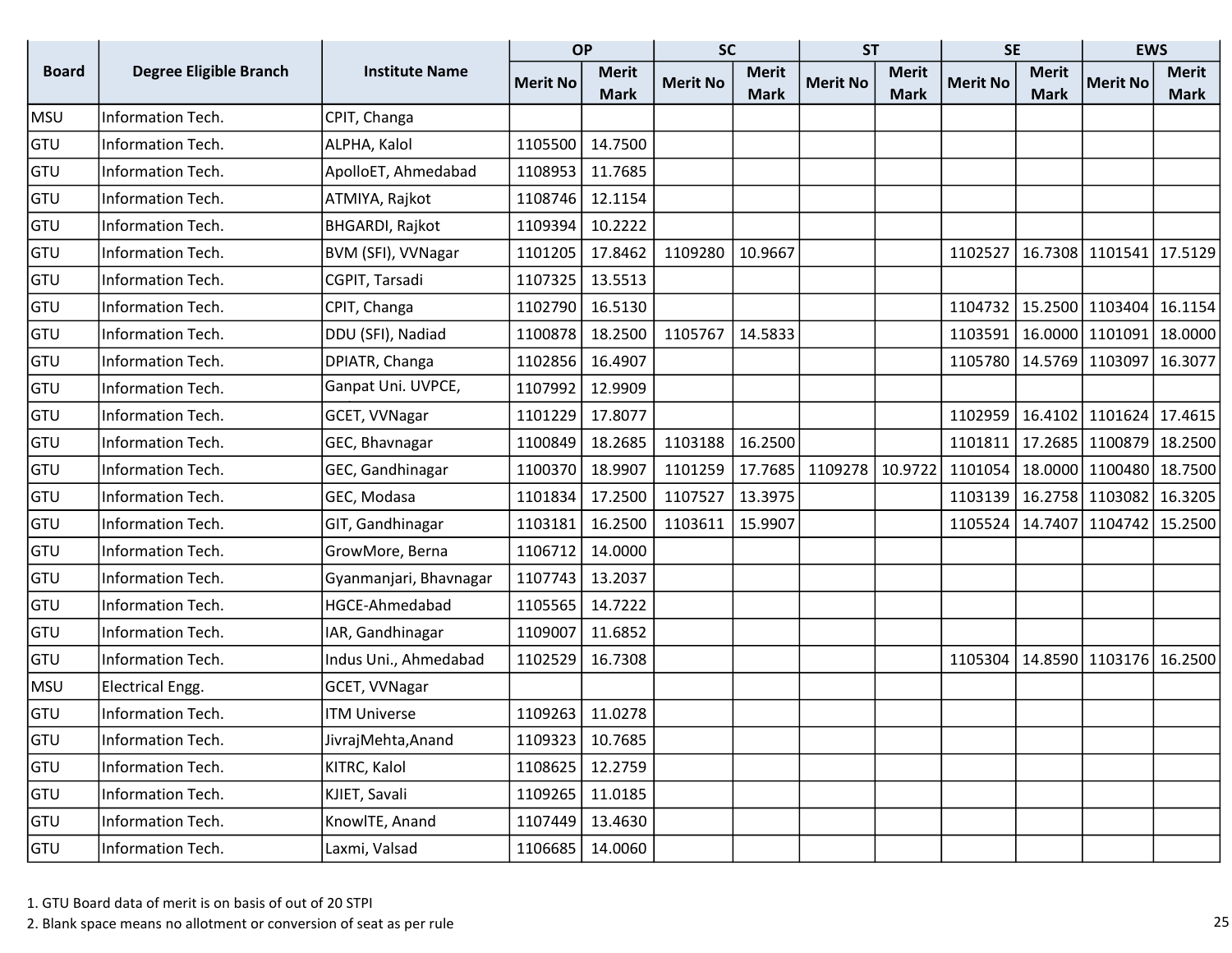|              |                               |                          | <b>OP</b>       |              | <b>SC</b>       |              | <b>ST</b>       |              | <b>SE</b>         |              | <b>EWS</b>                  |              |
|--------------|-------------------------------|--------------------------|-----------------|--------------|-----------------|--------------|-----------------|--------------|-------------------|--------------|-----------------------------|--------------|
| <b>Board</b> | <b>Degree Eligible Branch</b> | <b>Institute Name</b>    | <b>Merit No</b> | <b>Merit</b> | <b>Merit No</b> | <b>Merit</b> | <b>Merit No</b> | <b>Merit</b> | <b>Merit No</b>   | <b>Merit</b> | <b>Merit No</b>             | <b>Merit</b> |
|              |                               |                          |                 | <b>Mark</b>  |                 | <b>Mark</b>  |                 | <b>Mark</b>  |                   | <b>Mark</b>  |                             | Mark         |
| GTU          | Information Tech.             | LDCE, Ahmedabad          | 1100158         | 19.3975      | 1101068         | 18.0000      | 1106319         | 14.2500      | 1100487           | 18.7500      | 1100227                     | 19.2500      |
| GTU          | Information Tech.             | LDRP, GNAGAR             | 1102604         | 16.6667      | 1102839         | 16.5000      |                 |              | 1107979           | 13.0000      | 1103281 16.1923             |              |
| GTU          | Information Tech.             | LEC, MORBI               | 1101592         | 17.4815      |                 |              |                 |              | 1102351           | 16.8462      | 1101832                     | 17.2500      |
| GTU          | Information Tech.             | LJIET, Ahmedabad         | 1100929         | 18.1923      |                 |              |                 |              | 1101299           |              | 17.7500   1101001           | 18.0769      |
| GTU          | Information Tech.             | MBPIT, VVNagar           | 1104743         | 15.2500      |                 |              |                 |              | 1108694           | 12.1852      |                             |              |
| GTU          | Information Tech.             | MEFGI-FOE, Rajkot        | 1107343         | 13.5385      |                 |              |                 |              |                   |              |                             |              |
| GTU          | Information Tech.             | NLJIET, Ahmedabad        | 1106334         | 14.2407      | 1107440         | 13.4722      |                 |              | 1108514           | 12.4359      | 1108586 12.3333             |              |
| GTU          | Information Tech.             | PIET, Waghodia           | 1107449         | 13.4630      |                 |              |                 |              |                   |              |                             |              |
| GTU          | Information Tech.             | PPSSE, PPS Uni., Kosamba | 1107715         | 13.2222      |                 |              |                 |              |                   |              |                             |              |
| GTU          | Information Tech.             | RK Uni., Rajkot          | 1108042         | 12.9500      |                 |              |                 |              |                   |              |                             |              |
| GTU          | Information Tech.             | SALCE, Ahmedabad         | 1107697         | 13.2407      |                 |              |                 |              |                   |              |                             |              |
| GTU          | Information Tech.             | SalETI, Ahmedabad        | 1104724         | 15.2500      |                 |              |                 |              | 1107680           | 13.2500      | 1106025                     | 14.4444      |
| GTU          | Information Tech.             | SCET, Surat              | 1101326         | 17.7315      |                 |              |                 |              | 1101855   17.2500 |              |                             |              |
| GTU          | Information Tech.             | Sigma, Bakrol            | 1108634         | 12.2685      |                 |              |                 |              |                   |              |                             |              |
| GTU          | Information Tech.             | Silver Oak, Ahmedabad    | 1109090         | 11.5370      |                 |              |                 |              |                   |              |                             |              |
| GTU          | Information Tech.             | SKPCE, Visnagar          | 1105919         | 14.5000      |                 |              |                 |              |                   |              |                             |              |
| GTU          | Information Tech.             | SPCE, Bakrol             | 1107856         | 13.1151      |                 |              |                 |              |                   |              |                             |              |
| GTU          | Information Tech.             | SRCE, Rajkot             | 1104387         | 15.4907      |                 |              |                 |              |                   |              |                             |              |
| GTU          | Information Tech.             | SSEC, Bhavnagar          | 1101939         | 17.1923      | 1109460         | 9.3333       | 1107927         | 13.0515      | 1104089   15.6667 |              | 1102185                     | 17.0000      |
| GTU          | Information Tech.             | SSMIT, Bharuch           | 1108360         | 12.6154      |                 |              |                 |              |                   |              |                             |              |
| GTU          | Information Tech.             | Subhash, Junagadh        | 1108842         | 11.9815      |                 |              |                 |              |                   |              |                             |              |
| GTU          | Information Tech.             | SVBIT, Unava             | 1108945         | 11.7778      |                 |              |                 |              |                   |              |                             |              |
| GTU          | Information Tech.             | SVPIT, Vasad             | 1103795         | 15.8590      | 1108933         | 11.8077      |                 |              | 1105988           | 14.4615      | 1104302                     | 15.5385      |
| <b>GTU</b>   | Information Tech.             | Tatva, Modasa            | 1105111         | 15.0000      |                 |              |                 |              |                   |              |                             |              |
| GTU          | Information Tech.             | VGEC, Ahmedabad          | 1100228         | 19.2500      | 1101083         | 18.0000      | 1109453         | 9.4815       |                   |              | 1100680   18.5000   1100237 | 19.2407      |
| <b>MSU</b>   | Chemical Engg.                | Nirma Uni, Ahmedabad     |                 |              |                 |              |                 |              |                   |              |                             |              |
| GTU          | Information Tech.             | VIE, Kotambi             | 1107044         | 13.7685      |                 |              |                 |              |                   |              |                             |              |
| GTU          | Information Tech.             | VSITR, Kadi              | 1106038         | 14.4364      |                 |              |                 |              |                   |              |                             |              |

2. Blank space means no allotment or conversion of seat as per rule 26 and 20 and 26 and 26 and 26 and 26 and 26 and 26 and 26 and 26 and 26 and 26 and 26 and 26 and 26 and 26 and 26 and 20 and 26 and 20 and 20 and 20 and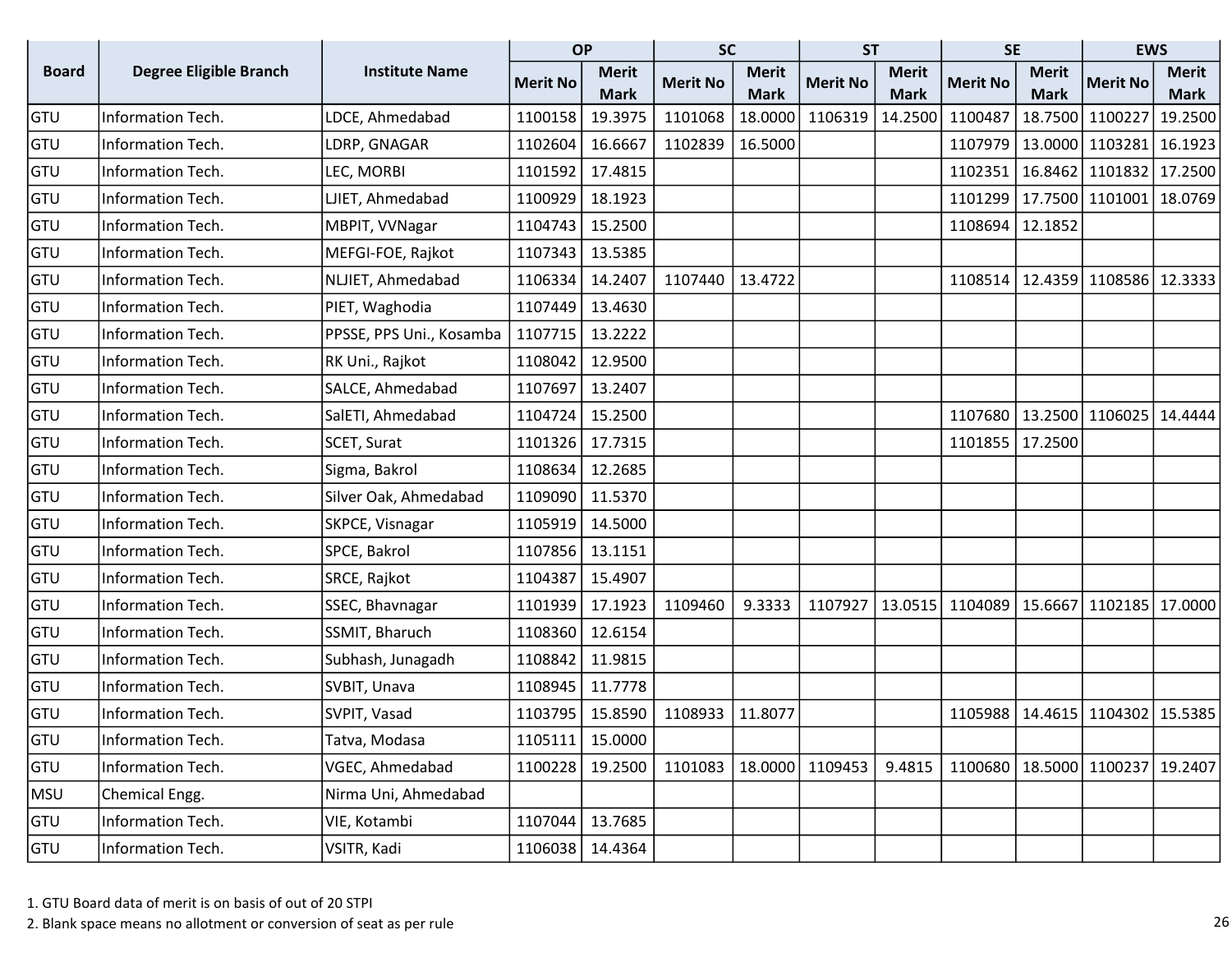|              |                                               |                          | <b>OP</b>       |              | <b>SC</b>       |              | <b>ST</b>       |              | <b>SE</b>         |              | <b>EWS</b>                            |              |
|--------------|-----------------------------------------------|--------------------------|-----------------|--------------|-----------------|--------------|-----------------|--------------|-------------------|--------------|---------------------------------------|--------------|
| <b>Board</b> | <b>Degree Eligible Branch</b>                 | <b>Institute Name</b>    | <b>Merit No</b> | <b>Merit</b> | <b>Merit No</b> | <b>Merit</b> | <b>Merit No</b> | <b>Merit</b> | <b>Merit No</b>   | <b>Merit</b> | <b>Merit No</b>                       | <b>Merit</b> |
|              |                                               |                          |                 | <b>Mark</b>  |                 | <b>Mark</b>  |                 | <b>Mark</b>  |                   | <b>Mark</b>  |                                       | <b>Mark</b>  |
| GTU          | Information Tech.                             | VVP, Rajkot              | 1103684         | 15.9359      |                 |              |                 |              | 1105842           | 14.5370      | 1103772                               | 15.8718      |
| GTU          | Information Tech. - Emerging<br>Area          | BIT, Vadodara            | 1105517         | 14.7436      |                 |              |                 |              |                   |              |                                       |              |
| GTU          | Information Tech. (D2D)                       | Aditya, Ahmedabad        | 1107937         | 13.0463      |                 |              |                 |              |                   |              |                                       |              |
| <b>GTU</b>   | Information Tech. (D2D)                       | Silver Oak, Ahmedabad    | 1108261         | 12.7130      |                 |              |                 |              |                   |              |                                       |              |
| <b>GTU</b>   | <b>Instrumentation &amp; Control</b><br>Engg. | DDU (GIA), Nadiad        | 1102942         | 16.4194      |                 |              |                 |              |                   |              | 1103728   15.9167   1104498   15.4167 |              |
| <b>GTU</b>   | <b>Instrumentation &amp; Control</b><br>Engg. | GEC, Gandhinagar         | 1109396         | 10.2084      |                 |              |                 |              |                   |              |                                       |              |
| GTU          | <b>Instrumentation &amp; Control</b><br>Engg. | GEC, Rajkot              | 1109366         | 10.5000      |                 |              |                 |              |                   |              |                                       |              |
| <b>MSU</b>   | Computer Engg.                                | KJIET, Savali            |                 |              |                 |              |                 |              |                   |              |                                       |              |
| <b>GTU</b>   | <b>Instrumentation &amp; Control</b><br>Engg. | LDCE, Ahmedabad          | 1101153         | 17.9167      | 1102366         | 16.8333      |                 |              |                   |              | 1104290   15.5417   1101911           | 17.2083      |
| GTU          | <b>Instrumentation &amp; Control</b><br>Engg. | LJIET, Ahmedabad         | 1108797         | 12.0417      |                 |              |                 |              |                   |              |                                       |              |
| <b>GTU</b>   | <b>Instrumentation &amp; Control</b><br>Engg. | Nirma Uni, Ahmedabad     | 1107232         | 13.6250      |                 |              |                 |              |                   |              |                                       |              |
| <b>GTU</b>   | <b>Instrumentation &amp; Control</b><br>Engg. | SALITER, Ahmedabad       | 1107120         | 13.7084      |                 |              |                 |              |                   |              |                                       |              |
| GTU          | <b>Instrumentation &amp; Control</b><br>Engg  | SCET, Surat              | 1102728         | 16.5487      |                 |              |                 |              |                   |              |                                       |              |
| GTU          | <b>Instrumentation &amp; Control</b><br>Engg. | SSEC, Bhavnagar          | 1105035         | 15.0417      |                 |              |                 |              |                   |              |                                       |              |
| GTU          | <b>Instrumentation &amp; Control</b><br>Engg. | VGEC, Ahmedabad          | 1104620         | 15.3333      |                 |              | 1108799         | 12.0417      | 1109191   11.2917 |              | 1108509                               | 12.4545      |
| GTU          | Machine Learning & Al                         | PPSSE, PPS Uni., Kosamba | 1107241         | 13.6151      |                 |              |                 |              |                   |              |                                       |              |
| <b>GTU</b>   | Marine Engg.                                  | Ganpat Uni. UVPCE,       | 1109319         | 10.7727      |                 |              |                 |              |                   |              |                                       |              |
| GTU          | Mechanical Engg.                              | Aadishwar, Bhoyan        | 1108716         | 12.1515      |                 |              |                 |              |                   |              |                                       |              |
| GTU          | Mechanical Engg.                              | ADIT, Karamsad           | 1109382         | 10.3273      |                 |              |                 |              |                   |              |                                       |              |
| <b>GTU</b>   | Mechanical Engg.                              | Aditya, Ahmedabad        | 1108602         | 12.3182      |                 |              |                 |              |                   |              |                                       |              |
| <b>GTU</b>   | Mechanical Engg.                              | Agrawal, Navsari         | 1109229         | 11.1538      |                 |              |                 |              |                   |              |                                       |              |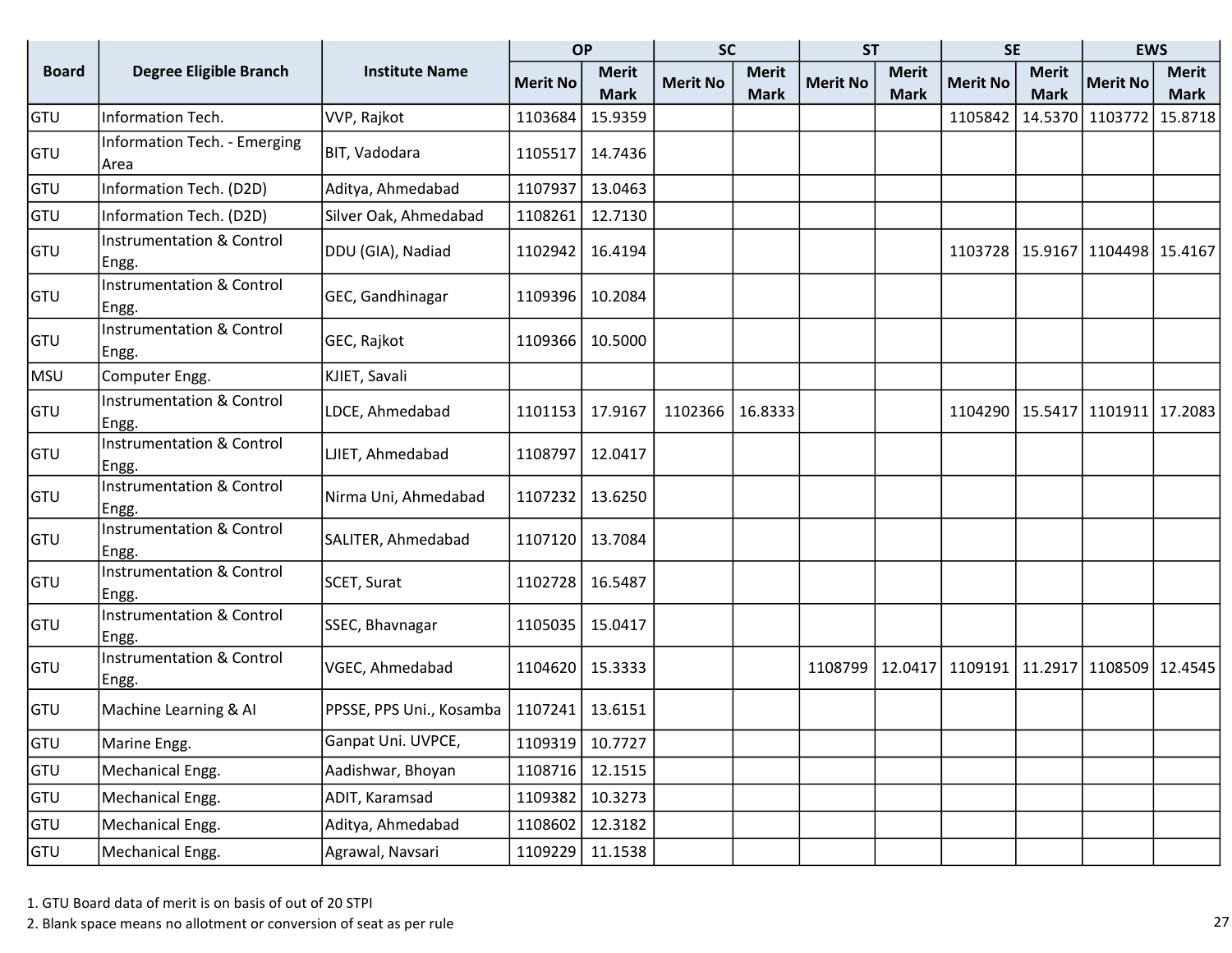|              |                               |                        | <b>OP</b>       |              | <b>SC</b>       |              | <b>ST</b>       |              | <b>SE</b>         |              | <b>EWS</b>      |              |
|--------------|-------------------------------|------------------------|-----------------|--------------|-----------------|--------------|-----------------|--------------|-------------------|--------------|-----------------|--------------|
| <b>Board</b> | <b>Degree Eligible Branch</b> | <b>Institute Name</b>  | <b>Merit No</b> | <b>Merit</b> | <b>Merit No</b> | <b>Merit</b> | <b>Merit No</b> | <b>Merit</b> | <b>Merit No</b>   | <b>Merit</b> | <b>Merit No</b> | <b>Merit</b> |
|              |                               |                        |                 | <b>Mark</b>  |                 | <b>Mark</b>  |                 | <b>Mark</b>  |                   | <b>Mark</b>  |                 | <b>Mark</b>  |
| GTU          | Mechanical Engg.              | AIT, Ahmedabad         | 1108130         | 12.8606      |                 |              |                 |              |                   |              |                 |              |
| GTU          | Mechanical Engg.              | AMIRAJ, Sanand         | 1108693         | 12.1878      |                 |              |                 |              |                   |              |                 |              |
| GTU          | Mechanical Engg.              | ATMIYA, Rajkot         | 1109104         | 11.5151      |                 |              |                 |              |                   |              |                 |              |
| GTU          | Mechanical Engg.              | BALAJI, Makhiyala      | 1108485         | 12.4849      |                 |              |                 |              |                   |              |                 |              |
| GTU          | Mechanical Engg.              | <b>BHGARDI, Rajkot</b> | 1108276         | 12.6969      |                 |              |                 |              |                   |              |                 |              |
| GTU          | Mechanical Engg.              | BIT, Vadodara          | 1109075         | 11.5714      |                 |              |                 |              |                   |              |                 |              |
| GTU          | Mechanical Engg.              | <b>BMCET, Surat</b>    | 1107892         | 13.0788      |                 |              |                 |              |                   |              |                 |              |
| GTU          | Mechanical Engg.              | BVM (GIA), VVNagar     | 1100393         | 18.9231      | 1100610         | 18.5667      | 1108208         | 12.7818      | 1100938           | 18.1727      | 1100774         | 18.3667      |
| GTU          | Mechanical Engg.              | BVM (SFI), VVNagar     | 1100905         | 18.2060      |                 |              |                 |              | 1102760   16.5273 |              |                 |              |
| GTU          | Mechanical Engg.              | CGPIT, Tarsadi         | 1107251         | 13.6060      |                 |              |                 |              |                   |              |                 |              |
| GTU          | Mechanical Engg.              | CKPCET, Surat          | 1109035         | 11.6364      |                 |              |                 |              |                   |              |                 |              |
| GTU          | Mechanical Engg.              | CPIT, Changa           | 1109024         | 11.6485      |                 |              |                 |              |                   |              |                 |              |
| GTU          | Mechanical Engg.              | DADET, Khatraj         | 1109117         | 11.5000      |                 |              |                 |              |                   |              |                 |              |
| GTU          | Mechanical Engg.              | Darshan, Rajkot        | 1109059         | 11.6000      |                 |              |                 |              |                   |              |                 |              |
| GTU          | Mechanical Engg.              | DDU (SFI), Nadiad      | 1108071         | 12.9212      |                 |              |                 |              |                   |              |                 |              |
| GTU          | Mechanical Engg.              | EC, Tuwa               | 1109469         | 9.1818       |                 |              |                 |              |                   |              |                 |              |
| GTU          | Mechanical Engg.              | Ganpat Uni. UVPCE,     | 1109164         | 11.3788      |                 |              |                 |              |                   |              |                 |              |
| GTU          | Mechanical Engg.              | GCET, VVNagar          | 1109280         | 10.9667      |                 |              |                 |              |                   |              |                 |              |
| GTU          | Mechanical Engg.              | GEC, Bharuch           | 1101427         | 17.6333      | 1102680         | 16.5969      | 1108178         | 12.8122      | 1102761           | 16.5273      | 1102755         | 16.5303      |
| GTU          | Mechanical Engg.              | GEC, Bhavnagar         | 1101794         | 17.2697      | 1109319         | 10.7727      | 1106446         | 14.1727      | 1102345           | 16.8515      | 1102140 17.0000 |              |
| GTU          | Mechanical Engg.              | GEC, Bhuj              | 1108110         | 12.8818      | 1108451         | 12.5122      |                 |              | 1108764           | 12.0788      |                 |              |
| GTU          | Mechanical Engg.              | GEC, Dahod             | 1109407         | 10.1364      |                 |              |                 |              | 1109433           | 9.8485       |                 |              |
| GTU          | Mechanical Engg.              | GEC, Godhra            | 1105235         | 14.9212      | 1108037         | 12.9545      | 1109239         | 11.1242      | 1109433           | 9.8485       | 1106460         | 14.1606      |
| GTU          | Mechanical Engg.              | GEC, Modasa            | 1109377         | 10.3788      |                 |              |                 |              |                   |              |                 |              |
| GTU          | Mechanical Engg.              | GEC, Palanpur          | 1109383         | 10.3242      |                 |              |                 |              |                   |              | 1109383 10.3242 |              |
| GTU          | Mechanical Engg.              | GEC, Patan             | 1109472         | 8.9545       |                 |              |                 |              |                   |              |                 |              |
| GTU          | Mechanical Engg.              | GEC, Rajkot            | 1100749         | 18.4000      | 1106058         | 14.4212      | 1109438         | 9.8091       | 1101596   17.4788 |              | 1100829         | 18.2758      |
| <b>GTU</b>   | Mechanical Engg.              | GEC, Surat             | 1100405         | 18.9031      | 1100783         | 18.3515      | 1101425         | 17.6424      | 1101214   17.8303 |              | 1100546 18.6667 |              |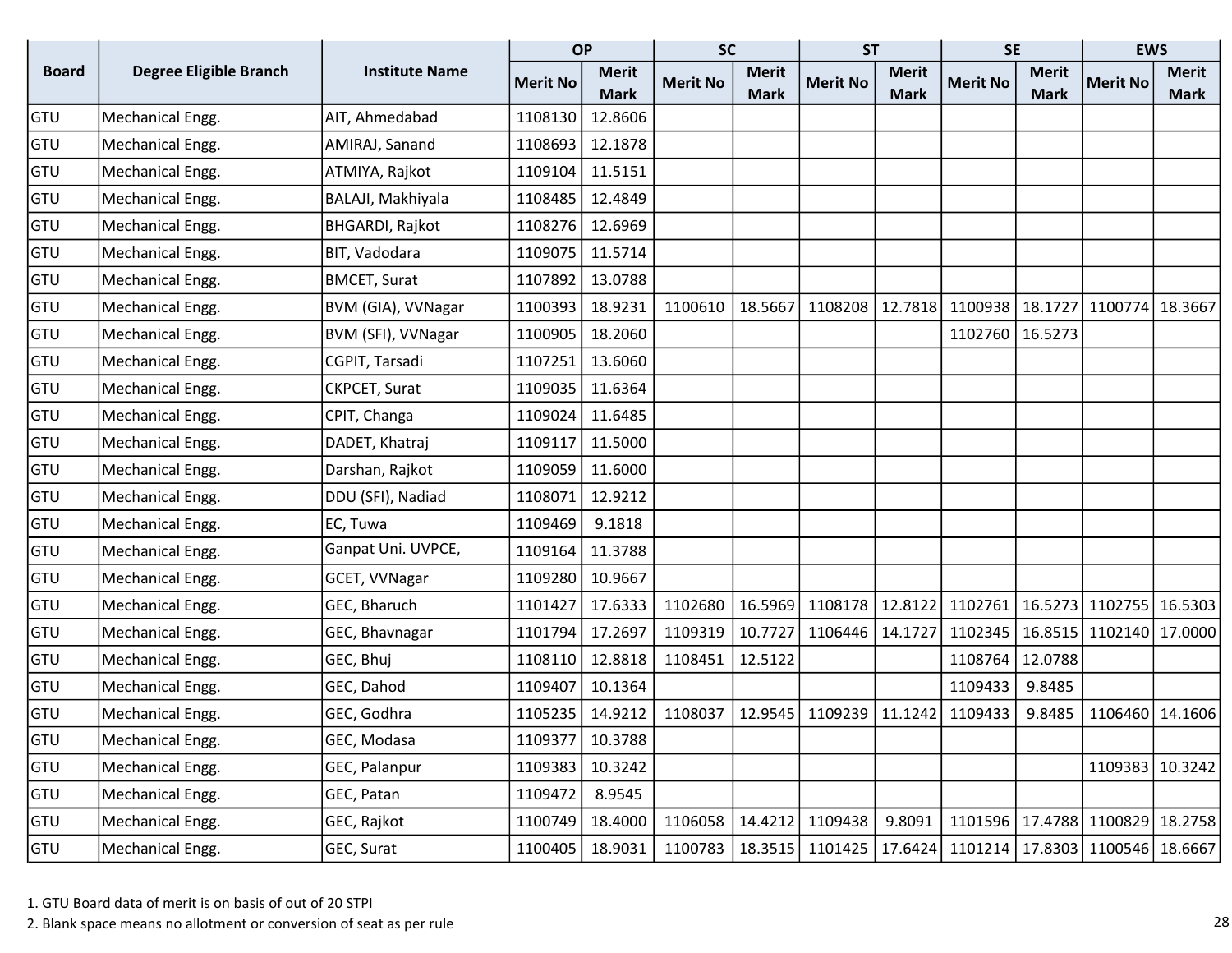|              |                               |                        | <b>OP</b>       |              | <b>SC</b>                             |              | <b>ST</b>       |              | <b>SE</b>         |              | <b>EWS</b>                            |              |
|--------------|-------------------------------|------------------------|-----------------|--------------|---------------------------------------|--------------|-----------------|--------------|-------------------|--------------|---------------------------------------|--------------|
| <b>Board</b> | <b>Degree Eligible Branch</b> | <b>Institute Name</b>  | <b>Merit No</b> | <b>Merit</b> | <b>Merit No</b>                       | <b>Merit</b> | <b>Merit No</b> | <b>Merit</b> | <b>Merit No</b>   | <b>Merit</b> | <b>Merit No</b>                       | <b>Merit</b> |
|              |                               |                        |                 | <b>Mark</b>  |                                       | <b>Mark</b>  |                 | <b>Mark</b>  |                   | <b>Mark</b>  |                                       | <b>Mark</b>  |
| <b>GTU</b>   | Mechanical Engg.              | GEC, Valsad            | 1101734         | 17.3333      | 1105417                               | 14.7969      | 1104992         | 15.0727      | 1104069           | 15.6940      | 1105122                               | 15.0000      |
| GTU          | Mechanical Engg.              | GIDCDEC, Navsari       | 1109296         | 10.8697      |                                       |              |                 |              |                   |              |                                       |              |
| <b>GTU</b>   | Mechanical Engg.              | GIT, Gandhinagar       | 1108566         | 12.3576      |                                       |              |                 |              |                   |              |                                       |              |
| GTU          | Mechanical Engg.              | GPERI, Mevad           | 1109067         | 11.5849      |                                       |              |                 |              |                   |              |                                       |              |
| <b>GTU</b>   | Mechanical Engg.              | GrowMore, Berna        | 1108887         | 11.9091      |                                       |              |                 |              |                   |              |                                       |              |
| GTU          | Mechanical Engg.              | GSFCU, Vadodara        | 1109273         | 10.9909      |                                       |              |                 |              |                   |              |                                       |              |
| <b>GTU</b>   | Mechanical Engg.              | Gyanmanjari, Bhavnagar | 1109463         | 9.3000       |                                       |              |                 |              |                   |              |                                       |              |
| <b>GTU</b>   | Mechanical Engg.              | Hansaba, Patan         | 1108929         | 11.8132      |                                       |              |                 |              |                   |              |                                       |              |
| GTU          | Mechanical Engg.              | HGCE-Ahmedabad         | 1108603         | 12.3182      |                                       |              |                 |              |                   |              |                                       |              |
| <b>GTU</b>   | Mechanical Engg.              | IAR, Gandhinagar       | 1109467         | 9.2242       |                                       |              |                 |              |                   |              |                                       |              |
| GTU          | Mechanical Engg.              | IIET, Dharmaj          | 1108623         | 12.2788      |                                       |              |                 |              |                   |              |                                       |              |
| GTU          | Mechanical Engg.              | Indrashil, Kadi        | 1106741         | 13.9788      |                                       |              |                 |              |                   |              |                                       |              |
| GTU          | Mechanical Engg.              | Indus Uni., Ahmedabad  | 1108978         | 11.7242      |                                       |              |                 |              |                   |              |                                       |              |
| GTU          | Mechanical Engg.              | <b>ITM Universe</b>    | 1109075         | 11.5714      |                                       |              |                 |              |                   |              |                                       |              |
| <b>GTU</b>   | Mechanical Engg.              | JivrajMehta, Anand     | 1109408         | 10.1234      |                                       |              |                 |              |                   |              |                                       |              |
| GTU          | Mechanical Engg.              | JMSabva, Botad         | 1109340         | 10.6636      |                                       |              |                 |              |                   |              |                                       |              |
| <b>GTU</b>   | Mechanical Engg.              | KITRC, Kalol           | 1108726         | 12.1424      |                                       |              |                 |              |                   |              |                                       |              |
| GTU          | Mechanical Engg.              | KJIET, Savali          | 1108177         | 12.8122      |                                       |              |                 |              |                   |              |                                       |              |
| GTU          | Mechanical Engg.              | KnowlTE, Anand         | 1108889         | 11.9060      |                                       |              |                 |              |                   |              |                                       |              |
| <b>GTU</b>   | Mechanical Engg.              | Laxmi, Valsad          | 1109264         | 11.0273      |                                       |              |                 |              |                   |              |                                       |              |
| <b>GTU</b>   | Mechanical Engg.              | LCIT, Bhandu           | 1109167         | 11.3636      |                                       |              |                 |              |                   |              |                                       |              |
| GTU          | Mechanical Engg.              | LDCE, Ahmedabad        | 1100215         | 19.2667      | 1100760                               | 18.3969      | 1104378         | 15.4940      | 1100614   18.5606 |              | 1100367                               | 18.9969      |
| <b>GTU</b>   | Mechanical Engg.              | LDRP, GNAGAR           | 1109299         | 10.8636      |                                       |              |                 |              |                   |              |                                       |              |
| GTU          | Mechanical Engg.              | LEC, MORBI             |                 |              | 1102491   16.7455   1104860   15.1758 |              |                 |              |                   |              | 1103029   16.3545   1103818   15.8462 |              |
| GTU          | Mechanical Engg.              | LJIET, Ahmedabad       | 1109389         | 10.2727      |                                       |              |                 |              |                   |              |                                       |              |
| GTU          | Mechanical Engg.              | LTIET, Rajkot          | 1108455         | 12.5060      |                                       |              |                 |              |                   |              |                                       |              |
| GTU          | Mechanical Engg.              | MEC, BESNA             | 1107789         | 13.1727      |                                       |              |                 |              |                   |              |                                       |              |
| <b>GTU</b>   | Mechanical Engg.              | MEFGI-FOE, Rajkot      | 1109300         | 10.8636      |                                       |              |                 |              |                   |              |                                       |              |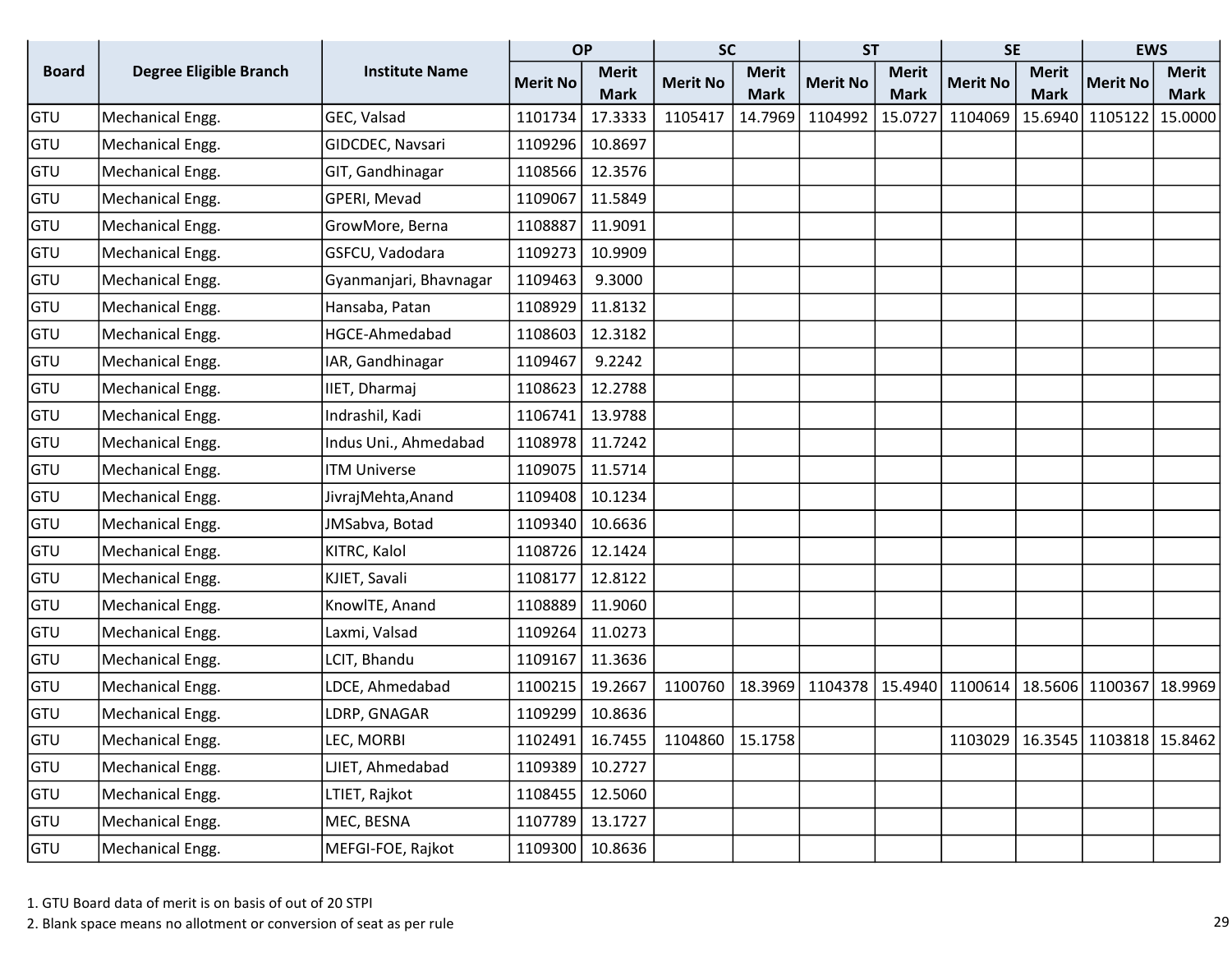|              |                               |                          | <b>OP</b>       |              | <b>SC</b>       |              | <b>ST</b>       |              | <b>SE</b>       |              | <b>EWS</b>                  |              |
|--------------|-------------------------------|--------------------------|-----------------|--------------|-----------------|--------------|-----------------|--------------|-----------------|--------------|-----------------------------|--------------|
| <b>Board</b> | <b>Degree Eligible Branch</b> | <b>Institute Name</b>    | <b>Merit No</b> | <b>Merit</b> | <b>Merit No</b> | <b>Merit</b> | <b>Merit No</b> | <b>Merit</b> | <b>Merit No</b> | <b>Merit</b> | <b>Merit No</b>             | <b>Merit</b> |
|              |                               |                          |                 | <b>Mark</b>  |                 | <b>Mark</b>  |                 | <b>Mark</b>  |                 | <b>Mark</b>  |                             | <b>Mark</b>  |
| GTU          | Mechanical Engg.              | MEFGI-FOT, Rajkot        | 1105471         | 14.7667      |                 |              |                 |              |                 |              |                             |              |
| GTU          | Mechanical Engg.              | MGIT, Navsari            | 1108773         | 12.0667      |                 |              |                 |              |                 |              |                             |              |
| GTU          | Mechanical Engg.              | MSU (GIA), Vadodara      | 1100251         | 19.2000      | 1100421         | 18.8636      | 1105083         | 15.0151      | 1100902         |              | 18.2122 1100375             | 18.9697      |
| GTU          | Mechanical Engg.              | Neotech, Vadodara        | 1108926         | 11.8182      |                 |              |                 |              |                 |              |                             |              |
| GTU          | Mechanical Engg.              | Nirma Uni, Ahmedabad     | 1100407         | 18.9000      | 1100462         | 18.7667      | 1109305         | 10.8576      |                 |              | 1101983   17.1455   1100619 | 18.5485      |
| GTU          | Mechanical Engg.              | Noble, Junagadh          | 1108714         | 12.1545      |                 |              |                 |              |                 |              |                             |              |
| GTU          | Mechanical Engg.              | NSIT, Jetalpur           | 1108164         | 12.8212      |                 |              |                 |              |                 |              |                             |              |
| GTU          | Mechanical Engg.              | OMEC, Junagadh           | 1108657         | 12.2424      |                 |              |                 |              |                 |              |                             |              |
| GTU          | Mechanical Engg.              | OMIT, Shahera            | 1108161         | 12.8242      |                 |              |                 |              |                 |              |                             |              |
| GTU          | Mechanical Engg.              | Pacific, Surat           | 1107892         | 13.0788      |                 |              |                 |              |                 |              |                             |              |
| GTU          | Mechanical Engg.              | PDPU, Raisan             | 1103084         | 16.3182      | 1105320         | 14.8515      | 1108348         | 12.6273      | 1106371         | 14.2151      | 1106232                     | 14.3122      |
| GTU          | Mechanical Engg.              | PIET, Waghodia           | 1109372         | 10.4182      |                 |              |                 |              |                 |              |                             |              |
| GTU          | Mechanical Engg.              | PPSSE, PPS Uni., Kosamba | 1106943         | 13.8485      |                 |              |                 |              |                 |              |                             |              |
| GTU          | Mechanical Engg.              | PrimeIET, Navsari        | 1108883         | 11.9151      |                 |              |                 |              |                 |              |                             |              |
| GTU          | Mechanical Engg.              | RK Uni., Rajkot          | 1108368         | 12.6031      |                 |              |                 |              |                 |              |                             |              |
| GTU          | Mechanical Engg.              | RNGPIT, Isroli           | 1107721         | 13.2182      |                 |              |                 |              |                 |              |                             |              |
| GTU          | Mechanical Engg.              | SALCE, Ahmedabad         | 1108263         | 12.7122      |                 |              |                 |              |                 |              |                             |              |
| GTU          | Mechanical Engg.              | SALITER, Ahmedabad       | 1108602         | 12.3182      |                 |              |                 |              |                 |              |                             |              |
| GTU          | Mechanical Engg.              | SCET, Kalol              | 1108264         | 12.7122      |                 |              |                 |              |                 |              |                             |              |
| GTU          | Mechanical Engg.              | SCET, Surat              | 1108473         | 12.4940      |                 |              |                 |              |                 |              |                             |              |
| GTU          | Mechanical Engg.              | Shroff, Bharuch          | 1107313         | 13.5606      |                 |              |                 |              |                 |              |                             |              |
| GTU          | Mechanical Engg.              | Sigma, Bakrol            | 1109395         | 10.2143      |                 |              |                 |              |                 |              |                             |              |
| GTU          | Mechanical Engg.              | Silver Oak, Ahmedabad    | 1108562         | 12.3606      |                 |              |                 |              |                 |              |                             |              |
| GTU          | Mechanical Engg.              | SKPCE, Visnagar          | 1108969         | 11.7394      |                 |              |                 |              |                 |              |                             |              |
| GTU          | Mechanical Engg.              | SPCE, Bakrol             | 1109100         | 11.5212      |                 |              |                 |              |                 |              |                             |              |
| GTU          | Mechanical Engg.              | SPEC, Linch              | 1108543         | 12.3940      |                 |              |                 |              |                 |              |                             |              |
| GTU          | Mechanical Engg.              | SRPATEL, Dabhi           | 1108801         | 12.0394      |                 |              |                 |              |                 |              |                             |              |
| <b>GTU</b>   | Mechanical Engg.              | SSASIT, Surat            | 1108789         | 12.0515      |                 |              |                 |              |                 |              |                             |              |

2. Blank space means no allotment or conversion of seat as per rule 30 and 30 and 30 and 30 and 30 and 30 and 30 and 30 and 30 and 30 and 30 and 30 and 30 and 30 and 30 and 30 and 30 and 30 and 30 and 30 and 30 and 30 and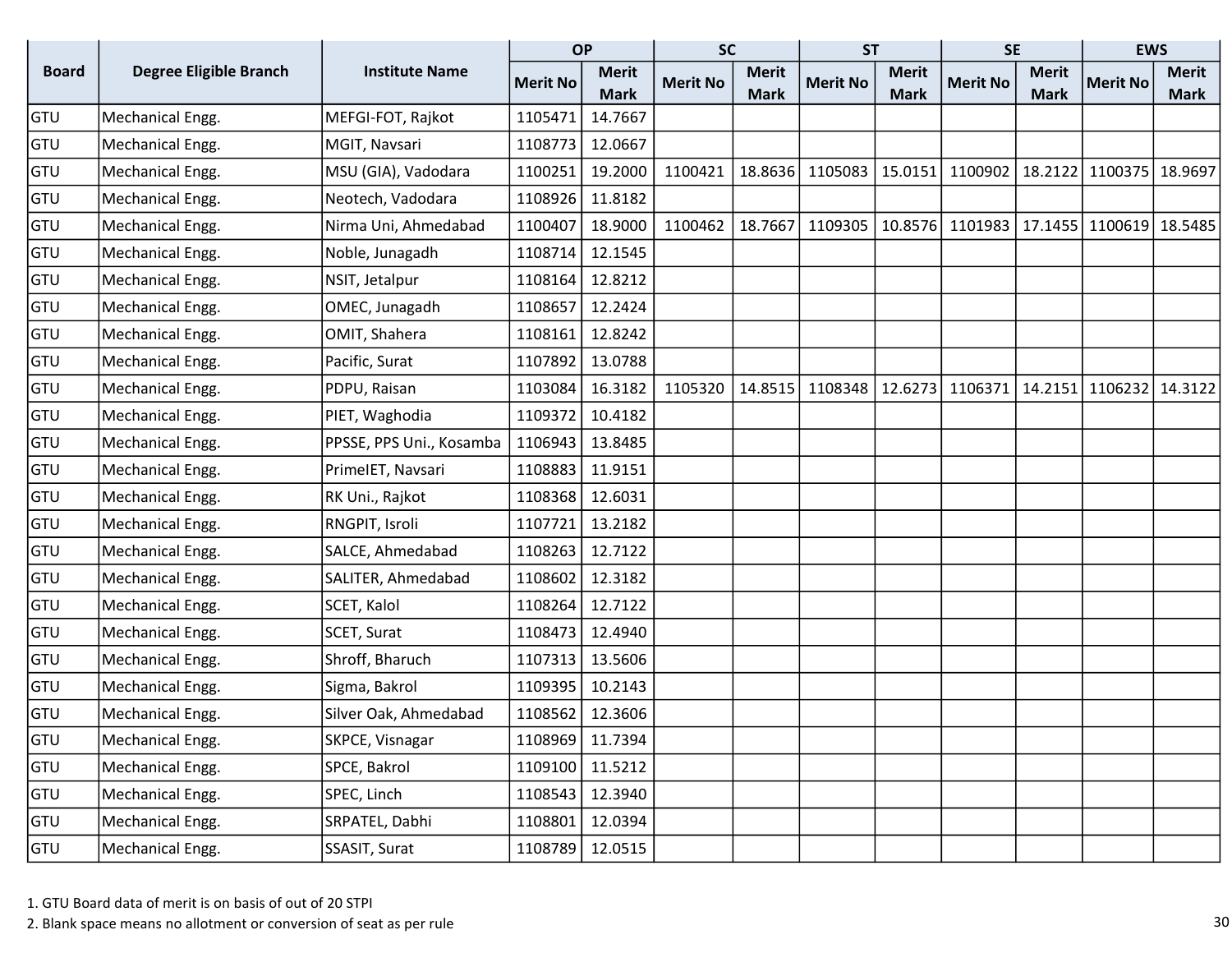|              |                                                               |                       | <b>OP</b>       |              | <b>SC</b>       |              | <b>ST</b>       |              | <b>SE</b>                                                           |              | <b>EWS</b>      |              |
|--------------|---------------------------------------------------------------|-----------------------|-----------------|--------------|-----------------|--------------|-----------------|--------------|---------------------------------------------------------------------|--------------|-----------------|--------------|
| <b>Board</b> | <b>Degree Eligible Branch</b>                                 | <b>Institute Name</b> | <b>Merit No</b> | <b>Merit</b> | <b>Merit No</b> | <b>Merit</b> | <b>Merit No</b> | <b>Merit</b> | <b>Merit No</b>                                                     | <b>Merit</b> | <b>Merit No</b> | <b>Merit</b> |
|              |                                                               |                       |                 | <b>Mark</b>  |                 | <b>Mark</b>  |                 | <b>Mark</b>  |                                                                     | <b>Mark</b>  |                 | <b>Mark</b>  |
| GTU          | Mechanical Engg.                                              | SSEC, Bhavnagar       | 1106920         | 13.8599      | 1107963         | 13.0122      |                 |              | 1109340                                                             | 10.6636      | 1109143         | 11.4314      |
| GTU          | Mechanical Engg.                                              | SSIT, Bhat            | 1109418         | 10.0000      |                 |              |                 |              |                                                                     |              |                 |              |
| GTU          | Mechanical Engg.                                              | SSMIT, Bharuch        | 1108687         | 12.2031      |                 |              |                 |              |                                                                     |              |                 |              |
| GTU          | Mechanical Engg.                                              | SSNPITR, Umrakh       | 1109142         | 11.4394      |                 |              |                 |              |                                                                     |              |                 |              |
| GTU          | Mechanical Engg.                                              | Subhash, Junagadh     | 1108191         | 12.8000      |                 |              |                 |              |                                                                     |              |                 |              |
| GTU          | Mechanical Engg.                                              | SVBIT, Unava          | 1107199         | 13.6515      |                 |              |                 |              |                                                                     |              |                 |              |
| GTU          | Mechanical Engg.                                              | SVPIT, Vasad          | 1109253         | 11.0758      |                 |              |                 |              |                                                                     |              |                 |              |
| GTU          | Mechanical Engg.                                              | Veerayatan, Mandvi    | 1108984         | 11.7182      |                 |              |                 |              |                                                                     |              |                 |              |
| GTU          | Mechanical Engg.                                              | VGEC, Ahmedabad       | 1100538         | 18.6697      | 1101157         | 17.9060      | 1106641         | 14.0424      | 1100970                                                             | 18.1242      | 1100761         | 18.3940      |
| GTU          | Mechanical Engg.                                              | Vidhyadeep, Kim       | 1108386         | 12.5878      |                 |              |                 |              |                                                                     |              |                 |              |
| GTU          | Mechanical Engg.                                              | VRGCET, Porbandar     | 1108793         | 12.0424      |                 |              |                 |              |                                                                     |              |                 |              |
| GTU          | Mechanical Engg.                                              | VSITR, Kadi           | 1108510         | 12.4545      |                 |              |                 |              |                                                                     |              |                 |              |
| GTU          | Mechanical Engg.                                              | VVP, Rajkot           | 1108938         | 11.7909      |                 |              |                 |              |                                                                     |              |                 |              |
| <b>GTU</b>   | Mechanical Engg. (CAD &<br><b>Advanced Cnc Manufacturing)</b> | ITM Voca, Vadodara    | 1104262         | 15.5636      |                 |              |                 |              |                                                                     |              |                 |              |
| GTU          | Mechatronics                                                  | Ganpat Uni. UVPCE,    | 1108242         | 12.7303      |                 |              |                 |              |                                                                     |              |                 |              |
| GTU          | Mechatronics                                                  | GCET, VVNagar         | 1109055         | 11.6031      |                 |              |                 |              |                                                                     |              |                 |              |
| GTU          | Mechatronics                                                  | PIT, Waghodia         | 1107186         | 13.6636      |                 |              |                 |              |                                                                     |              |                 |              |
| GTU          | Mechatronics                                                  | SALCE, Ahmedabad      | 1107114         | 13.7143      |                 |              |                 |              |                                                                     |              |                 |              |
| GTU          | <b>Metallurgical And Materials</b><br>Engg.                   | MSU (GIA), Vadodara   | 1107863         | 13.1086      |                 |              |                 |              | 1109295                                                             | 10.8800      |                 |              |
| GTU          | Metallurgy                                                    | GEC, Gandhinagar      | 1108493         | 12.4743      |                 |              |                 |              |                                                                     |              |                 |              |
| GTU          | Mining Engg.                                                  | GEC, Bhuj             | 1107151         | 13.6821      |                 |              |                 |              |                                                                     |              |                 |              |
| GTU          | Mining Engg.                                                  | GEC, Palanpur         | 1107938 13.0424 |              |                 |              |                 |              |                                                                     |              |                 |              |
| GTU          | Nano Tech.                                                    | BAIT, Surat           | 1102314         | 16.8846      |                 |              |                 |              |                                                                     |              |                 |              |
| GTU          | Petroleum Engg.                                               | PDPU, Raisan          | 1106571         | 14.0916      |                 |              |                 |              |                                                                     |              |                 |              |
| GTU          | Plastic Engg.                                                 | CIPET, Ahmedabad      | 1109431         | 9.9029       |                 |              |                 |              |                                                                     |              |                 |              |
| GTU          | Plastic Tech.                                                 | LDCE, Ahmedabad       | 1100814         | 18.3030      | 1101757         |              |                 |              | 17.3093   1105900   14.5027   1101823   17.2532   1101782   17.2897 |              |                 |              |

2. Blank space means no allotment or conversion of seat as per rule 31 and 32 seats of seat as per rule 31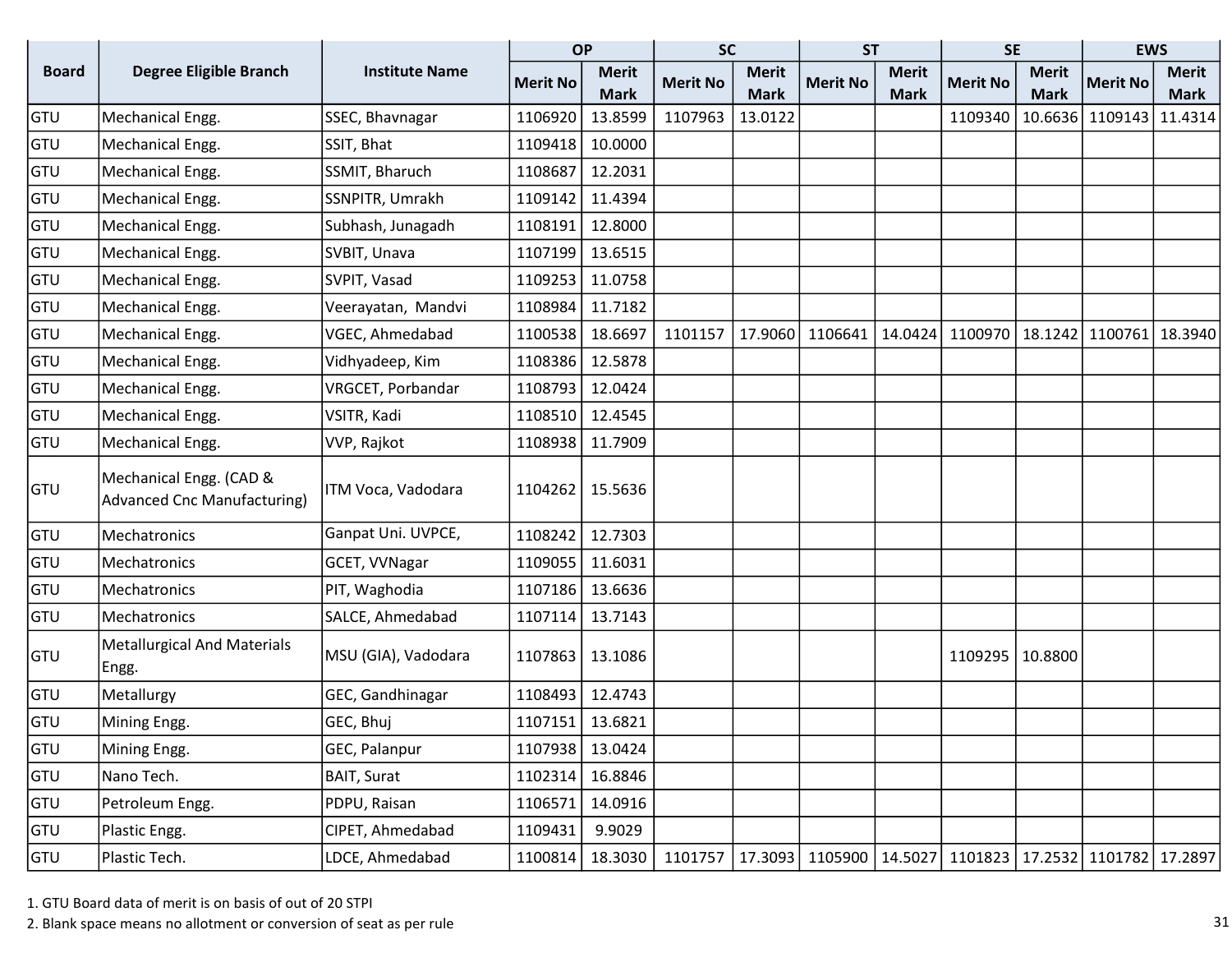|              |                                                            |                          | <b>OP</b>       |              | <b>SC</b>       |              | <b>ST</b>       |             | <b>SE</b>       |              | <b>EWS</b>      |              |
|--------------|------------------------------------------------------------|--------------------------|-----------------|--------------|-----------------|--------------|-----------------|-------------|-----------------|--------------|-----------------|--------------|
| <b>Board</b> | <b>Degree Eligible Branch</b>                              | <b>Institute Name</b>    | <b>Merit No</b> | <b>Merit</b> | <b>Merit No</b> | <b>Merit</b> | <b>Merit No</b> | Merit       | <b>Merit No</b> | <b>Merit</b> | <b>Merit No</b> | <b>Merit</b> |
|              |                                                            |                          |                 | <b>Mark</b>  |                 | <b>Mark</b>  |                 | <b>Mark</b> |                 | <b>Mark</b>  |                 | Mark         |
| GTU          | <b>Power Electronics</b>                                   | LEC, MORBI               | 1109015         | 11.6774      |                 |              |                 |             |                 |              |                 |              |
| GTU          | <b>Power Electronics</b>                                   | VGEC, Ahmedabad          | 1109373         | 10.4166      |                 |              |                 |             |                 |              |                 |              |
| GTU          | Production Engg.                                           | BVM (GIA), VVNagar       | 1108895         | 11.8878      |                 |              |                 |             |                 |              |                 |              |
| GTU          | Production Engg.                                           | LEC, MORBI               | 1106344         | 14.2308      |                 |              |                 |             |                 |              |                 |              |
| GTU          | Rubber Tech.                                               | LDCE, Ahmedabad          | 1104244         | 15.5786      |                 |              |                 |             |                 |              |                 |              |
| GTU          | Textile Processing Engg.                                   | MSU (GIA), Vadodara      | 1109365         | 10.5067      |                 |              |                 |             |                 |              |                 |              |
| GTU          | Textile Tech.                                              | LDCE, Ahmedabad          | 1109292         | 10.8864      |                 |              |                 |             |                 |              |                 |              |
| GTU          | Textile Tech.                                              | MSU (GIA), Vadodara      | 1109379         | 10.3600      |                 |              |                 |             |                 |              |                 |              |
| GTU          | Water Management                                           | MSU (GIA), Vadodara      | 1109003         | 11.6897      |                 |              |                 |             |                 |              |                 |              |
| <b>IGTR</b>  | Mechanical Engg.                                           | PDPU, Raisan             | 1500006         | 68.67        |                 |              |                 |             |                 |              |                 |              |
| <b>IGTR</b>  | Production Engg.                                           | BVM (GIA), VVNagar       | 1500006         | 70.36        |                 |              |                 |             |                 |              |                 |              |
| <b>ITM</b>   | Computer Engg.                                             | AIT, Ahmedabad           | 2100006         | 87.90        |                 |              |                 |             |                 |              |                 |              |
| <b>ITM</b>   | Computer Engg.                                             | CPIT, Changa             | 2100005         | 90.20        |                 |              |                 |             |                 |              |                 |              |
| <b>ITM</b>   | Computer Engg.                                             | GEC, Modasa              | 2100016         | 83.10        |                 |              |                 |             |                 |              |                 |              |
| <b>ITM</b>   | Computer Engg.                                             | Indus Uni., Ahmedabad    | 2100020         | 80.00        |                 |              |                 |             |                 |              |                 |              |
| <b>ITM</b>   | Computer Engg.                                             | Neotech, Vadodara        | 2100015         | 83.70        |                 |              |                 |             |                 |              |                 |              |
| <b>ITM</b>   | Computer Engg.                                             | SPCE, Bakrol             | 2100021         | 79.60        |                 |              |                 |             |                 |              |                 |              |
| <b>ITM</b>   | Computer Engg. (Cloud Tech. &<br>Info. Security)           | ITM Voca, Vadodara       | 2100003         | 90.90        |                 |              |                 |             |                 |              |                 |              |
| <b>ITM</b>   | Computer Science & Engg                                    | BIT, Vadodara            | 2100010         | 86.10        |                 |              |                 |             |                 |              |                 |              |
| <b>ITM</b>   | Computer Science & Engg                                    | GSFCU, Vadodara          | 2100022         | 79.40        |                 |              |                 |             |                 |              |                 |              |
| <b>ITM</b>   | Computer Science & Engg                                    | <b>ITM Universe</b>      | 2100022         | 79.40        |                 |              |                 |             |                 |              |                 |              |
| <b>ITM</b>   | Computer Science & Engg                                    | Navrachana, Vadodara     | 2100017         | 83.00        |                 |              |                 |             |                 |              |                 |              |
| <b>ITM</b>   | Computer Science & Engg                                    | NSIT, Jetalpur           | 2100013         | 83.80        |                 |              |                 |             |                 |              |                 |              |
| <b>ITM</b>   | Computer Science & Engg                                    | PIET, Waghodia           | 2100024         | 78.30        |                 |              |                 |             |                 |              |                 |              |
| <b>ITM</b>   | Computer Science & Engg                                    | PIT, Waghodia            | 2100015         | 83.70        |                 |              |                 |             |                 |              |                 |              |
| ITM          | <b>CSE With Specialisation In</b><br><b>Cyber Security</b> | Ganpat Uni. ICT, Mehsana | 2100025         | 77.30        |                 |              |                 |             |                 |              |                 |              |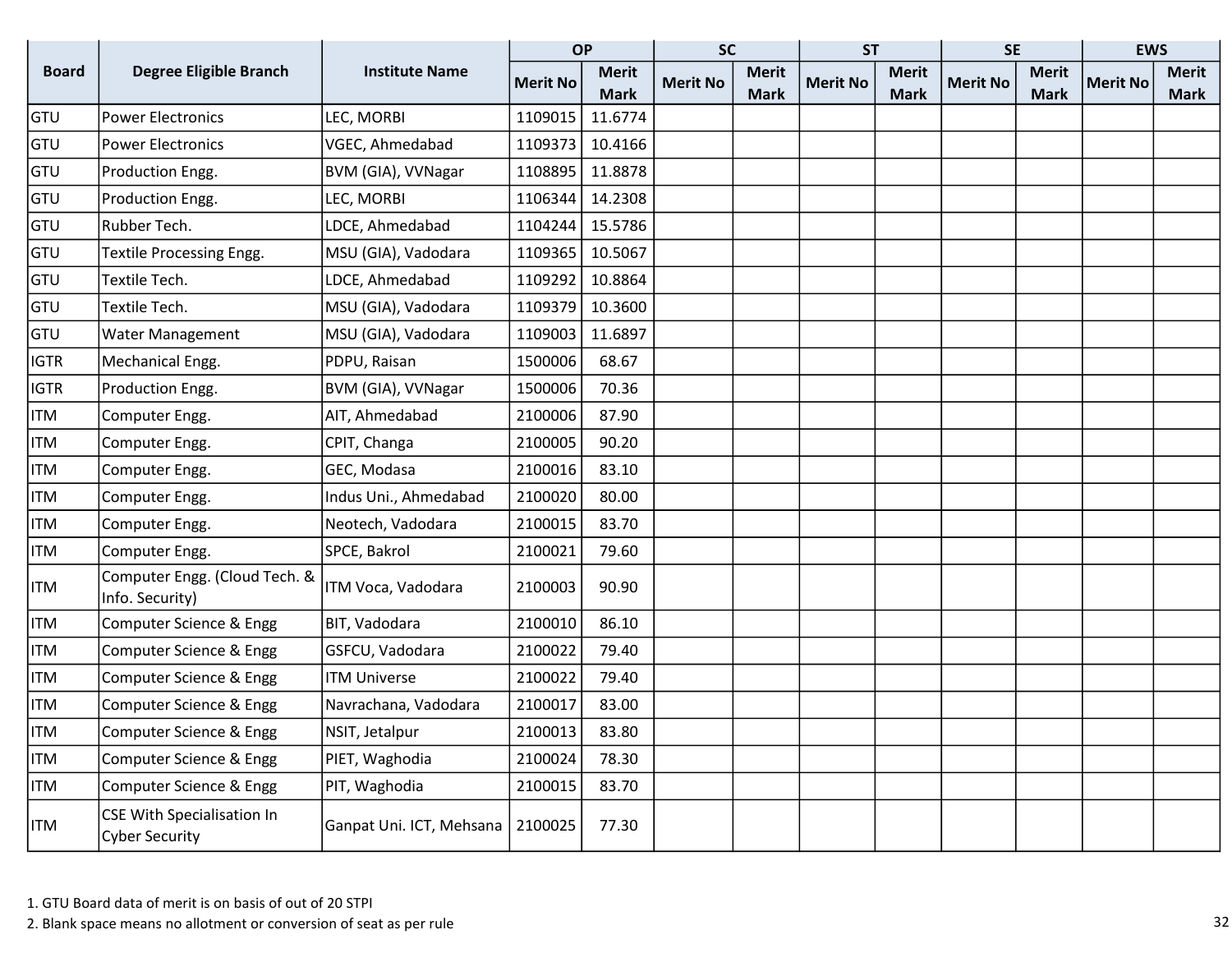|              |                                                               |                       | <b>OP</b>       |              | <b>SC</b>       |              | <b>ST</b>       |              | <b>SE</b>       |              | <b>EWS</b>      |              |
|--------------|---------------------------------------------------------------|-----------------------|-----------------|--------------|-----------------|--------------|-----------------|--------------|-----------------|--------------|-----------------|--------------|
| <b>Board</b> | <b>Degree Eligible Branch</b>                                 | <b>Institute Name</b> | <b>Merit No</b> | <b>Merit</b> | <b>Merit No</b> | <b>Merit</b> | <b>Merit No</b> | <b>Merit</b> | <b>Merit No</b> | <b>Merit</b> | <b>Merit No</b> | <b>Merit</b> |
|              |                                                               |                       |                 | <b>Mark</b>  |                 | <b>Mark</b>  |                 | <b>Mark</b>  |                 | <b>Mark</b>  |                 | <b>Mark</b>  |
| <b>ITM</b>   | CSE With Specialisation In<br><b>Cyber Security</b>           | <b>ITM Universe</b>   | 2100019         | 82.30        |                 |              |                 |              |                 |              |                 |              |
| <b>ITM</b>   | Mechanical Engg.                                              | Neotech, Vadodara     | 2100023         | 79.00        |                 |              |                 |              |                 |              |                 |              |
| <b>ITM</b>   | Mechanical Engg.                                              | PIET, Waghodia        | 2100018         | 83.00        |                 |              |                 |              |                 |              |                 |              |
| ITM          | Mechanical Engg.                                              | SVPIT, Vasad          | 2100023         | 79.00        |                 |              |                 |              |                 |              |                 |              |
| ITM          | Mechanical Engg. (CAD &<br><b>Advanced Cnc Manufacturing)</b> | ITM Voca, Vadodara    | 2100007         | 86.20        |                 |              |                 |              |                 |              |                 |              |
| <b>ITM</b>   | Mechatronics                                                  | <b>ITM Universe</b>   | 2100009         | 86.20        |                 |              |                 |              |                 |              |                 |              |
| ITM          | Mechatronics (Industrial<br><b>Automation And Robotics)</b>   | ITM Voca, Vadodara    | 2100009         | 86.20        |                 |              |                 |              |                 |              |                 |              |
|              | Marwadi Automobile Engg.                                      | GEC, Modasa           | 2200090         | 15.81        |                 |              |                 |              |                 |              |                 |              |
|              | Marwadi Automobile Engg.                                      | GEC, Rajkot           |                 |              |                 |              |                 |              | 2200162         | 12.86        |                 |              |
|              | Marwadi Automobile Engg.                                      | LDRP, GNAGAR          | 2200070         | 16.38        |                 |              |                 |              |                 |              |                 |              |
|              | Marwadi Automobile Engg.                                      | MEFGI-FOT, Rajkot     | 2200143         | 13.81        |                 |              |                 |              |                 |              |                 |              |
|              | Marwadi Automobile Engg.                                      | PDPU, Raisan          | 2200159         | 13.12        |                 |              |                 |              |                 |              |                 |              |
|              | Marwadi Chemical Engg.                                        | Aditya, Ahmedabad     | 2200062         | 16.59        |                 |              |                 |              |                 |              |                 |              |
|              | Marwadi Chemical Engg.                                        | <b>BAIT, Surat</b>    | 2200062         | 16.59        |                 |              |                 |              |                 |              |                 |              |
|              | Marwadi Chemical Engg.                                        | IAR, Gandhinagar      | 2200088         | 15.87        |                 |              |                 |              |                 |              |                 |              |
|              | Marwadi Chemical Engg.                                        | <b>ITM Universe</b>   | 2200078         | 16.12        |                 |              |                 |              |                 |              |                 |              |
|              | Marwadi Chemical Engg.                                        | LEC, MORBI            | 2200009         | 18.59        |                 |              |                 |              |                 |              |                 |              |
|              | Marwadi Chemical Engg.                                        | MEFGI-FOT, Rajkot     | 2200160         | 13.12        |                 |              |                 |              |                 |              |                 |              |
|              | Marwadi Chemical Engg.                                        | OMEC, Junagadh        | 2200110         | 15.32        |                 |              |                 |              |                 |              |                 |              |
|              | Marwadi Chemical Engg.                                        | PDPU, Raisan          | 2200040         | 16.94        |                 |              |                 |              |                 |              |                 |              |
|              | Marwadi Chemical Engg.                                        | SCET, Surat           | 2200013         | 18.25        |                 |              |                 |              |                 |              |                 |              |
|              | Marwadi Chemical Engg.                                        | Veerayatan, Mandvi    | 2200018         | 18.01        |                 |              |                 |              |                 |              |                 |              |
|              | Marwadi Chemical Engg.                                        | VVP, Rajkot           | 2200078         | 16.12        |                 |              |                 |              |                 |              |                 |              |
|              | Marwadi Civil & Infrastructure Engg.                          | Adani, Ahmedabad      | 2200161         | 13.06        |                 |              |                 |              |                 |              |                 |              |
|              | Marwadi Civil Engg.                                           | AIT, Ahmedabad        | 2200134         | 14.31        |                 |              |                 |              |                 |              |                 |              |
|              | Marwadi Civil Engg.                                           | BVM (GIA), VVNagar    | 2200052         | 16.78        |                 |              |                 |              |                 |              |                 |              |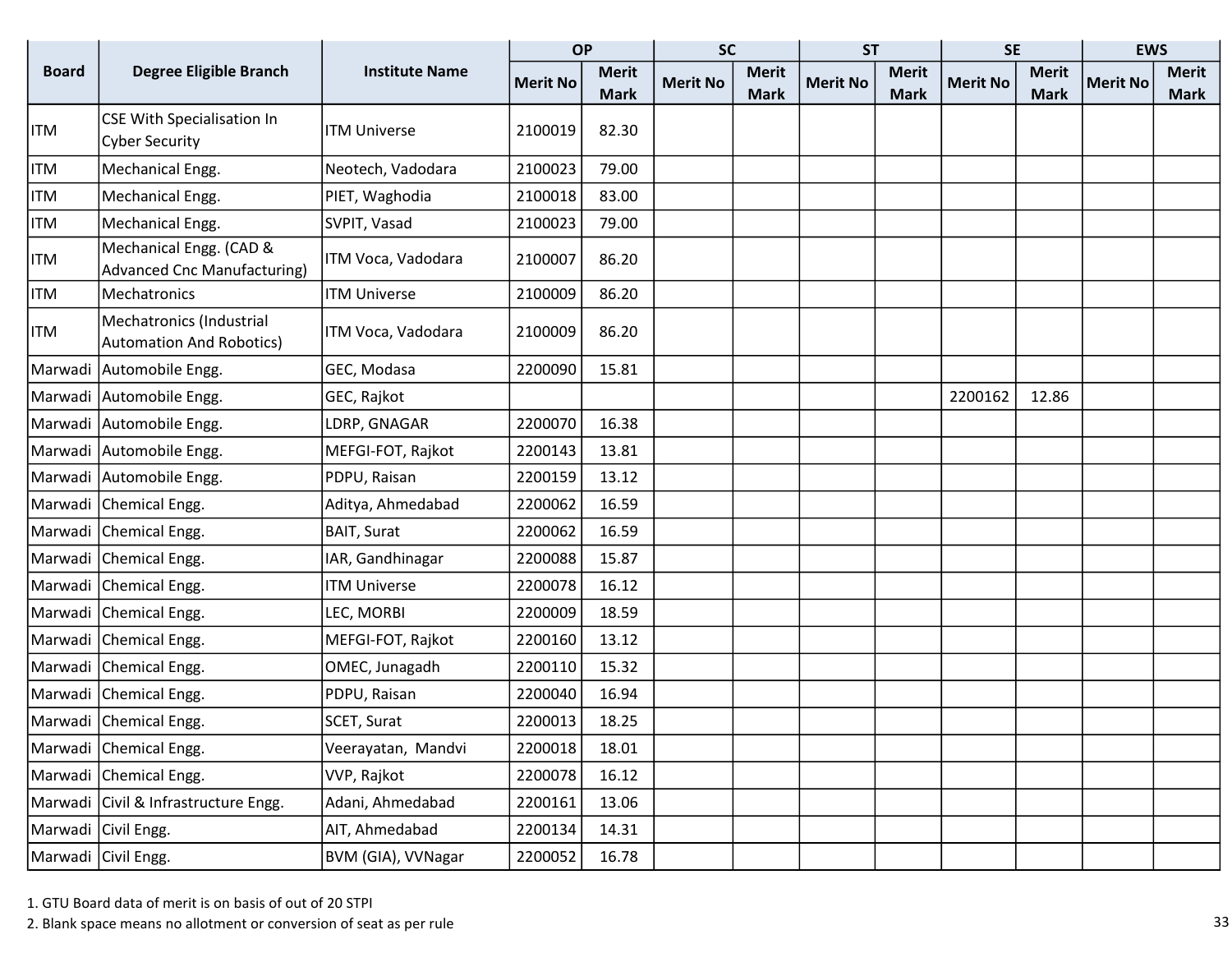|              |                                             |                        | <b>OP</b>       |              | <b>SC</b>       |              | <b>ST</b>       |              | <b>SE</b>       |              | <b>EWS</b>      |              |
|--------------|---------------------------------------------|------------------------|-----------------|--------------|-----------------|--------------|-----------------|--------------|-----------------|--------------|-----------------|--------------|
| <b>Board</b> | <b>Degree Eligible Branch</b>               | <b>Institute Name</b>  | <b>Merit No</b> | <b>Merit</b> | <b>Merit No</b> | <b>Merit</b> | <b>Merit No</b> | <b>Merit</b> | <b>Merit No</b> | <b>Merit</b> | <b>Merit No</b> | <b>Merit</b> |
|              |                                             |                        |                 | <b>Mark</b>  |                 | <b>Mark</b>  |                 | <b>Mark</b>  |                 | <b>Mark</b>  |                 | <b>Mark</b>  |
|              | Marwadi Civil Engg.                         | Darshan, Rajkot        | 2200113         | 15.16        |                 |              |                 |              |                 |              |                 |              |
|              | Marwadi Civil Engg.                         | GEC, Valsad            | 2200071         | 16.36        |                 |              |                 |              |                 |              |                 |              |
|              | Marwadi Ciivil Engg.                        | HJD, Kera              | 2200107         | 15.49        |                 |              |                 |              |                 |              |                 |              |
|              | Marwadi Civil Engg.                         | LEC, MORBI             | 2200079         | 16.08        |                 |              |                 |              |                 |              |                 |              |
|              | Marwadi Civil Engg.                         | MEFGI-FOE, Rajkot      | 2200103         | 15.53        |                 |              |                 |              |                 |              |                 |              |
|              | Marwadi Civil Engg.                         | MEFGI-FOT, Rajkot      | 2200166         | 12.00        |                 |              |                 |              |                 |              |                 |              |
|              | Marwadi Civil Engg.                         | MSU (GIA), Vadodara    |                 |              |                 |              |                 |              | 2200063         | 16.58        |                 |              |
|              | Marwadi Civil Engg.                         | PDPU, Raisan           | 2200161         | 13.06        |                 |              |                 |              |                 |              |                 |              |
|              | Marwadi Civil Engg.                         | PIET, Waghodia         | 2200066         | 16.50        |                 |              |                 |              |                 |              |                 |              |
|              | Marwadi Civil Engg.                         | VVP, Rajkot            | 2200156         | 13.36        |                 |              |                 |              |                 |              |                 |              |
|              | Marwadi   Computer Engg.                    | AIT, Ahmedabad         | 2200133         | 14.31        |                 |              |                 |              |                 |              |                 |              |
|              | Marwadi   Computer Engg.                    | GEC, Rajkot            | 2200072         | 16.36        |                 |              |                 |              |                 |              |                 |              |
|              | Marwadi   Computer Engg.                    | Gyanmanjari, Bhavnagar | 2200147         | 13.71        |                 |              |                 |              |                 |              |                 |              |
|              | Marwadi   Computer Engg.                    | LDCE, Ahmedabad        |                 |              |                 |              |                 |              | 2200004         | 19.25        |                 |              |
|              | Marwadi   Computer Engg.                    | LDRP, GNAGAR           | 2200083         | 16.00        |                 |              |                 |              |                 |              |                 |              |
|              | Marwadi   Computer Engg.                    | MEFGI-FOE, Rajkot      | 2200150         | 13.64        |                 |              |                 |              |                 |              |                 |              |
|              | Marwadi   Computer Engg.                    | MEFGI-FOT, Rajkot      | 2200165         | 12.75        |                 |              |                 |              |                 |              |                 |              |
|              | Marwadi   Computer Engg.                    | PDPU, Raisan           |                 |              |                 |              |                 |              | 2200008         | 18.60        |                 |              |
|              | Marwadi   Computer Engg.                    | SalETI, Ahmedabad      | 2200075         | 16.24        |                 |              |                 |              |                 |              |                 |              |
|              | Marwadi   Computer Engg.                    | Silver Oak, Ahmedabad  | 2200083         | 16.00        |                 |              |                 |              |                 |              |                 |              |
|              | Marwadi   Computer Engg.                    | SPCE, Bakrol           | 2200133         | 14.31        |                 |              |                 |              |                 |              |                 |              |
|              | Marwadi   Computer Engg.                    | VGEC, Ahmedabad        | 2200034         | 17.40        |                 |              |                 |              |                 |              |                 |              |
| Marwadi      | Computer Engg. (Artificial<br>Intelligence) | MEFGI-FOT, Rajkot      | 2200089         | 15.87        |                 |              |                 |              |                 |              |                 |              |
|              | Marwadi Computer Science & Engg             | <b>ITM Universe</b>    | 2200059         | 16.67        |                 |              |                 |              |                 |              |                 |              |
|              | Marwadi Computer Science & Engg             | Nirma Uni, Ahmedabad   | 2200003         | 19.36        |                 |              |                 |              |                 |              |                 |              |
|              | Marwadi Electrical Engg.                    | BVM (GIA), VVNagar     |                 |              |                 |              |                 |              | 2200097         | 15.72        |                 |              |
|              | Marwadi Electrical Engg.                    | MEFGI-FOE, Rajkot      | 2200124         | 14.73        |                 |              |                 |              |                 |              |                 |              |
|              | Marwadi   Electrical Engg.                  | MEFGI-FOT, Rajkot      | 2200099         | 15.66        |                 |              |                 |              |                 |              |                 |              |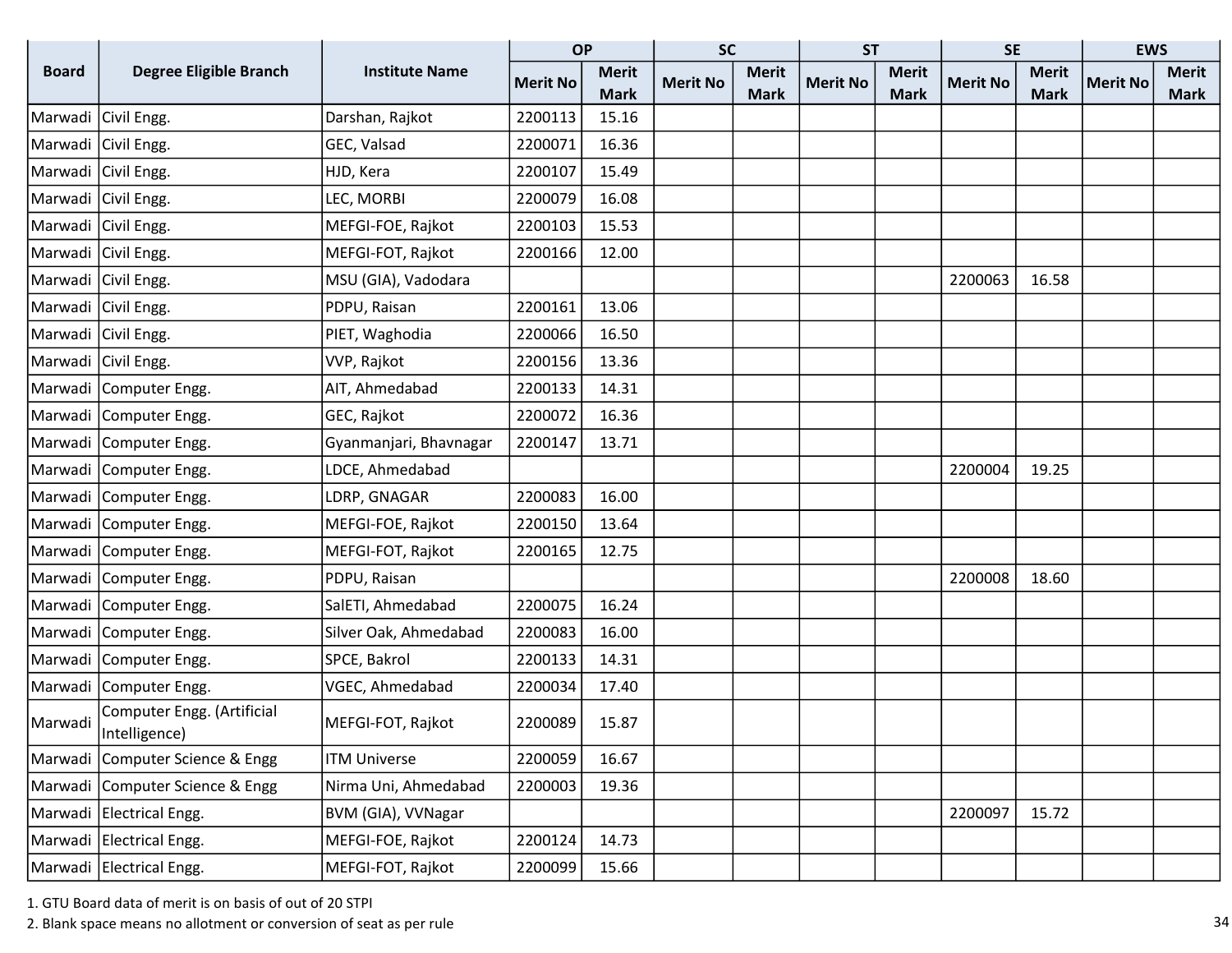|              |                                                  |                       | <b>OP</b>       |                             | <b>SC</b>       |                             | <b>ST</b>       |                             | <b>SE</b>       |                             | <b>EWS</b>      |                             |
|--------------|--------------------------------------------------|-----------------------|-----------------|-----------------------------|-----------------|-----------------------------|-----------------|-----------------------------|-----------------|-----------------------------|-----------------|-----------------------------|
| <b>Board</b> | <b>Degree Eligible Branch</b>                    | <b>Institute Name</b> | <b>Merit No</b> | <b>Merit</b><br><b>Mark</b> | <b>Merit No</b> | <b>Merit</b><br><b>Mark</b> | <b>Merit No</b> | <b>Merit</b><br><b>Mark</b> | <b>Merit No</b> | <b>Merit</b><br><b>Mark</b> | <b>Merit No</b> | <b>Merit</b><br><b>Mark</b> |
| Marwadi      | Electrical Engg.                                 | MSU (GIA), Vadodara   | 2200139         | 14.12                       |                 |                             |                 |                             |                 |                             |                 |                             |
| Marwadi      | Electrical Engg.                                 | VVP, Rajkot           | 2200111         | 15.30                       |                 |                             |                 |                             |                 |                             |                 |                             |
| Marwadi      | <b>Electronics &amp; Communication</b><br>∣Engg. | Indus Uni., Ahmedabad | 2200042         | 16.94                       |                 |                             |                 |                             |                 |                             |                 |                             |
| Marwadi      | Information & Communication<br>Tech.             | MEFGI-FOT, Rajkot     | 2200163         | 12.86                       |                 |                             |                 |                             |                 |                             |                 |                             |
| Marwadi      | Information & Communication<br>Tech.             | PDPU, Raisan          | 2200049         | 16.80                       |                 |                             |                 |                             |                 |                             |                 |                             |
| Marwadi      | Information Tech.                                | DPIATR, Changa        | 2200061         | 16.60                       |                 |                             |                 |                             |                 |                             |                 |                             |
| Marwadi      | Information Tech.                                | GIT, Gandhinagar      | 2200150         | 13.64                       |                 |                             |                 |                             |                 |                             |                 |                             |
| Marwadi      | Information Tech.                                | LDCE, Ahmedabad       | 2200010         | 18.58                       |                 |                             |                 |                             |                 |                             |                 |                             |
| Marwadi      | Information Tech.                                | MEFGI-FOE, Rajkot     | 2200060         | 16.65                       |                 |                             |                 |                             |                 |                             |                 |                             |
| Marwadi      | Information Tech.                                | SCET, Surat           | 2200019         | 18.00                       |                 |                             |                 |                             |                 |                             |                 |                             |
| Marwadi      | Information Tech. (D2D)                          | Aditya, Ahmedabad     | 2200075         | 16.24                       |                 |                             |                 |                             |                 |                             |                 |                             |
| Marwadi      | Mechanical Engg.                                 | CPIT, Changa          | 2200007         | 18.60                       |                 |                             |                 |                             |                 |                             |                 |                             |
|              | Marwadi   Mechanical Engg.                       | DDU (SFI), Nadiad     | 2200127         | 14.64                       |                 |                             |                 |                             |                 |                             |                 |                             |
|              | Marwadi   Mechanical Engg.                       | Ganpat Uni. UVPCE,    |                 |                             |                 |                             |                 |                             | 2200086         | 15.95                       |                 |                             |
| Marwadi      | Mechanical Engg.                                 | GSFCU, Vadodara       | 2200096         | 15.73                       |                 |                             |                 |                             |                 |                             |                 |                             |
| Marwadi      | Mechanical Engg.                                 | LEC, MORBI            | 2200053         | 16.76                       |                 |                             |                 |                             |                 |                             |                 |                             |
| Marwadi      | Mechanical Engg.                                 | MEFGI-FOE, Rajkot     | 2200128         | 14.63                       |                 |                             |                 |                             |                 |                             |                 |                             |
| Marwadi      | Mechanical Engg.                                 | MEFGI-FOT, Rajkot     | 2200164         | 12.85                       |                 |                             |                 |                             |                 |                             |                 |                             |
| Marwadi      | Mechanical Engg.                                 | RK Uni., Rajkot       | 2200028         | 17.64                       |                 |                             |                 |                             |                 |                             |                 |                             |
| Marwadi      | Mechanical Engg.                                 | VGEC, Ahmedabad       |                 |                             |                 |                             |                 |                             | 2200090         | 15.81                       |                 |                             |
| MSU          | Automobile Engg.                                 | GEC, Rajkot           | 1400219         | 67.60                       |                 |                             |                 |                             |                 |                             |                 |                             |
| MSU          | Chemical Engg.                                   | GEC, Bhuj             |                 |                             |                 |                             |                 |                             | 1400240         | 65.00                       |                 |                             |
| MSU          | Chemical Engg.                                   | <b>ITM Universe</b>   | 1400202         | 69.20                       |                 |                             |                 |                             |                 |                             |                 |                             |
| MSU          | Chemical Engg.                                   | LJIET, Ahmedabad      | 1400187         | 70.70                       |                 |                             |                 |                             | 1400187         | 70.70                       |                 |                             |
| MSU          | Chemical Engg.                                   | MSU (GIA), Vadodara   |                 |                             | 1400242         | 65.00                       |                 |                             |                 |                             |                 |                             |
| MSU          | Chemical Engg.                                   | Pacific, Surat        | 1400247         | 64.60                       |                 |                             |                 |                             |                 |                             |                 |                             |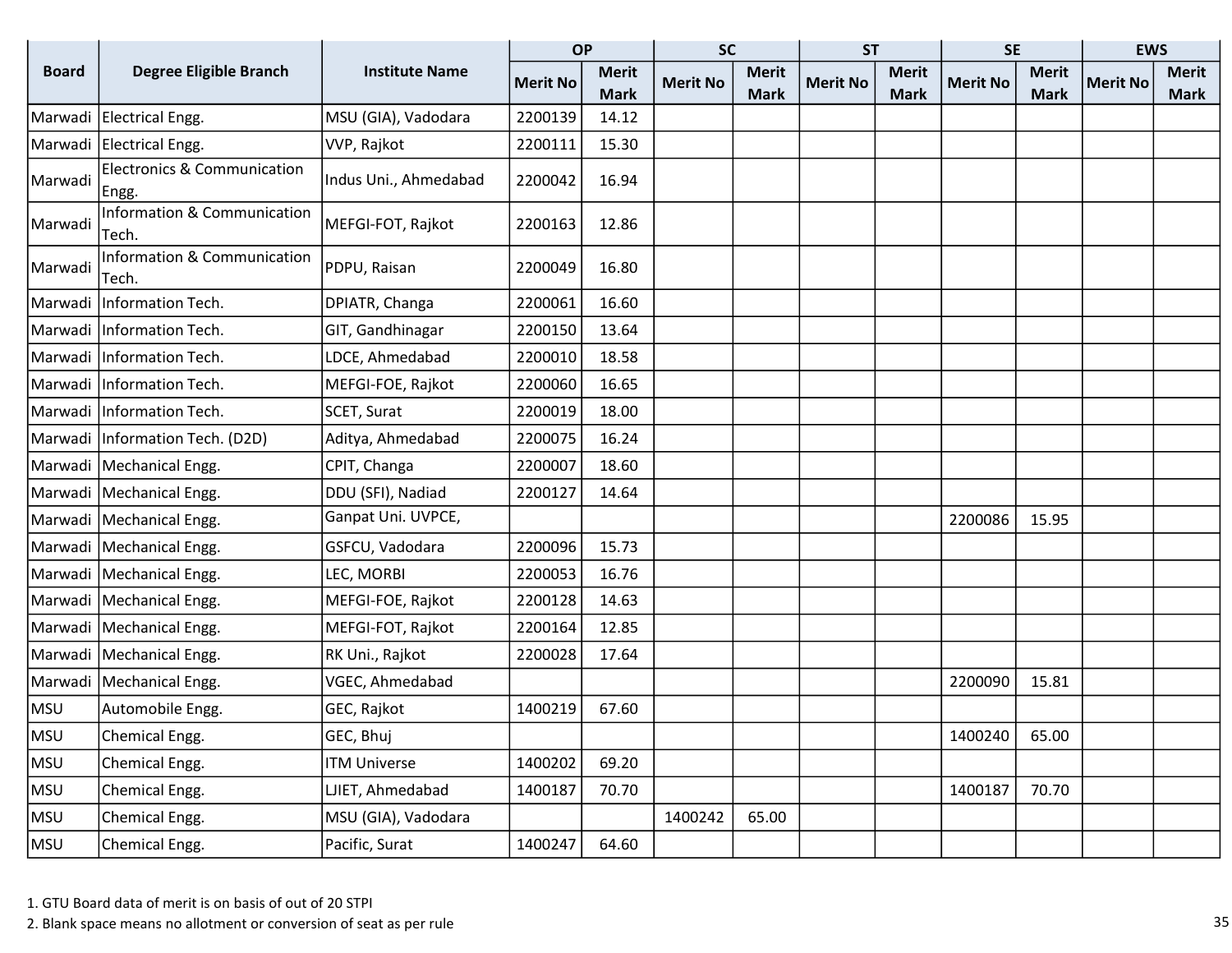|              |                                                                                    |                       | <b>OP</b>       |              | <b>SC</b>       |              | <b>ST</b>       |              | <b>SE</b>       |              | <b>EWS</b>      |              |
|--------------|------------------------------------------------------------------------------------|-----------------------|-----------------|--------------|-----------------|--------------|-----------------|--------------|-----------------|--------------|-----------------|--------------|
| <b>Board</b> | <b>Degree Eligible Branch</b>                                                      | <b>Institute Name</b> | <b>Merit No</b> | <b>Merit</b> | <b>Merit No</b> | <b>Merit</b> | <b>Merit No</b> | <b>Merit</b> | <b>Merit No</b> | <b>Merit</b> | <b>Merit No</b> | <b>Merit</b> |
|              |                                                                                    |                       |                 | <b>Mark</b>  |                 | <b>Mark</b>  |                 | <b>Mark</b>  |                 | <b>Mark</b>  |                 | <b>Mark</b>  |
| <b>MSU</b>   | Chemical Engg.                                                                     | PDPU, Raisan          | 1400238         | 65.40        |                 |              |                 |              |                 |              |                 |              |
| <b>MSU</b>   | Chemical Engg.                                                                     | PIT, Waghodia         | 1400281         | 55.40        |                 |              |                 |              |                 |              |                 |              |
| <b>MSU</b>   | Chemical Engg.                                                                     | SCET, Surat           | 1400226         | 66.60        |                 |              |                 |              |                 |              |                 |              |
| <b>MSU</b>   | Chemical Engg.                                                                     | SSMIT, Bharuch        | 1400272         | 60.70        |                 |              |                 |              |                 |              |                 |              |
| <b>MSU</b>   | Chemical Engg.                                                                     | VGEC, Ahmedabad       | 1400145         | 74.50        |                 |              |                 |              |                 |              |                 |              |
| <b>MSU</b>   | Chemical Engg. (Green Tech.<br>And Sustainability Engg.) -<br><b>Emerging Area</b> | Sigma, Bakrol         | 1400210         | 68.50        |                 |              |                 |              |                 |              |                 |              |
| <b>MSU</b>   | Civil Engg.                                                                        | ADIT, Karamsad        | 1400289         | 41.90        |                 |              |                 |              |                 |              |                 |              |
| MSU          | Civil Engg.                                                                        | Aditya, Ahmedabad     | 1400286         | 50.60        |                 |              |                 |              |                 |              |                 |              |
| <b>MSU</b>   | Civil Engg.                                                                        | BIT, Vadodara         | 1400259         | 62.80        |                 |              |                 |              |                 |              |                 |              |
| <b>MSU</b>   | Civil Engg.                                                                        | Darshan, Rajkot       | 1400283         | 54.20        |                 |              |                 |              |                 |              |                 |              |
| MSU          | Civil Engg.                                                                        | DDU (GIA), Nadiad     | 1400047         | 82.90        |                 |              |                 |              |                 |              |                 |              |
| <b>MSU</b>   | Civil Engg.                                                                        | GCET, VVNagar         | 1400289         | 41.90        |                 |              |                 |              |                 |              |                 |              |
| <b>MSU</b>   | Civil Engg.                                                                        | GEC, Bharuch          |                 |              |                 |              |                 |              | 1400043         | 83.70        |                 |              |
| <b>MSU</b>   | Civil Engg.                                                                        | GEC, Bhavnagar        | 1400117         | 75.80        |                 |              |                 |              |                 |              |                 |              |
| <b>MSU</b>   | Civil Engg.                                                                        | GEC, Bhuj             | 1400264         | 61.80        |                 |              |                 |              | 1400284         | 52.60        |                 |              |
| <b>MSU</b>   | Civil Engg.                                                                        | GEC, Dahod            | 1400249         | 64.40        |                 |              |                 |              |                 |              |                 |              |
| <b>MSU</b>   | Civil Engg.                                                                        | GEC, Modasa           | 1400126         | 75.30        |                 |              | 1400138         | 74.90        |                 |              |                 |              |
| MSU          | Civil Engg.                                                                        | GEC, Surat            |                 |              |                 |              |                 |              |                 |              | 1400127         | 75.30        |
| <b>MSU</b>   | Civil Engg.                                                                        | KJIET, Savali         | 1400286         | 50.50        |                 |              |                 |              |                 |              |                 |              |
| <b>MSU</b>   | Civil Engg.                                                                        | LDCE, Ahmedabad       | 1400052         | 82.60        |                 |              |                 |              |                 |              |                 |              |
| <b>MSU</b>   | Civil Engg.                                                                        | LEC, MORBI            | 1400075         | 79.00        |                 |              |                 |              | 1400180         | 71.20        |                 |              |
| <b>MSU</b>   | Civil Engg.                                                                        | Neotech, Vadodara     | 1400286         | 50.50        |                 |              |                 |              |                 |              |                 |              |
| <b>MSU</b>   | Civil Engg.                                                                        | Nirma Uni, Ahmedabad  | 1400066         | 80.30        |                 |              |                 |              |                 |              |                 |              |
| <b>MSU</b>   | Civil Engg.                                                                        | PDPU, Raisan          | 1400215         | 68.10        |                 |              |                 |              |                 |              |                 |              |
| <b>MSU</b>   | Civil Engg.                                                                        | PIET, Waghodia        | 1400259         | 62.80        |                 |              |                 |              |                 |              |                 |              |
| <b>MSU</b>   | Civil Engg.                                                                        | Sigma, Bakrol         | 1400169         | 72.40        |                 |              |                 |              |                 |              |                 |              |
| MSU          | Civil Engg.                                                                        | SSEC, Bhavnagar       | 1400159         | 73.10        |                 |              | 1400286         | 48.80        |                 |              |                 |              |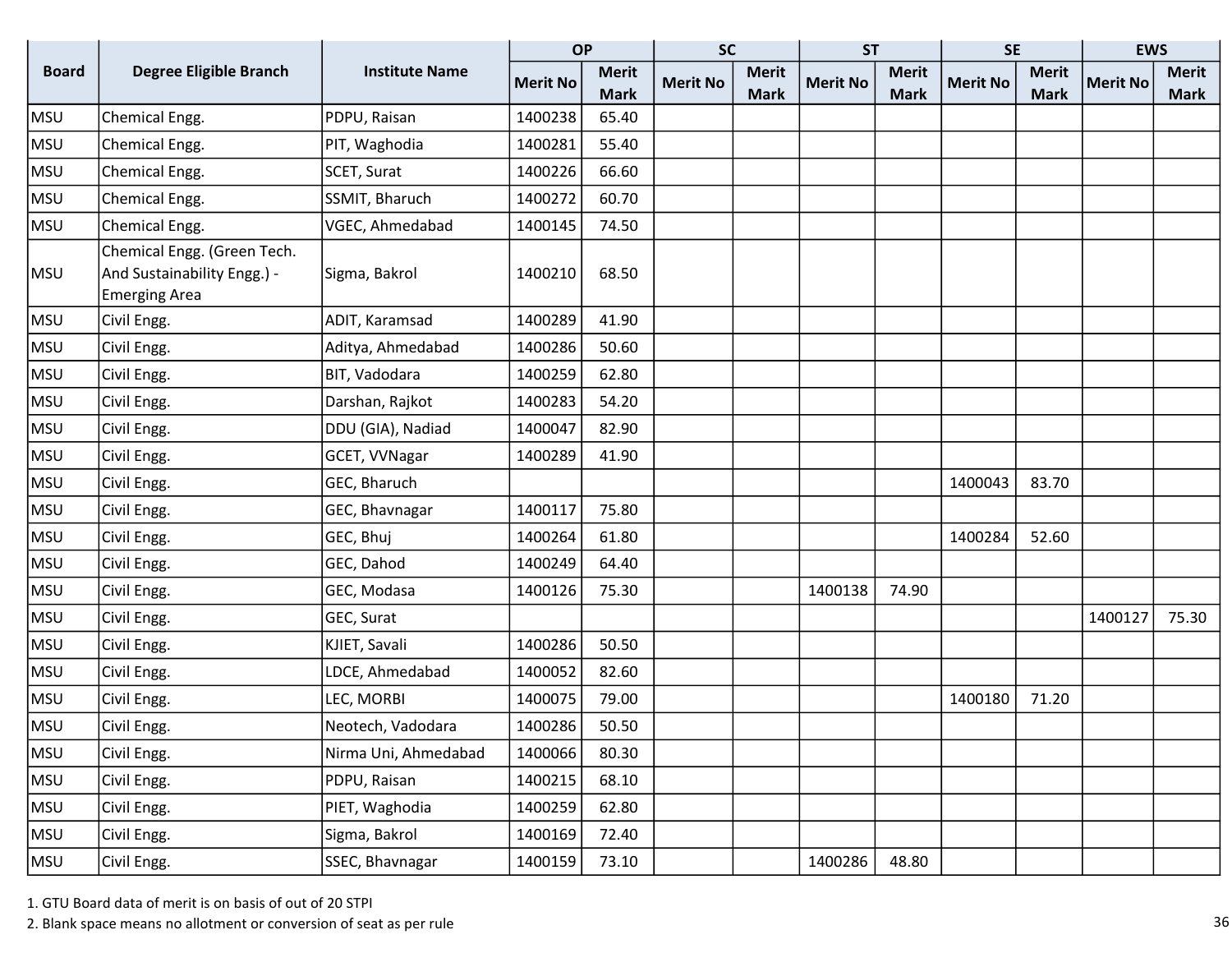|              |                                                                   |                               | <b>OP</b>       |              | <b>SC</b>       |              | <b>ST</b>       |              | <b>SE</b>       |              | <b>EWS</b>      |              |
|--------------|-------------------------------------------------------------------|-------------------------------|-----------------|--------------|-----------------|--------------|-----------------|--------------|-----------------|--------------|-----------------|--------------|
| <b>Board</b> | Degree Eligible Branch                                            | <b>Institute Name</b>         | <b>Merit No</b> | <b>Merit</b> | <b>Merit No</b> | <b>Merit</b> | <b>Merit No</b> | <b>Merit</b> | <b>Merit No</b> | <b>Merit</b> | <b>Merit No</b> | <b>Merit</b> |
|              |                                                                   |                               |                 | <b>Mark</b>  |                 | <b>Mark</b>  |                 | <b>Mark</b>  |                 | <b>Mark</b>  |                 | <b>Mark</b>  |
| <b>MSU</b>   | Civil Engg.                                                       | SSMIT, Bharuch                | 1400276         | 59.00        |                 |              |                 |              |                 |              |                 |              |
| <b>MSU</b>   | Civil Engg.                                                       | SVPIT, Vasad                  | 1400286         | 50.60        |                 |              |                 |              |                 |              |                 |              |
| <b>MSU</b>   | Civil Engg.                                                       | VIE, Kotambi                  | 1400150         | 74.00        |                 |              |                 |              |                 |              |                 |              |
| <b>MSU</b>   | Computer Engg.                                                    | ADIT, Karamsad                | 1400045         | 83.25        |                 |              |                 |              |                 |              |                 |              |
| <b>MSU</b>   | Computer Engg.                                                    | AIT, Ahmedabad                | 1400227         | 66.50        |                 |              |                 |              |                 |              |                 |              |
| <b>MSU</b>   | Computer Engg.                                                    | BVM (GIA), VVNagar            |                 |              |                 |              |                 |              | 1400019         | 88.75        |                 |              |
| <b>MSU</b>   | Computer Engg.                                                    | CPIT, Changa                  |                 |              |                 |              |                 |              | 1400036         | 85.78        |                 |              |
| <b>MSU</b>   | Computer Engg.                                                    | DPIATR, Changa                | 1400024         | 88.00        |                 |              |                 |              |                 |              |                 |              |
| <b>MSU</b>   | Computer Engg.                                                    | GEC, Dahod                    | 1400037         | 85.67        |                 |              |                 |              |                 |              |                 |              |
| MSU          | Computer Engg.                                                    | GEC, Gandhinagar              | 1400004         | 92.75        |                 |              |                 |              |                 |              |                 |              |
| <b>MSU</b>   | Computer Engg.                                                    | GEC, Modasa                   | 1400065         | 80.89        |                 |              |                 |              |                 |              |                 |              |
| <b>MSU</b>   | Computer Engg.                                                    | GEC, Rajkot                   |                 |              |                 |              |                 |              | 1400040         | 84.38        |                 |              |
| <b>MSU</b>   | Computer Engg.                                                    | LDCE, Ahmedabad               | 1400001         | 93.89        |                 |              |                 |              |                 |              |                 |              |
| <b>MSU</b>   | Computer Engg.                                                    | MBPIT, VVNagar                | 1400015         | 90.33        |                 |              |                 |              |                 |              |                 |              |
| MSU          | Computer Engg.                                                    | PDPU, Raisan                  | 1400031         | 86.80        | 1400105         | 76.56        |                 |              |                 |              |                 |              |
| <b>MSU</b>   | Computer Engg.                                                    | Sigma, Bakrol                 | 1400070         | 80.00        |                 |              |                 |              |                 |              |                 |              |
| <b>MSU</b>   | Computer Engg.                                                    | Silver Oak, Ahmedabad         | 1400023         | 88.00        |                 |              |                 |              |                 |              |                 |              |
| <b>MSU</b>   | Computer Engg.                                                    | VIE, Kotambi                  | 1400015         | 90.33        |                 |              |                 |              |                 |              |                 |              |
| Ganpat       | Mechanical Engg.                                                  | PDPU, Raisan                  |                 |              |                 |              |                 |              |                 |              |                 |              |
| MSU          | Computer Engg. (Artificial<br>Intelligence)                       | Ganpat Uni. UVPCE,<br>Mehsana | 1400123         | 75.38        |                 |              |                 |              |                 |              |                 |              |
| <b>MSU</b>   | Computer Engg. (Artificial<br>Intelligence)                       | MEFGI-FOT, Rajkot             | 1400014         | 90.88        |                 |              |                 |              |                 |              |                 |              |
| MSU          | Computer Engg. (Big Data<br>Analytics)                            | PIET, Waghodia                | 1400265         | 61.78        |                 |              |                 |              |                 |              |                 |              |
| MSU          | Computer Engg. (Cloud Tech. &<br>Info. Security)                  | ITM Voca, Vadodara            | 1400016         | 90.00        |                 |              |                 |              |                 |              |                 |              |
| MSU          | Computer Engg. (Cyber Security   PIET, Waghodia<br>And Forensics) |                               | 1400105         | 76.56        |                 |              |                 |              |                 |              |                 |              |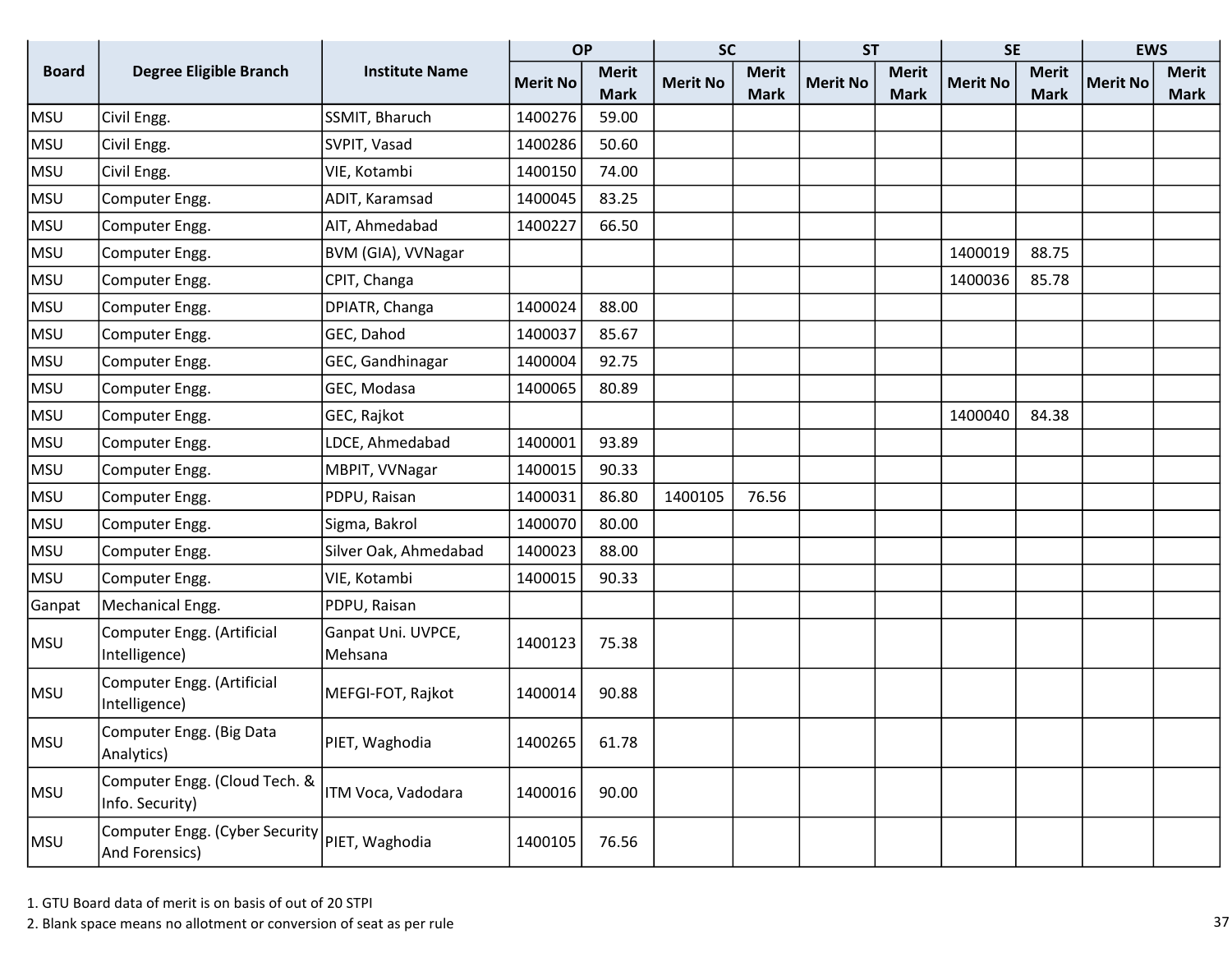|              |                                        |                       | <b>OP</b>       |                             | <b>SC</b>       |                             | <b>ST</b>       |                             | <b>SE</b>       |                             | <b>EWS</b>      |                             |
|--------------|----------------------------------------|-----------------------|-----------------|-----------------------------|-----------------|-----------------------------|-----------------|-----------------------------|-----------------|-----------------------------|-----------------|-----------------------------|
| <b>Board</b> | <b>Degree Eligible Branch</b>          | <b>Institute Name</b> | <b>Merit No</b> | <b>Merit</b><br><b>Mark</b> | <b>Merit No</b> | <b>Merit</b><br><b>Mark</b> | <b>Merit No</b> | <b>Merit</b><br><b>Mark</b> | <b>Merit No</b> | <b>Merit</b><br><b>Mark</b> | <b>Merit No</b> | <b>Merit</b><br><b>Mark</b> |
| MSU          | Computer Engg. (Data Science)          | ITM Voca, Vadodara    | 1400009         | 91.75                       |                 |                             |                 |                             |                 |                             |                 |                             |
| MSU          | Computer Engg. (Internet Of<br>Things) | PIET, Waghodia        | 1400155         | 73.56                       |                 |                             |                 |                             |                 |                             |                 |                             |
| MSU          | Computer Science & Engg                | BIT, Vadodara         | 1400236         | 65.89                       |                 |                             |                 |                             |                 |                             |                 |                             |
| MSU          | Computer Science & Engg                | GSFCU, Vadodara       | 1400086         | 78.33                       |                 |                             |                 |                             |                 |                             |                 |                             |
| MSU          | Computer Science & Engg                | <b>ITM Universe</b>   | 1400058         | 81.56                       |                 |                             |                 |                             |                 |                             |                 |                             |
| MSU          | Computer Science & Engg                | MSU (GIA), Vadodara   |                 |                             |                 |                             | 1400058         | 81.63                       |                 |                             |                 |                             |
| MSU          | Computer Science & Engg                | Navrachana, Vadodara  | 1400208         | 68.67                       |                 |                             |                 |                             |                 |                             |                 |                             |
| MSU          | Computer Science & Engg                | Nirma Uni, Ahmedabad  |                 |                             |                 |                             |                 |                             | 1400002         | 93.25                       |                 |                             |
| MSU          | Computer Science & Engg                | PIET, Waghodia        | 1400029         | 87.00                       |                 |                             |                 |                             |                 |                             |                 |                             |
| MSU          | Computer Science & Engg                | PIT, Waghodia         | 1400243         | 64.89                       |                 |                             |                 |                             |                 |                             |                 |                             |
| MSU          | CSE With Specialisation In             | <b>ITM Universe</b>   | 1400233         | 66.00                       |                 |                             |                 |                             |                 |                             |                 |                             |
| MSU          | <b>Electrical &amp; Electronics</b>    | Navrachana, Vadodara  | 1400085         | 78.44                       |                 |                             |                 |                             |                 |                             |                 |                             |
| MSU          | <b>Electrical Engg.</b>                | ADIT, Karamsad        | 1400131         | 75.22                       |                 |                             |                 |                             |                 |                             |                 |                             |
| MSU          | <b>Electrical Engg.</b>                | BIT, Vadodara         | 1400122         | 75.56                       |                 |                             |                 |                             |                 |                             |                 |                             |
| MSU          | Electrical Engg.                       | CPIT, Changa          | 1400190         | 70.33                       |                 |                             |                 |                             |                 |                             |                 |                             |
| MSU          | <b>Electrical Engg.</b>                | GEC, Bharuch          | 1400049         | 82.89                       |                 |                             |                 |                             |                 |                             |                 |                             |
| MSU          | <b>Electrical Engg.</b>                | GEC, Dahod            | 1400111         | 76.11                       |                 |                             |                 |                             |                 |                             |                 |                             |
| MSU          | Electrical Engg.                       | GEC, Godhra           | 1400140         | 74.89                       |                 |                             |                 |                             |                 |                             |                 |                             |
| MSU          | <b>Electrical Engg.</b>                | GEC, Modasa           | 1400152         | 73.78                       |                 |                             |                 |                             | 1400207         | 68.67                       |                 |                             |
| MSU          | Electrical Engg.                       | GEC, Palanpur         | 1400209         | 68.56                       |                 |                             |                 |                             |                 |                             |                 |                             |
| MSU          | Electrical Engg.                       | GEC, Patan            | 1400140         | 74.89                       |                 |                             |                 |                             |                 |                             |                 |                             |
| MSU          | Electrical Engg.                       | GEC, Surat            | 1400054         | 82.11                       |                 |                             |                 |                             |                 |                             |                 |                             |
| MSU          | <b>Electrical Engg.</b>                | GEC, Valsad           | 1400069         | 80.11                       |                 |                             |                 |                             | 1400097         | 77.44                       |                 |                             |
| MSU          | <b>Electrical Engg.</b>                | LDCE, Ahmedabad       | 1400039         | 84.67                       |                 |                             |                 |                             |                 |                             |                 |                             |
| MSU          | Electrical Engg.                       | LDRP, GNAGAR          | 1400232         | 66.00                       |                 |                             |                 |                             |                 |                             |                 |                             |
| MSU          | Electrical Engg.                       | LEC, MORBI            | 1400133         | 75.11                       |                 |                             |                 |                             |                 |                             |                 |                             |
| MSU          | <b>Electrical Engg.</b>                | PDPU, Raisan          | 1400232         | 66.00                       |                 |                             |                 |                             |                 |                             |                 |                             |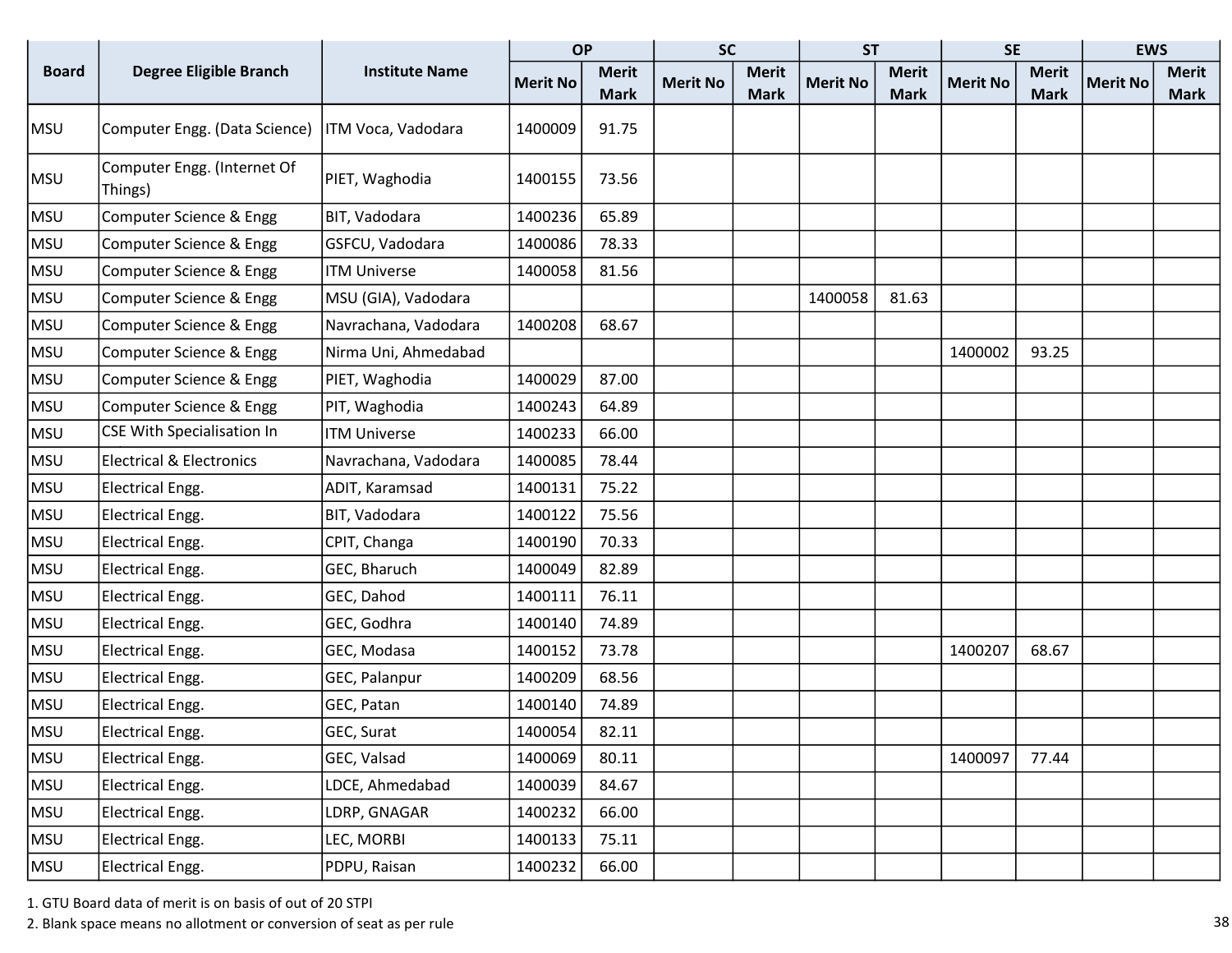|              |                                                 |                       | <b>OP</b>       |              | <b>SC</b>       |              | <b>ST</b>       |              | <b>SE</b>       |              | <b>EWS</b>      |              |
|--------------|-------------------------------------------------|-----------------------|-----------------|--------------|-----------------|--------------|-----------------|--------------|-----------------|--------------|-----------------|--------------|
| <b>Board</b> | <b>Degree Eligible Branch</b>                   | <b>Institute Name</b> | <b>Merit No</b> | <b>Merit</b> | <b>Merit No</b> | <b>Merit</b> | <b>Merit No</b> | <b>Merit</b> | <b>Merit No</b> | <b>Merit</b> | <b>Merit No</b> | <b>Merit</b> |
|              |                                                 |                       |                 | <b>Mark</b>  |                 | <b>Mark</b>  |                 | <b>Mark</b>  |                 | <b>Mark</b>  |                 | <b>Mark</b>  |
| <b>MSU</b>   | Electrical Engg.                                | PIET, Waghodia        | 1400212         | 68.44        |                 |              |                 |              |                 |              |                 |              |
| <b>MSU</b>   | Electrical Engg.                                | Sigma, Bakrol         | 1400179         | 71.33        |                 |              |                 |              |                 |              |                 |              |
| <b>MSU</b>   | Electrical Engg.                                | SPCE, Bakrol          | 1400165         | 72.78        |                 |              |                 |              |                 |              |                 |              |
| <b>MSU</b>   | Electrical Engg.                                | SSEC, Bhavnagar       |                 |              |                 |              |                 |              | 1400076         | 79.00        |                 |              |
| <b>MSU</b>   | Electrical Engg.                                | SVPIT, Vasad          | 1400190         | 70.33        |                 |              |                 |              |                 |              |                 |              |
| <b>MSU</b>   | Electrical Engg.                                | VGEC, Ahmedabad       |                 |              |                 |              |                 |              | 1400091         | 77.89        |                 |              |
| <b>MSU</b>   | <b>Electronics &amp; Communication</b><br>Engg. | BIT, Vadodara         | 1400261         | 62.56        |                 |              |                 |              |                 |              |                 |              |
| <b>MSU</b>   | <b>Electronics &amp; Communication</b><br>Engg. | GEC, Bharuch          | 1400261         | 62.56        |                 |              |                 |              |                 |              |                 |              |
| <b>MSU</b>   | <b>Electronics &amp; Communication</b><br>Engg. | Nirma Uni, Ahmedabad  | 1400288         | 43.44        |                 |              |                 |              |                 |              |                 |              |
| <b>MSU</b>   | <b>Electronics &amp; Communication</b><br>Engg. | PIET, Waghodia        | 1400262         | 62.33        |                 |              |                 |              |                 |              |                 |              |
| <b>MSU</b>   | <b>Electronics &amp; Communication</b><br>Engg. | SVPIT, Vasad          | 1400214         | 68.33        |                 |              |                 |              |                 |              |                 |              |
| <b>MSU</b>   | Electronics Engg.                               | BVM (GIA), VVNagar    | 1400256         | 63.44        |                 |              |                 |              |                 |              |                 |              |
| <b>MSU</b>   | Electronics Engg.                               | MSU (GIA), Vadodara   | 1400175         | 71.89        |                 |              |                 |              |                 |              |                 |              |
| <b>MSU</b>   | Environmental Engg.                             | GEC, Surat            | 1400271         | 61.00        |                 |              |                 |              |                 |              |                 |              |
| <b>MSU</b>   | Environmental Engg.                             | LDCE, Ahmedabad       | 1400095         | 77.70        |                 |              |                 |              |                 |              |                 |              |
| <b>MSU</b>   | Industrial Engg.                                | LEC, MORBI            | 1400191         | 70.10        |                 |              |                 |              |                 |              |                 |              |
| <b>MSU</b>   | Information Tech.                               | ApolloET, Ahmedabad   | 1400217         | 67.90        |                 |              |                 |              |                 |              |                 |              |
| <b>MSU</b>   | Information Tech.                               | DDU (SFI), Nadiad     | 1400003         | 92.75        |                 |              |                 |              |                 |              |                 |              |
| <b>MSU</b>   | Information Tech.                               | GCET, VVNagar         | 1400123         | 75.38        |                 |              |                 |              |                 |              |                 |              |
| <b>MSU</b>   | Information Tech.                               | GEC, Modasa           | 1400205         | 69.00        |                 |              |                 |              |                 |              |                 |              |
| <b>MSU</b>   | Information Tech.                               | IAR, Gandhinagar      | 1400030         | 86.88        |                 |              |                 |              |                 |              |                 |              |
| <b>MSU</b>   | Information Tech.                               | LDCE, Ahmedabad       |                 |              |                 |              |                 |              | 1400012         | 91.63        |                 |              |
| <b>MSU</b>   | Information Tech.                               | NLJIET, Ahmedabad     | 1400030         | 86.88        |                 |              |                 |              |                 |              |                 |              |
| MSU          | Information Tech.                               | PIET, Waghodia        | 1400027         | 87.50        |                 |              |                 |              |                 |              |                 |              |
| MSU          | Information Tech.                               | SSEC, Bhavnagar       | 1400020         | 88.50        |                 |              |                 |              |                 |              |                 |              |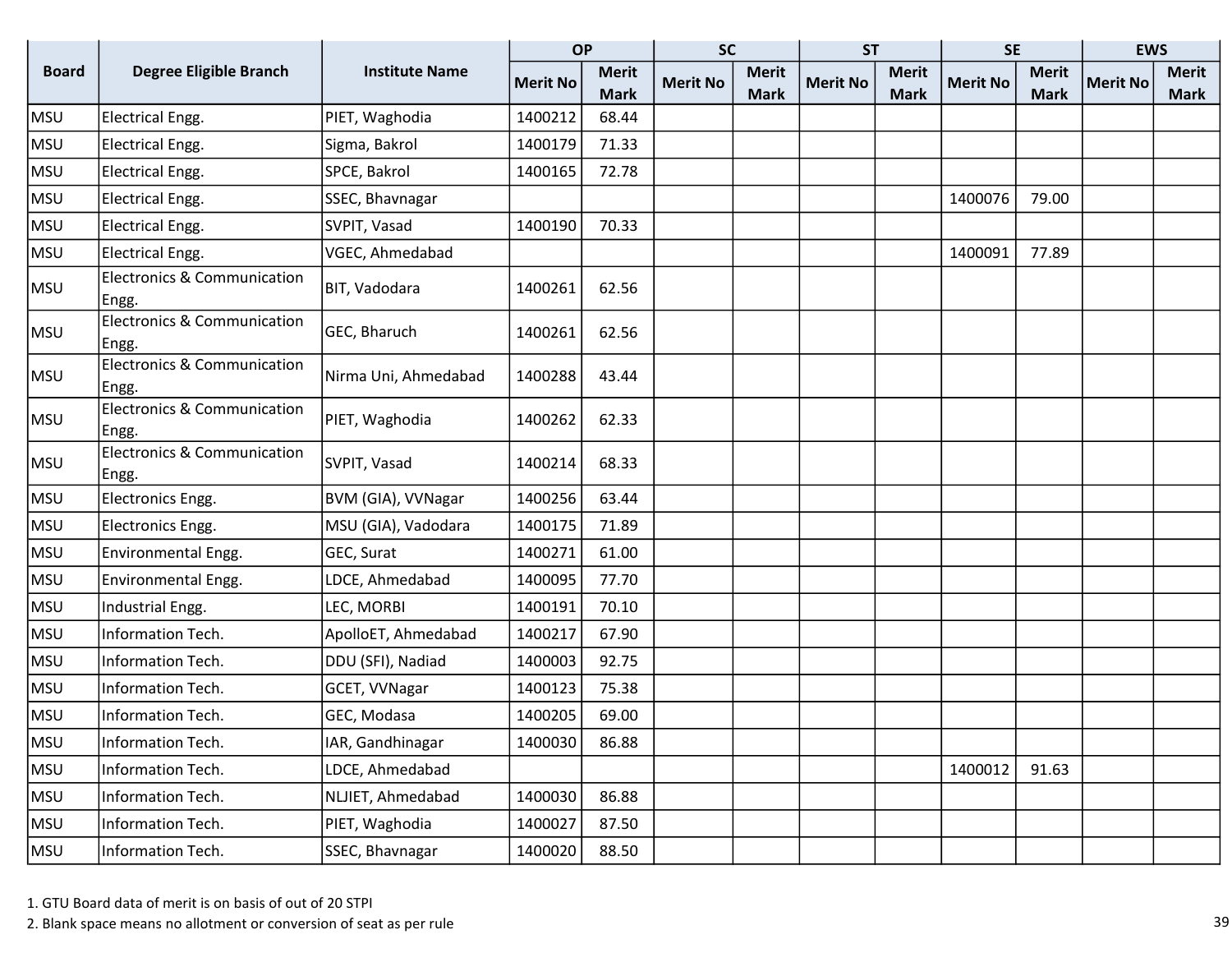|              |                                               |                       | <b>OP</b>       |              | <b>SC</b>       |              | <b>ST</b>       |              | <b>SE</b>       |              | <b>EWS</b>      |              |
|--------------|-----------------------------------------------|-----------------------|-----------------|--------------|-----------------|--------------|-----------------|--------------|-----------------|--------------|-----------------|--------------|
| <b>Board</b> | <b>Degree Eligible Branch</b>                 | <b>Institute Name</b> | <b>Merit No</b> | <b>Merit</b> | <b>Merit No</b> | <b>Merit</b> | <b>Merit No</b> | <b>Merit</b> | <b>Merit No</b> | <b>Merit</b> | <b>Merit No</b> | <b>Merit</b> |
|              |                                               |                       |                 | <b>Mark</b>  |                 | <b>Mark</b>  |                 | <b>Mark</b>  |                 | <b>Mark</b>  |                 | <b>Mark</b>  |
| <b>MSU</b>   | Information Tech.                             | VGEC, Ahmedabad       |                 |              | 1400006         | 92.50        |                 |              |                 |              |                 |              |
| MSU          | <b>Instrumentation &amp; Control</b><br>Engg. | VGEC, Ahmedabad       | 1400225         | 67.00        |                 |              |                 |              |                 |              |                 |              |
| <b>MSU</b>   | Mechanical Engg.                              | BIT, Vadodara         | 1400273         | 60.33        |                 |              |                 |              |                 |              |                 |              |
| MSU          | Mechanical Engg.                              | BVM (GIA), VVNagar    | 1400067         | 80.20        |                 |              |                 |              |                 |              |                 |              |
| <b>MSU</b>   | Mechanical Engg.                              | CPIT, Changa          | 1400149         | 74.00        |                 |              |                 |              |                 |              |                 |              |
| <b>MSU</b>   | Mechanical Engg.                              | DDU (SFI), Nadiad     | 1400201         | 69.30        |                 |              |                 |              |                 |              |                 |              |
| <b>MSU</b>   | Mechanical Engg.                              | GEC, Bharuch          | 1400099         | 77.30        |                 |              |                 |              |                 |              |                 |              |
| MSU          | Mechanical Engg.                              | GEC, Bhuj             | 1400270         | 61.00        |                 |              |                 |              |                 |              |                 |              |
| MSU          | Mechanical Engg.                              | GEC, Dahod            | 1400235         | 65.89        |                 |              |                 |              | 1400235         | 65.89        |                 |              |
| <b>MSU</b>   | Mechanical Engg.                              | GEC, Godhra           | 1400104         | 76.60        |                 |              |                 |              | 1400203         | 69.11        |                 |              |
| <b>MSU</b>   | Mechanical Engg.                              | GEC, Modasa           | 1400282         | 54.80        |                 |              |                 |              |                 |              |                 |              |
| <b>MSU</b>   | Mechanical Engg.                              | GEC, Patan            | 1400285         | 51.56        |                 |              |                 |              |                 |              |                 |              |
| <b>MSU</b>   | Mechanical Engg.                              | GEC, Surat            | 1400089         | 78.20        |                 |              |                 |              |                 |              |                 |              |
| <b>MSU</b>   | Mechanical Engg.                              | GEC, Valsad           | 1400258         | 63.10        |                 |              |                 |              |                 |              |                 |              |
| <b>MSU</b>   | Mechanical Engg.                              | KJIET, Savali         | 1400287         | 44.56        |                 |              |                 |              |                 |              |                 |              |
| <b>MSU</b>   | Mechanical Engg.                              | LDRP, GNAGAR          | 1400192         | 69.90        |                 |              |                 |              |                 |              |                 |              |
| <b>MSU</b>   | Mechanical Engg.                              | LJIET, Ahmedabad      | 1400200         | 69.50        |                 |              |                 |              |                 |              |                 |              |
| MSU          | Mechanical Engg.                              | MSU (GIA), Vadodara   |                 |              |                 |              |                 |              | 1400056         | 81.80        |                 |              |
| MSU          | Mechanical Engg.                              | Navrachana, Vadodara  | 1400050         | 82.80        |                 |              |                 |              |                 |              |                 |              |
| <b>MSU</b>   | Mechanical Engg.                              | Neotech, Vadodara     | 1400251         | 64.11        |                 |              |                 |              |                 |              |                 |              |
| <b>MSU</b>   | Mechanical Engg.                              | PDPU, Raisan          | 1400092         | 77.80        |                 |              |                 |              |                 |              |                 |              |
| <b>MSU</b>   | Mechanical Engg.                              | PIET, Waghodia        | 1400269         | 61.10        |                 |              |                 |              |                 |              |                 |              |
| <b>MSU</b>   | Mechanical Engg.                              | Sigma, Bakrol         | 1400241         | 65.00        |                 |              |                 |              |                 |              |                 |              |
| <b>MSU</b>   | Mechanical Engg.                              | SPCE, Bakrol          | 1400279         | 57.00        |                 |              |                 |              |                 |              |                 |              |
| <b>MSU</b>   | Mechanical Engg.                              | SSEC, Bhavnagar       | 1400277         | 57.80        |                 |              |                 |              |                 |              |                 |              |
| <b>MSU</b>   | Mechanical Engg.                              | SSIT, Bhat            | 1400192         | 69.90        |                 |              |                 |              |                 |              |                 |              |
| <b>MSU</b>   | Mechanical Engg.                              | SVPIT, Vasad          | 1400284         | 52.60        |                 |              |                 |              |                 |              |                 |              |
| MSU          | Mechatronics                                  | GCET, VVNagar         | 1400121         | 75.56        |                 |              |                 |              |                 |              |                 |              |

2. Blank space means no allotment or conversion of seat as per rule 40 and 30 and 30 and 30 and 30 and 40 and 40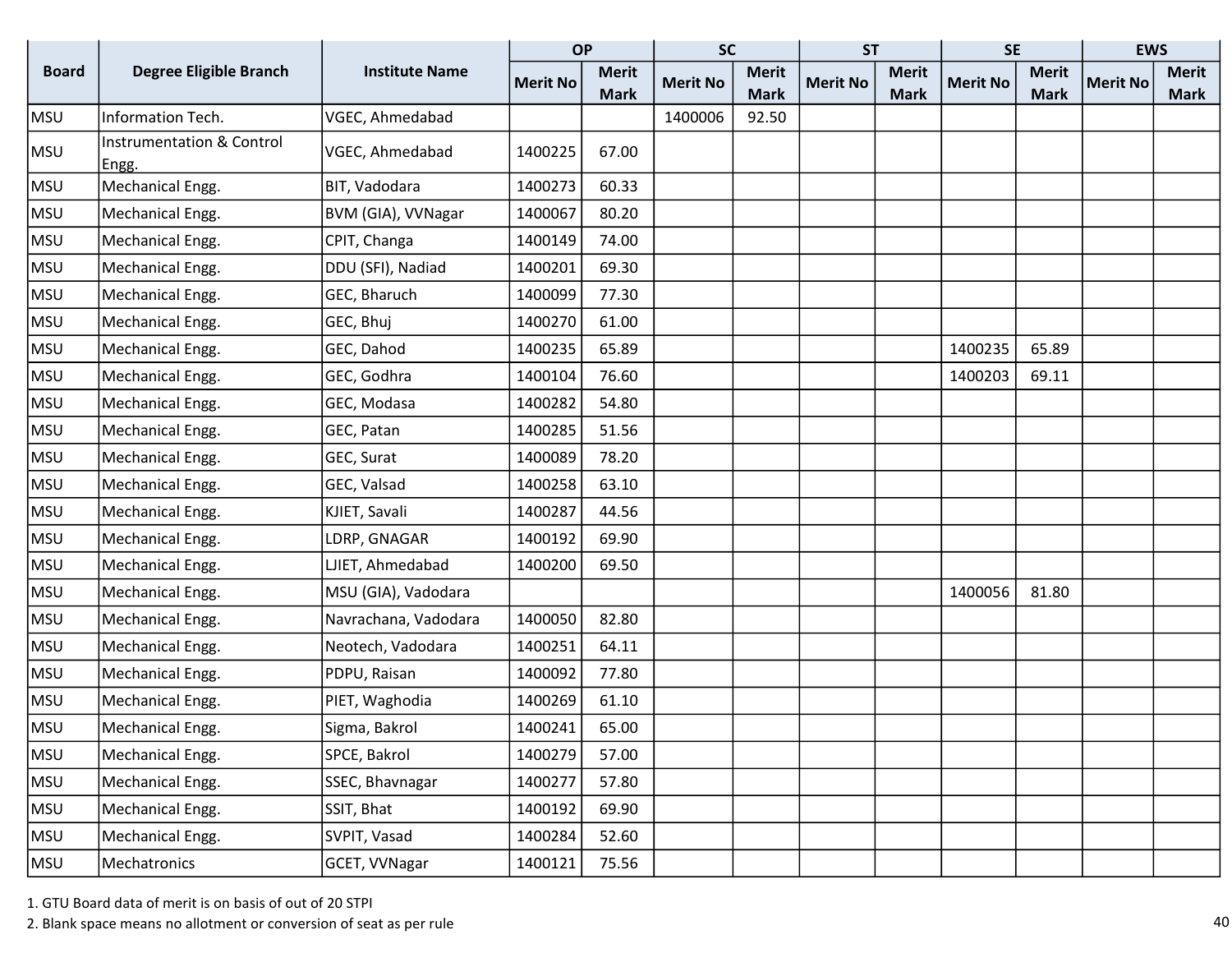|              |                                        |                          | <b>OP</b>       |              | <b>SC</b>       |              | <b>ST</b>       |              | <b>SE</b>       |              | <b>EWS</b>      |              |
|--------------|----------------------------------------|--------------------------|-----------------|--------------|-----------------|--------------|-----------------|--------------|-----------------|--------------|-----------------|--------------|
| <b>Board</b> | <b>Degree Eligible Branch</b>          | <b>Institute Name</b>    | <b>Merit No</b> | <b>Merit</b> | <b>Merit No</b> | <b>Merit</b> | <b>Merit No</b> | <b>Merit</b> | <b>Merit No</b> | <b>Merit</b> | <b>Merit No</b> | <b>Merit</b> |
|              |                                        |                          |                 | <b>Mark</b>  |                 | <b>Mark</b>  |                 | <b>Mark</b>  |                 | <b>Mark</b>  |                 | <b>Mark</b>  |
| <b>MSU</b>   | Mechatronics (Industrial               | ITM Voca, Vadodara       | 1400164         | 72.78        |                 |              |                 |              |                 |              |                 |              |
| <b>MSU</b>   | Petroleum Engg.                        | PDPU, Raisan             | 1400281         | 55.40        |                 |              |                 |              |                 |              |                 |              |
| <b>MSU</b>   | Textile Engg.                          | MSU (GIA), Vadodara      | 1400221         | 67.33        |                 |              |                 |              |                 |              |                 |              |
| <b>MSU</b>   | Textile Processing Engg.               | MSU (GIA), Vadodara      | 1400288         | 44.25        |                 |              |                 |              |                 |              |                 |              |
| <b>MSU</b>   | Textile Tech.                          | MSU (GIA), Vadodara      | 1400287         | 44.56        |                 |              |                 |              |                 |              |                 |              |
| <b>MSU</b>   | Water Management                       | MSU (GIA), Vadodara      | 1400254         | 63.70        |                 |              |                 |              |                 |              |                 |              |
| Parul        | Agriculture Engg.                      | PIT, Waghodia            | 2400038         | 69.58        |                 |              |                 |              |                 |              |                 |              |
| Parul        | Chemical Engg.                         | Aditya, Ahmedabad        | 2400035         | 71.59        |                 |              |                 |              |                 |              |                 |              |
| Parul        | Chemical Engg.                         | Agrawal, Navsari         | 2400017         | 79.52        |                 |              |                 |              |                 |              |                 |              |
| Parul        | Chemical Engg.                         | GCET, VVNagar            | 2400003         | 86.35        |                 |              |                 |              |                 |              |                 |              |
| Parul        | Chemical Engg.                         | GEC, Bharuch             | 2400001         | 89.52        |                 |              |                 |              |                 |              |                 |              |
| Parul        | Chemical Engg.                         | IAR, Gandhinagar         | 2400040         | 68.10        |                 |              |                 |              |                 |              |                 |              |
| Parul        | Chemical Engg.                         | <b>ITM Universe</b>      | 2400051         | 58.57        |                 |              |                 |              |                 |              |                 |              |
| Parul        | Chemical Engg.                         | LJIET, Ahmedabad         | 2400021         | 77.94        |                 |              |                 |              |                 |              |                 |              |
| Parul        | Chemical Engg.                         | MEFGI-FOT, Rajkot        | 2400050         | 58.89        |                 |              |                 |              |                 |              |                 |              |
| Parul        | Chemical Engg.                         | Pacific, Surat           | 2400053         | 50.95        |                 |              |                 |              |                 |              |                 |              |
| Parul        | Chemical Engg.                         | PIT, Waghodia            | 2400053         | 50.95        |                 |              |                 |              |                 |              |                 |              |
| Parul        | Chemical Engg.                         | PPSSE, PPS Uni., Kosamba | 2400052         | 57.94        |                 |              |                 |              |                 |              |                 |              |
| Parul        | Chemical Engg.                         | SALCE, Ahmedabad         | 2400047         | 61.75        |                 |              |                 |              |                 |              |                 |              |
| Parul        | Chemical Engg.                         | SCET, Surat              | 2400052         | 57.94        |                 |              |                 |              |                 |              |                 |              |
|              | Chemical Engg. (Green Tech.            |                          |                 |              |                 |              |                 |              |                 |              |                 |              |
| Parul        | And Sustainability Engg.) -            | Sigma, Bakrol            | 2400048         | 61.11        |                 |              |                 |              |                 |              |                 |              |
| Parul        | <b>Emerging Area</b><br>Computer Engg. | Ganpat Uni. UVPCE,       | 2400011         | 81.53        |                 |              |                 |              |                 |              |                 |              |
| Parul        | Computer Science & Engg                | MSU (GIA), Vadodara      | 2400008         | 83.02        |                 |              |                 |              |                 |              |                 |              |
| Parul        | Computer Science & Engg                | PIT, Waghodia            | 2400011         | 81.53        |                 |              |                 |              |                 |              |                 |              |
|              |                                        |                          |                 |              |                 |              |                 |              |                 |              |                 |              |
| Parul        | Food Processing & Tech.                | ADIT, Karamsad           | 2400039         | 69.42        |                 |              |                 |              |                 |              |                 |              |
| Parul        | Rubber Tech.                           | LDCE, Ahmedabad          | 2400028         | 75.42        |                 |              |                 |              |                 |              |                 |              |
| Parul        | Textile Engg.                          | MSU (GIA), Vadodara      | 2400002         | 86.67        |                 |              |                 |              |                 |              |                 |              |

2. Blank space means no allotment or conversion of seat as per rule 41 and 32 and 32 and 32 and 33 and 42 and 42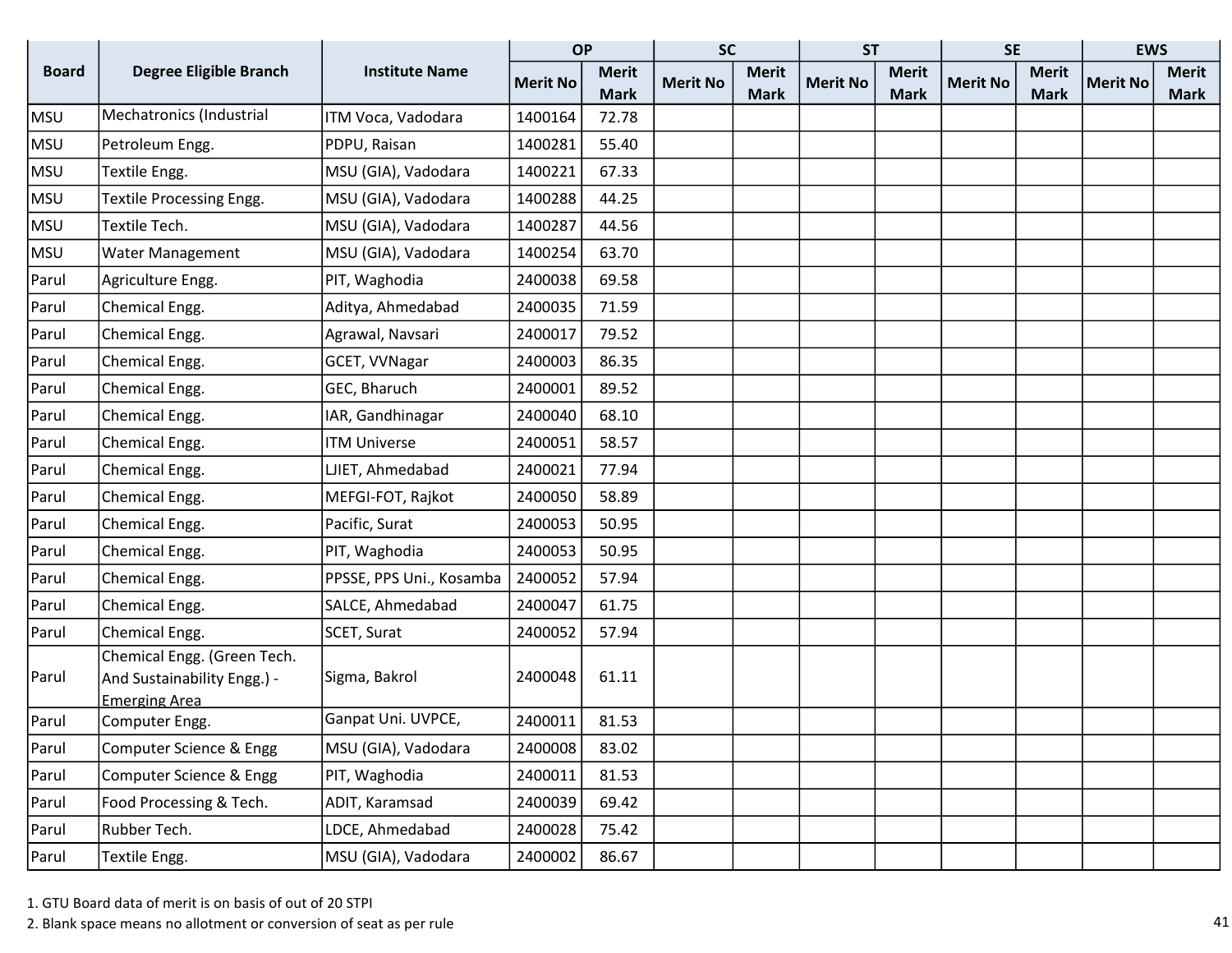|              |                               |                        | <b>OP</b>       |              | <b>SC</b>       |              | <b>ST</b>       |              | <b>SE</b>       |              | <b>EWS</b>      |              |
|--------------|-------------------------------|------------------------|-----------------|--------------|-----------------|--------------|-----------------|--------------|-----------------|--------------|-----------------|--------------|
| <b>Board</b> | <b>Degree Eligible Branch</b> | <b>Institute Name</b>  | <b>Merit No</b> | <b>Merit</b> | <b>Merit No</b> | <b>Merit</b> | <b>Merit No</b> | <b>Merit</b> | <b>Merit No</b> | <b>Merit</b> | <b>Merit No</b> | <b>Merit</b> |
|              |                               |                        |                 | <b>Mark</b>  |                 | <b>Mark</b>  |                 | <b>Mark</b>  |                 | <b>Mark</b>  |                 | <b>Mark</b>  |
| RAI          | Automobile Engg.              | AIT, Ahmedabad         | 1800019         | 11.58        |                 |              |                 |              |                 |              |                 |              |
| RAI          | Automobile Engg.              | LJIET, Ahmedabad       | 1800019         | 11.58        |                 |              |                 |              |                 |              |                 |              |
| RAI          | Civil Engg.                   | Ganpat Uni. UVPCE,     | 1800013         | 14.94        |                 |              |                 |              |                 |              |                 |              |
| RAI          | Civil Engg.                   | GEC, Bhuj              | 1800015         | 14.94        |                 |              |                 |              |                 |              |                 |              |
| RAI          | Civil Engg.                   | HGCE-Ahmedabad         | 1800016         | 14.48        |                 |              |                 |              |                 |              |                 |              |
| RAI          | Civil Engg.                   | LJIET, Ahmedabad       | 1800010         | 15.30        |                 |              |                 |              |                 |              |                 |              |
| RAI          | Computer Engg.                | ApolloET, Ahmedabad    | 1800009         | 15.50        |                 |              |                 |              |                 |              |                 |              |
| RAI          | Computer Engg.                | SalETI, Ahmedabad      | 1800011         | 15.26        |                 |              |                 |              |                 |              |                 |              |
| RAI          | Computer Engg. (D2D)          | Aditya, Ahmedabad      | 1800017         | 14.26        |                 |              |                 |              |                 |              |                 |              |
| RAI          | Computer Science & Engg       | GEC, Patan             | 1800001         | 18.00        |                 |              |                 |              |                 |              |                 |              |
| RAI          | Computer Science & Engg       | Rai Uni., Dholka       | 1800009         | 15.50        |                 |              |                 |              |                 |              |                 |              |
| RAI          | <b>Electrical Engg.</b>       | Indus Uni., Ahmedabad  | 1800007         | 16.00        |                 |              |                 |              |                 |              |                 |              |
| RAI          | Information Tech.             | AIT, Ahmedabad         | 1800008         | 15.60        |                 |              |                 |              |                 |              |                 |              |
| RAI          | Information Tech.             | IAR, Gandhinagar       | 1800012         | 15.20        |                 |              |                 |              |                 |              |                 |              |
| RAI          | Information Tech.             | NLJIET, Ahmedabad      | 1800003         | 16.80        |                 |              |                 |              |                 |              |                 |              |
| RAI          | Information Tech.             | SALCE, Ahmedabad       | 1800012         | 15.20        |                 |              |                 |              |                 |              |                 |              |
| RAI          | Mechanical Engg.              | Aditya, Ahmedabad      | 1800018         | 14.12        |                 |              |                 |              |                 |              |                 |              |
| <b>RKU</b>   | Civil Engg.                   | RK Uni., Rajkot        | 1200007         | 82.40        |                 |              |                 |              |                 |              |                 |              |
| <b>RKU</b>   | Computer Engg.                | Aditya, Ahmedabad      | 1200044         | 57.90        |                 |              |                 |              |                 |              |                 |              |
| <b>RKU</b>   | Computer Engg.                | AIT, Ahmedabad         | 1200050         | 53.30        |                 |              |                 |              |                 |              |                 |              |
| <b>RKU</b>   | Computer Engg.                | ApolloET, Ahmedabad    | 1200012         | 77.70        |                 |              |                 |              |                 |              |                 |              |
| <b>RKU</b>   | Computer Engg.                | ATMIYA, Rajkot         | 1200053         | 45.80        |                 |              |                 |              |                 |              |                 |              |
| <b>RKU</b>   | Computer Engg.                | GEC, Gandhinagar       | 1200023         | 72.30        |                 |              |                 |              |                 |              |                 |              |
| <b>RKU</b>   | Computer Engg.                | Gyanmanjari, Bhavnagar | 1200030         | 70.50        |                 |              |                 |              |                 |              |                 |              |
| <b>RKU</b>   | Computer Engg.                | MEFGI-FOT, Rajkot      | 1200039         | 63.50        |                 |              |                 |              |                 |              |                 |              |
| <b>RKU</b>   | Computer Engg.                | Neotech, Vadodara      | 1200008         | 81.90        |                 |              |                 |              |                 |              |                 |              |
| <b>RKU</b>   | Computer Engg.                | RK Uni., Rajkot        | 1200052         | 48.40        |                 |              |                 |              |                 |              |                 |              |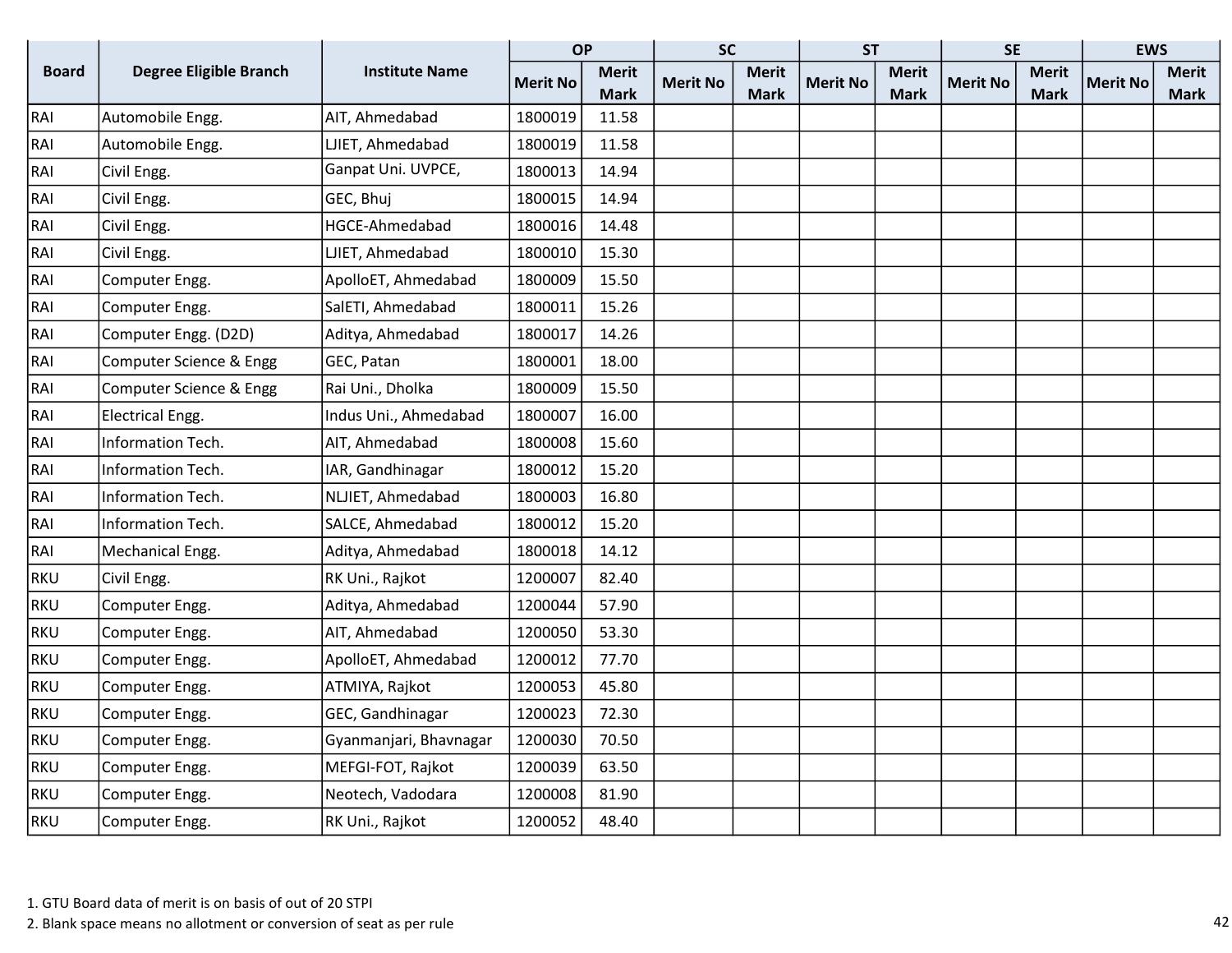|              |                                                 |                               | <b>OP</b>       |              | <b>SC</b>       |              | <b>ST</b>       |              | <b>SE</b>       |              | <b>EWS</b>      |              |
|--------------|-------------------------------------------------|-------------------------------|-----------------|--------------|-----------------|--------------|-----------------|--------------|-----------------|--------------|-----------------|--------------|
| <b>Board</b> | <b>Degree Eligible Branch</b>                   | <b>Institute Name</b>         | <b>Merit No</b> | <b>Merit</b> | <b>Merit No</b> | <b>Merit</b> | <b>Merit No</b> | <b>Merit</b> | <b>Merit No</b> | <b>Merit</b> | <b>Merit No</b> | <b>Merit</b> |
|              |                                                 |                               |                 | <b>Mark</b>  |                 | <b>Mark</b>  |                 | <b>Mark</b>  |                 | <b>Mark</b>  |                 | Mark         |
| RKU          | Computer Engg. (Artificial<br>Intelligence)     | Ganpat Uni. UVPCE,<br>Mehsana | 1200012         | 77.70        |                 |              |                 |              |                 |              |                 |              |
| <b>RKU</b>   | <b>Electrical Engg.</b>                         | Ganpat Uni. UVPCE,            | 1200037         | 63.90        |                 |              |                 |              |                 |              |                 |              |
| <b>RKU</b>   | Electrical Engg.                                | LEC, MORBI                    | 1200005         | 82.60        |                 |              |                 |              |                 |              |                 |              |
| <b>RKU</b>   | Electrical Engg.                                | Nirma Uni, Ahmedabad          | 1200014         | 76.20        |                 |              |                 |              |                 |              |                 |              |
| <b>RKU</b>   | <b>Electrical Engg.</b>                         | PDPU, Raisan                  | 1200027         | 71.20        |                 |              |                 |              |                 |              |                 |              |
| <b>RKU</b>   | <b>Electrical Engg.</b>                         | RK Uni., Rajkot               | 1200049         | 54.90        |                 |              |                 |              |                 |              |                 |              |
| <b>RKU</b>   | <b>Electrical Engg.</b>                         | SCET, Surat                   | 1200020         | 73.00        |                 |              |                 |              |                 |              |                 |              |
| <b>RKU</b>   | Mechanical Engg.                                | LDCE, Ahmedabad               | 1200025         | 71.60        |                 |              |                 |              |                 |              |                 |              |
| <b>RKU</b>   | Mechanical Engg.                                | RK Uni., Rajkot               | 1200047         | 56.70        |                 |              |                 |              |                 |              |                 |              |
| Swarnim      | Civil Engg.                                     | Indus Uni., Ahmedabad         | 2300018         | 15.73        |                 |              |                 |              |                 |              |                 |              |
| Swarnim      | Civil Engg.                                     | LJIET, Ahmedabad              | 2300018         | 15.73        |                 |              |                 |              |                 |              |                 |              |
| Swarnim      | Computer Engg.                                  | Aadishwar, Bhoyan             | 2300005         | 19.23        |                 |              |                 |              |                 |              |                 |              |
| Swarnim      | Computer Engg.                                  | AIT, Ahmedabad                | 2300017         | 16.43        |                 |              |                 |              |                 |              |                 |              |
| Swarnim      | Computer Engg.                                  | ApolloET, Ahmedabad           | 2300016         | 16.95        |                 |              |                 |              |                 |              |                 |              |
| Swarnim      | Computer Engg.                                  | GPERI, Mevad                  | 2300009         | 18.73        |                 |              |                 |              |                 |              |                 |              |
| Swarnim      | Computer Engg.                                  | LDRP, GNAGAR                  | 2300001         | 19.48        |                 |              |                 |              |                 |              |                 |              |
| Swarnim      | Computer Engg.                                  | LJIET, Ahmedabad              | 2300010         | 18.73        |                 |              |                 |              |                 |              |                 |              |
| Swarnim      | Computer Engg.                                  | SALCE, Ahmedabad              | 2300017         | 16.43        |                 |              |                 |              |                 |              |                 |              |
| Swarnim      | Computer Engg.                                  | SALITER, Ahmedabad            | 2300015         | 17.26        |                 |              |                 |              |                 |              |                 |              |
| Swarnim      | Computer Engg.                                  | Silver Oak, Ahmedabad         | 2300016         | 16.95        |                 |              |                 |              |                 |              |                 |              |
| Swarnim      | Computer Engg. (D2D)                            | Silver Oak, Ahmedabad         | 2300013         | 18.23        |                 |              |                 |              |                 |              |                 |              |
| Swarnim      | <b>Information &amp; Communication</b><br>Tech. | Adani, Ahmedabad              | 2300014         | 17.73        |                 |              |                 |              |                 |              |                 |              |
| Swarnim      | <b>Information &amp; Communication</b><br>Tech. | LJIET, Ahmedabad              | 2300013         | 18.23        |                 |              |                 |              |                 |              |                 |              |
|              | Swarnim   Information Tech.                     | SALCE, Ahmedabad              | 2300015         | 17.26        |                 |              |                 |              |                 |              |                 |              |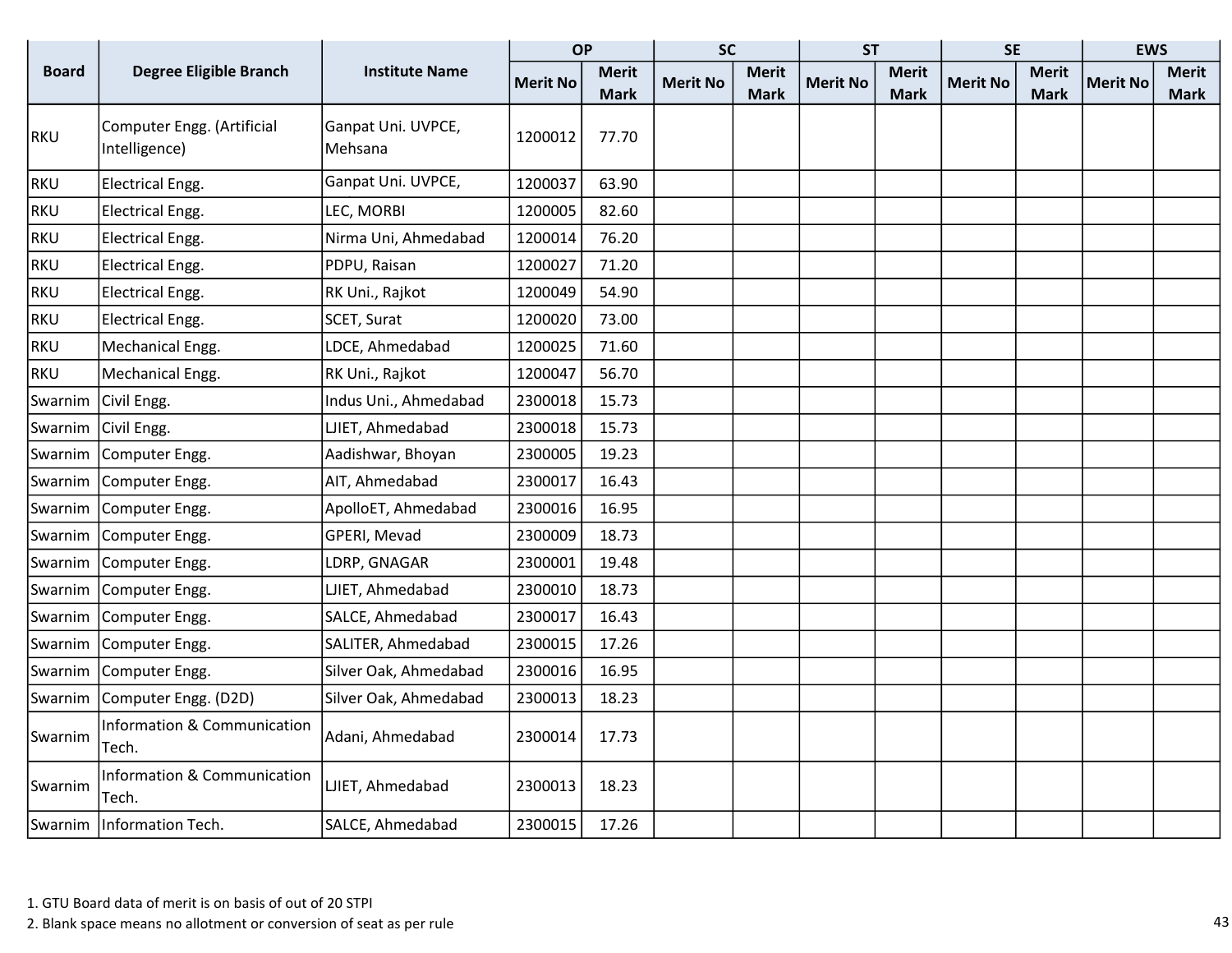|              |                                        |                       | <b>OP</b>       |              | <b>SC</b>       |              | <b>ST</b>       |              | <b>SE</b>       |              | <b>EWS</b>      |              |
|--------------|----------------------------------------|-----------------------|-----------------|--------------|-----------------|--------------|-----------------|--------------|-----------------|--------------|-----------------|--------------|
| <b>Board</b> | <b>Degree Eligible Branch</b>          | <b>Institute Name</b> | <b>Merit No</b> | <b>Merit</b> | <b>Merit No</b> | <b>Merit</b> | <b>Merit No</b> | <b>Merit</b> | <b>Merit No</b> | <b>Merit</b> | <b>Merit No</b> | <b>Merit</b> |
|              |                                        |                       |                 | <b>Mark</b>  |                 | <b>Mark</b>  |                 | <b>Mark</b>  |                 | <b>Mark</b>  |                 | <b>Mark</b>  |
| UTU          | Ai And Data Science - Emerging<br>Area | CGPIT, Tarsadi        | 1700115         | 64.20        |                 |              |                 |              |                 |              |                 |              |
| UTU          | Automobile Engg.                       | GIDCDEC, Navsari      | 1700118         | 63.45        |                 |              |                 |              |                 |              |                 |              |
| UTU          | Chemical Engg.                         | Aditya, Ahmedabad     | 1700123         | 59.75        |                 |              |                 |              |                 |              |                 |              |
| UTU          | Chemical Engg.                         | Agrawal, Navsari      | 1700121         | 60.65        |                 |              |                 |              |                 |              |                 |              |
| UTU          | Chemical Engg.                         | CGPIT, Tarsadi        | 1700111         | 64.90        |                 |              |                 |              |                 |              |                 |              |
| UTU          | Chemical Engg.                         | GEC, Valsad           |                 |              |                 |              |                 |              | 1700008         | 92.20        |                 |              |
| UTU          | Chemical Engg.                         | IAR, Gandhinagar      | 1700058         | 75.55        |                 |              |                 |              |                 |              |                 |              |
| UTU          | Chemical Engg.                         | LJIET, Ahmedabad      | 1700119         | 62.65        |                 |              |                 |              |                 |              |                 |              |
| UTU          | Chemical Engg.                         | MEFGI-FOT, Rajkot     | 1700080         | 71.25        |                 |              |                 |              |                 |              |                 |              |
| UTU          | Chemical Engg.                         | PDPU, Raisan          | 1700075         | 72.45        |                 |              |                 |              |                 |              |                 |              |
| UTU          | Chemical Engg.                         | PIT, Waghodia         | 1700029         | 83.65        |                 |              |                 |              |                 |              |                 |              |
| UTU          | Chemical Engg.                         | RNGPIT, Isroli        | 1700045         | 79.30        |                 |              |                 |              |                 |              |                 |              |
| UTU          | Chemical Engg.                         | SCET, Surat           | 1700123         | 59.75        |                 |              |                 |              |                 |              |                 |              |
| UTU          | Chemical Engg.                         | SSNPITR, Umrakh       | 1700112         | 64.80        |                 |              |                 |              |                 |              |                 |              |
| UTU          | Civil Engg.                            | CGPIT, Tarsadi        | 1700132         | 41.75        |                 |              |                 |              |                 |              |                 |              |
| UTU          | Civil Engg.                            | CKPCET, Surat         | 1700081         | 70.95        |                 |              |                 |              |                 |              |                 |              |
| UTU          | Civil Engg.                            | GIDCDEC, Navsari      | 1700049         | 78.55        |                 |              |                 |              |                 |              |                 |              |
| UTU          | Civil Engg.                            | LDCE, Ahmedabad       | 1700027         | 84.60        |                 |              | 1700068         | 73.95        |                 |              |                 |              |
| UTU          | Civil Engg.                            | MSU (GIA), Vadodara   |                 |              |                 |              |                 |              | 1700092         | 69.50        |                 |              |
| UTU          | Civil Engg.                            | PDPU, Raisan          | 1700072         | 72.65        |                 |              |                 |              |                 |              |                 |              |
| UTU          | Civil Engg.                            | PIET, Waghodia        | 1700104         | 66.40        |                 |              |                 |              |                 |              |                 |              |
| UTU          | Civil Engg.                            | RNGPIT, Isroli        | 1700068         | 73.95        |                 |              |                 |              |                 |              |                 |              |
| UTU          | Civil Engg.                            | SCET, Surat           |                 |              |                 |              |                 |              |                 |              |                 |              |
| UTU          | Civil Engg.                            | SSASIT, Surat         | 1700097         | 68.05        |                 |              |                 |              |                 |              |                 |              |
| UTU          | Computer Engg.                         | AIT, Ahmedabad        | 1700050         | 78.40        |                 |              |                 |              |                 |              |                 |              |
| UTU          | Computer Engg.                         | ApolloET, Ahmedabad   | 1700120         | 61.70        |                 |              |                 |              |                 |              |                 |              |
| UTU          | Computer Engg.                         | <b>BAIT, Surat</b>    | 1700127         | 57.50        |                 |              |                 |              |                 |              |                 |              |
| UTU          | Computer Engg.                         | CGPIT, Tarsadi        | 1700040         | 80.55        |                 |              |                 |              |                 |              |                 |              |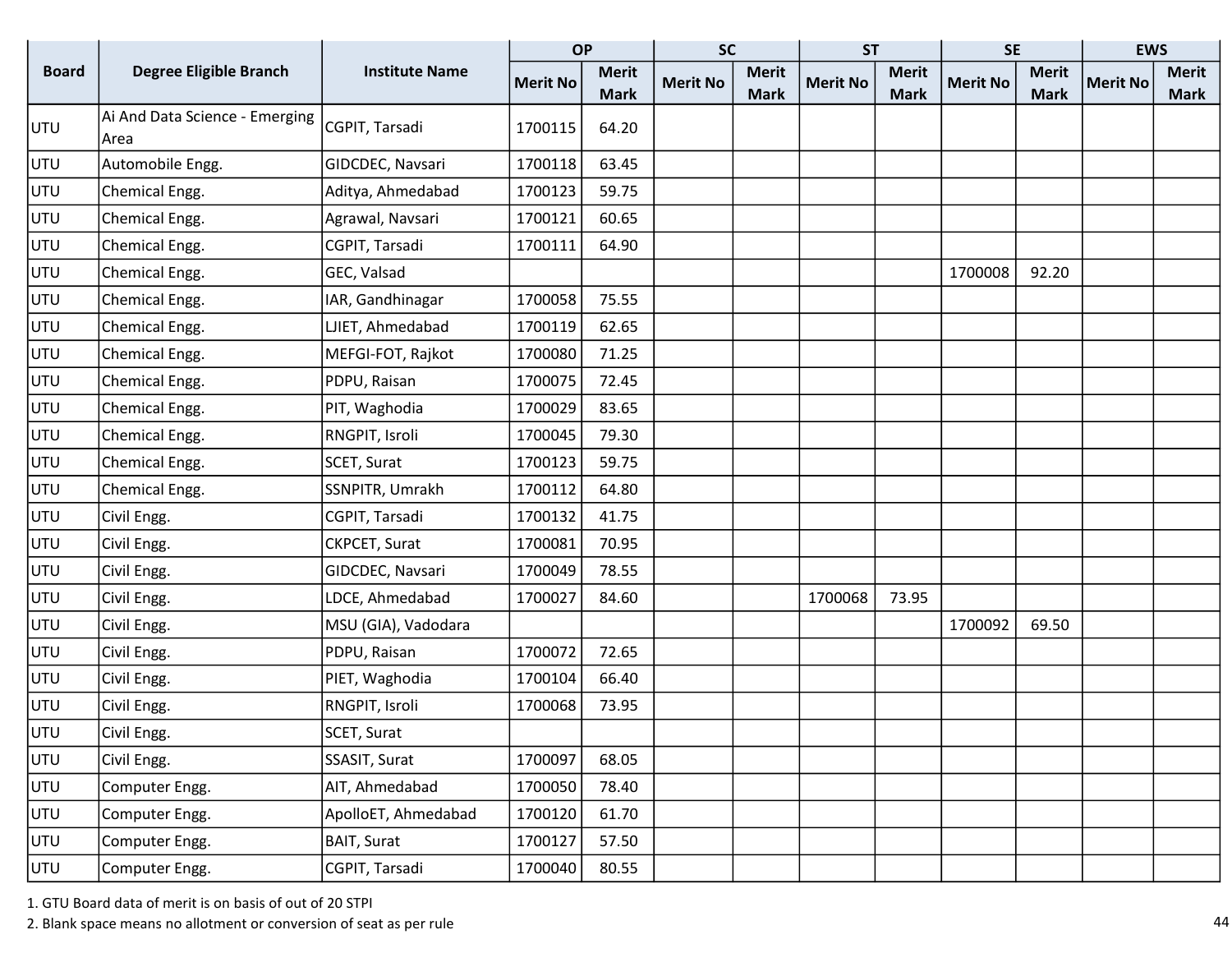|              |                                       |                          | <b>OP</b>       |              | <b>SC</b>       |              | <b>ST</b>       |              | <b>SE</b>       |              | <b>EWS</b>      |              |
|--------------|---------------------------------------|--------------------------|-----------------|--------------|-----------------|--------------|-----------------|--------------|-----------------|--------------|-----------------|--------------|
| <b>Board</b> | Degree Eligible Branch                | <b>Institute Name</b>    | <b>Merit No</b> | <b>Merit</b> | <b>Merit No</b> | <b>Merit</b> | <b>Merit No</b> | <b>Merit</b> | <b>Merit No</b> | <b>Merit</b> | <b>Merit No</b> | <b>Merit</b> |
|              |                                       |                          |                 | <b>Mark</b>  |                 | <b>Mark</b>  |                 | <b>Mark</b>  |                 | <b>Mark</b>  |                 | <b>Mark</b>  |
| UTU          | Computer Engg.                        | GEC, Gandhinagar         | 1700006         | 93.65        |                 |              |                 |              |                 |              |                 |              |
| UTU          | Computer Engg.                        | GEC, Rajkot              | 1700015         | 89.85        |                 |              |                 |              |                 |              |                 |              |
| UTU          | Computer Engg.                        | KITRC, Kalol             | 1700062         | 75.00        |                 |              |                 |              |                 |              |                 |              |
| UTU          | Computer Engg.                        | MEFGI-FOT, Rajkot        | 1700031         | 83.30        |                 |              |                 |              |                 |              |                 |              |
| UTU          | Computer Engg.                        | MGIT, Navsari            | 1700131         | 46.40        |                 |              |                 |              |                 |              |                 |              |
| UTU          | Computer Engg.                        | MSCET, Vesu              | 1700127         | 57.50        |                 |              |                 |              |                 |              |                 |              |
| UTU          | Computer Engg.                        | PPSSE, PPS Uni., Kosamba | 1700079         | 71.70        |                 |              |                 |              |                 |              |                 |              |
| UTU          | Computer Engg.                        | SALITER, Ahmedabad       | 1700096         | 68.30        |                 |              |                 |              |                 |              |                 |              |
| UTU          | Computer Engg.                        | Sigma, Bakrol            | 1700062         | 75.00        |                 |              |                 |              |                 |              |                 |              |
| UTU          | Computer Engg.                        | SPCE, Bakrol             | 1700130         | 46.40        |                 |              |                 |              |                 |              |                 |              |
| UTU          | Computer Engg.                        | VGEC, Ahmedabad          | 1700005         | 93.75        |                 |              |                 |              |                 |              |                 |              |
| UTU          | Computer Engg. (D2D)                  | Aditya, Ahmedabad        | 1700110         | 64.90        |                 |              |                 |              |                 |              |                 |              |
| UTU          | Computer Engg. (Data Science)         | ITM Voca, Vadodara       | 1700122         | 60.35        |                 |              |                 |              |                 |              |                 |              |
| UTU          | Computer Science & Engg               | BIT, Vadodara            | 1700034         | 82.50        |                 |              |                 |              |                 |              |                 |              |
| UTU          | Computer Science & Engg               | DPIATR, Changa           | 1700020         | 85.70        |                 |              |                 |              |                 |              |                 |              |
| UTU          | Computer Science & Engg               | GSFCU, Vadodara          | 1700002         | 95.00        |                 |              |                 |              |                 |              |                 |              |
| UTU          | Computer Science & Engg               | Navrachana, Vadodara     | 1700082         | 70.90        |                 |              |                 |              |                 |              |                 |              |
| UTU          | Computer Science & Engg               | Nirma Uni, Ahmedabad     | 1700001         | 95.00        |                 |              |                 |              |                 |              |                 |              |
| UTU          | Computer Science & Engg               | SSMIT, Bharuch           | 1700131         | 46.40        |                 |              |                 |              |                 |              |                 |              |
| UTU          | Computer Science & Engg               | Subhash, Junagadh        | 1700095         | 68.40        |                 |              |                 |              |                 |              |                 |              |
| UTU          | <b>Cyber Security - Emerging Area</b> | CGPIT, Tarsadi           | 1700115         | 64.20        |                 |              |                 |              |                 |              |                 |              |
| UTU          | Electrical Engg.                      | Agrawal, Navsari         | 1700119         | 63.15        |                 |              |                 |              |                 |              |                 |              |
| UTU          | Electrical Engg.                      | CGPIT, Tarsadi           | 1700114         | 64.30        |                 |              |                 |              |                 |              |                 |              |
| UTU          | Electrical Engg.                      | LDCE, Ahmedabad          |                 |              |                 |              |                 |              | 1700102         | 67.30        |                 |              |
| UTU          | Electrical Engg.                      | MEC, BESNA               | 1700113         | 64.60        |                 |              |                 |              |                 |              |                 |              |
| UTU          | Electrical Engg.                      | SSNPITR, Umrakh          | 1700126         | 57.75        |                 |              |                 |              |                 |              |                 |              |
| <b>UTU</b>   | Electrical Engg.                      | VGEC, Ahmedabad          | 1700103         | 66.95        |                 |              |                 |              |                 |              |                 |              |
| UTU          | Environment Engg.                     | Aadishwar, Bhoyan        | 1700089         | 69.90        |                 |              |                 |              |                 |              |                 |              |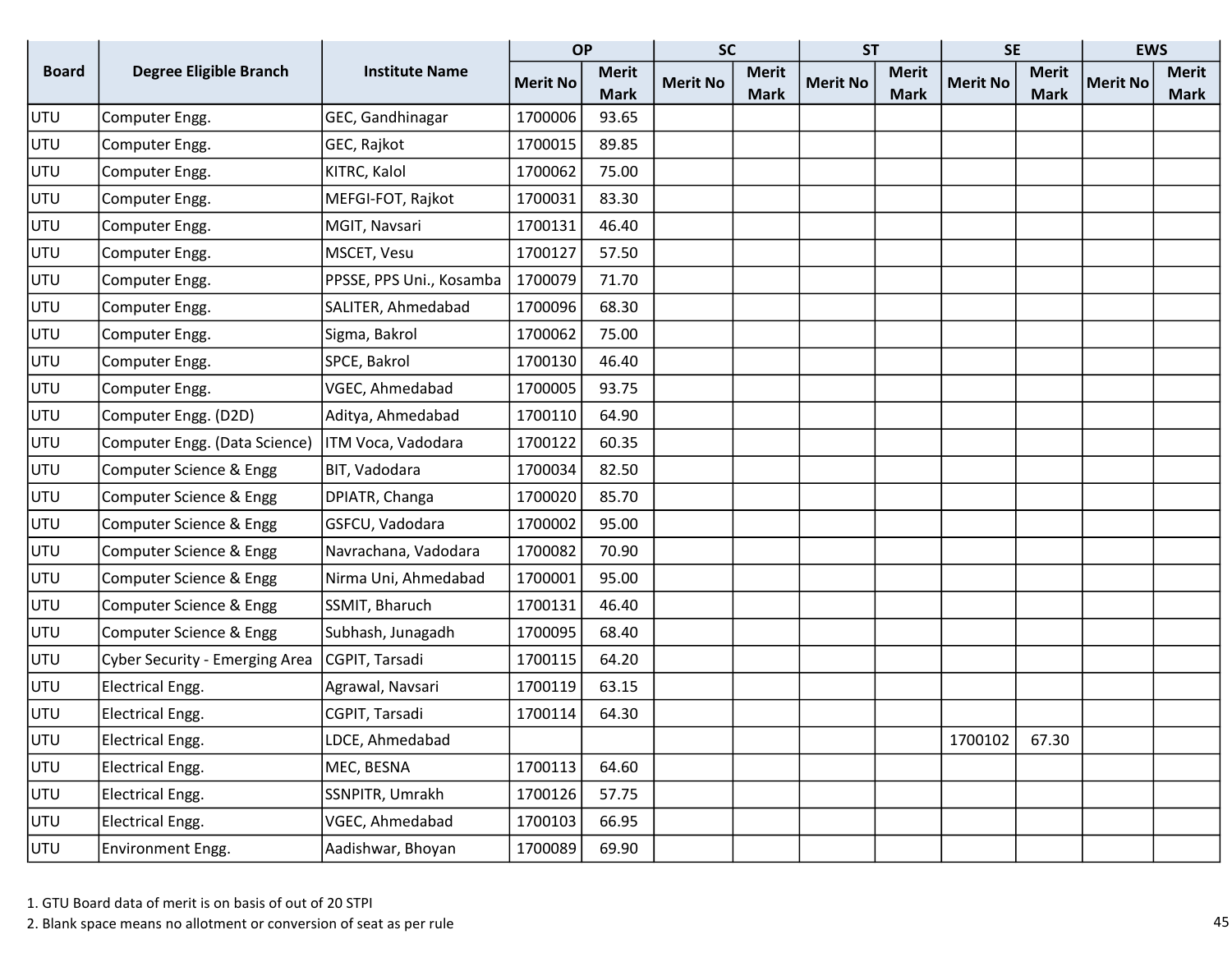|              |                                               |                          | <b>OP</b>       |              | <b>SC</b>       |              | <b>ST</b>       |              | <b>SE</b>       |              | <b>EWS</b>      |              |
|--------------|-----------------------------------------------|--------------------------|-----------------|--------------|-----------------|--------------|-----------------|--------------|-----------------|--------------|-----------------|--------------|
| <b>Board</b> | <b>Degree Eligible Branch</b>                 | <b>Institute Name</b>    | <b>Merit No</b> | <b>Merit</b> | <b>Merit No</b> | <b>Merit</b> | <b>Merit No</b> | <b>Merit</b> | <b>Merit No</b> | <b>Merit</b> | <b>Merit No</b> | <b>Merit</b> |
|              |                                               |                          |                 | <b>Mark</b>  |                 | <b>Mark</b>  |                 | <b>Mark</b>  |                 | <b>Mark</b>  |                 | <b>Mark</b>  |
| UTU          | Environmental Engg.                           | GEC, Surat               | 1700033         | 82.95        |                 |              |                 |              |                 |              |                 |              |
| UTU          | Environmental Engg.                           | GEC, Valsad              | 1700089         | 69.90        |                 |              |                 |              |                 |              |                 |              |
| UTU          | Information & Communication                   | PDPU, Raisan             | 1700011         | 90.70        |                 |              |                 |              |                 |              |                 |              |
| UTU          | Information Tech.                             | CGPIT, Tarsadi           | 1700125         | 58.20        |                 |              |                 |              |                 |              |                 |              |
| UTU          | Information Tech.                             | CPIT, Changa             |                 |              |                 |              |                 |              | 1700026         | 84.90        |                 |              |
| UTU          | Information Tech.                             | GEC, Gandhinagar         | 1700014         | 89.90        |                 |              |                 |              |                 |              |                 |              |
| UTU          | Information Tech.                             | GEC, Modasa              | 1700076         | 72.40        |                 |              |                 |              |                 |              |                 |              |
| UTU          | Information Tech.                             | PIET, Waghodia           | 1700088         | 70.10        |                 |              |                 |              |                 |              |                 |              |
| UTU          | Information Tech.                             | PPSSE, PPS Uni., Kosamba | 1700035         | 82.05        |                 |              |                 |              |                 |              |                 |              |
| UTU          | Information Tech.                             | Sigma, Bakrol            | 1700109         | 65.45        |                 |              |                 |              |                 |              |                 |              |
| UTU          | Information Tech.                             | SVPIT, Vasad             | 1700082         | 70.90        |                 |              |                 |              |                 |              |                 |              |
| UTU          | <b>Instrumentation &amp; Control</b><br>Engg. | GEC, Gandhinagar         | 1700023         | 85.35        |                 |              |                 |              |                 |              |                 |              |
| UTU          | Mechanical Engg.                              | CGPIT, Tarsadi           | 1700124         | 59.75        |                 |              |                 |              |                 |              |                 |              |
| UTU          | Mechanical Engg.                              | DDU (SFI), Nadiad        | 1700116         | 64.10        |                 |              |                 |              |                 |              |                 |              |
| UTU          | Mechanical Engg.                              | GCET, VVNagar            | 1700022         | 85.55        |                 |              |                 |              |                 |              |                 |              |
| UTU          | Mechanical Engg.                              | Indus Uni., Ahmedabad    | 1700117         | 64.00        |                 |              |                 |              |                 |              |                 |              |
| UTU          | Mechanical Engg.                              | MSU (GIA), Vadodara      | 1700012         | 90.35        |                 |              |                 |              |                 |              |                 |              |
| UTU          | Mechanical Engg.                              | RNGPIT, Isroli           | 1700090         | 69.60        |                 |              |                 |              |                 |              |                 |              |
| UTU          | Mechanical Engg.                              | SCET, Surat              | 1700084         | 70.60        |                 |              |                 |              |                 |              |                 |              |
| UTU          | Mechanical Engg.                              | SSEC, Bhavnagar          | 1700107         | 65.65        |                 |              |                 |              |                 |              |                 |              |
| UTU          | Mechanical Engg.                              | VGEC, Ahmedabad          | 1700018         | 85.95        |                 |              |                 |              |                 |              |                 |              |
| All INDIA    | Automobile Engg.                              | GEC, Rajkot              | 9900091         | 56.14        |                 |              |                 |              |                 |              |                 |              |
|              | All INDIA Chemical Engg.                      | DDU (GIA), Nadiad        | 9900034         | 80.17        |                 |              |                 |              |                 |              |                 |              |
|              | All INDIA Chemical Engg.                      | GEC, Bhuj                | 9900051         | 72.18        |                 |              |                 |              |                 |              |                 |              |
|              | All INDIA Chemical Engg.                      | GEC, Valsad              | 9900039         | 77.43        |                 |              |                 |              |                 |              |                 |              |
|              | All INDIA Civil Engg.                         | GEC, Bhavnagar           | 9900026         | 83.39        |                 |              |                 |              |                 |              |                 |              |
|              | All INDIA Civil Engg.                         | GEC, Dahod               | 9900017         | 84.75        |                 |              |                 |              |                 |              |                 |              |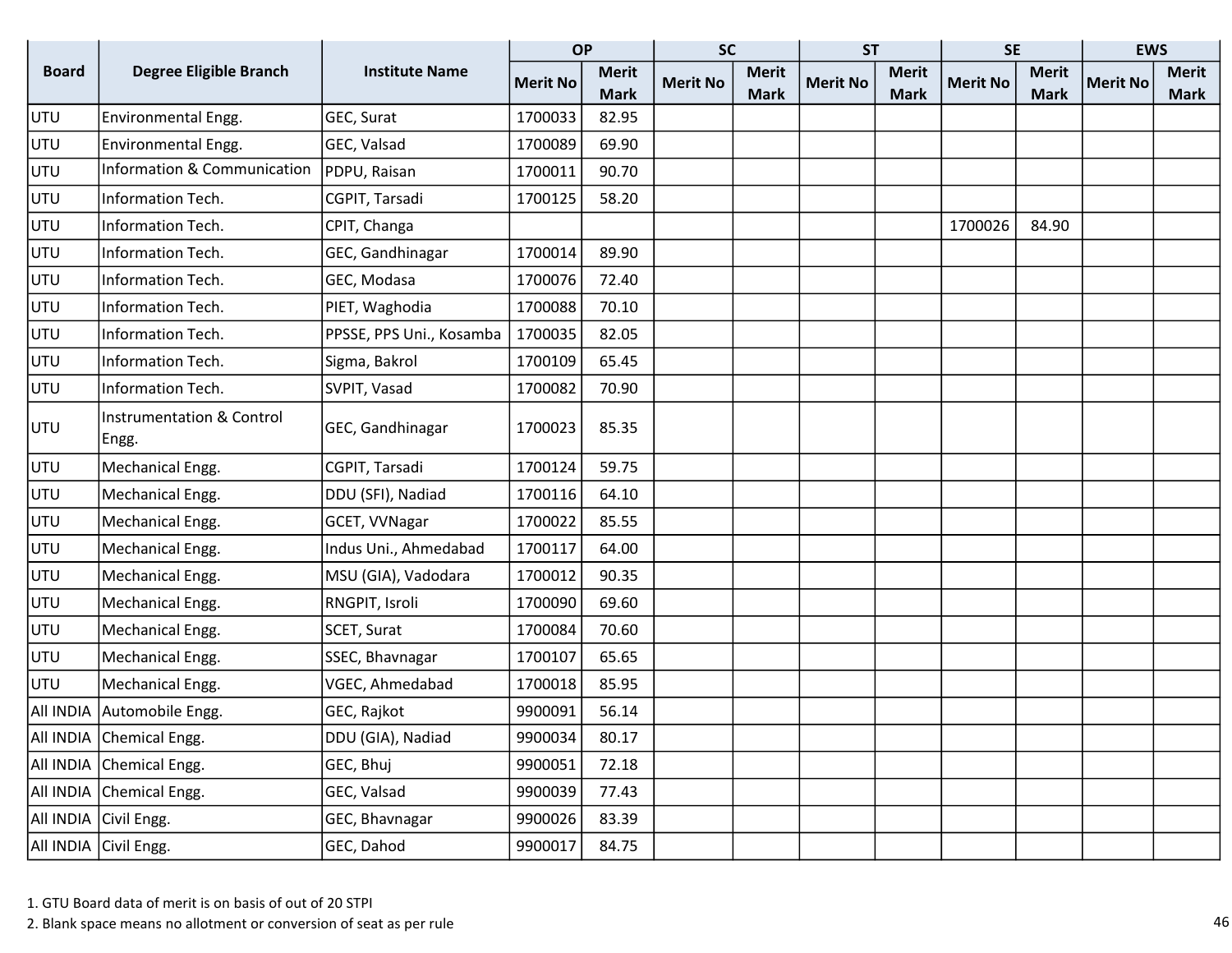|                                                                    |                                                 |                       | <b>OP</b>       |              | <b>SC</b>       |              | <b>ST</b>       |              | <b>SE</b>       |              | <b>EWS</b>      |              |
|--------------------------------------------------------------------|-------------------------------------------------|-----------------------|-----------------|--------------|-----------------|--------------|-----------------|--------------|-----------------|--------------|-----------------|--------------|
| <b>Board</b>                                                       | <b>Degree Eligible Branch</b>                   | <b>Institute Name</b> | <b>Merit No</b> | <b>Merit</b> | <b>Merit No</b> | <b>Merit</b> | <b>Merit No</b> | <b>Merit</b> | <b>Merit No</b> | <b>Merit</b> | <b>Merit No</b> | <b>Merit</b> |
|                                                                    |                                                 |                       |                 | <b>Mark</b>  |                 | <b>Mark</b>  |                 | <b>Mark</b>  |                 | <b>Mark</b>  |                 | <b>Mark</b>  |
|                                                                    | All INDIA Civil Engg.                           | GEC, Modasa           | 9900080         | 62.20        |                 |              |                 |              |                 |              |                 |              |
|                                                                    | All INDIA Civil Engg.                           | GEC, Palanpur         | 9900006         | 90.83        |                 |              |                 |              |                 |              |                 |              |
|                                                                    | All INDIA Civil Engg.                           | GEC, Valsad           | 9900083         | 59.10        |                 |              |                 |              |                 |              |                 |              |
|                                                                    | All INDIA Civil Engg.                           | LDCE, Ahmedabad       | 9900005         | 90.85        |                 |              |                 |              |                 |              |                 |              |
|                                                                    | All INDIA Civil Engg.                           | LEC, MORBI            | 9900021         | 84.05        |                 |              |                 |              |                 |              |                 |              |
|                                                                    | All INDIA Civil Engg.                           | MSU (GIA), Vadodara   | 9900001         | 95.40        |                 |              |                 |              |                 |              |                 |              |
|                                                                    | All INDIA Civil Engg.                           | SSEC, Bhavnagar       | 9900032         | 80.69        |                 |              |                 |              |                 |              |                 |              |
|                                                                    | All INDIA Computer Engg.                        | BVM (GIA), VVNagar    | 9900007         | 90.70        |                 |              |                 |              |                 |              |                 |              |
|                                                                    | All INDIA Computer Engg.                        | GEC, Gandhinagar      | 9900023         | 83.65        |                 |              |                 |              |                 |              |                 |              |
|                                                                    | All INDIA Computer Engg.                        | GEC, Rajkot           | 9900027         | 83.25        |                 |              |                 |              |                 |              |                 |              |
|                                                                    | All INDIA Computer Engg.                        | LDCE, Ahmedabad       | 9900004         | 91.30        |                 |              |                 |              |                 |              |                 |              |
|                                                                    | All INDIA Computer Science & Engg               | GEC, Patan            | 9900014         | 85.20        |                 |              |                 |              |                 |              |                 |              |
|                                                                    | All INDIA   Aeronautical Engg.                  | Aditya, Ahmedabad     |                 |              |                 |              |                 |              |                 |              |                 |              |
|                                                                    | All INDIA Computer Science & Engg               | MSU (GIA), Vadodara   | 9900003         | 91.45        |                 |              |                 |              |                 |              |                 |              |
|                                                                    | All INDIA Electrical Engg.                      | GEC, Bharuch          | 9900095         | 54.85        |                 |              |                 |              |                 |              |                 |              |
|                                                                    | All INDIA Electrical Engg.                      | GEC, Modasa           | 9900106         | 48.70        |                 |              |                 |              |                 |              |                 |              |
|                                                                    | All INDIA Electrical Engg.                      | GEC, Patan            | 9900103         | 49.57        |                 |              |                 |              |                 |              |                 |              |
|                                                                    | All INDIA Electrical Engg.                      | GEC, Surat            | 9900042         | 76.25        |                 |              |                 |              |                 |              |                 |              |
|                                                                    | All INDIA Electrical Engg.                      | LDCE, Ahmedabad       | 9900012         | 88.71        |                 |              |                 |              |                 |              |                 |              |
|                                                                    | All INDIA Electrical Engg.                      | LEC, MORBI            | 9900030         | 82.10        |                 |              |                 |              |                 |              |                 |              |
|                                                                    | All INDIA Electrical Engg.                      | VGEC, Ahmedabad       | 9900014         | 86.40        |                 |              |                 |              |                 |              |                 |              |
| AII INDIA                                                          | <b>Electronics &amp; Communication</b><br>Engg. | GEC, Bharuch          | 9900105         | 48.77        |                 |              |                 |              |                 |              |                 |              |
| $\begin{array}{c c c} \text{All INDIA} & \text{Engg.} \end{array}$ | Electronics & Communication                     | GEC, Gandhinagar      | 9900028         | 82.65        |                 |              |                 |              |                 |              |                 |              |
|                                                                    | All INDIA   Mechanical Engg.                    | ALPHA, Kalol          |                 |              |                 |              |                 |              |                 |              |                 |              |
| AII INDIA                                                          | <b>Electronics &amp; Communication</b><br>Engg. | GEC, Modasa           | 9900085         | 57.43        |                 |              |                 |              |                 |              |                 |              |
| AII INDIA                                                          | Electronics & Communication<br>Engg.            | GEC, Patan            | 9900053         | 70.66        |                 |              |                 |              |                 |              |                 |              |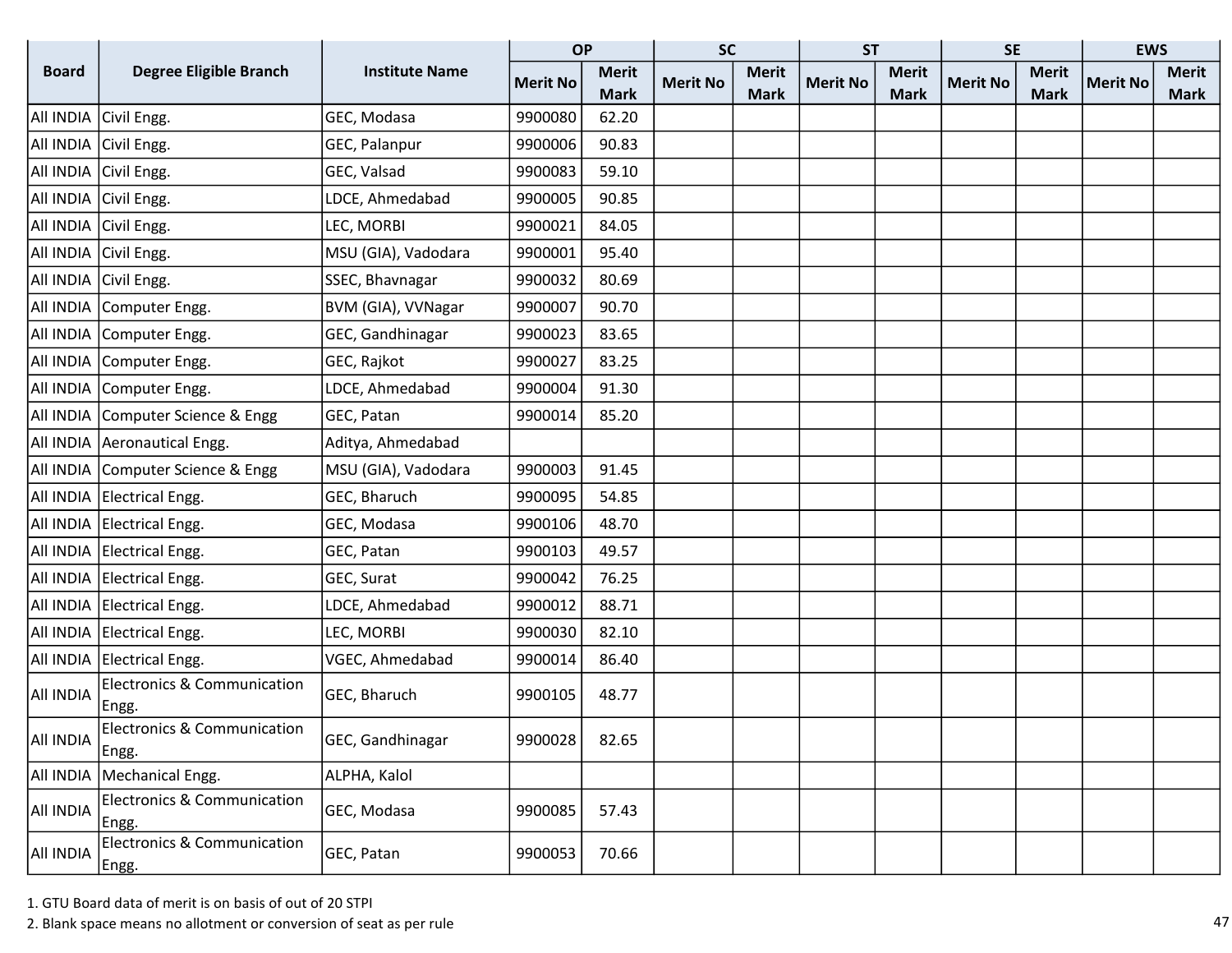|                  |                                                 |                       | <b>OP</b>       |              | <b>SC</b>       |              | <b>ST</b>       |              | <b>SE</b>       |              | <b>EWS</b>      |              |
|------------------|-------------------------------------------------|-----------------------|-----------------|--------------|-----------------|--------------|-----------------|--------------|-----------------|--------------|-----------------|--------------|
| <b>Board</b>     | <b>Degree Eligible Branch</b>                   | <b>Institute Name</b> | <b>Merit No</b> | <b>Merit</b> | <b>Merit No</b> | <b>Merit</b> | <b>Merit No</b> | <b>Merit</b> | <b>Merit No</b> | <b>Merit</b> | <b>Merit No</b> | <b>Merit</b> |
|                  |                                                 |                       |                 | <b>Mark</b>  |                 | <b>Mark</b>  |                 | <b>Mark</b>  |                 | <b>Mark</b>  |                 | <b>Mark</b>  |
| All INDIA        | <b>Electronics &amp; Communication</b><br>Engg. | GEC, Rajkot           | 9900080         | 62.85        |                 |              |                 |              |                 |              |                 |              |
| <b>AII INDIA</b> | <b>Electronics &amp; Communication</b><br>Engg. | LDCE, Ahmedabad       | 9900011         | 88.90        |                 |              |                 |              |                 |              |                 |              |
| All INDIA        | <b>Electronics &amp; Communication</b><br>Engg. | VGEC, Ahmedabad       | 9900015         | 85.00        |                 |              |                 |              |                 |              |                 |              |
|                  | All INDIA Electronics Engg.                     | BVM (GIA), VVNagar    | 9900080         | 62.85        |                 |              |                 |              |                 |              |                 |              |
|                  | All INDIA   Mechanical Engg.                    | ApolloET, Ahmedabad   |                 |              |                 |              |                 |              |                 |              |                 |              |
| All INDIA        | Ai And Data Science - Emerging<br>Area          | ApolloET, Ahmedabad   |                 |              |                 |              |                 |              |                 |              |                 |              |
|                  | All INDIA Environmental Engg.                   | LDCE, Ahmedabad       | 9900081         | 61.50        |                 |              |                 |              |                 |              |                 |              |
|                  | All INDIA Computer Engg.                        | Arrdekta, Khedbrahm   |                 |              |                 |              |                 |              |                 |              |                 |              |
|                  | All INDIA   Industrial Engg.                    | LEC, MORBI            | 9900088         | 57.14        |                 |              |                 |              |                 |              |                 |              |
|                  | All INDIA   Mechanical Engg.                    | Arrdekta, Khedbrahm   |                 |              |                 |              |                 |              |                 |              |                 |              |
|                  | All INDIA   Information Tech.                   | LDCE, Ahmedabad       | 9900009         | 90.34        |                 |              |                 |              |                 |              |                 |              |
|                  | All INDIA   Information Tech.                   | LEC, MORBI            | 9900038         | 77.66        |                 |              |                 |              |                 |              |                 |              |
|                  | All INDIA   Information Tech.                   | SSEC, Bhavnagar       | 9900012         | 88.68        |                 |              |                 |              |                 |              |                 |              |
| All INDIA        | <b>Instrumentation &amp; Control</b><br> Engg.  | VGEC, Ahmedabad       | 9900061         | 69.50        |                 |              |                 |              |                 |              |                 |              |
|                  | All INDIA   Mechanical Engg.                    | GEC, Bharuch          | 9900013         | 86.65        |                 |              |                 |              |                 |              |                 |              |
|                  | All INDIA   Mechanical Engg.                    | GEC, Bhavnagar        | 9900033         | 80.20        |                 |              |                 |              |                 |              |                 |              |
|                  | All INDIA   Mechanical Engg.                    | GEC, Godhra           | 9900071         | 66.00        |                 |              |                 |              |                 |              |                 |              |
|                  | All INDIA   Mechanical Engg.                    | GEC, Modasa           | 9900107         | 47.20        |                 |              |                 |              |                 |              |                 |              |
|                  | All INDIA   Mechanical Engg.                    | GEC, Palanpur         | 9900077         | 64.00        |                 |              |                 |              |                 |              |                 |              |
|                  | All INDIA   Mechanical Engg.                    | GEC, Patan            | 9900061         | 69.50        |                 |              |                 |              |                 |              |                 |              |
|                  | All INDIA   Mechanical Engg.                    | GEC, Rajkot           | 9900019         | 84.33        |                 |              |                 |              |                 |              |                 |              |
|                  | All INDIA   Mechanical Engg.                    | GEC, Surat            | 9900031         | 82.08        |                 |              |                 |              |                 |              |                 |              |
|                  | All INDIA   Mechanical Engg.                    | MSU (GIA), Vadodara   | 9900002         | 93.85        |                 |              |                 |              |                 |              |                 |              |
|                  | All INDIA   Metallurgy                          | GEC, Gandhinagar      | 9900024         | 83.54        |                 |              |                 |              |                 |              |                 |              |
|                  | All INDIA Mining Engg.                          | GEC, Bhuj             | 9900104         | 48.85        |                 |              |                 |              |                 |              |                 |              |